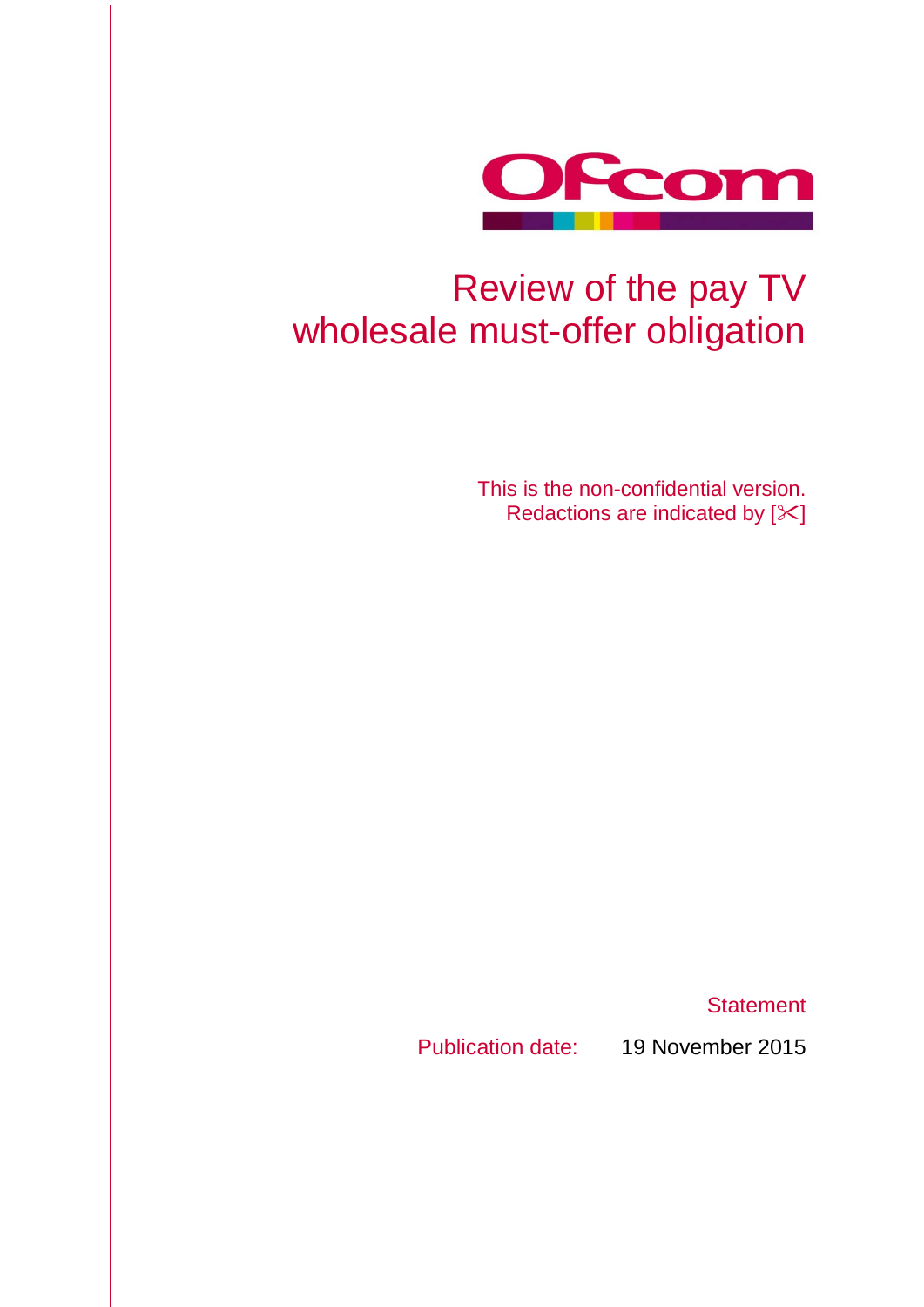# About this document

This statement concludes our review of the 'wholesale must-offer' (WMO) obligation that required Sky to offer its Sky Sports 1 and 2 channels to other pay TV retailers on a wholesale basis.

We have considered whether providers of channels which carry key sports content might limit distribution to competing pay TV retailers and whether that would prejudice competition. We consulted on the first phase of our review in December 2014 and we issued a supplementary consultation in July 2015. We have considered stakeholder responses to both these consultations in concluding this review.

For the reasons set out in this statement, we consider that regulation of providers of key sports channels is not currently appropriate and we have therefore decided to remove the WMO obligation from Sky.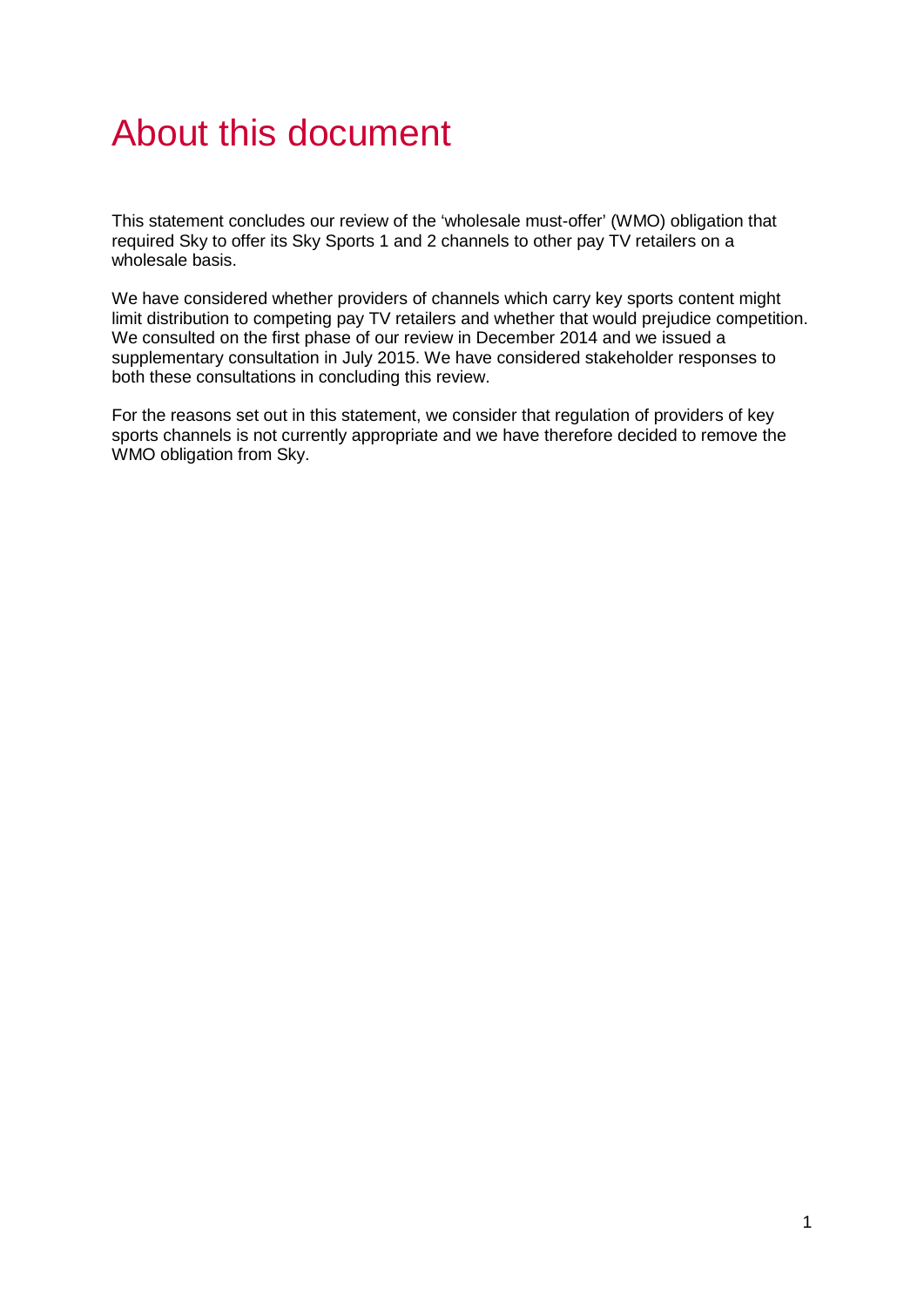# **Contents**

| <b>Section</b> |                                                                           | Page |
|----------------|---------------------------------------------------------------------------|------|
| 1              | <b>Executive Summary</b>                                                  | 3    |
| $\overline{2}$ | Introduction and background                                               | 11   |
| 3              | Pay TV sector context                                                     | 16   |
| 4              | Identifying key content                                                   | 31   |
| 5              | The impact of key content channels on pay TV competition                  | 39   |
| 6              | Assessment of practices                                                   | 57   |
| 7              | Conclusions and decision to remove the WMO obligation                     | 76   |
| Annex          |                                                                           | Page |
| 1              | Stakeholder comments on key content                                       | 79   |
| $\overline{2}$ | Stakeholder comments on impact of key content on pay TV<br>competition    | 90   |
| 3              | Approach to estimating revenues from the supply of key sports<br>channels | 104  |
| 4              | Glossary                                                                  | 107  |
|                |                                                                           |      |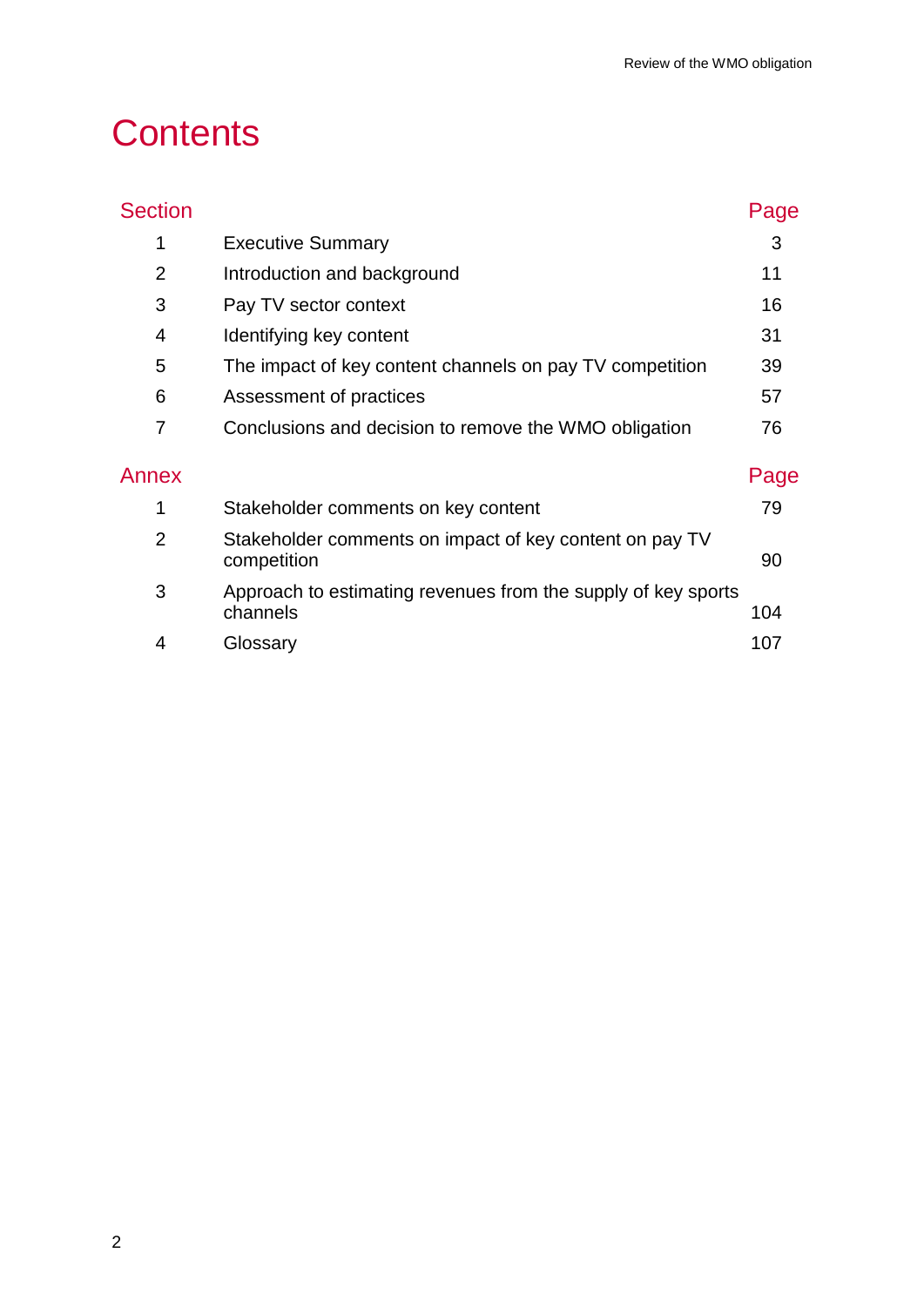# **Section 1**

# <span id="page-3-0"></span>**Executive Summary**

- 1.1 In 2010, Ofcom concluded a review of the pay TV market. In that review, we conducted an analysis of the market conditions prevailing at the time and identified competition concerns arising from Sky's practices in the supply of premium sports content. We decided to impose a wholesale must-offer (WMO) obligation on Sky under section 316 of the Communications Act (the Act) to address those concerns.
- 1.2 The WMO obligation required Sky to offer to wholesale its Sky Sports 1 and 2 (SS1&2) channels to other pay TV retailers with certain prices and terms set by Ofcom. It was imposed to deliver benefits to consumers in the form of increased choice of pay TV provider and content, as well as innovation in platform services and retail service bundling, packaging and prices.
- 1.3 In 2014, we began a review to determine whether, in the light of today's market conditions, there are competition concerns such as to warrant the imposition of regulation. In light of that assessment, we have considered whether the WMO obligation should be maintained, modified or removed.

## **There have been a number of developments in pay TV since we imposed a WMO obligation in 2010**

- 1.4 In 2010 Sky supplied its Sky Sports channels on a wholesale basis to Virgin Media as a result of a commercial agreement reached in the early 1990s and following a decision in 2002 of the Director General of Fair Trading under the Competition Act 1998.[1](#page-3-1) Consumers on other pay TV platforms (such as digital terrestrial television) could not access Sky's premium channels.<sup>[2](#page-3-2)</sup> IPTV and video-on-demand were relatively recent developments and were not yet widely available. Sky also held a strong, vertically integrated, market position at both retail and channel levels of the supply chain and it had consistently held the majority of live Premier League rights.
- 1.5 Since 2010, existing pay TV providers have grown (BT and TalkTalk), and new providers have entered (e.g. EE), or plan to enter (e.g. Vodafone). In addition, providers are increasingly competing to provide bundles of pay TV services with other communications services (e.g. triple-play packages which include fixed telephony and broadband). Technological developments also mean this content is available through a number of different devices, particularly with the increasing presence of over-the-top (OTT) on-demand services, e.g. Netflix, Amazon Prime and NOW TV. Consumers therefore have greater choice in how they access pay TV content, with content provided in a variety of ways. A large group of consumers continue, nevertheless, to access pay TV content through a traditional pay TV service provider, with bundles of both on-demand and linear pay TV content provided via a set-top-box, and Sky is the largest of these providers.
- 1.6 There is also wider availability of sports content. As well as bundling its Sky Sports channels as part of its own pay TV service, Sky makes this content available on

<span id="page-3-1"></span><sup>&</sup>lt;sup>1</sup>CA98/20/2002, 17 December 2002. In addition, Sky had wholesale arrangements with a number of the smaller cable networks.  $\overline{a}$ 

<span id="page-3-2"></span><sup>2</sup> Ofcom, *Pay TV statement*, 31 March 2010, ('the 2010 Pay TV statement'), paragraphs 1.28 and 1.31

<sup>-</sup> [http://stakeholders.ofcom.org.uk/binaries/consultations/third\\_paytv/statement/paytv\\_statement.pdf](http://stakeholders.ofcom.org.uk/binaries/consultations/third_paytv/statement/paytv_statement.pdf)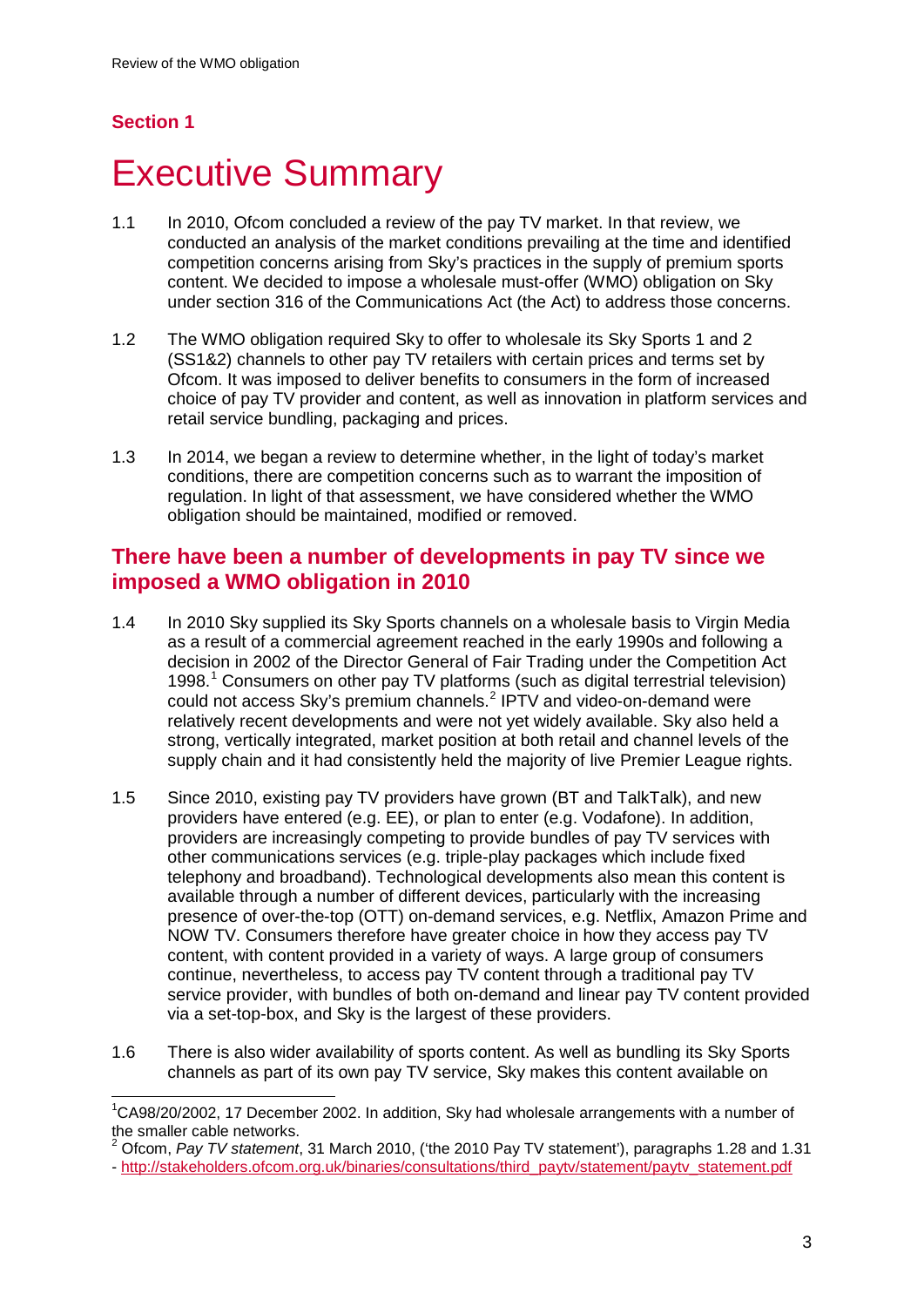wholesale terms to a number of pay TV providers and Sky's NOW TV service also makes this content available on a stand-alone basis across a range of platforms and devices. In addition, BT has launched its BT Sport channels and has invested over £2bn in building up a portfolio of sports content, which it makes available through a number of platforms and devices as well as bundled with its broadband service.

### **We have reviewed whether there are practices which may prejudice fair and effective competition in pay TV services**

- 1.7 When we imposed the WMO obligation in 2010 we said we would review it after three years to establish whether there had been any areas of material change. Our review was delayed, however, by ongoing appeals against our decision before the Competition Appeal Tribunal (CAT) and Court of Appeal.<sup>[3](#page-4-0)</sup> In April 2014 we considered it appropriate to begin our review following the judgment of the Court of Appeal which confirmed Ofcom's jurisdiction to impose a condition such as the WMO obligation.
- 1.8 Our review has considered whether providers of channels which carry key sports content engage in practices that would be prejudicial to fair and effective competition. In light of that assessment, we have considered whether regulation (whether in the form of the WMO obligation or otherwise) is appropriate for ensuring fair and effective competition.
- 1.9 We published an initial consultation in December 2014 ('the December 2014 consultation')<sup>[4](#page-4-1)</sup> in which we identified two types of practice which might give rise to concerns:
	- i) non-supply of channels containing key content, i.e. key sports content not being supplied to certain pay TV retailers and/or platforms; and
	- ii) distribution of channels containing key sports content on terms which would not enable retailers to compete effectively in pay TV retailing or potentially other parts of the value chain.
- 1.10 We published a supplementary consultation in July 2015 ('the July 2015  $\frac{1}{2}$  consultation')<sup>[5](#page-4-2)</sup> in which we further consulted with stakeholders about whether Sky's requirement for reciprocal supply of its key sports content (i.e. making supply of its key sports content conditional on a competitor supplying its own sports content to Sky) was a practice which may be prejudicial to fair and effective competition.
- 1.11 Our assessment has considered three main questions to determine the extent to which these practices may be prejudicial to fair and effective competition:

<span id="page-4-1"></span><sup>4</sup> Ofcom, *Review of the pay TV wholesale must-offer consultation,* 19 December 2014 -<br>http://stakeholders.ofcom.org.uk/consultations/wholesale-must-offer/.

 $\overline{a}$ 

<span id="page-4-0"></span> $3$  In August 2012, the CAT issued its judgment allowing Sky's appeal. In that judgment, the CAT considered that, on the facts, the evidence of Sky's negotiations with other pay TV retailers at the time did not support Ofcom's interpretation that Sky was not a willing wholesaler of its sports content. [\(http://www.catribunal.org.uk/238-6549/1158-8-3-10-British-Sky-Broadcasting-Limited.html\)](http://www.catribunal.org.uk/238-6549/1158-8-3-10-British-Sky-Broadcasting-Limited.html). The CAT's decision was subsequently appealed to the Court of Appeal and, following a decision by the Court of Appeal in February 2014 [\(http://www.bailii.org/ew/cases/EWCA/Civ/2014/133.html\)](http://www.bailii.org/ew/cases/EWCA/Civ/2014/133.html), the issue of whether Sky's wholesale pricing gave rise to specific competition concerns in their own right has been remitted back to the CAT for further consideration. This process is ongoing.

<span id="page-4-2"></span><sup>&</sup>lt;sup>5</sup> Ofcom, *Review of the pay TV wholesale must-offer obligation – supplementary consultation, 29 July* 2015 - <http://stakeholders.ofcom.org.uk/consultations/wmo-supplementary/>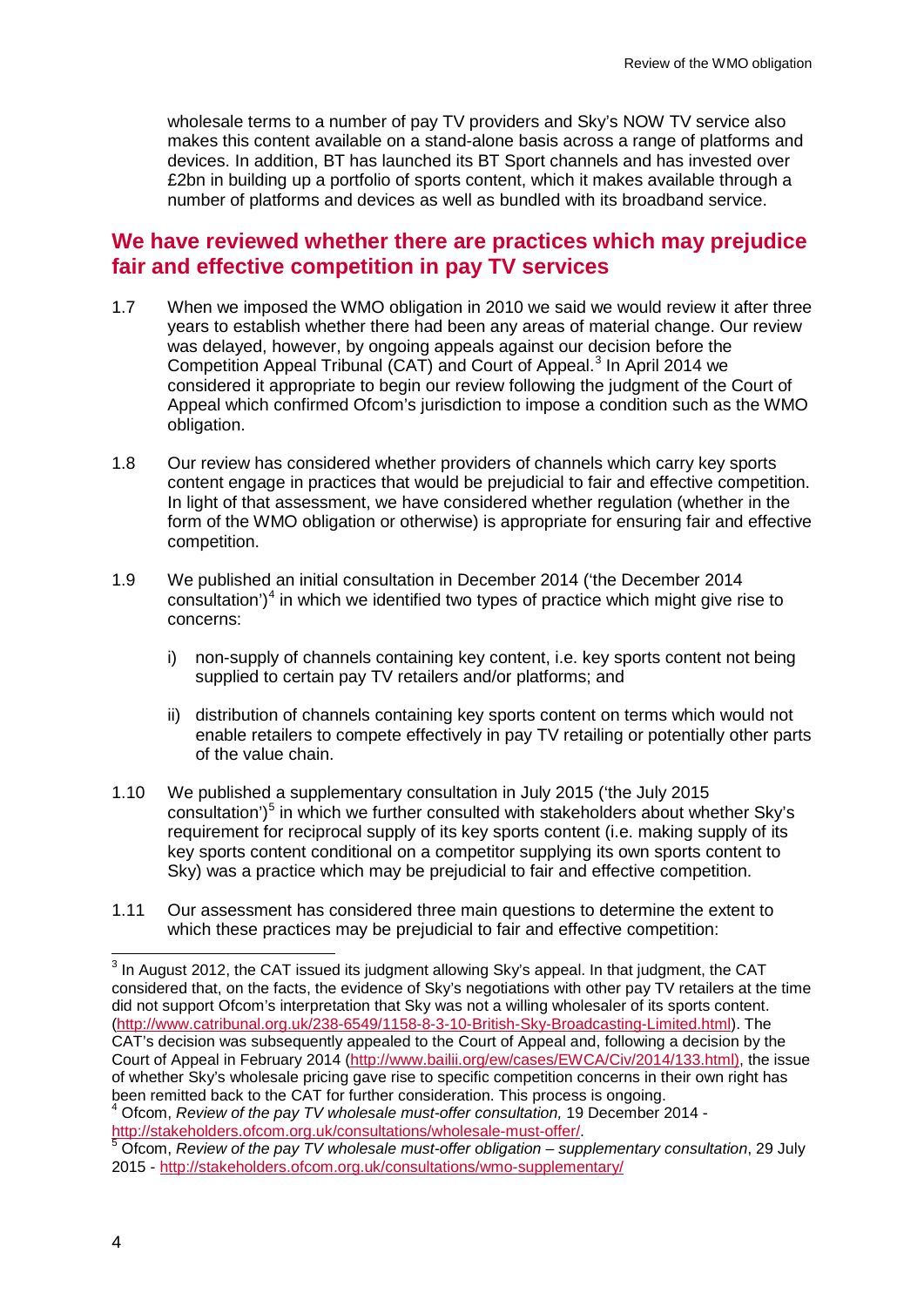- i) What is key content, i.e. is there content which is important enough to influence the choice of pay TV provider for a significant number of consumers?
- ii) What is the impact of that content on the ability of pay TV retailers to compete effectively (taking account of the amount of content held and the market position of the content holders)?
- iii) What is the likelihood of content holders engaging in the practices identified, taking into account their incentives and current supply arrangements?

## **Live Premier League matches stand out as the most important content for consumer subscription decisions in pay TV**

- 1.12 Evidence shows that live Premier League coverage is capable of influencing the choice of pay TV provider for a significant number of consumers. The particular importance of live Premier League content, both to consumers and pay TV operators, is evident from consumer survey evidence, the amounts spent on the broadcast rights for live Premier League matches, and from statements made by pay TV providers and industry stakeholders. This importance was confirmed by respondents to our December 2014 consultation and was further illustrated in February 2015 when the live rights for the 2016/17-2018/19 seasons were sold for £5.1bn to Sky and BT (an increase of 70% on the previous auction).
- 1.13 Live Champions League content is also important in terms of consumer preferences and is reflected in the value of the broadcasting rights (BT paid £897m for the exclusive rights for the 2015/16-2017/18 seasons). Whilst a number of stakeholders argued in response to our December 2014 consultation that we have underestimated its importance, evidence indicates that it is less of a determinant to consumer subscription decisions than Premier League content. Nevertheless, the evidence shows that live Champions League content may be capable of influencing consumer subscription decisions, albeit to a lesser extent than Premier League.
- 1.14 We recognise that, as some stakeholders argued in response to the December 2014 consultation, consumers value access to a range of sports and that aggregating important sports content together can increase the attractiveness of a particular pay TV offering. However, we consider that it is still appropriate to focus on the supply of key sports content as this is the most important driver of consumer subscription decisions. Without access to live Premier League, and to a lesser extent, live Champions League coverage, pay TV retailers will be limited in their ability to attract high value subscribers.
- 1.15 In considering the impact on competition resulting from the distribution of this key content we have taken account both of the amount of key content held and the market position of the content holders – in this case Sky and BT. The impact of limited distribution of the key content held is likely to be greater where the holder has a strong market position, because it makes it more difficult for new or growing firms to enter and compete effectively, reducing competition both in the short term and in the long term.

## **Sky's strong market position means its content has the potential to impact competition**

1.16 Sky continues to hold the majority of the rights to broadcast live Premier League matches (following the 2015 Premier League auction it will continue to hold 75% of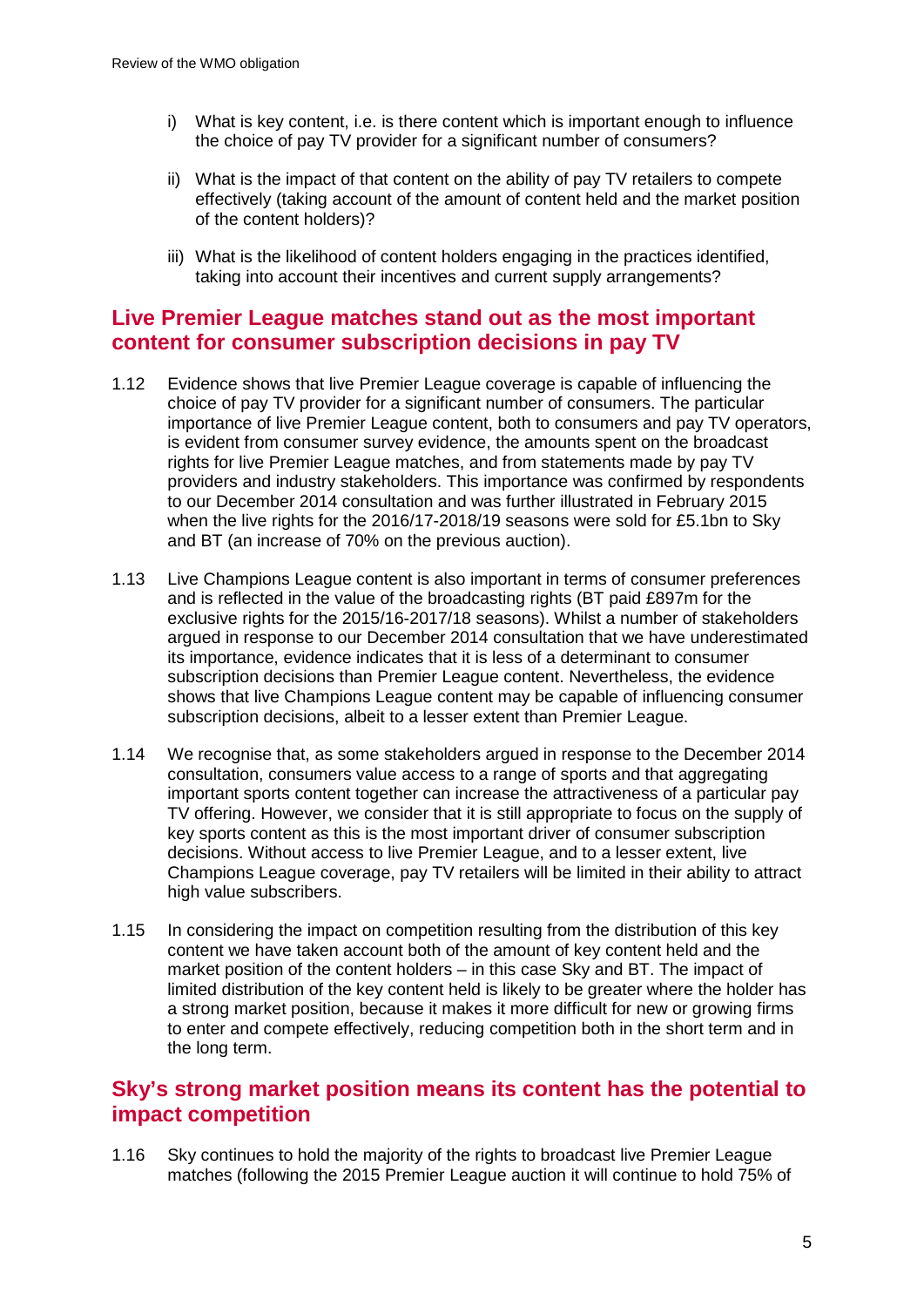the available matches for the 2016/17-2018/19 seasons). In addition it holds the rights to a number of other sporting competitions, for example major competitions in cricket and golf, which are important to some consumers in choosing their pay TV service. Our assessment shows overall that the content shown on Sky Sports channels remains important to a large group of pay TV subscribers and the evidence indicates this is predominantly driven by Sky's Premier League rights.

- 1.17 Sky has had a long standing strong position in the supply of retail pay TV services. Even when revenues and supply from the wider triple-play market are taken into account, Sky's share is still around 50%. Sky may also continue to benefit from incumbency advantages resulting from barriers to entry and expansion. These barriers include costs of acquiring new pay TV subscribers given subscriber inertia and low consumer switching.
- 1.18 In addition, Sky continues to maintain a strong market position in the supply of key sports channels – its share of these revenues is over 70% (albeit having fallen by around 10% since 2010) and its share of expenditure on sports rights is over 60%. Whilst Sky is facing increasing competition when competing for sports rights (in particular BT has won some rights previously held by Sky), we consider that Sky continues to benefit from a number of bidding advantages which help maintain its strong position. In particular these include the scale advantages arising from its large existing pay TV subscriber base willing to pay for sports content. Whilst we note some of Sky's competitors have large subscriber bases taking other communications services (e.g. BT's nearly 8m broadband subscribers and Vodafone's 18m mobile subscribers), these operators face uncertainty about the ability to monetise investment in sports content using these subscriber bases.
- 1.19 Because of the importance of Sky's content to a significant proportion of consumers we therefore consider that the way in which Sky's key content is distributed has the potential to have an impact on pay TV competition. In particular, without access to this content, competing retailers are likely to struggle to compete for a sizeable and valuable segment of the retail pay TV sector, and therefore would be less able to contest Sky's strong market position in pay TV. As a consequence those retailers' ability and incentives to compete, and to invest in new content and platform innovations, may be reduced. Consumers could be harmed through higher prices and reduced choice and innovation across pay TV services. In addition, other providers would struggle to be able to compete effectively for sports rights, which in turn would impact on their ability to develop their pay TV services.

### **BT's position has strengthened, but currently the importance of BT Sport appears unlikely to impact competition**

- 1.20 BT holds a minority of Premier League rights (it will hold 25% of the available live matches for the 2016/17-2018/19 seasons following the results of the latest Premier League auction). It also now has exclusive rights to broadcast live all Champions League matches until the 2017/18 season (these rights were previously held by Sky and ITV) and has built up a portfolio of other sports rights. We recognise that BT's acquisition of these rights has increased the attractiveness of BT Sport although it is uncertain to what extent the Champions League content will strengthen BT's sports channels.
- 1.21 Nevertheless, the evidence does not currently suggest that the content available on BT Sport is important to a large enough proportion of pay TV subscribers such that fair and effective competition between pay TV retailers would be prejudiced as a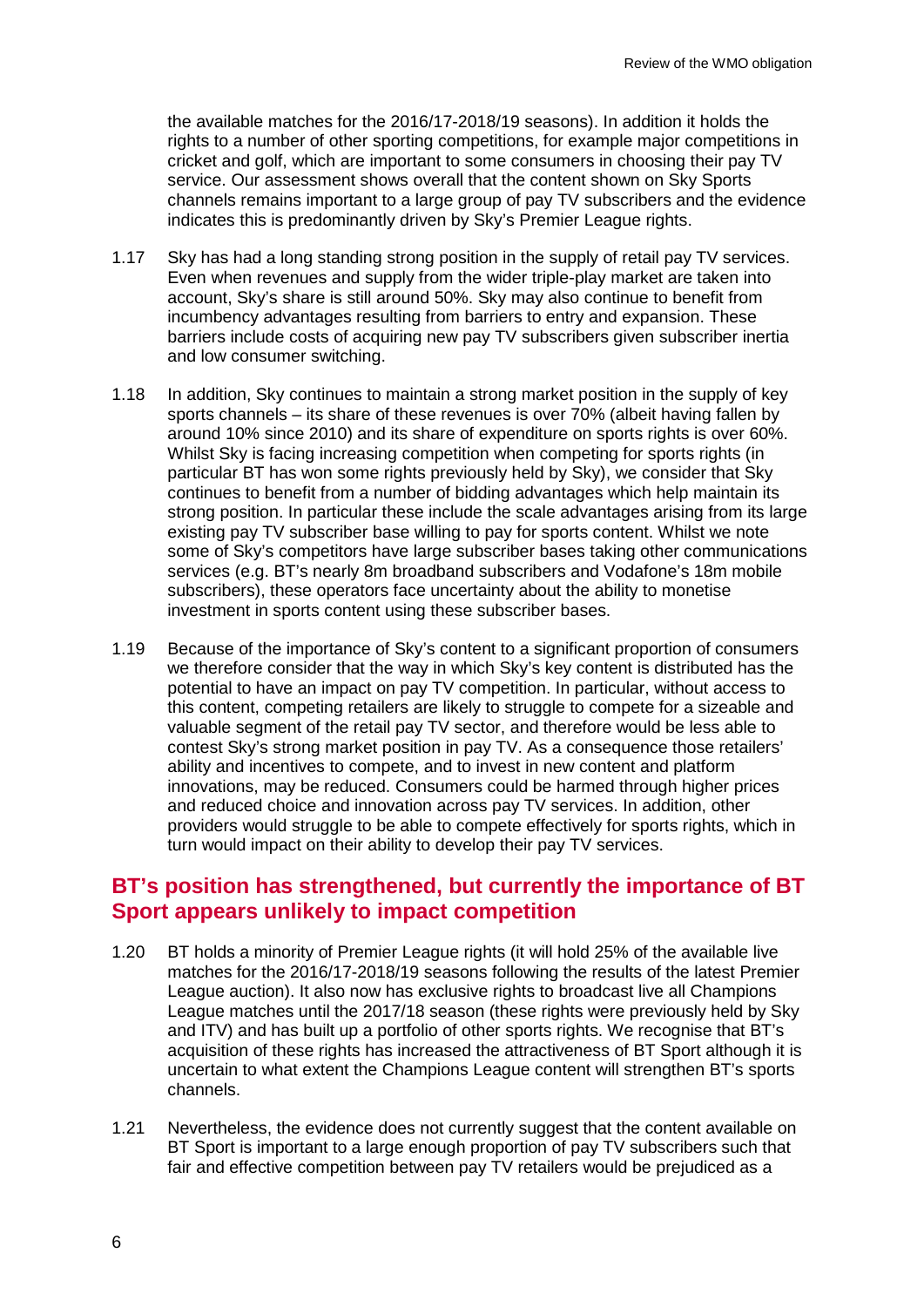result of non-supply. Moreover, whilst BT is continuing to invest in its pay TV service, with new exclusive content (e.g. its AMC channel) and its ultra HD offering, it does not, as yet, have a strong retail market position as a pay TV retailer, so limited distribution of its content is less likely to prejudice the emergence of effective competition than would be the case if BT had retail market strength. However, we will, as explained below, continue to monitor this market.

## **Sky is currently supplying its sports channels on commercial terms outside of the WMO obligation**

- 1.22 In view of our findings about the potential impact of Sky's key content on competition in pay TV, we consider that were Sky to not supply that content to other pay TV retailers it would prejudice fair and effective competition in pay TV services.
- 1.23 In line with our position in the December 2014 consultation, we continue to consider that, in principle, Sky could have incentives to withhold supply of its important sports content in order to protect its market position. Several stakeholders agreed with this assessment in response to our consultation.
- 1.24 However, with the exception of BT YouView (which is supplied under the WMO), all of Sky's main pay TV competitors have commercially agreed supply arrangements in place (which have been agreed outside the requirements of the WMO obligation), including:
	- a wholesale arrangement with TalkTalk since 2012 for all Sky Sports channels  $[\times]$ :
	- a long term agreement with Virgin Media (running up until 2019) for all Sky Sports channels including HD  $[<]$ ;
	- a wholesale arrangement for the supply of SS1&2 to BT's legacy Cardinal platform; and
	- an agreement to retail its NOW TV service over the EE TV platform  $[\times]$ .
- 1.25 Sky is therefore supplying its content widely. The only current supply arrangement under the WMO obligation is to BT YouView, however, Sky has said it is willing to wholesale its Premier League content to BT subject to a requirement for reciprocal supply of BT Sport (which we discuss further below). Stakeholders argued that Sky's existing supply arrangements could not be used to inform what would happen in the absence of the WMO obligation and therefore regulation was necessary to ensure continued supply in future. However, given the evidence before us of Sky's existing supply arrangements, we do not consider that it would be justifiable or proportionate to impose regulation effectively as a backstop to address a potential concern. We will continue to monitor Sky's practices to determine whether regulation might be appropriate in the future.

## **We have also considered whether there are terms of supply which might be prejudicial to fair and effective competition**

1.26 In the December 2014 consultation we also identified that distribution of key sports content on terms that did not enable fair and effective competition could be an additional practice of concern. Following stakeholder comments, we have considered in particular: i) whether Sky is setting prices for wholesale supply of key content at a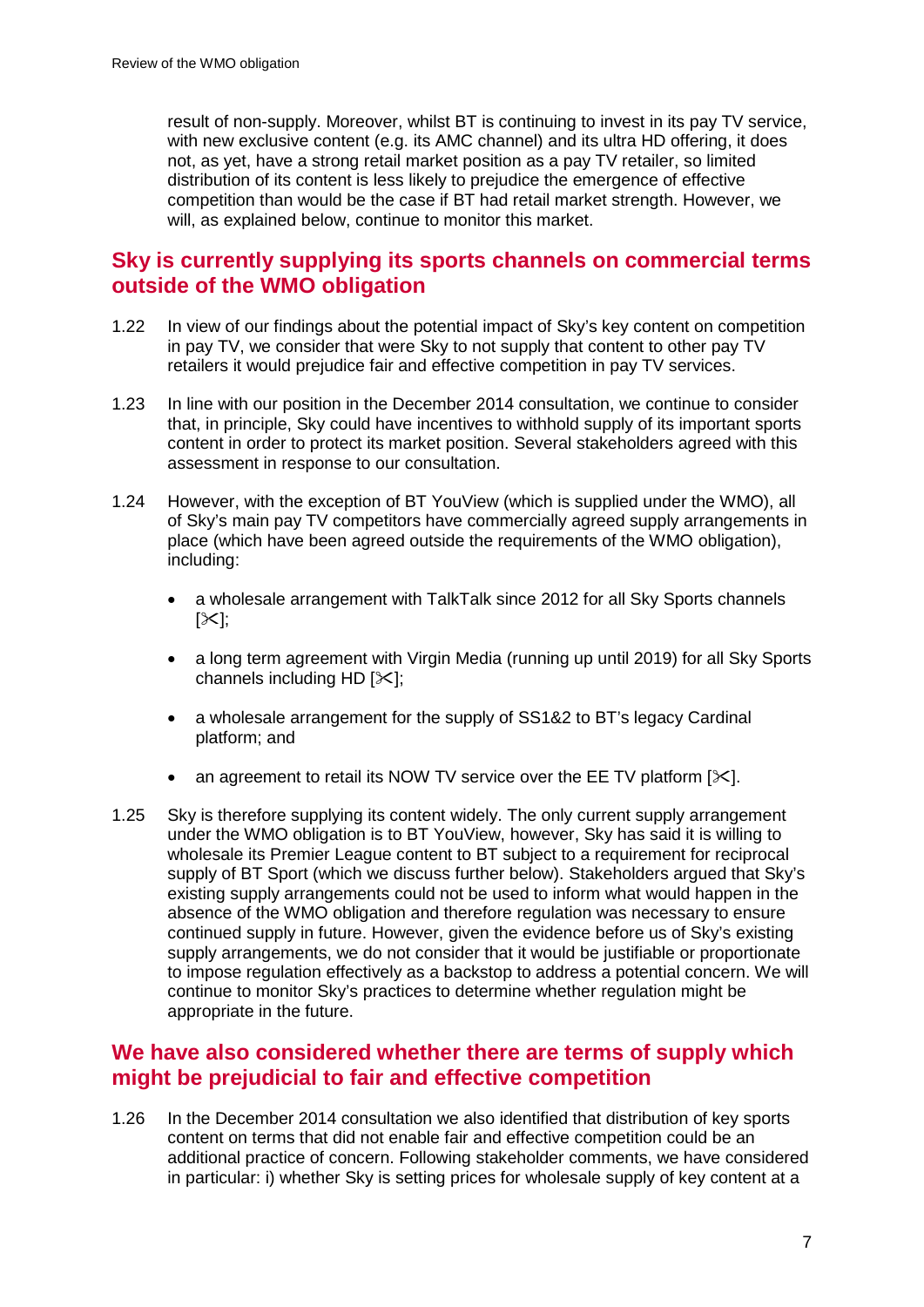level which does not enable fair and effective competition; and ii) whether Sky's requirement for reciprocal supply of channels containing key content would prejudice fair and effective competition. We have considered these terms in the context of Sky's existing supply arrangements as set out above. In particular our assessment is focussed on whether, in the context of commercial deals having been agreed, the evidence of a concern relating to the terms of those supply arrangements warrants intervention.

- 1.27 With respect to pricing, we note neither Virgin Media nor TalkTalk raised specific concerns about the current level of Sky's wholesale prices. Whilst BT submitted some additional evidence at a late stage, having considered that evidence, and in view of the other evidence available to us, we do not consider the evidence demonstrates that Sky's current, commercially agreed, wholesale pricing (outside of the WMO obligation) for access to its key sports content, is likely to prejudice fair and effective competition.
- 1.28 With respect to Sky's requirement for reciprocal supply, Sky and BT entered into commercial negotiations for the wholesale supply of the SS1&2 channels to BT's YouView platform following the 2012 Premier League auction. In those negotiations, Sky indicated that it would only supply Sky Sports channels to BT if BT agreed to supply BT Sport to Sky. BT claimed that Sky's requirement for reciprocal supply of Premier League content is a practice which prejudices fair and effective competition. Currently the issue of reciprocal supply only affects BT as the other holder of key sports content.<sup>[6](#page-8-0)</sup>
- 1.29 We consulted on this issue in our July 2015 consultation. We indicated that concerns could arise if this requirement led to non-supply of Sky's key content, affected BTs incentives to invest and compete, or resulted in an agreement that restricted the ability of BT to compete. We have considered stakeholder responses to that consultation in reaching our decision.
- 1.30 In principle, there could be a concern where a vertically integrated operator in a strong market position such as Sky, makes the supply of its key content subject to a requirement which may condition the way in which its competitor chooses to supply its own content such that it prejudices fair and effective competition.
- 1.31 However, while Sky and BT engaged in some discussions surrounding the possibility of a reciprocal agreement in 2012/13, the negotiations were not concluded.[7](#page-8-1) Overall, it is not clear from the available evidence what would have happened in practice in the negotiations between Sky and BT had they been concluded. Whilst it is possible that no agreement would have been reached, or that any deal that was agreed could have contained terms which would be prejudicial to fair and effective competition, it is also possible that a legitimate agreement might have been negotiated.
- 1.32 We also note that that since its acquisition of sports rights, BT's strategy in pay TV has included a particular focus on monetising the BT Sport channels by bundling

<span id="page-8-1"></span><span id="page-8-0"></span><sup>7</sup> In May 2013 BT's submitted its Competition Act complaint against Sky ('BT CA98 Complaint'): [http://stakeholders.ofcom.org.uk/enforcement/competition-bulletins/open-cases/all-open](http://stakeholders.ofcom.org.uk/enforcement/competition-bulletins/open-cases/all-open-cases/cw_01106/)[cases/cw\\_01106/.](http://stakeholders.ofcom.org.uk/enforcement/competition-bulletins/open-cases/all-open-cases/cw_01106/) In practice, BT YouView was therefore not supplied with Sky's key content until the CAT decision to extend the WMO to YouView in November 2014. <http://www.catribunal.org.uk/238-6095/1152-8-3-10-IR-British-Sky-Broadcasting-Limited-.html>

 $6$  [ $\times$ ].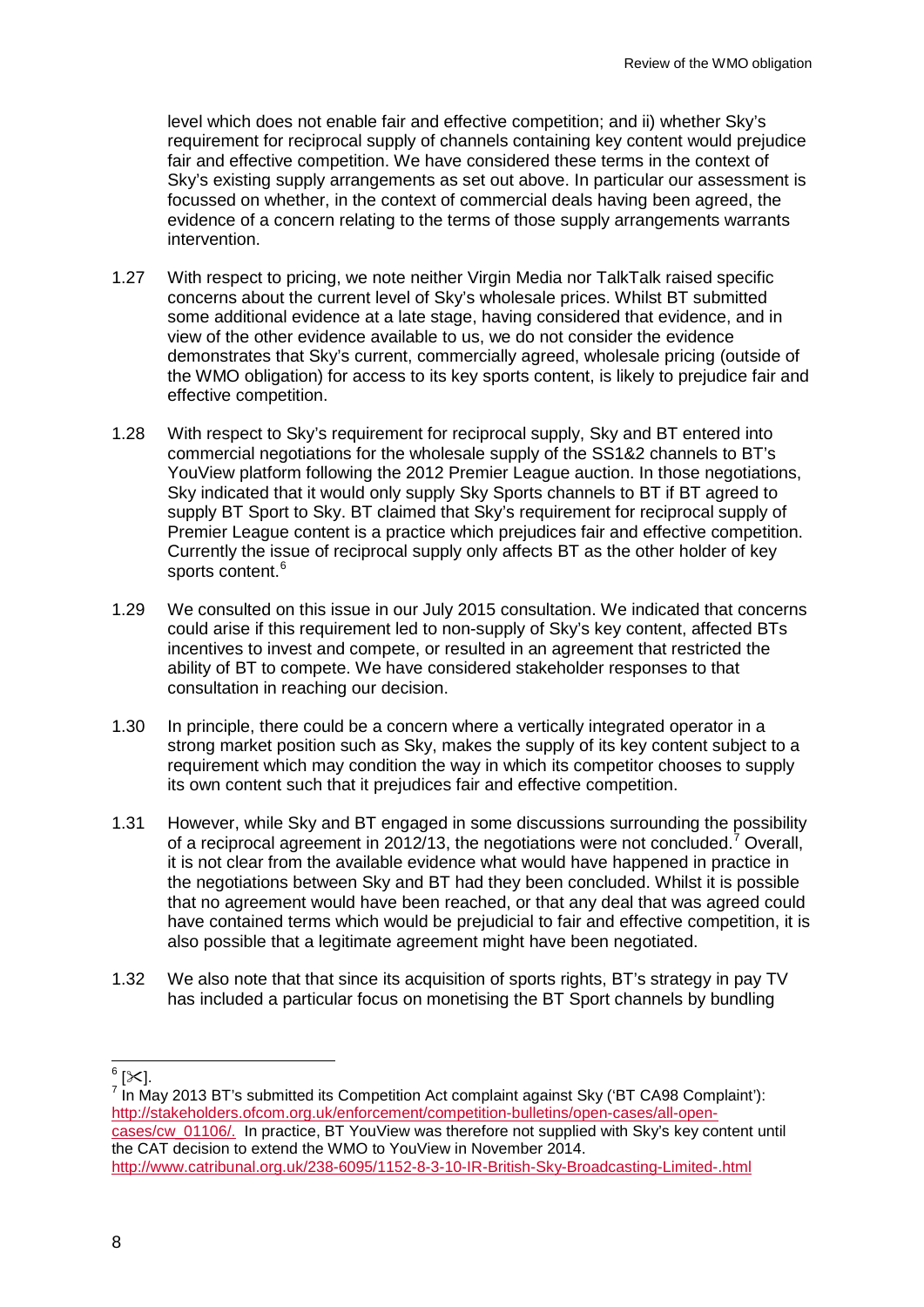them with its broadband service, and distributing them over Sky's satellite platform. $8$ The evidence does not suggest that this strategy has been affected by Sky's requirement for reciprocal supply.

1.33 Therefore, on the basis of the current evidence, and the fact that BT and Sky's negotiations were not concluded, it is not clear that the identified concerns would be borne out in practice. Ofcom has a duty to have regard to the need to act in a manner which is proportionate and targeted only at cases in which action is needed.<sup>[9](#page-9-1)</sup> We do not consider the concerns relating to Sky's requirement for reciprocal supply warrant the imposition of regulation. Should future negotiations conclude in such a way as to suggest that Sky's practice is resulting in outcomes which are prejudicial to fair and effective competition, we may reassess this position.

# **On the basis of the available evidence we have not identified a practice which would justify regulation**

- 1.34 We expect competition in pay TV to deliver benefits to consumers in the form of choice, innovation and lower prices. In order for retailers to be able to compete in pay TV they need to be able to access content that consumers want to watch. We have identified the most important content to be live Premier League matches and, to a lesser extent, live Champions League matches. Our review has focussed on whether there are competition concerns arising from the supply of this key sports content. We recognise that in the context of our Strategic Review of Digital Communications, <sup>[10](#page-9-2)</sup> some stakeholders have made reference to broader competition concerns within the pay TV sector in relation to Sky's market position. We will consider these submissions as part of that ongoing review.
- 1.35 For the reasons set out in this statement and on the basis of the available evidence, we do not consider that it would be appropriate to impose regulation in relation to the supply of channels containing key sports content at this time. Whilst there may be concerns in principle given Sky's strong position in the market, in practice the evidence shows that Sky is supplying widely and we have not seen evidence to show that the terms of this supply amount to practices prejudicial to fair and effective competition which warrant the imposition of regulation. We have therefore decided that it is appropriate to remove the WMO condition from Sky's broadcast licences.
- 1.36 We note Sky's current wholesale supply arrangements to Virgin Media, TalkTalk and BT Cardinal will remain in place for at least the duration of the agreed contracts. In the case of BT YouView, if appropriate, and any other retailers seeking supply, we would expect Sky and those retailers to engage willingly, constructively and in a timely manner in such negotiations. We already monitor the pay TV market closely and we will continue to do so, in particular with a view to determining whether the potential concerns identified in this statement arise in the future.
- 1.37 We will continue to monitor the availability and distribution of key sports content, technological developments in pay TV services, subscriber numbers for these services, commercial agreements and relationships between competing pay TV

<http://stakeholders.ofcom.org.uk/consultations/tpsguidelines/statement/><br>
<sup>9</sup> Section 3(3) Communications Act 2003.

<span id="page-9-0"></span> $8$  Third-party channel operators can acquire access to Sky's digital satellite (DSat) platform on a fair, reasonable and non-discriminatory basis as long as they meet a set of requirements. This is governed by the Technical Platform Services guidelines -  $\overline{a}$ 

<span id="page-9-2"></span><span id="page-9-1"></span><sup>9</sup> Section 3(3) Communications Act 2003. <sup>10</sup> <http://stakeholders.ofcom.org.uk/telecoms/policy/digital-comms-review/>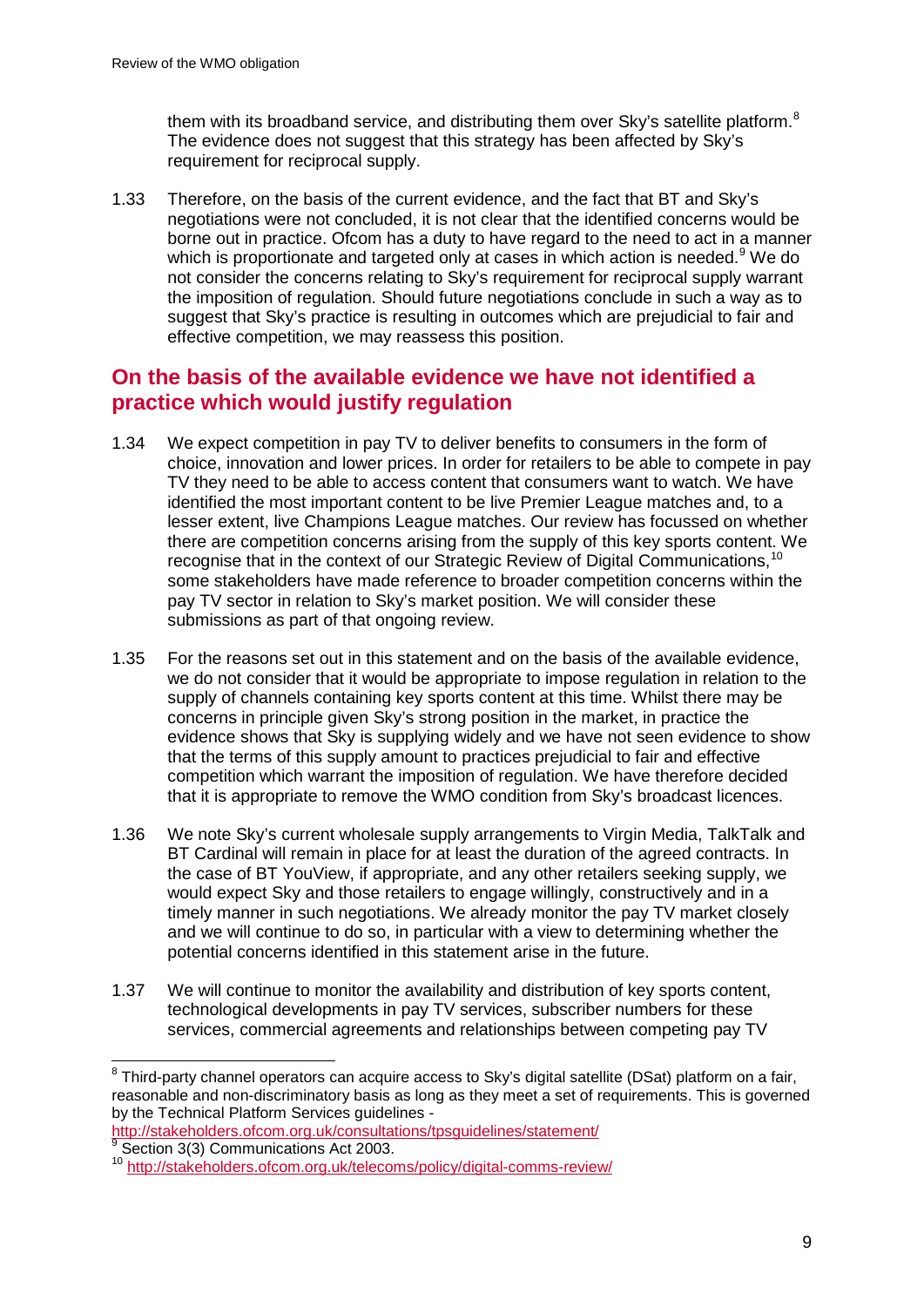retailers, retail packaging and pricing of key sports content, and the importance of particular content to subscribers in choosing their pay TV service.

- 1.38 Should evidence emerge that Sky was engaging in practices which are prejudicial to fair and effective competition, we will reassess the need for ex ante regulation. In particular our expectation is that consumers should continue to have access to, and a choice of, packages and services containing Sky's key content. We would be concerned if there was evidence of Sky withholding its key content from competing retailers. Similarly, we would be concerned if there was evidence of Sky introducing unreasonable terms into its supply contracts and/or it requiring an agreement which included conditions designed to restrict a retailer's ability to compete as aggressively as it otherwise would or where a requirement for reciprocal supply amounted to effective non-supply of Sky's key content.
- 1.39 This is an important market and we are concerned to ensure that fair and effective competition is delivered in the interests of citizens and consumers. We will therefore consider it a priority to intervene to address any concerns if they were to arise.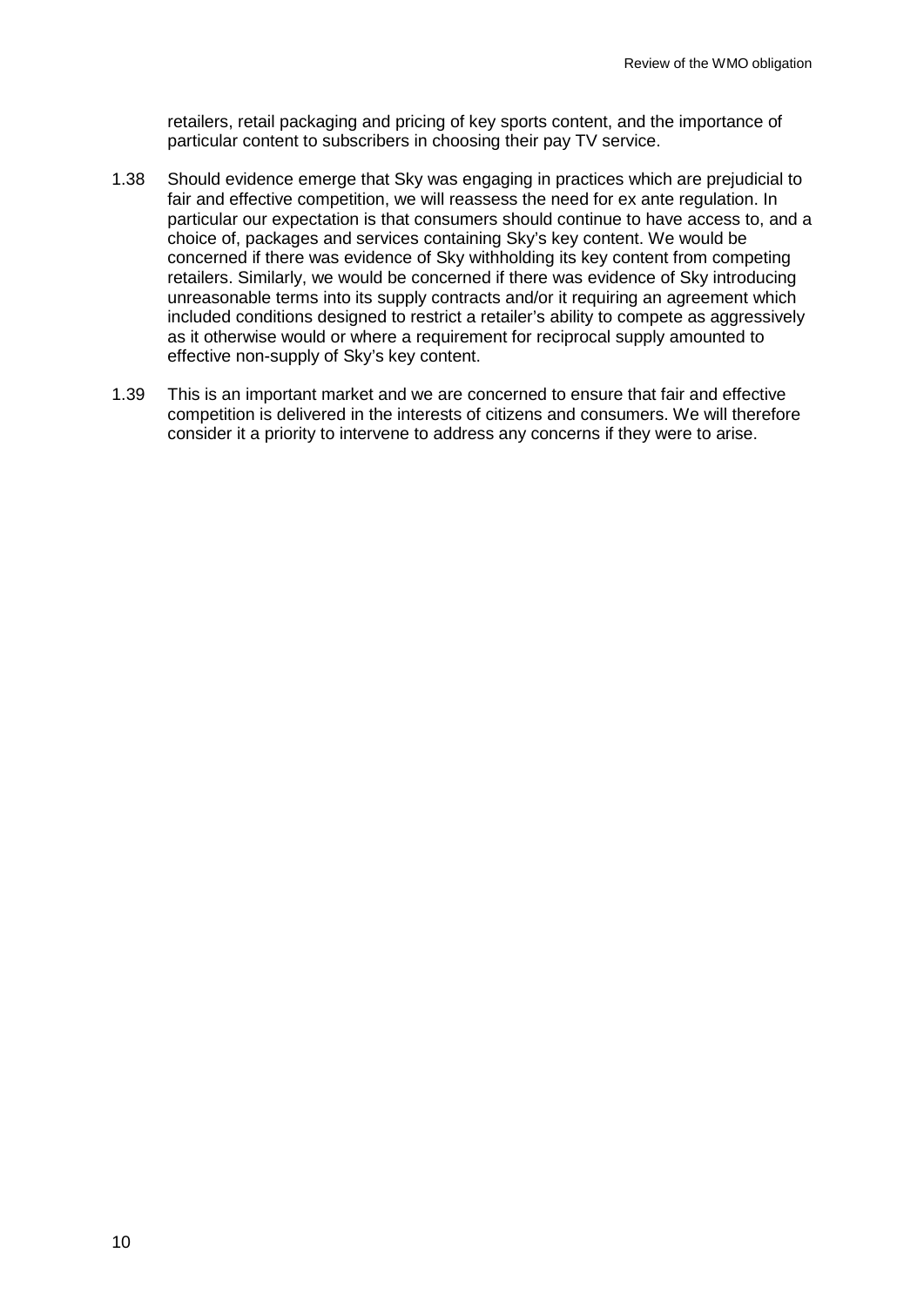# **Section 2**

# <span id="page-11-0"></span>Introduction and background

- 2.1 The WMO obligation imposed in  $2010^{11}$  $2010^{11}$  $2010^{11}$  required Sky to offer to wholesale its Sky Sports 1 and 2 (SS1&2) channels to other pay TV retailers, with certain prices and terms set by Ofcom.
- 2.2 We imposed the WMO obligation under section 316 of the Communications Act 2003 (the Act) by inserting condition 14A in the broadcast licences of each of the SS1&2 channels (and their high definition (HD) versions). At that time we said we would review the WMO obligation after three years.
- 2.3 We started our review in 2014 and in this document we set out our conclusions on whether, in light of current market conditions, there are competition concerns such as to warrant regulation. In light of that assessment we have considered whether a WMO obligation remains appropriate, or whether it needs to be modified or removed. For the reasons set out in this statement, we have concluded that the WMO obligation should be removed and it is not appropriate to include any alternative conditions in the licences for Sky Sports channels at this time.

# **We consulted in December 2014 on the first phase of our review**

- 2.4 The December 2014 consultation set out our assessment of whether providers of channels which carry key sports content may engage in practices which would be prejudicial to fair and effective competition in the retailing of pay TV services.
- 2.5 Our definition of key sports content included live coverage of the Premier League, and to a lesser extent Champions League, because they stood out as being sufficiently important to consumers that they could influence choice of pay TV retailer for a significant number of subscribers.<sup>[12](#page-11-2)</sup>
- 2.6 We consulted on our view that limited distribution of this key sports content broadcast on Sky Sports to other pay TV retailers could prejudice fair and effective competition and that, absent regulation, Sky may face incentives to act in such a manner. We also considered the impact of limited distribution of BT's key content, however, we found that, based on its current sports rights holdings and its market position, it did not appear sufficient to give rise to concerns at the current time and we were therefore not minded to consider imposition of a remedy on BT.<sup>[13](#page-11-3)</sup>
- 2.7 Our initial view was that regulation might be appropriate to address the concerns in relation to Sky. We also recognised, however, that the pay TV sector was continuing to evolve, and this might affect the extent to which limited distribution of key content was a cause for concern. We therefore also consulted on potential removal of the WMO obligation on Sky.<sup>[14](#page-11-4)</sup>

 $\overline{a}$ 

<sup>&</sup>lt;sup>11</sup> The 2010 Pay TV statement - [http://stakeholders.ofcom.org.uk/consultations/third\\_paytv/](http://stakeholders.ofcom.org.uk/consultations/third_paytv/)

<span id="page-11-2"></span><span id="page-11-1"></span><sup>&</sup>lt;sup>12</sup> December 2014 consultation, Section 5.

<span id="page-11-3"></span><sup>13</sup> December 2014 consultation, paragraphs 8.6-8.9 and 8.21-8.22.

<span id="page-11-4"></span><sup>14</sup> December 2014 consultation, paragraphs 8.18-8.20.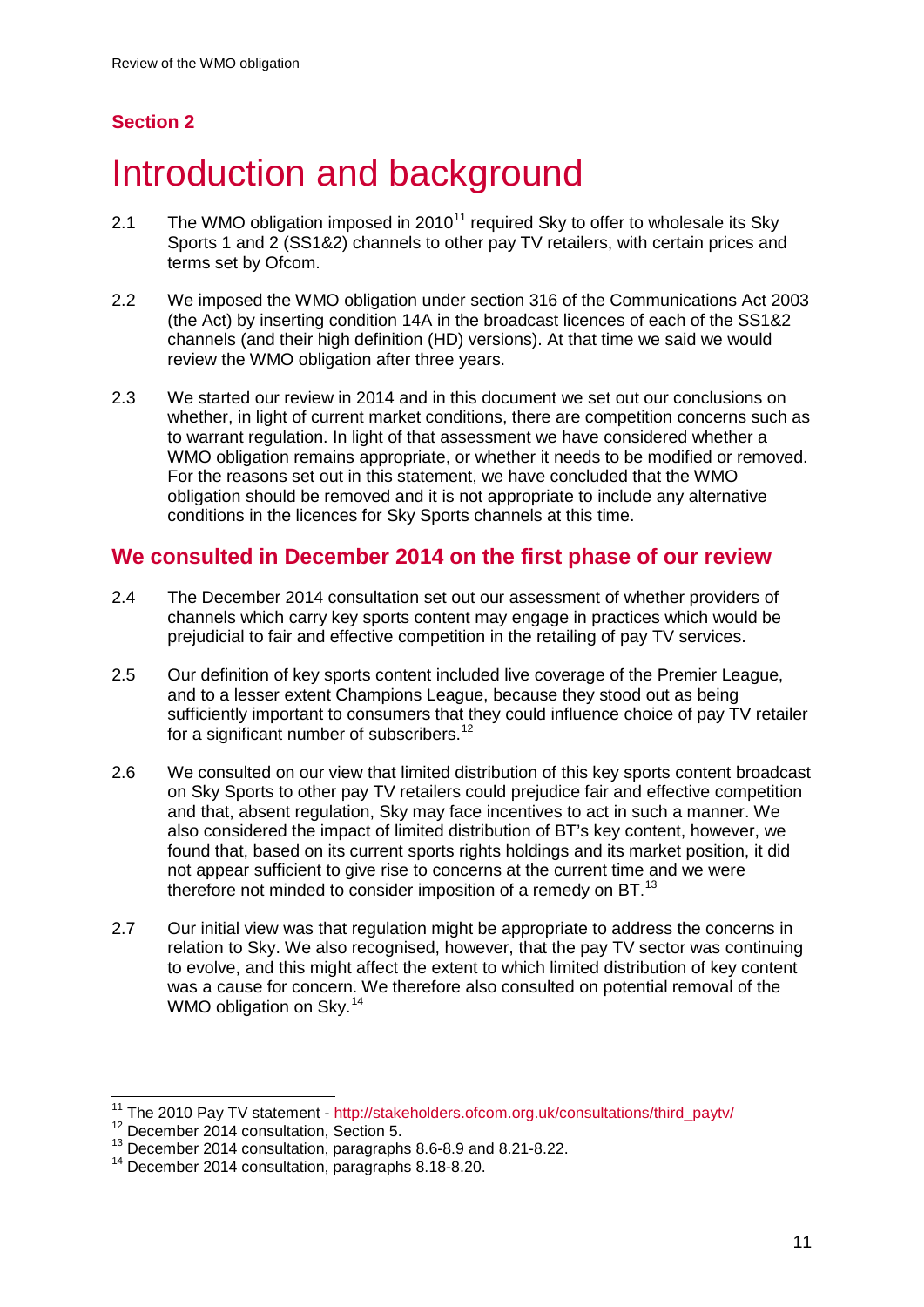# **We issued a supplementary consultation in July 2015**

- 2.8 We received responses to our December 2014 consultation from BT, the Premier League ('the PL'), [X], Real Digital, Sky, TalkTalk, and Virgin Media (as well as from three individuals).
- 2.9 Having reviewed these responses, we identified Sky's requirement for reciprocal supply of channels containing key sports content (i.e. Sky making supply of its key sports content conditional on a competitor supplying its own sports content to Sky) as a specific practice on which it was appropriate to consult further and gather additional evidence. We therefore issued the July 2015 consultation on the extent to which this practice was prejudicial to fair and effective competition.
- 2.10 BT, Sky,  $[\times]$ , and  $[\times]$  provided responses to the July 2015 consultation.<sup>[16](#page-12-1)</sup> We have considered these responses, as well as the responses received to the December 2014 consultation, in reaching our decision in this statement.

## **In this review we have considered whether it is appropriate to impose conditions under section 316 of the Act**

- 2.11 As set out above, Ofcom imposed a WMO obligation on Sky in March 2010, in exercise of its powers under section 316 of the Act. This obligation was inserted into Sky's licences for Sky Sports 1, Sky Sports 2, Sky Sports HD and Sky Sports 2 HD as condition 14A of the licences.
- 2.12 Section 316 of the Act states that:

(1) The regulatory regime for every licensed service includes the conditions (if any) that OFCOM consider appropriate for ensuring fair and effective competition in the provision of licensed services or of connected services.

(2) Those conditions must include the conditions (if any) that OFCOM consider appropriate for securing that the provider of the service does not —

(a) enter into or maintain any arrangements, or

(b) engage in any practice,

which OFCOM consider, or would consider, to be prejudicial to fair and effective competition in the provision of licensed services or of connected services.

(3) A condition imposed under this section may require a licence holder to comply with one or both of the following —

(a) a code for the time being approved by OFCOM for the purposes of the conditions; and

 $\overline{a}$ 

<span id="page-12-1"></span><span id="page-12-0"></span> $15$  All the non-confidential responses to the December 2014 consultation are published here: <http://stakeholders.ofcom.org.uk/consultations/wholesale-must-offer/?showResponses=true> <sup>16</sup> All the non-confidential responses to the July 2015 consultation are published here: <http://stakeholders.ofcom.org.uk/consultations/wmo-supplementary/?showResponses=true>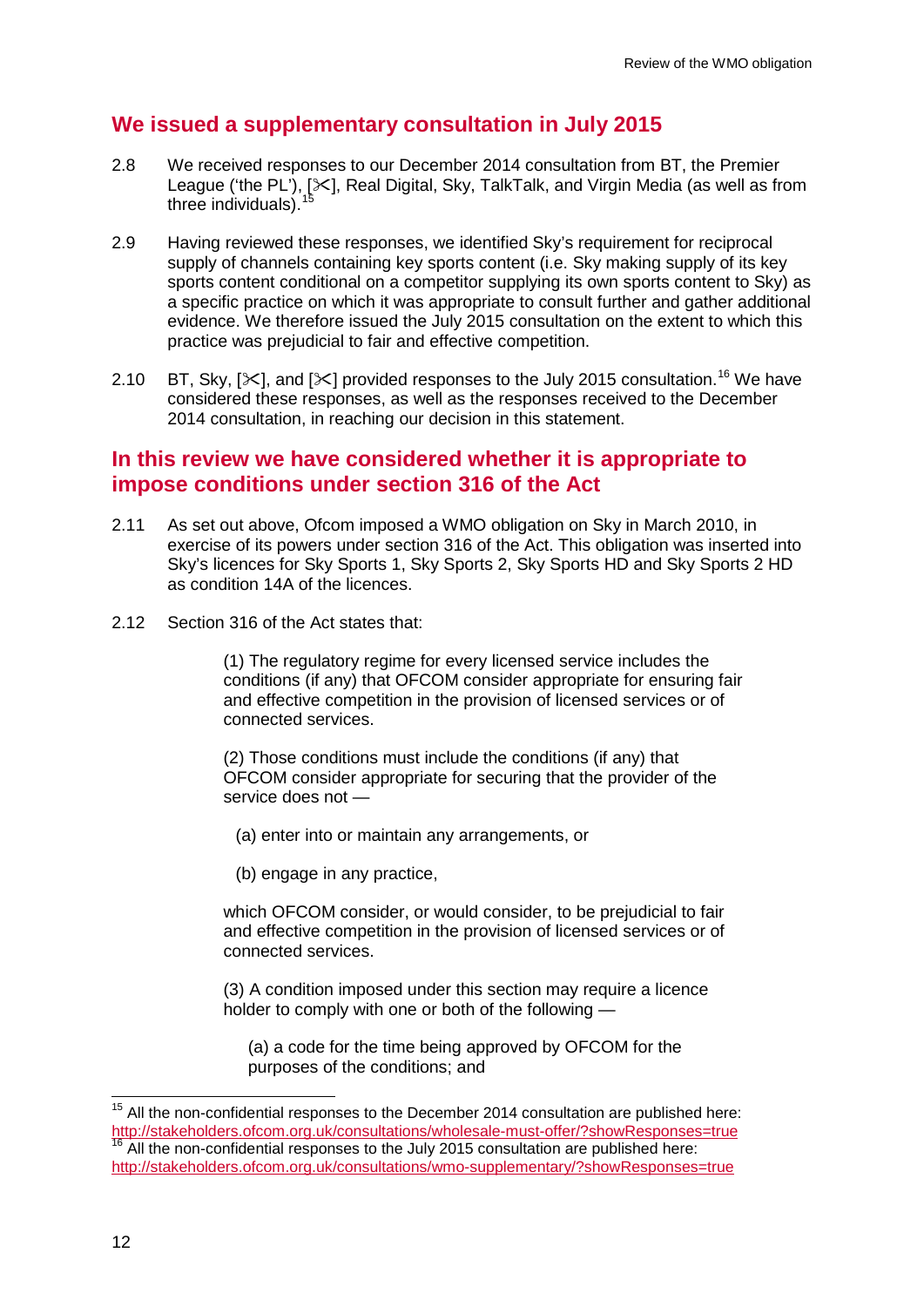- (b) directions given to him by OFCOM for those purposes
- (4) In this section—

"connected services", in relation to licensed services, means the provision of programmes for inclusion in licensed services and any other services provided for purposes connected with, or with the provision of, licensed services; and

"licensed service" means a service licensed by a Broadcasting Act licence.

- 2.13 Ofcom's decision to impose a WMO obligation was appealed to the CAT by Sky, BT, the PL and Virgin Media. During the conduct of those appeals, the CAT put in place interim arrangements under an interim relief order $17$  ('IRO') which maintained the WMO obligation in place in respect of certain qualifying platforms (subject to certain modifications).[18](#page-13-1) The IRO remains in place.
- 2.14 The CAT issued its judgment in respect of the appeal in August 2012 ('the 2012 CAT Judgment') and in March 2013, the CAT issued its Order allowing Sky's appeal. The 2012 CAT Judgment found that, in principle, Ofcom was permitted to exercise its powers under section 316 of the Act to impose a WMO obligation as a licence condition for the purposes of preventing practices which may be prejudicial to fair and effective competition in the retail supply of licensed services. However, the CAT found that Ofcom had misinterpreted the evidence in concluding that Sky was not a willing wholesaler of its premium channels. The CAT also considered that Ofcom's concerns that Sky was engaging in practices with regards to wholesale prices and the supply of new products to Virgin Media which were prejudicial to fair and effective competition were unfounded. The CAT therefore allowed Sky's appeal.
- 2.15 The CAT's decision was appealed to the Court of Appeal and, in February 2014, the Court of Appeal concluded that the CAT had failed to appreciate the importance of Ofcom's conclusion that Sky's wholesale rate-card price and the effect of the penetration discounts that were proposed by Sky gave rise to competition concerns in their own right. The Court therefore remitted to the CAT for further consideration, findings, and conclusions, the question of whether the WMO obligation was justified on the basis of such competition concerns.<sup>[19](#page-13-2)</sup> Whilst this process is ongoing, both the CAT and the Court of Appeal confirmed Ofcom's jurisdiction to impose a condition such as the WMO obligation in the licences of the Sky Sports channels.
- 2.16 This statement outlines the outcome of our review of the WMO obligation which we launched in April 2014. The focus of our assessment is whether, in light of the current market conditions, there are arrangements or practices which could be prejudicial to fair and effective competition in the supply of pay TV to consumers within the UK. In view of that assessment, we have considered whether regulation (whether in the form of the WMO obligation or otherwise) is appropriate for ensuring fair and effective competition in the retailing of pay TV services. This review has not sought to review

<sup>&</sup>lt;sup>17</sup> <http://www.catribunal.org.uk/237-6095/1152-8-3-10-IR-British-Sky-Broadcasting-Limited-.html>  $\overline{a}$ 

<span id="page-13-1"></span><span id="page-13-0"></span><sup>&</sup>lt;sup>18</sup> The IRO applies to BT (via Digital Terrestrial Television (DTT)) and Virgin Media (via DTT and cable), and was extended to Real Digital (via satellite) in November 2010 and to BT's IPTV platforms (i.e. YouView) in November 2014 - [http://www.catribunal.org.uk/238-6095/1152-8-3-10-IR-British-Sky-](http://www.catribunal.org.uk/238-6095/1152-8-3-10-IR-British-Sky-Broadcasting-Limited-.html)[Broadcasting-Limited-.html](http://www.catribunal.org.uk/238-6095/1152-8-3-10-IR-British-Sky-Broadcasting-Limited-.html)

<span id="page-13-2"></span><sup>19</sup> <http://www.bailii.org/ew/cases/EWCA/Civ/2014/133.html>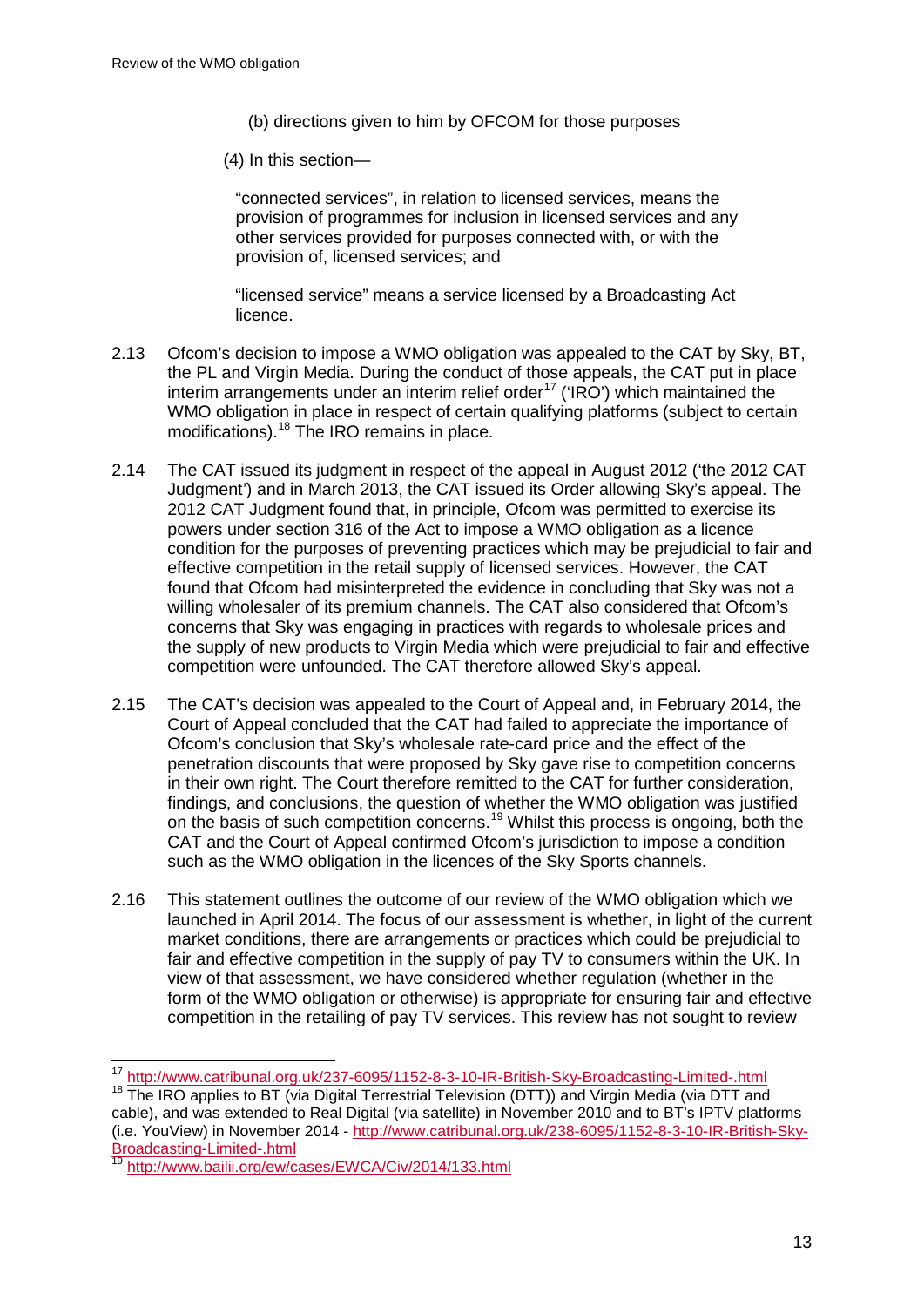whether the WMO obligation remains appropriate via a re-examination of the analysis and justification for imposing the WMO obligation in 2010.

2.17 A number of respondents made comments relating to the extent of our powers under section 316 of the Act and the test for intervening under this section. Given our conclusion in Section 7 of this document, we do not consider it necessary to address these comments in detail. In addition, BT made a number of comments about the effectiveness of the current WMO obligation.<sup>[20](#page-14-0)</sup> Again, in view of our conclusions, we do not consider it necessary to respond to these comments.

## **We have maintained our three step analytical framework in this statement**

- 2.18 In the December 2014 consultation we approached our analysis on the basis of the following three steps:
	- i) identifying key content (i.e. whether there is content that is capable of influencing the choice of pay TV retailer for a significant number of subscribers); $^{21}$  $^{21}$  $^{21}$
	- ii) assessing the extent to which limited distribution of channels carrying key content could be prejudicial to fair and effective competition (i.e. the impact of limited distribution): $^{22}$  $^{22}$  $^{22}$  and
	- iii) assessing the extent to which holders of key content are likely to engage in limited distribution of such content.<sup>[23](#page-14-3)</sup>
- 2.19 The PL and BT did not agree with our approach. They argued that we should adopt a framework of identifying a focal product to define markets and assessing competitive conditions within that market to establish market power. [24](#page-14-4) BT considered that a focus on individual sporting competitions was at odds with this approach and did not reflect the reality of how products are bought and sold and consequently risked understating the market power enjoyed by  $Sky^2$
- 2.20 We do not agree that, in considering the exercise of powers under section 316 of the Act, we are required to undertake a market definition and market power analysis in the manner suggested. Indeed, the CAT explicitly rejected this position in its judgment.<sup>[26](#page-14-6)</sup> In any event, our assessment is carried out in consideration of these principles and incorporates much of the analysis that would normally be included within a formal competition law assessment.
- 2.21 We remain of the view that the framework for analysis set out in the December 2014 consultation is an appropriate framework for the assessment of practices in relation to the supply of sports content.<sup>[27](#page-14-7)</sup> In our view, this framework allows for the identification and consideration of those practices which may be prejudicial to fair and

<span id="page-14-0"></span> $\overline{^{20}$  E.g. BT response to the December 2014 consultation, paragraph 5.12 (v).

<span id="page-14-2"></span>

<span id="page-14-3"></span>

<span id="page-14-1"></span><sup>&</sup>lt;sup>21</sup> See Section 5 of the December 2014 consultation for more details.<br>
<sup>22</sup> See Section 6 of the December 2014 consultation for more details.<br>
<sup>23</sup> See Section 7 of the December 2014 consultation for more details.<br>
<sup>24</sup> December 2014 consultation, paragraph 3.2.<br><sup>25</sup> PT see

<span id="page-14-6"></span><span id="page-14-5"></span><span id="page-14-4"></span> $^{25}$  BT response to the December 2014 consultation, paragraphs 3.4-3.14.<br><sup>26</sup> See e.g. paragraph 155 of the 2012 CAT Judgment.

<span id="page-14-7"></span> $27$  We respond to BT's specific arguments about our approach to assessing key content in Section 4 and Annex 1.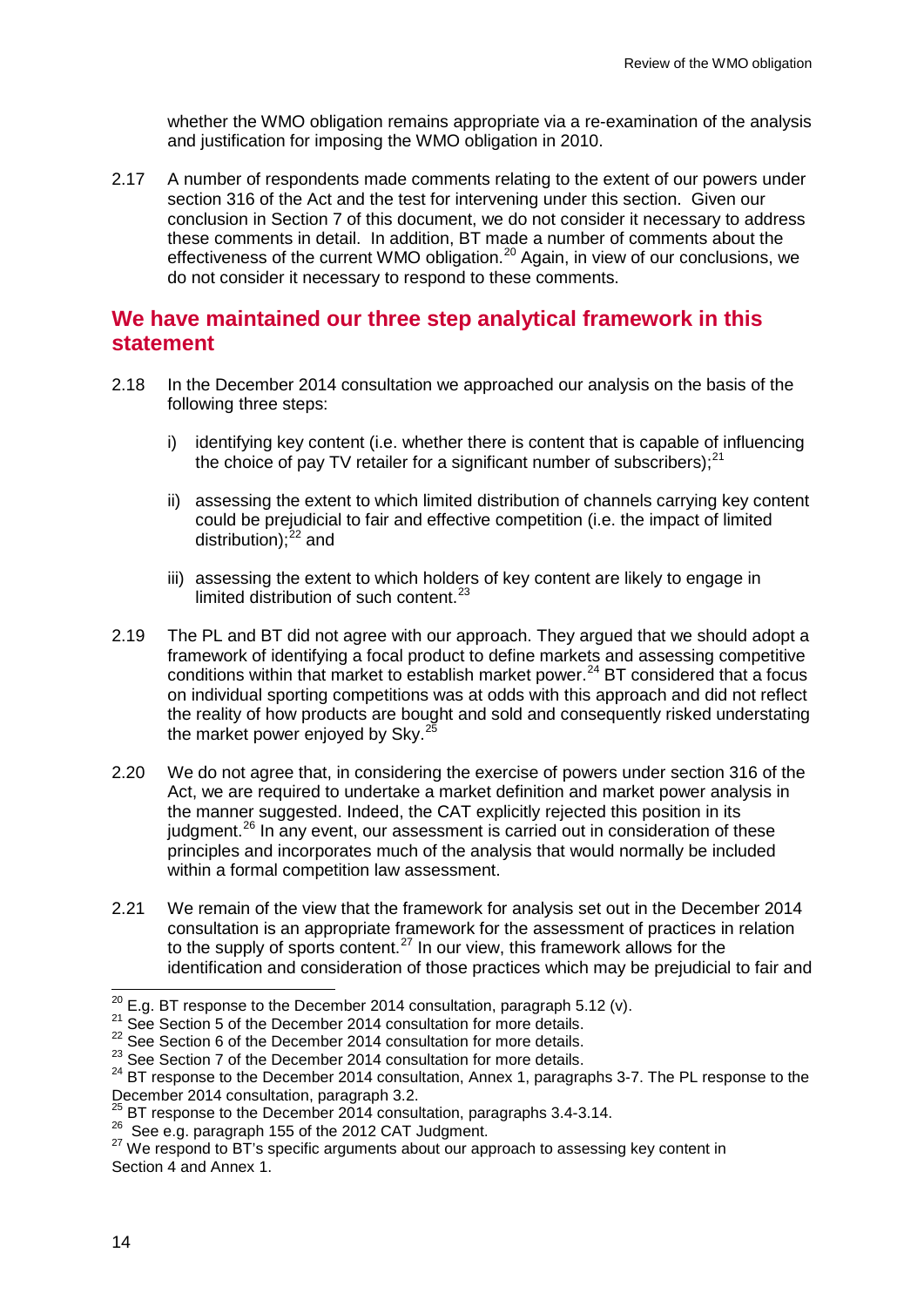effective competition and we therefore continue to approach our assessment on the basis of the three steps outlined above.

## **We have considered the impact and likelihood of two main practices**

- 2.22 In the December 2014 consultation we identified two practices (which we referred to collectively as limited distribution) that might, in certain circumstances, give rise to concerns:
	- i) non-supply of key content (i.e. key content not being supplied to certain pay TV retailers and/or platforms); and
	- ii) distribution of key content on terms that would not enable other providers to compete effectively in pay TV retailing or potentially in other parts of the value chain.
- 2.23 In respect of the second practice, we identified that setting wholesale prices at a level which did not allow a sufficient margin to enable pay TV retailers to compete effectively was a form of limited distribution that could be prejudicial to fair and effective competition.<sup>[28](#page-15-0)</sup>
- 2.24 As set out above, in light of stakeholder responses we consulted further in July 2015 on a practice involving a requirement for reciprocal supply of channels containing key sports content.
- 2.25 In Section 6 we set out our views on the extent to which the practices identified in both the December 2014 and July 2015 consultations may prejudice fair and effective competition.

# **Overview of the rest of this document**

- 2.26 The rest of this document is set out as follows:
	- **Section 3** presents an overview of the pay TV sector, highlighting some relevant developments that have taken place since 2010;
	- **Section 4** sets out our conclusions on key content that drives consumer pay TV subscription decisions;
	- **Section 5** sets out our assessment of the impact of that key content as held by Sky and BT, taking account of the importance of the content each of them holds, as well as their market positions;
	- **Section 6** sets out our assessment of Sky's practices in relation to that key content which we have identified as potentially concerning, including non-supply of key content, wholesale pricing that does not enable fair and effective competition, and Sky's demand for reciprocal supply of key content; and
	- **Section 7** sets out our conclusions and reasons for our decision to remove the WMO obligation.

<span id="page-15-0"></span> $^{28}$  December 2014 consultation, paragraph 7.3.  $\overline{a}$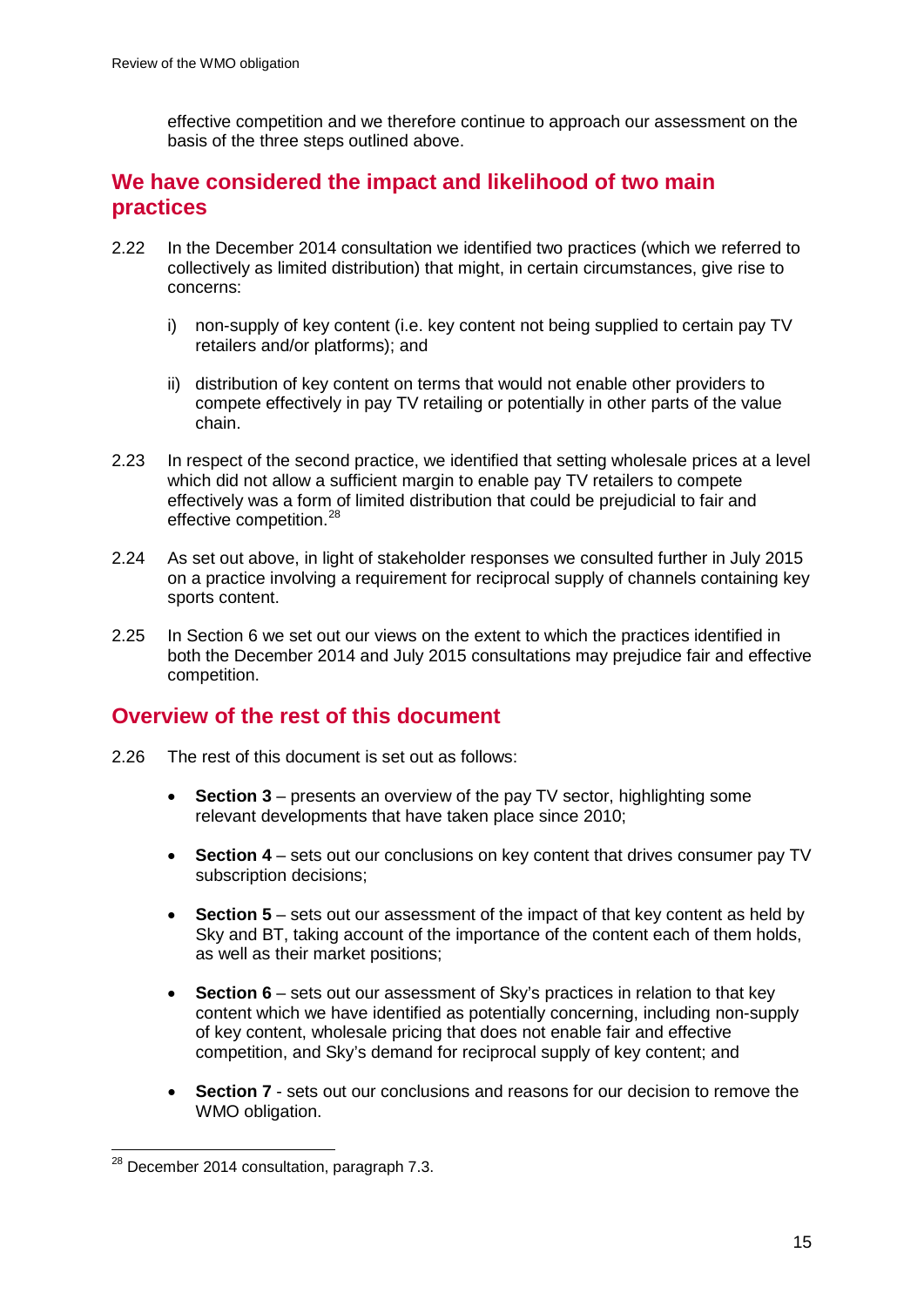### **Section 3**

# <span id="page-16-0"></span>Pay TV sector context

- 3.1 In Section 3 of the December 2014 consultation, we set out an overview of the pay TV sector in which we highlighted some of the major developments relevant to our review since we imposed the WMO obligation in 2010.
- 3.2 In this section we set out an updated overview of the sector, taking account of stakeholder responses to our December 2014 consultation. Our focus is on developments that are relevant to our review of the WMO obligation, and in particular those relating to the distribution of sports content.

## **We highlighted a number of developments in pay TV since 2010 in our December 2014 consultation**

- 3.3 In 2010 Sky supplied its Sky Sports channels on a wholesale basis to Virgin Media as a result of a commercial agreement reached in the early 1990s and following a decision in 2002 of the Director General of Fair Trading under the Competition Act 1998.[29](#page-16-1) Consumers on other pay TV platforms (such as digital terrestrial television) could not access Sky's premium channels.<sup>[30](#page-16-2)</sup> IPTV and video-on-demand were relatively recent developments and were not yet widely available. Sky also held a strong, vertically integrated, market position at both retail and channel levels of the supply chain, and it had consistently held the majority of live Premier League rights.<sup>[31](#page-16-3)</sup>
- 3.4 The decision we took in 2010 to impose the WMO obligation was intended to deliver benefits to consumers in the form of greater choice of provider, a greater range of price options (e.g. through smaller, lower-priced TV packages, and a greater range of bundles), and to facilitate innovation (through new services and a wider range of package options).
- 3.5 In the December 2014 consultation, we noted the increased take-up of pay TV services (and associated revenue), the increased popularity of over-the-top (OTT) services, and the greater prevalence of pay TV services bundled with other communications services. We also noted that there had been a number of developments in the provision of sports content. In particular, we observed that sports content was now more widely available than in 2010, in part due to more wholesale deals between Sky and other pay TV retailers, as well as the launch of BT Sport.<sup>[32](#page-16-4)</sup>
- 3.6 However, we also identified certain characteristics in the sector that had persisted since 2010. In particular, we noted that the cost of sports rights remained high, key rights holders are vertically integrated across wholesale provision and pay TV retailing, and Sky continues to have both the largest subscriber base and to hold the majority of major sports rights.

<span id="page-16-1"></span> $^{29}$ CA98/20/2002, 17 December 2002. In addition, Sky had wholesale arrangements with a number of the smaller cable networks.<br><sup>30</sup> 2010 Pay TV statement, paragraphs 1.28 and 1.31.  $\overline{a}$ 

<span id="page-16-2"></span>

<span id="page-16-3"></span> $31$  In 2006 the European Commission adopted a decision in which it accepted a commitment from the Premier League that no single broadcaster would be allowed to buy all of the packages of live match rights from 2007 onwards - http://europa.eu/rapid/press-release IP-06-356 en.htm?locale=en 32 December 2014 consultation, paragraphs 3.48-3.50.

<span id="page-16-4"></span>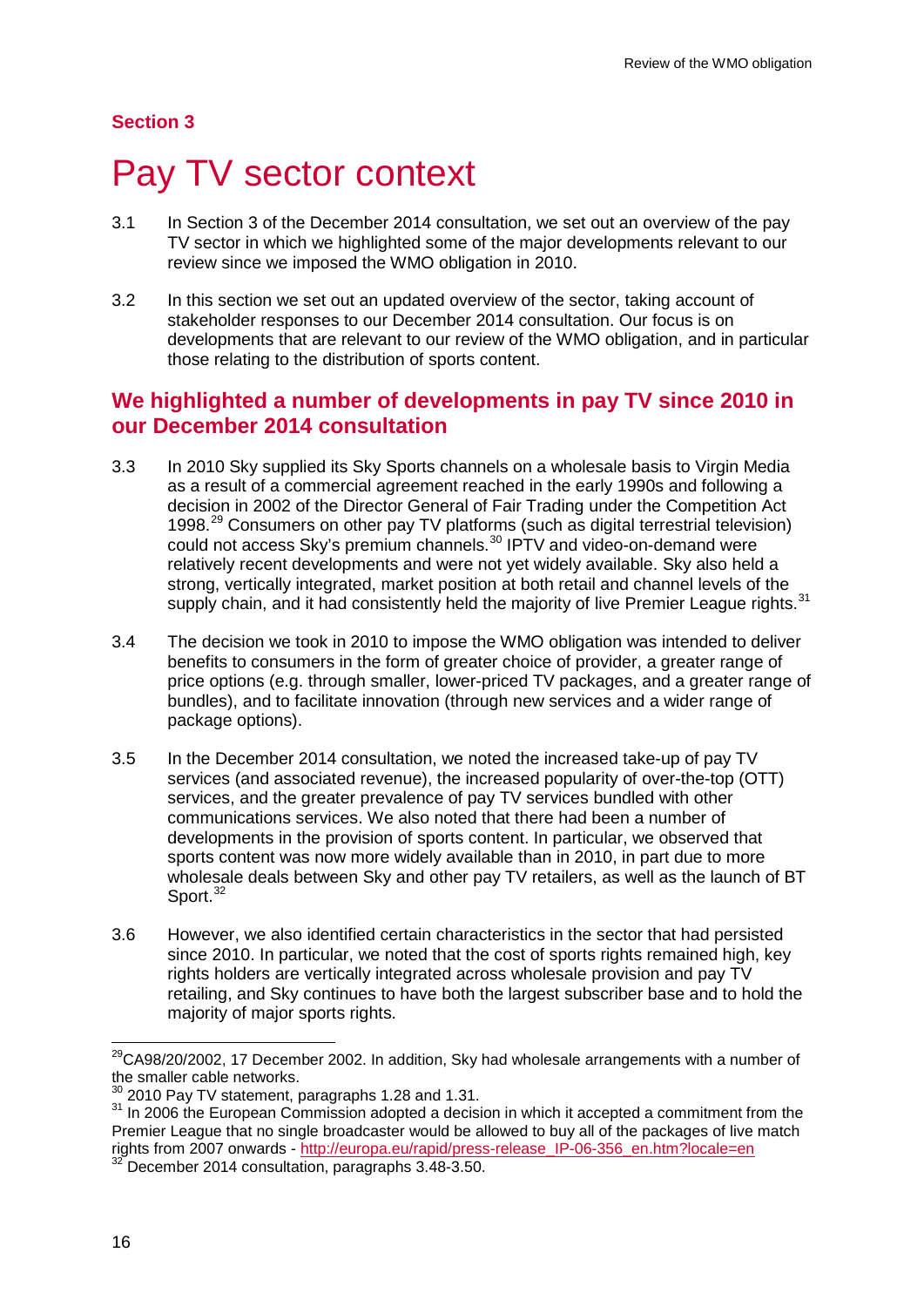- 3.7 In response to the December 2014 consultation, both Sky and BT said that we had identified the main sector developments (at least insofar as they are relevant to the WMO review), but both argued that we had not correctly taken account of the impact of these developments.<sup>[33](#page-17-0)</sup> BT suggested that we had overstated the significance of the developments in the sector since 2010, and that there is no more competition as a result of developments.<sup>[34](#page-17-1)</sup> Conversely, Sky stated that we had failed to properly appreciate the significance of the developments and that competition is strong.<sup>[35](#page-17-2)</sup> In particular, Sky argued that we should consider pay TV in the context of the wider audio-visual sector (and, indeed, the wider communications sector), because pay TV is only one way in which consumers meet their demand for audio-visual content, with other sources for meeting that demand (including on-demand, DVDs, and, in particular, free-to-view (FTV) TV) being as important to retail competition in this  $arc$ area. $36$
- 3.8 Many of these stakeholder comments relate to how we have taken account of these developments within our assessment of potential competition concerns. As above, the purpose of this section is to provide an overview of the sector and the developments that are relevant to our review of the WMO obligation. Our assessment in the rest of this document, in particular in Sections 5 and 6, takes account of the developments we have identified. We have also responded in more detail to stakeholder comments on sector developments relevant to our assessment in Annex 2.

## **Sky remains the largest pay TV provider, but other providers are growing and new providers are entering**

- 3.9 As we noted in the December 2014 consultation, developments in the delivery of pay TV have led to a wider range of retail pay TV services delivered using a variety of technologies (in particular the increasing use of pay services provided OTT via the open internet). Nevertheless, 58% of consumers take paid-for TV from either Virgin Media, Sky, BT, or TalkTalk.<sup>[37](#page-17-4)</sup> These retailers offer both hardware (typically a settop-box) and content packages through the provision of linear and on-demand television channels and services.
- 3.10 As in 2010, Sky remains the largest such pay TV provider in the UK. The table below compares the subscriber numbers in 2010 and 2015 for the four main traditional pay TV retailers on their TV platforms (and their market shares).

<span id="page-17-0"></span> $33$  Virgin Media also commented on the sector developments but noted only that none of the developments we identified had undermined our original justification for a WMO obligation. Virgin Media response to the December 2014 consultation, paragraph 12.  $\overline{a}$ 

BT response to the December 2014 consultation, paragraphs 2.1-2.6.

<span id="page-17-2"></span><span id="page-17-1"></span> $35$  Sky response to the December 2014 consultation, paragraphs 2.2-2.3, and 1.10-1.15.<br> $36$  Sky response to the December 2014 consultation, paragraphs 1.7-1.9.

<span id="page-17-4"></span><span id="page-17-3"></span> $37$  This is based on information from Ofcom's Technology Tracker, which places take-up of pay TV at 62% as it includes some additional pay TV services - Ofcom Technology Tracker, Half 2 2015 [http://stakeholders.ofcom.org.uk/binaries/research/statistics/2015oct/Ofcom\\_Technology\\_Tracker\\_Hal](http://stakeholders.ofcom.org.uk/binaries/research/statistics/2015oct/Ofcom_Technology_Tracker_Half_2_2015_UK_data_tables.pdf) [f\\_2\\_2015\\_UK\\_data\\_tables.pdf.](http://stakeholders.ofcom.org.uk/binaries/research/statistics/2015oct/Ofcom_Technology_Tracker_Half_2_2015_UK_data_tables.pdf) QH1B. And which of these do you consider is your MAIN type of television? Base: All UK adults (16+).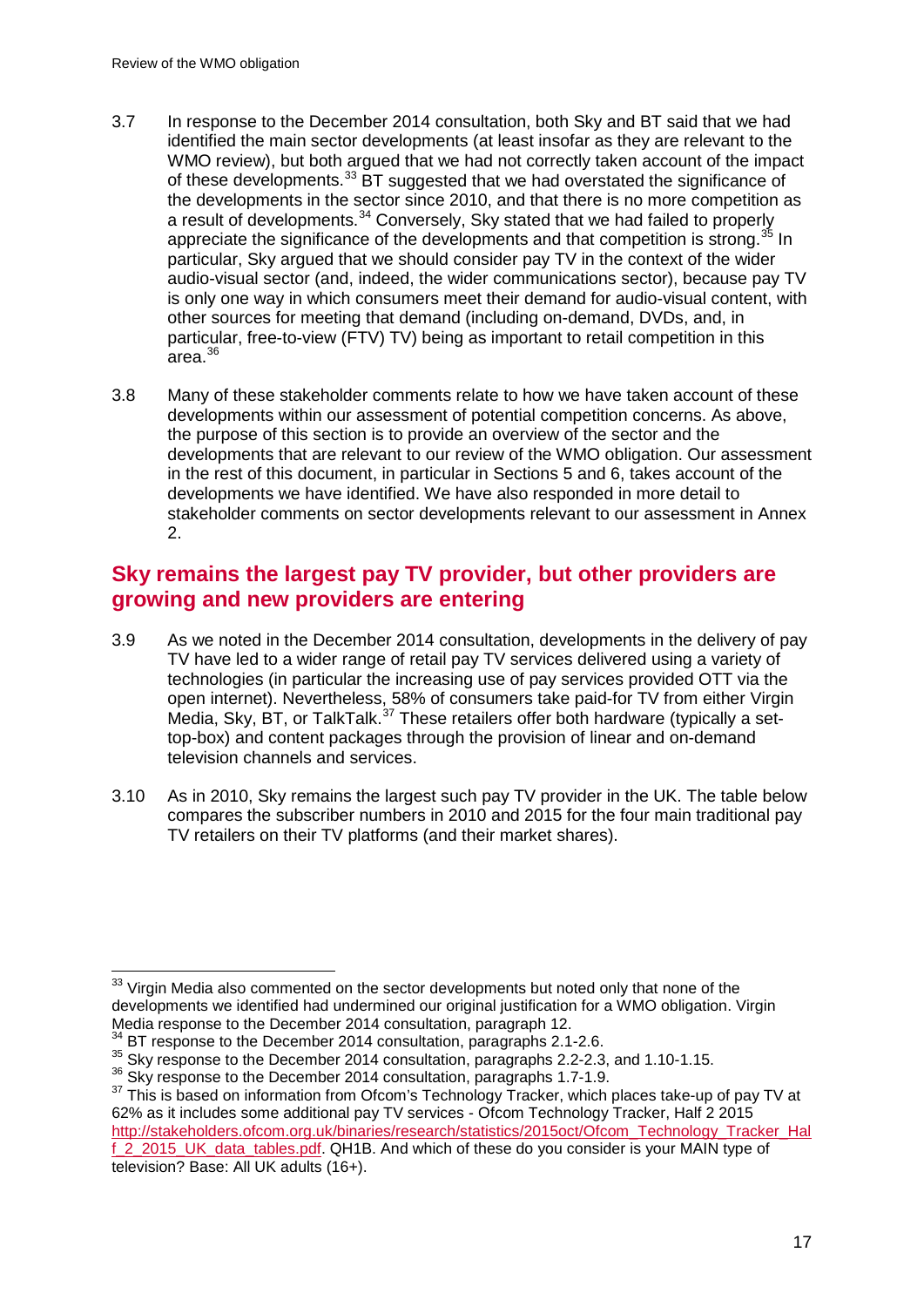|                                  | <b>Sky (DSat)</b> | Virgin Media <sup>38</sup> | BT $TV^{39}$     | TalkTalk <sup>40</sup> |
|----------------------------------|-------------------|----------------------------|------------------|------------------------|
| 2010                             | 9.7m (inc ROI)    | 3.7 <sub>m</sub>           | 0.5 <sub>m</sub> | 50,000                 |
| 2015                             | $[\times]^{41}$   | 3.7 <sub>m</sub>           | 1.3 <sub>m</sub> | 1.4 <sub>m</sub>       |
| 2015 share of<br>subscribers (%) | 55%-65%           | 20%-30%<br>[≻]             | $5% - 15%$<br>[⊁ | $5% - 15%$             |

#### **Table 3.1: Retail pay TV subscriber numbers and shares**

*Source: 2010 data – Ofcom, 2010 Pay TV Statement, paragraph 4.3; 2015 data – retailers' published results (October-November 2015) and operator responses to the 3rd WMO information request, dated 16 October 2015 (in the case of BT the 4th WMO information request).*

- 3.11 These four pay TV retailers offer a range of different content packages and services:
	- **Sky**  Sky uses digital satellite (DSat) to distribute its TV services (it also retails its content separately via its NOW TV service on an OTT basis, which we discuss below). Sky is a vertically integrated pay TV retailer as it owns and operates a number of channels, which it retails directly to consumers as well as distributing on a wholesale basis. Sky's basic TV package (the Original Bundle) is priced at £20 per month, and as well as FTV channels, includes over 35 entertainment channels (including Sky Atlantic,<sup>[42](#page-18-4)</sup> Sky 1, and Sky Living). Sky also offers premium packages such as Sky Sports (£25.50 per month) and Sky Movies (£17 per month) purchased as an add-on to its Original Bundle. Sky provides its TV packages on a stand-alone alone basis, as well as bundled with its broadband and fixed-line services. In addition, its Sky GO service allows subscribers to watch content live or on-demand from a range of devices, including computers, tablets and mobile phones.
	- **Virgin Media** (acquired by Liberty Global in June 2013) Virgin Media offers a range of TV packages distributed via its digital cable network, which is currently available to 44% of UK premises (12m homes), with further expansion planned.<sup>[43](#page-18-5)</sup> Its stand-alone TV packages range from £18 to £38 a month and can include a range of additional premium content, including the Sky Sports, BT Sport, and Sky Movie channels. Virgin Media also bundles its TV packages with broadband and fixed-line services and offers a 'TV Anywhere' service which allows subscribers to access their content from a range of internet-enabled devices.
	- **BT TV** since 2013, BT has become a vertically integrated provider as it owns and operates its BT Sport channels as well as its retail TV service. BT distributes

 $\overline{1}$ 

<span id="page-18-0"></span><sup>&</sup>lt;sup>38</sup> [http://www.libertyglobal.com/pdf/fixed-income/Virgin-Media-Fixed-Income-Q3-2015-Release-](http://www.libertyglobal.com/pdf/fixed-income/Virgin-Media-Fixed-Income-Q3-2015-Release-FINAL.pdf)[FINAL.pdf](http://www.libertyglobal.com/pdf/fixed-income/Virgin-Media-Fixed-Income-Q3-2015-Release-FINAL.pdf)<br><sup>39</sup> http://www.btplc.com/Sharesandperformance/Quarterlyresults/index.htm

<span id="page-18-2"></span><span id="page-18-1"></span><sup>40</sup> <http://www.btplc.com/Sharesandperformance/Quarterlyresults/index.htm><br>http://www.talktalkgroup.com/press/press-releases/2015/demand-for-quad-play-drives-growth-for-<br>talktalk.aspx. TalkTalk's Q3 2015 update did not publis

<span id="page-18-3"></span>**Talktal Talktal Sky's published results (12m subscribers) include NOW TV subscribers and subscribers in the** Republic of Ireland (ROI), as well as subscribers taking broadband and telephony. Sky's DSat UK only customer subscriber numbers provided in response to the 3<sup>rd</sup> WMO information request dated 16 October 2015.<br><sup>42</sup> Sky Atlantic is exclusive to Sky.

<span id="page-18-5"></span><span id="page-18-4"></span><sup>&</sup>lt;sup>43</sup> As of May 2015 – CMR 2015, Ofcom, Section 1.3.3. [http://about.virginmedia.com/press](http://about.virginmedia.com/press-release/9467/virgin-media-and-liberty-global-announce-largest-investment-in-uks-internet-infrastructure-for-more-than-a-decade)[release/9467/virgin-media-and-liberty-global-announce-largest-investment-in-uks-internet](http://about.virginmedia.com/press-release/9467/virgin-media-and-liberty-global-announce-largest-investment-in-uks-internet-infrastructure-for-more-than-a-decade)[infrastructure-for-more-than-a-decade](http://about.virginmedia.com/press-release/9467/virgin-media-and-liberty-global-announce-largest-investment-in-uks-internet-infrastructure-for-more-than-a-decade)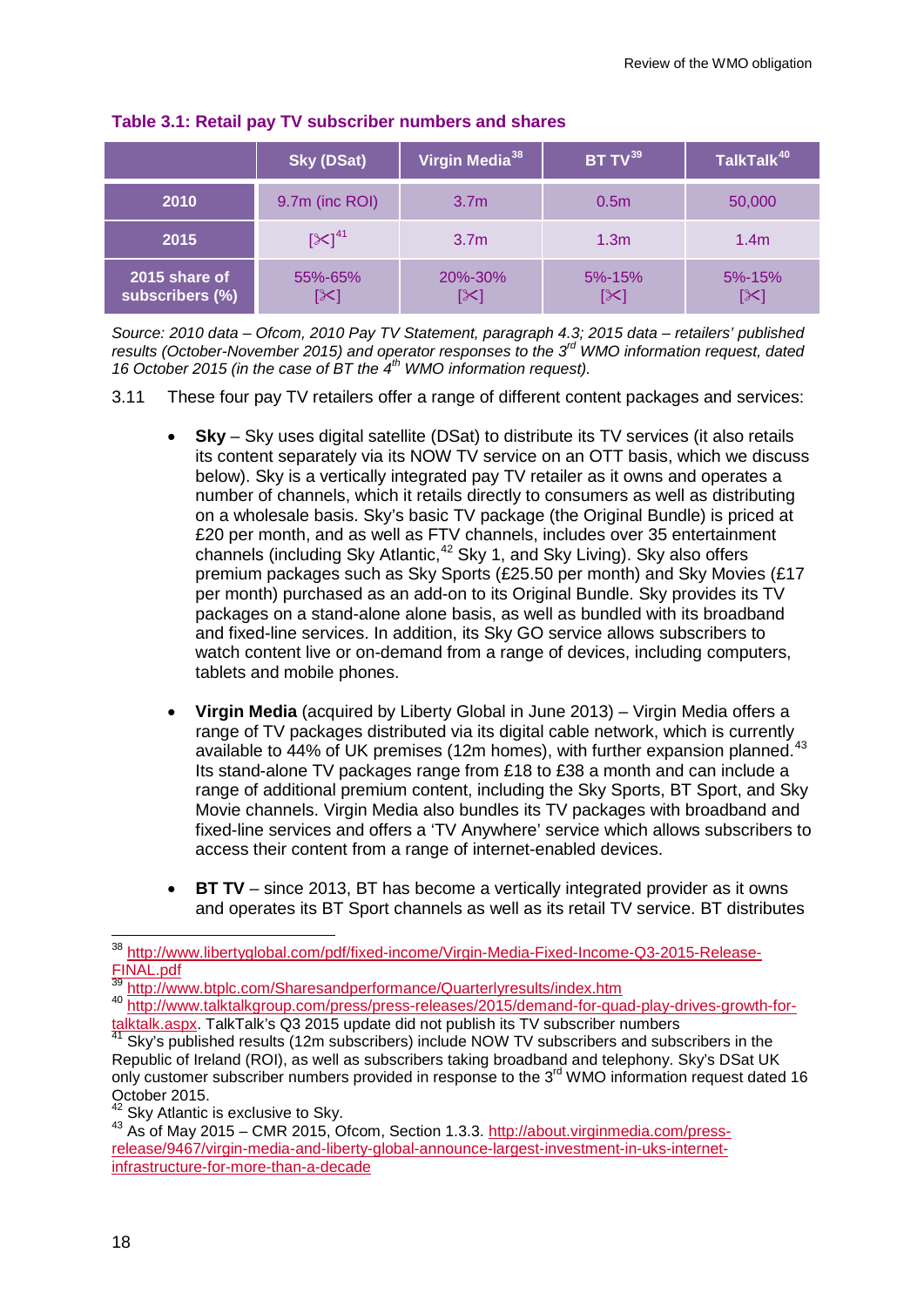its TV service primarily via IPTV through its YouView box, although a number of its subscribers are on its legacy Cardinal platform.<sup>44</sup> As of September 2015,  $[\times]$ of BT's TV subscribers had a YouView box. BT offers three TV packages, which are only available as part of a bundle with its broadband and fixed-line services. Its basic TV package (the Starter package) is free for its broadband and fixed line subscribers, and includes the BT Sport and AMC channels.<sup>[45](#page-19-1)</sup> It also offers an Entertainment Plus package with additional premium channels (for £10 a month) and a recently launched 'Ultra HD' package (for £15 a month) - subscribers can also purchase add-ons to the bundles such as SS1&2, Sky Movies, and Netflix. BT also offers a 'TV Everywhere' service as part of its Entertainment Plus packages.

- **TalkTalk**  TalkTalk also distributes its TV service via IPTV using the YouView platform and only makes it available as part of a bundle with its broadband and fixed-line services. TalkTalk offers two TV packages (either a basic package at £10 a month or its Plus TV package at £20 a month)<sup>46</sup>, as well as a range of content bolt-ons that can be added on a month-by-month basis (including the Sky Sports, Sky Movies and several Sky entertainment channels).<sup>[47](#page-19-3)</sup> TalkTalk has also recently introduced a TV2Go app.
- 3.12 More recently, new pay TV retailers have launched, or are due to launch:
	- **EE** launched its EE TV service in October 2014, which it distributes via IPTV. It offers a range of FTV channels, and some catch-up and on-demand content via its EE TV box.<sup>[48](#page-19-4)</sup> The service is available to EE mobile customers (including  $T$ -Mobile and Orange customers) who take one of EE's broadband plans, with prices starting at £12.95 a month (in addition to line rental). EE also offers 'Fetch' app which enables consumers to move content from the TV to their mobile or tablet;
	- **Vodafone** having acquired the UK assets of Cable & Wireless in 2012, Vodafone recently launched a retail broadband service (it was made available nationwide in August 2015) and it is due to also launch an IPTV service early next year.<sup>[49](#page-19-5)</sup> It currently offers some content (Sky Sports Mobile TV, NOW TV's Entertainment service, and Netflix) via its mobile service.<sup>[50](#page-19-6)</sup>

<span id="page-19-0"></span><sup>&</sup>lt;sup>44</sup> BT no longer sells STBs for its Cardinal platform, and is looking to migrate its subscribers onto the YouView platform - [http://www.btplc.com/news/Articles/ShowArticle.cfm?ArticleID=81A969F4-BB68-](http://www.btplc.com/news/Articles/ShowArticle.cfm?ArticleID=81A969F4-BB68-44B1-98DC-820395D7085F) [44B1-98DC-820395D7085F](http://www.btplc.com/news/Articles/ShowArticle.cfm?ArticleID=81A969F4-BB68-44B1-98DC-820395D7085F) Because BT is signing no new customers to its Cardinal platform, we have focussed in this section on BT's YouView service.  $\overline{a}$ 

AMC is exclusive to BT.

<span id="page-19-1"></span><sup>&</sup>lt;sup>46</sup> Prices correct as of November 2015.

<span id="page-19-3"></span><span id="page-19-2"></span><sup>47</sup> Sky's entertainment channels are included in TalkTalk's premium Plus TV package.<br><sup>48</sup> <https://broadband.ee.co.uk/ee-tv/ee-tv-features>

<span id="page-19-5"></span><span id="page-19-4"></span>[<sup>49</sup>http://www.vodafone.com/content/dam/vodafone/investors/financial\\_results\\_feeds/half\\_year\\_30sept](http://www.vodafone.com/content/dam/vodafone/investors/financial_results_feeds/half_year_30september2015/dl_halfyear2015.pdf) [ember2015/dl\\_halfyear2015.pdf](http://www.vodafone.com/content/dam/vodafone/investors/financial_results_feeds/half_year_30september2015/dl_halfyear2015.pdf)

<span id="page-19-6"></span><sup>50</sup> <http://www.vodafone.co.uk/explore/music-tv-and-sports/index.htm>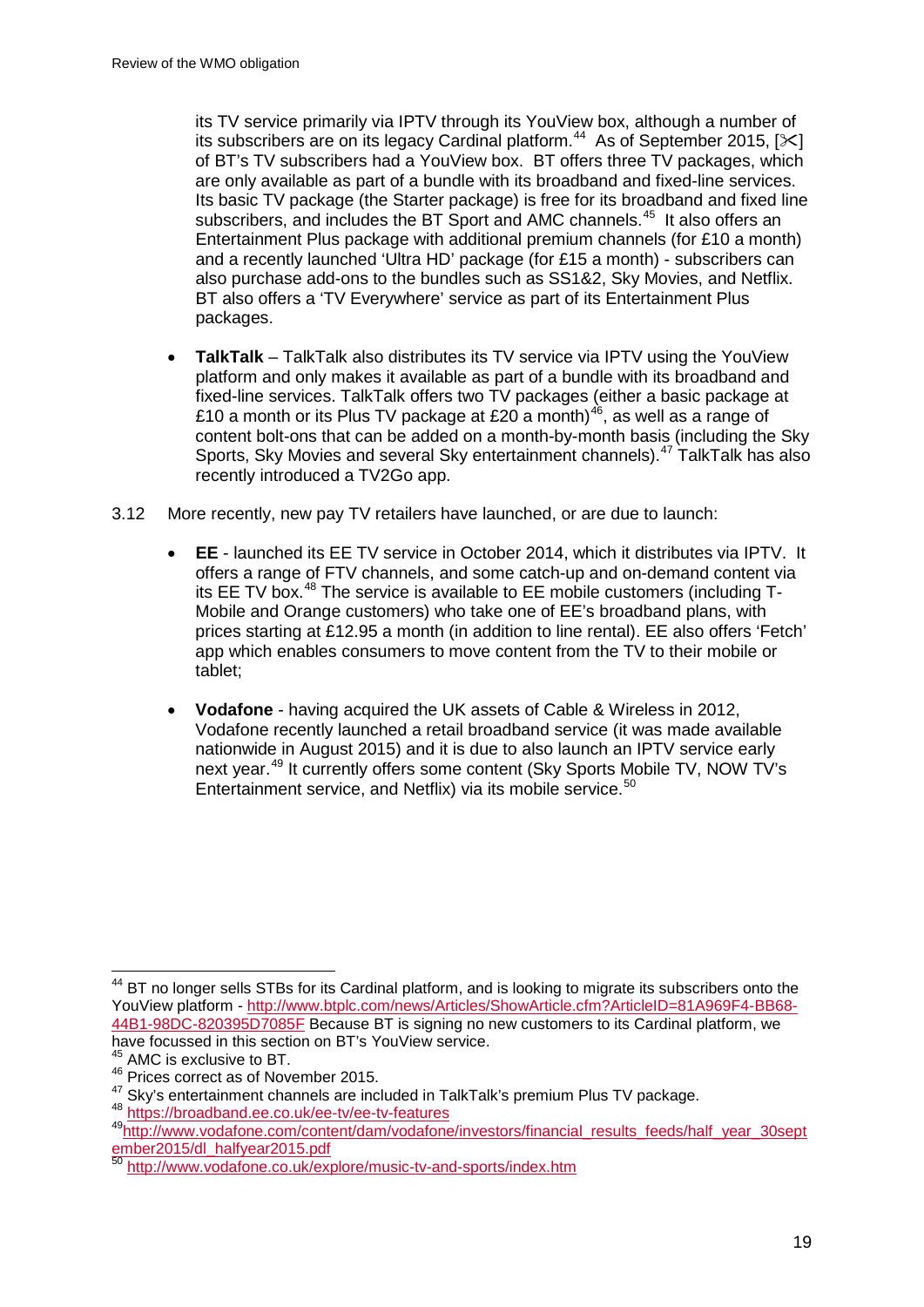# **Consumers are also increasingly using OTT services to access pay TV content across a range of devices**

- 3.13 In addition to the traditional pay TV retailers, there are now a number of standalone OTT services<sup>[51](#page-20-0)</sup> (such as Netflix, Amazon Prime Instant Video, and NOW TV). These services have seen significant growth<sup>[52](#page-20-1)</sup> and are therefore an increasingly important part of the competitive landscape for pay TV. Such services provide standalone content starting from £5.99 a month,<sup>[53](#page-20-2)</sup> giving consumers a wider range of options for how to purchase pay TV services and at a range of price points.
- 3.14 The growing number, and increasing usage, of internet-enabled devices (including smart TVs and games consoles, as well as the set-top boxes provided by the main TV retailers) also offer consumers a range of options for accessing pay TV content and OTT services. For example by the end of 2014, 56% of UK homes had a TV connected to the internet, either via a set-top box or a smart TV, and this figure is likely to be higher when other third-party devices which can be used to connect TVs to the internet, such as games consoles or streaming devices (e.g. Chromecast) are included.[54](#page-20-3)
- 3.15 Whilst to date these services have tended to focus on entertainment and film content (e.g. Netflix and Amazon Prime focus on this type of content), increasingly there are options for consumers wishing to access sports content on an OTT basis. In response to the December 2014 consultation, Sky pointed to its NOW TV service as a significant innovation and an important new means by which it is able to expand the number of subscribers to its sports channels. It noted that the service was targeted at consumers who had "*rejected 'traditional', fully-fledged pay TV subscriptions*". [55](#page-20-4)
- 3.16 Sky's NOW TV service makes a wide-range of Sky's pay TV content, including its Sports and Movie channels, available on a standalone basis. It offers month-bymonth passes (or in the case of its sports channels, daily or weekly passes as well<sup>56</sup>) and access to that content either via its NOW TV box or a wide range of internetenabled devices. The launch of the new monthly pass for its Sports content in July 2015 means that it is now possible for consumers to purchase standalone sports content for less than if they were to purchase Sky Sports and basic channels as part of a traditional Sky TV package.<sup>[57](#page-20-6)</sup> BT also offers a BT Sport app and online player

-

<span id="page-20-0"></span> $51$  These are services that provide access to a range of content either on a pay-per-view basis or for a monthly subscription fee, without a requirement to buy-through from a basic TV package. Unlike the traditional pay TV retailers, OTT providers do not necessarily require a set-top box (STB) or dedicated content delivery platform (relying instead on the internet), and content can be purchased on a standalone basis.

<span id="page-20-1"></span> $52$  According to the 2015 Communications Market Report (section 1.5.2), Amazon Prime Instant Video has 1.2m subscribers, and Netflix 4.4m subscribers, as of Q1 2015.

<span id="page-20-2"></span> $^{53}$  For instance, Netflix is available from £5.99 per month, a NOW TV entertainment pass costs £6.99 a month, and Amazon Prime Instant Video costs £79 per year.<br><sup>54</sup> Ofcom CMP 2045, Quality Cast Cast Cast Costs

<span id="page-20-4"></span><span id="page-20-3"></span> $<sup>54</sup>$  Ofcom, CMR 2015, Section 2.1.3, p.151.<br> $<sup>55</sup>$  Sky response to the December 2014 consultation, paragraphs 2.18-2.19. Sky also commented on</sup></sup> the impact of OTT services generally on our assessment, and other stakeholders also commented on the impact of Sky's NOW TV. We address these comments in Annex 2 and we set out our position on how they relate to our assessment of competition in Section 5.<br><sup>56</sup> The daily pass is priced at £6.99, the weekly pass at £9.99, and the monthly pass at £31.99

<span id="page-20-6"></span><span id="page-20-5"></span> $57$  While NOW TV's monthly sports pass is more than the incremental cost of Sky Sports on DSat (£25.50), consumers can only get Sky Sports on Sky's DSat platform by also subscribing to a basic TV package (taking the total cost to £45.50). In addition, consumers can subscribe on a month by month basis with no minimum contract term commitment.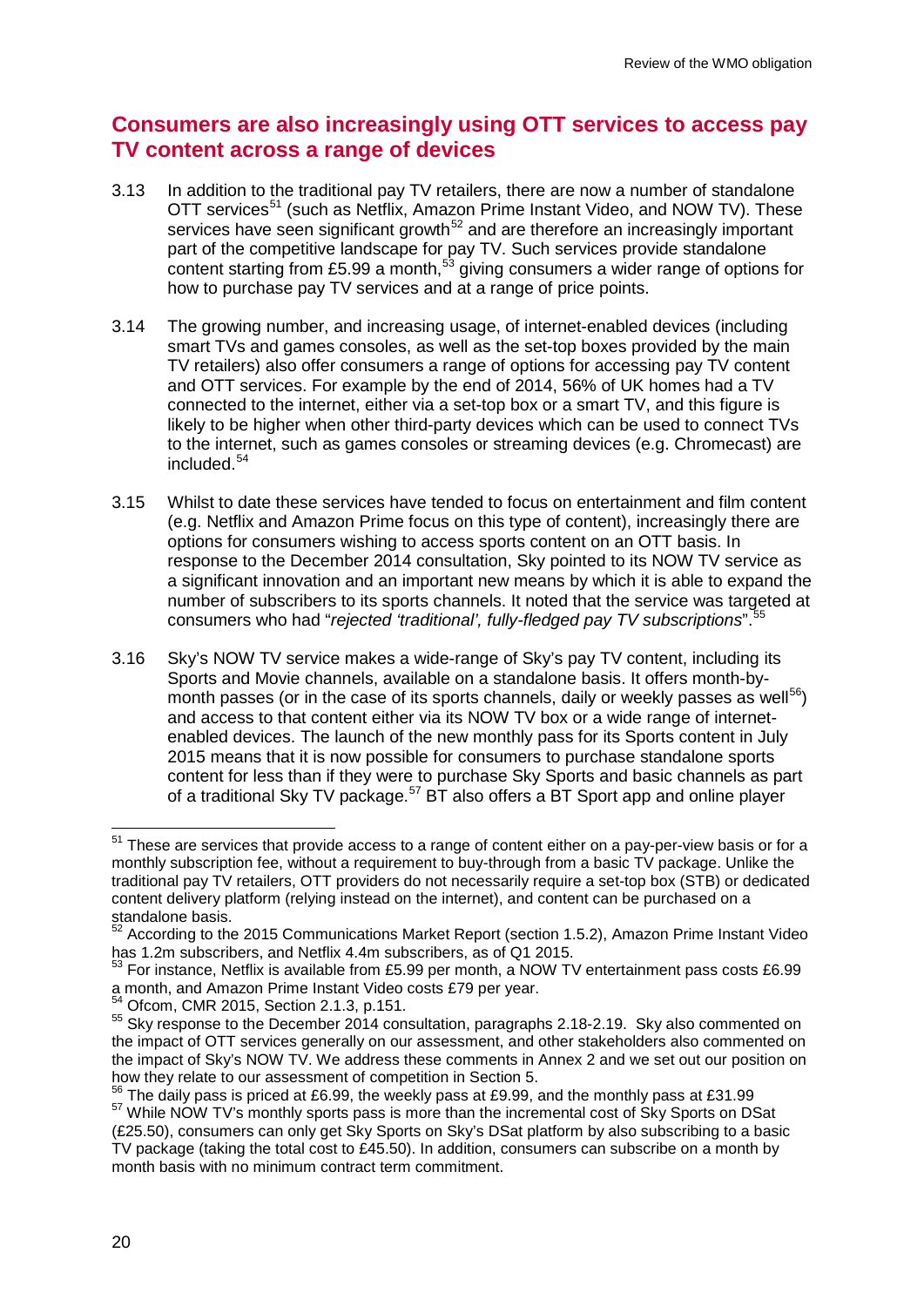which enables BT broadband subscribers to watch the BT Sport channels for £5 a month without subscribing to the BT TV service.

3.17 However, take-up of standalone content offerings for sports content represents a small proportion of all sports pay TV subscriptions (e.g. in September 2015, [ $\Join$ ] subscribers paid for a Sky Sports pass on NOW TV).<sup>[58](#page-21-0)</sup> The evidence also indicates that consumers are currently more likely to take OTT services as an addition to their existing traditional pay TV service (e.g. 61% of homes with Netflix also have a Sky or Virgin Media cable subscription).<sup>[59](#page-21-1)</sup> We discuss further in Section 5 (see paragraph 5.48) how OTT services relate to our analysis in this review.

# **Developments in bundling have also given consumers more options**

- 3.18 While the growth in OTT services is giving consumers more options for purchasing content on a standalone basis (e.g. separate from wider content bundles), at the same time there is now an increasing range of options for purchasing pay TV services as part of a wider bundle with other communications services (typically through triple-play bundles, where TV services are purchased alongside broadband and fixed-line telephony).
- 3.19 The take-up of bundles of communications services has continued to grow 63% of consumers now purchase these services as part of a bundle and in particular 55% of pay TV subscribers receive their service as part of a bundle.<sup>[60](#page-21-2)</sup> As shown in Figure 3.2 below, the most common bundle of two services is to purchase broadband and fixed-line telephony from the same provider (27%). However, triple-play packages are not far behind, with the most popular combination being fixed-line, broadband, and multi-channel TV (25%).

<span id="page-21-2"></span><sup>60</sup> Ofcom Technology Tracker, Wave 1 2015 -

[http://stakeholders.ofcom.org.uk/binaries/research/statistics/2015April/Ofcom\\_Technology\\_Tracker\\_](http://stakeholders.ofcom.org.uk/binaries/research/statistics/2015April/Ofcom_Technology_Tracker_Wave_1_2015_Data_Tables1.pdf) Wave 1 2015 Data Tables1.pdf, QG1. Do you receive more than one of these services as part of an overall deal or package from the same supplier? Base: All UK adults (16+).

<span id="page-21-0"></span> $^{58}$  Sky response to the 3<sup>rd</sup> WMO information request dated 21 October 2015.<br><sup>59</sup> See slide 45 here:  $\overline{a}$ 

<span id="page-21-1"></span>[http://stakeholders.ofcom.org.uk/binaries/research/cmr/cmr15/CMR\\_2015\\_Annex\\_Changes\\_in\\_TV\\_vi](http://stakeholders.ofcom.org.uk/binaries/research/cmr/cmr15/CMR_2015_Annex_Changes_in_TV_viewing_habits.pdf) [ewing\\_habits.pdf.](http://stakeholders.ofcom.org.uk/binaries/research/cmr/cmr15/CMR_2015_Annex_Changes_in_TV_viewing_habits.pdf) Along similar lines, our Technology Tracker (QH13, Wave 1 2015) found that, in Q1 2015, 15% of those with pay TV as their main TV platform watched content on demand through their TV service using a standalone subscription such as Netflix, compared to only 5% of those who have Freeview as their main TV platform.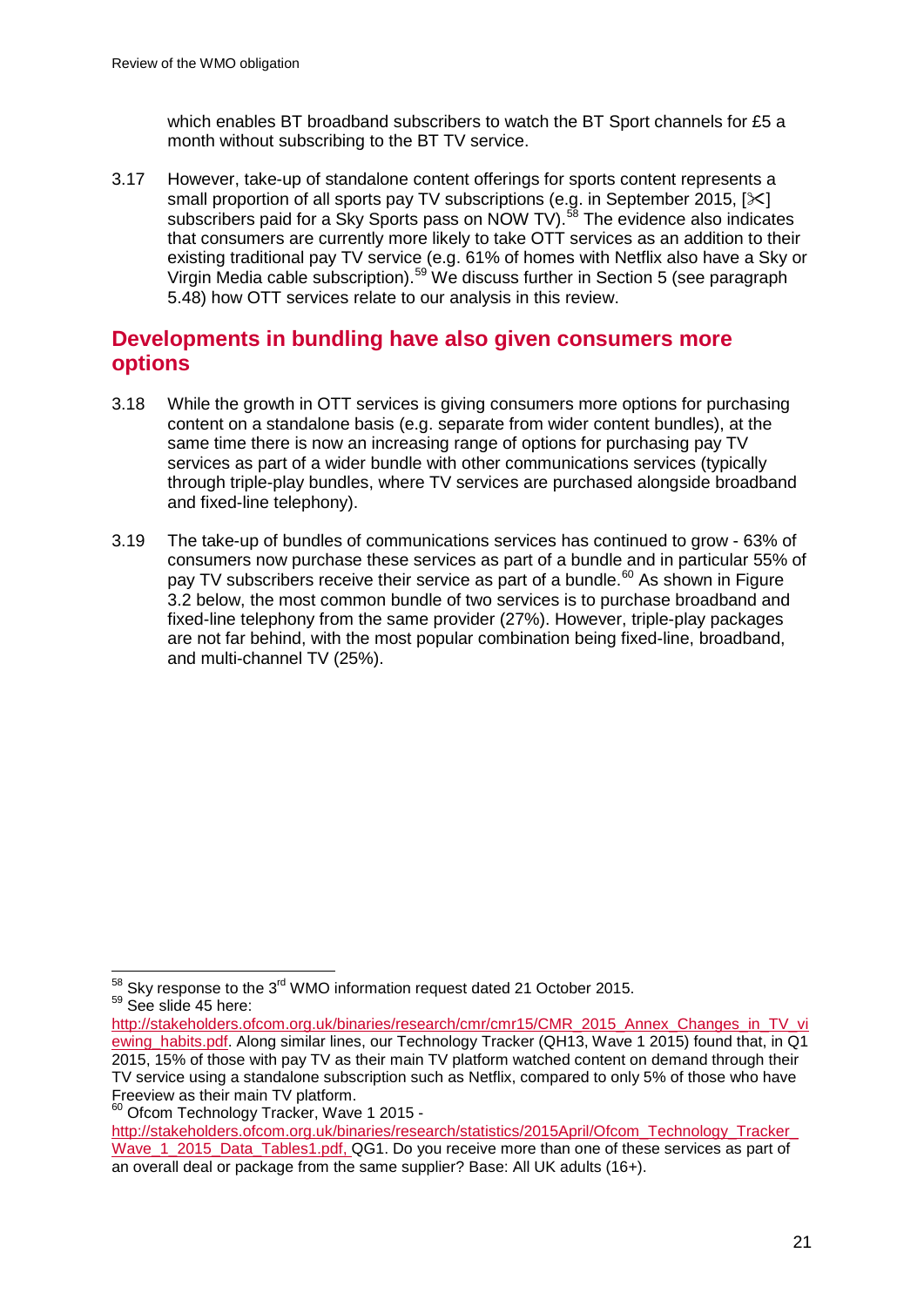

#### **Figure 3.2: reported take-up of bundled services**

*Source: Ofcom Technology Tracker. Data from Q1* 

*Base: All adults aged 16+ (2015 n=3756)*

*QG1. Do you receive more than one of these services as part of an overall deal or package from the same supplier?*

3.20 BT, Sky, TalkTalk, and Virgin Media all offer triple-play packages. As noted above, BT and TalkTalk only offer their pay TV packages as part of a bundle with broadband and fixed-line.<sup>61</sup> Take-up of triple-play packages continues, however, to vary significantly between operators, as shown in Table 3.3 below.

|             | <b>Skv</b>          | <b>Virgin Media</b> | <b>BT</b> | <b>TalkTalk</b>   |
|-------------|---------------------|---------------------|-----------|-------------------|
| August 2013 |                     |                     | ╳         |                   |
| March 2015  | $[\mathbb{X}]^{63}$ | $I \times 1^{64}$   | X.        | 1 <sup>65</sup> ج |

#### **Table 3.3 – Triple-play subscribers as proportion of total subscriber base[62](#page-22-1)**

*Source: Operator responses to the 2nd WMO information request dated 12 May 2015 (TalkTalk) and 13 May 2015 (Sky, Virgin Media, and BT)*

3.21 Take-up of quad-play bundles (where mobile services are bundled with fixed-line telephony, broadband, and pay TV) remains low, with only 2% of households

<span id="page-22-3"></span>

<span id="page-22-2"></span><https://corporate.sky.com/documents/investors/results/2015/q2-presentation-.pdf><br>
<sup>64</sup> Virgin Media's latest results report this percentage as 66% http://www.libertyglobal.com/pdf/press-<br>
release/Liberty-Global-Fixed-Income

<span id="page-22-4"></span>65 TalkTalk's latest results report this as 39%: <http://www.btplc.com/Sharesandperformance/Industryanalysts/Newsletter/Issue29/News2/index.htm>

<span id="page-22-0"></span> $61$  This is at least in part due to the fact that BT and TalkTalk's TV services are delivered over IPTV and therefore require an internet connection.  $\overline{a}$ 

<span id="page-22-1"></span> $62$  This table presents the proportion of each providers' total subscriber base (i.e. customers taking any pay TV, broadband, or landline service, whether in a bundle or as a standalone service) taking a bundle of pay TV, broadband, and landline. We have taken a pay TV service to mean those subscribing to the providers' pay TV platform. Therefore, unless they are taking BT TV, we have not treated BT Sport customers as triple-play subscribers.<br><sup>63</sup> Sky's published results report this percentage as 40% -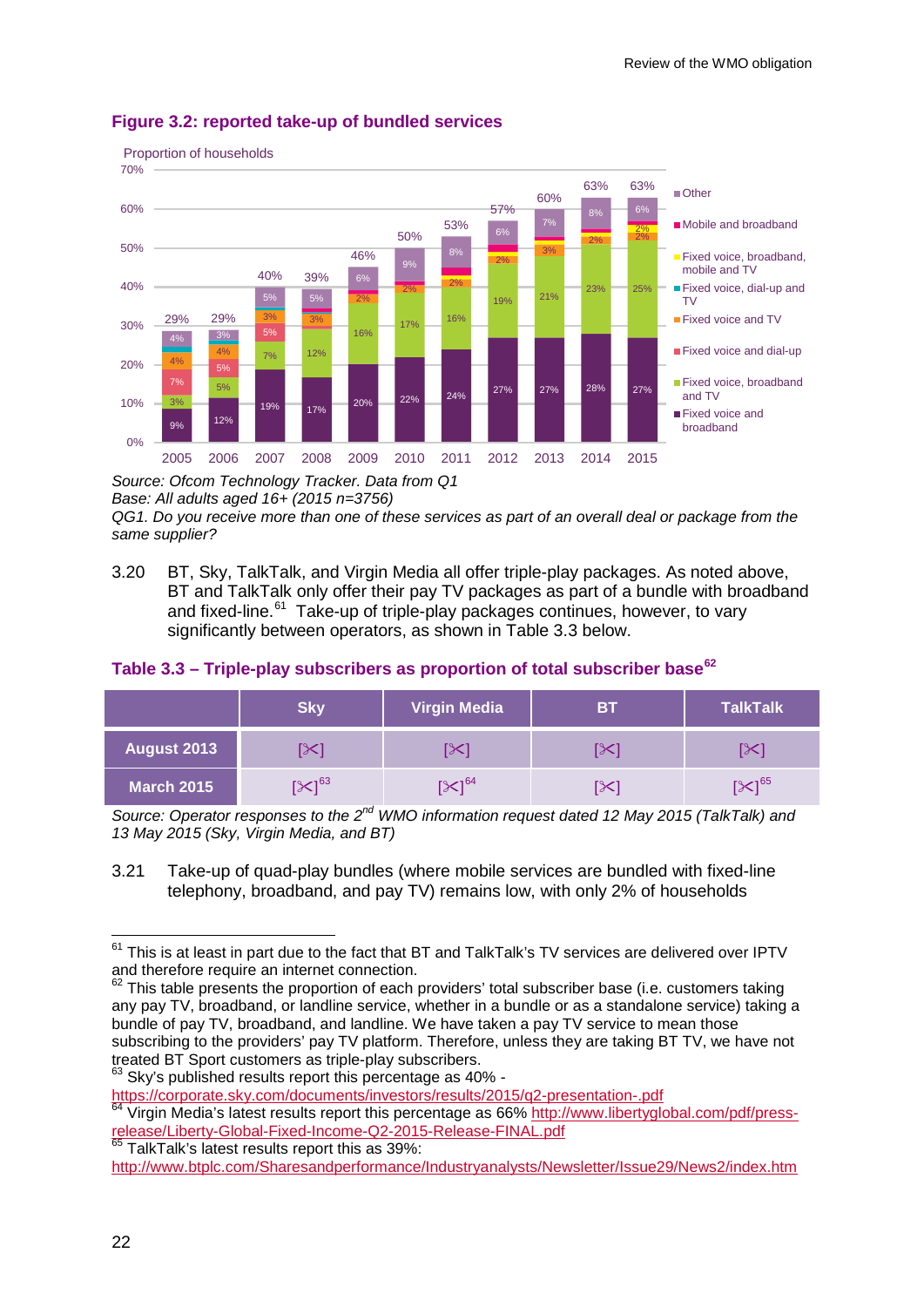reporting to take communications services in this way.<sup>[66](#page-23-0)</sup> However, some pay TV providers have only recently introduced quad-play bundles. There is significant activity in the communications industry that gives consumers an increasingly wide range of choice of quad-play provider:

- Virgin Media has been offering quad-play packages for some time, and 17.8% of its customers take quad-play packages;<sup>[67](#page-23-1)</sup>
- In 2012, TalkTalk began offering mobile services, which it makes available to its broadband and fixed-line customers;
- With the launch of EE's TV service in October 2014, it is also able to offer a quad-play package. Similarly Vodafone will also be able to offer quad-play packages when it launches its TV service (see paragraph 3.12 above);
- BT started offering a mobile service in March 2015 via an agreement to offer mobile services over EE's mobile network, and has also agreed a £12.5bn takeover of EE (a deal that was provisionally cleared on 28 October 2015 by the Competition and Markets Authority<sup>[68](#page-23-2)</sup>): and
- In January 2015, Sky announced that it had reached a deal to provide a mobile service over O2's mobile network. It plans to launch this service next year.[69](#page-23-3)
- 3.22 We have also seen examples of TV and other communications services being bundled together as a means of attracting (or retaining) customers. For instance, BT previously offered BT Sport for free to its broadband customers and in August last year Sky offered two years' free broadband if its existing TV customers activated the Sky Sports 5 channel. EE is currently offering a three-month NOW TV Entertainment pass, or two weekly Sports passes, for new EE TV subscribers.
- 3.23 We now turn to developments in sports rights and the availability of sports content, which is the focus of this review.

# **Both Sky and BT have acquired new sports rights since December 2014, but Sky continues to hold the majority of rights**

3.24 In the December 2014 consultation, we noted that, while BT had acquired some important sports rights, Sky continued to hold the majority of major sports rights.<sup>[70](#page-23-4)</sup> Our assessment of the respective positions of Sky and BT in the supply of sports

<sup>&</sup>lt;sup>66</sup> Ofcom, CMR 2015, Section 1.3.6, p.34

<span id="page-23-1"></span><span id="page-23-0"></span><sup>67</sup> http://www.libertyglobal.com/pdf/press-release/Liberty-Global-Fixed-Income-Q2-2015-Release-<br>FINAL.pdf<br>- Section 1.3.4, pdf

<span id="page-23-2"></span>[https://assets.digital.cabinet-office.gov.uk/media/56339544ed915d566a00000f/BT-EE\\_-](https://assets.digital.cabinet-office.gov.uk/media/56339544ed915d566a00000f/BT-EE_-_Provisional_findings_report.pdf) Provisional findings report.pdf

<span id="page-23-3"></span><sup>69</sup> <http://www.bbc.co.uk/news/business-31042864>

<span id="page-23-4"></span><sup>&</sup>lt;sup>70</sup> December 2014 consultation, paragraphs 3.25-3.32. In response to the consultation, BT and Sky disagreed with our characterisation of developments in sports rights ownership. Specifically, whilst BT argued that the most significant developments in sports rights ownership had served to consolidate and strengthen Sky's market position (BT response to the December 2014 consultation, paragraphs 2.8-2.40), Sky argued that we had downplayed the significance of BT's entrance given it holds a significant amount of valuable content. (Sky response to the December 2014 consultation, paragraphs 2.6-2.11).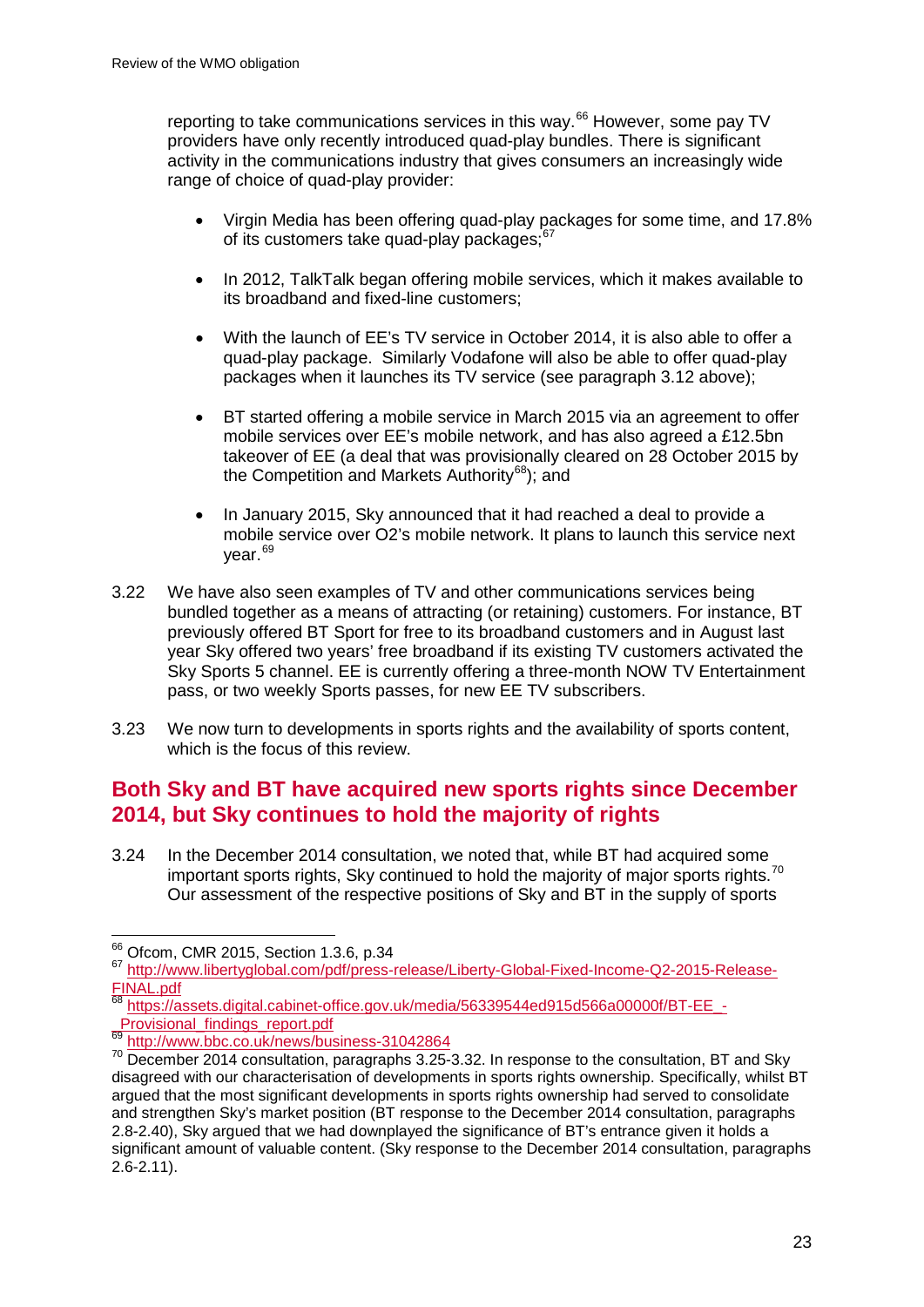channels is set out in Section  $5.^{71}$  $5.^{71}$  $5.^{71}$  In this section we highlight the main developments in sports rights ownership since our consultation.

- 3.25 In February 2015, the Premier League auctioned live TV broadcast rights for the 2016/17-2018/19 football seasons. As with the previous auction, Sky won five of the packages (the maximum number of packages it could buy), and BT won the remaining two. This gives Sky rights to 126 matches (75% of the total) and BT rights to 42 matches  $(25\%)$ .<sup>[72](#page-24-1)</sup>
- 3.26 In November 2013 BT won exclusive rights to broadcast live Champions League matches for the 2015/16 to 2017/18 seasons. In August 2015 BT began broadcasting these matches on its newly launched channel. BT Sport Europe.<sup>[73](#page-24-2)</sup> BT Sport has also continued to add additional rights to its portfolio of sports content, for example:
	- it signed a five year deal in August 2015 with Cricket Australia, for a reported £80m.[74](#page-24-3) The deal gives BT rights to all Australia's Test matches (including the 2017-18 Ashes series in Australia), one-day internationals, and Twenty20 games; and
	- earlier this year it agreed a four year extension on its rights for Premiership rugby (up to 2020-21),<sup>[75](#page-24-4)</sup> as well as extensions to its rights for Serie A (the Italian top flight football league),<sup>[76](#page-24-5)</sup> and the NBA.<sup>[77](#page-24-6)</sup>
- 3.27 Since the December 2014 consultation, Sky has also agreed a number of contract extensions for its existing rights, as well as some new rights:
	- Sky agreed contract extensions for its rights to English cricket (until 2019),<sup>[78](#page-24-7)</sup> for the Football League (until at least 2017/18-19/20),<sup>[79](#page-24-8)</sup> for rugby union from New Zealand, Australia, South Africa, and Argentina,<sup>[80](#page-24-9)</sup> and for La Liga (the Spanish top flight football league) for a further three years;<sup>[81](#page-24-10)</sup> and

<span id="page-24-0"></span> $71$  We also respond to stakeholder comments on the importance of BT and Sky's sports content in Annex 2.  $\overline{a}$ 

<span id="page-24-1"></span> $72$  More matches were made available by the Premier League for broadcast as part of the 2015 auction (168 per season, compared to 154 per season in the previous auction). [http://www.premierleague.com/en-gb/news/news/2014-15/feb/100215-premier-league-uk-live](http://www.premierleague.com/en-gb/news/news/2014-15/feb/100215-premier-league-uk-live-broadcasting-rights-announced.html)[broadcasting-rights-announced.html](http://www.premierleague.com/en-gb/news/news/2014-15/feb/100215-premier-league-uk-live-broadcasting-rights-announced.html)

<span id="page-24-2"></span> $73$  BT has committed to show a minimum of 12 Champions League games (and 14 Europa League games) per season on FTV TV. [http://sport.bt.com/sport-football/champions-league/news/the](http://sport.bt.com/sport-football/champions-league/news/the-champions-league-on-bt-sport-everything-you-need-to-know-S11363984692816)[champions-league-on-bt-sport-everything-you-need-to-know-S11363984692816](http://sport.bt.com/sport-football/champions-league/news/the-champions-league-on-bt-sport-everything-you-need-to-know-S11363984692816)

<http://www.bbc.co.uk/news/business-34038149>

<span id="page-24-4"></span><span id="page-24-3"></span><sup>75</sup> [http://sport.bt.com/rugby-union-hub/rugby-union/bt-sport-extends-aviva-premiership-rugby-rights](http://sport.bt.com/rugby-union-hub/rugby-union/bt-sport-extends-aviva-premiership-rugby-rights-deal-until-2021-S11363968499263)[deal-until-2021-S11363968499263](http://sport.bt.com/rugby-union-hub/rugby-union/bt-sport-extends-aviva-premiership-rugby-rights-deal-until-2021-S11363968499263)<br>Thttp://sport.bt.com/sport-football/news/bt-sport-extends-serie-a-rights-deal-S11363964537628

<span id="page-24-6"></span><span id="page-24-5"></span><sup>77</sup> [http://sport.bt.com/more-sport-hub/more-sport/bt-sport-announces-nba-partnership-expansion-](http://sport.bt.com/more-sport-hub/more-sport/bt-sport-announces-nba-partnership-expansion-S11418285390831)[S11418285390831](http://sport.bt.com/more-sport-hub/more-sport/bt-sport-announces-nba-partnership-expansion-S11418285390831)

<span id="page-24-7"></span><sup>&</sup>lt;sup>78</sup> [http://www.skysports.com/cricket/news/12040/9636222/sky-sports-extends-partnership-with](http://www.skysports.com/cricket/news/12040/9636222/sky-sports-extends-partnership-with-england-wales-cricket-board-until-2019)[england-wales-cricket-board-until-2019](http://www.skysports.com/cricket/news/12040/9636222/sky-sports-extends-partnership-with-england-wales-cricket-board-until-2019)

<span id="page-24-8"></span><sup>&</sup>lt;sup>79</sup> [http://www.skysports.com/football/news/11095/9721439/sky-sports-extends-football-league-deal](http://www.skysports.com/football/news/11095/9721439/sky-sports-extends-football-league-deal-for-further-season)<u>[for-further-season](http://www.skysports.com/football/news/11095/9721439/sky-sports-extends-football-league-deal-for-further-season)</u>

<span id="page-24-9"></span><sup>&</sup>lt;sup>80</sup> http://www.skysports.com/rugby-union/news/12321/10036472/sky-sports-secures-sanzar-rugby-<br>exclusively-live-for-five-vears

<span id="page-24-10"></span><sup>81</sup> [http://www.telegraph.co.uk/sport/football/competitions/la-liga/11784805/Sky-Sports-snatch-La-Liga-](http://www.telegraph.co.uk/sport/football/competitions/la-liga/11784805/Sky-Sports-snatch-La-Liga-TV-rights-from-BT-after-dramatic-u-turn.html)[TV-rights-from-BT-after-dramatic-u-turn.html](http://www.telegraph.co.uk/sport/football/competitions/la-liga/11784805/Sky-Sports-snatch-La-Liga-TV-rights-from-BT-after-dramatic-u-turn.html)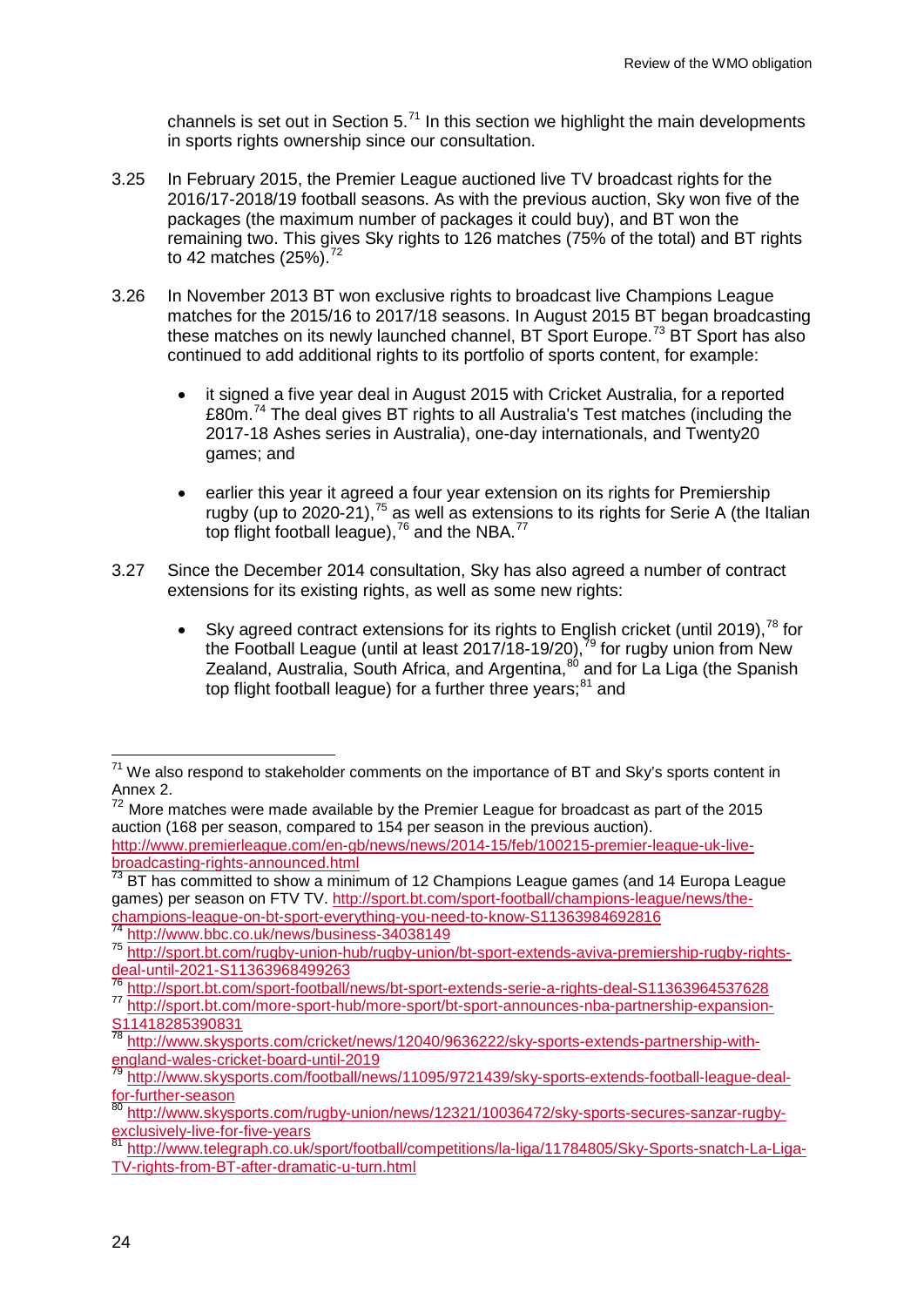• in February 2015 it also won exclusive rights (away from the BBC) for the Open Championship (one of the four major golf championships) for a reported  $£75m<sup>82</sup>$  $£75m<sup>82</sup>$  $£75m<sup>82</sup>$ and in rights to live coverage of Major League Soccer (the top-flight football competition in America), <sup>[83](#page-25-1)</sup> away from BT Sport.

## **The cost of sports rights has continued to increase**

- 3.28 We noted in the December 2014 consultation that the cost of sports rights was increasing, with the majority of expenditure spent on football (and, particularly, live Premier League rights, which accounted for around 50% of total spending on sports rights).[84T](#page-25-2)his trend continued in 2014 with spending on sports programming by non-PSB commercial channels increasing by 21% year-on-year in nominal terms to reach £2.186 $m$ .<sup>[85](#page-25-3)</sup>
- 3.29 In the most recent Premier League auction (in February 2015), the live rights for the 2016/17-2018/19 football seasons were sold for £5.136bn, which is a 70% increase on the rights for the 2013/14-2015/16 football seasons (sold for £3.018bn). $^{86}$  $^{86}$  $^{86}$  Sky will pay £1.392bn per season <sup>[87](#page-25-5)</sup> and BT will pay £320m per season.<sup>[88](#page-25-6)</sup> Figure 3.4 below demonstrates the overall trend of the increasing cost of sports rights.

#### **Figure 3.4: Total annual expenditure on sports rights, by broadcaster[89](#page-25-7)**

### **[]**

*Source: data provided by broadcasters[90](#page-25-8)*

3.30 As shown in Figure 3.5 below, expenditure on rights for football continues to account for by far the largest proportion of total expenditure on sports rights. This is discussed in more detail in Section 5.

<sup>&</sup>lt;sup>82</sup> <http://www.theguardian.com/sport/2015/feb/03/sky-sports-buys-open-championship-golf-bbc>  $\overline{a}$ 

<span id="page-25-1"></span><span id="page-25-0"></span><sup>83</sup> [http://www.skysports.com/football/news/12096/9730519/sky-sports-wins-rights-to-broadcast-major](http://www.skysports.com/football/news/12096/9730519/sky-sports-wins-rights-to-broadcast-major-league-soccer)[league-soccer](http://www.skysports.com/football/news/12096/9730519/sky-sports-wins-rights-to-broadcast-major-league-soccer)<br>
<sup>84</sup> December 2014 consultation, paragraph 3.36.

<span id="page-25-3"></span><span id="page-25-2"></span><sup>85 2015</sup> CMR, Ofcom, p.182. Note this does not include the commercial Public Service Broadcasting (PSB) channels (e.g. ITV), nor the commercial PSB portfolio channels (e.g. ITV4).

<span id="page-25-4"></span><sup>86</sup> [http://www.premierleague.com/en-gb/news/news/2014-15/feb/100215-premier-league-uk-live](http://www.premierleague.com/en-gb/news/news/2014-15/feb/100215-premier-league-uk-live-broadcasting-rights-announced.html)[broadcasting-rights-announced.html](http://www.premierleague.com/en-gb/news/news/2014-15/feb/100215-premier-league-uk-live-broadcasting-rights-announced.html)<br>
<sup>87</sup> https://corporate.sky.com/media-centre/news-page/2015/sky-sports-wins-live-premier-league-rights

<span id="page-25-6"></span><span id="page-25-5"></span><sup>88</sup> [http://www.btplc.com/news/Articles/ShowArticle.cfm?ArticleID=3396b02e-20ae-42b5-86f8](http://www.btplc.com/news/Articles/ShowArticle.cfm?ArticleID=3396b02e-20ae-42b5-86f8-b834a1e4e0fd) [b834a1e4e0fd](http://www.btplc.com/news/Articles/ShowArticle.cfm?ArticleID=3396b02e-20ae-42b5-86f8-b834a1e4e0fd)

<span id="page-25-7"></span><sup>&</sup>lt;u>0004a re4eord</u><br><sup>89</sup> Data for 2015/16 is based on broadcasters' forecasts as at May 2015. However, the vast majority of forecast expenditure was committed in existing agreements. The "other channels" category includes Channel 4, Five and Eurosport. As Eurosport acquires rights on a pan-European basis, we have included a proportion of its total rights expenditure, equal to the share of channel revenues which came from the UK. Expenditure by ESPN is approximate.<br><sup>90</sup> Broadcasters responses to the 2<sup>nd</sup> WMO information request dated 5 May 2015 (ITV, Channel 4,

<span id="page-25-8"></span>Channel 5, BBC, and Eurosport), 13 May 2015 (BT and Sky); and our section 26 Notice (dated 23 August 2013 for BT, 28 August 2013 for Sky, 25 September 2013 for BBC, Channel 4, Eurosport and Channel 5 and 27 September 2013 for ITV) in respect of our investigation of BT's Complaint against Sky under the Competition Act 1998 ('the BT CA98 Complaint') about the wholesale supply of SS1&2 - [http://stakeholders.ofcom.org.uk/enforcement/competition-bulletins/open-cases/all-open-](http://stakeholders.ofcom.org.uk/enforcement/competition-bulletins/open-cases/all-open-cases/cw_01106/)

[cases/cw\\_01106/.](http://stakeholders.ofcom.org.uk/enforcement/competition-bulletins/open-cases/all-open-cases/cw_01106/) Also Eurosport information provided to Ofcom on 11 November 2014. Setanta data is sourced from data underlying Figure 29 in the 2010 TV Statement and ESPN data is based on publicly available information.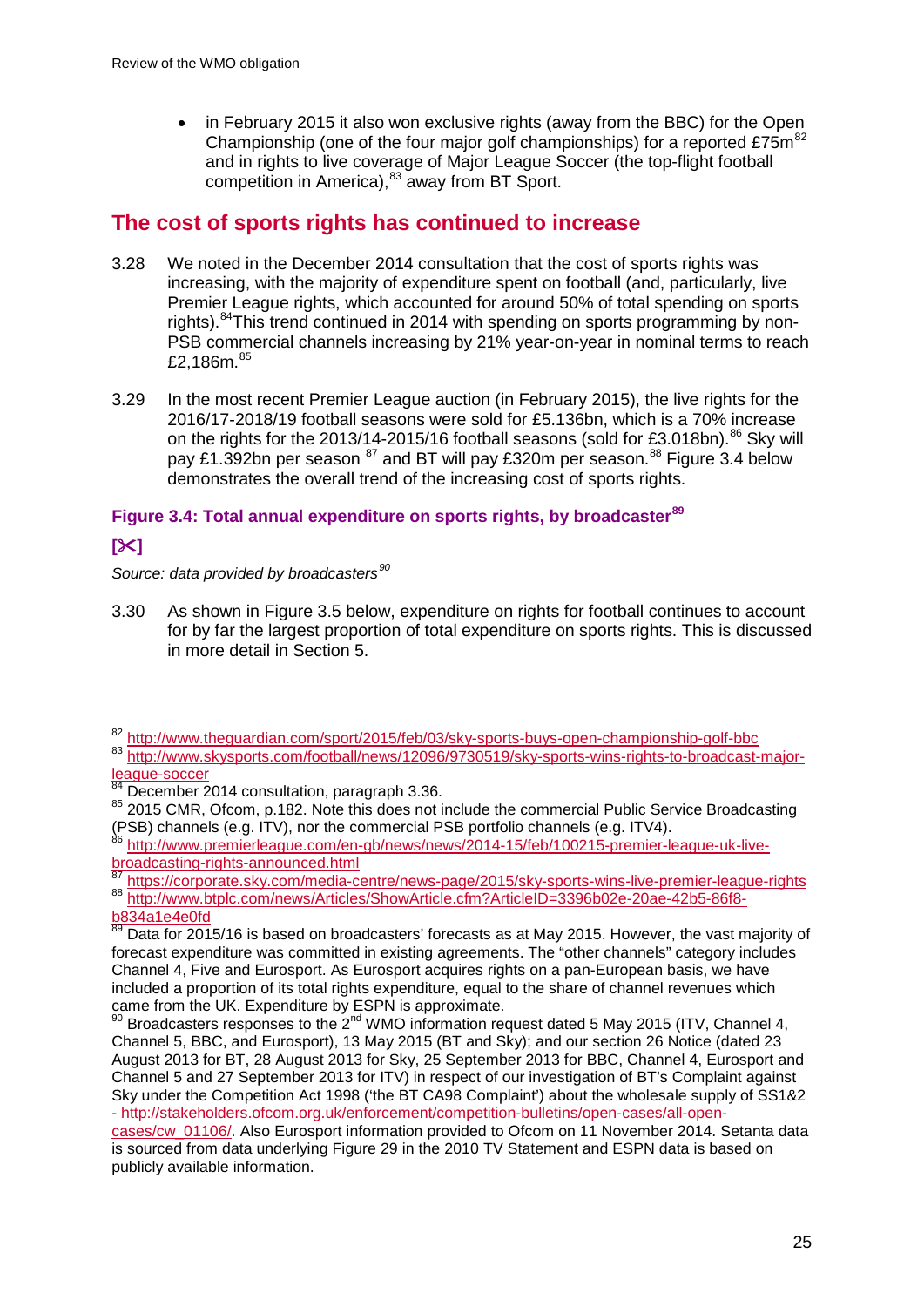## **Figure 3.5: Breakdown of total expenditure on sports rights in 2015/16, by sport []**

*Source: data provided by broadcasters[91](#page-26-0)*

# **Sports content continues to be available across a number of platforms**

- 3.31 We highlighted in the December 2014 consultation that the Sky Sports channels are more widely available than in 2010.<sup>[92](#page-26-1)</sup> This has partly been due to an increase in the number of platforms and delivery methods capable of delivering Sky's live sports content, including the growth of IPTV delivery and internet-enabled devices.<sup>[93](#page-26-2)</sup> The launch of BT Sport in August 2013 has also increased the options available to subscribers for consuming sports content. We set out the availability of the Sky Sports and BT Sport channels below.
- 3.32 We also recognise that there is a range of sports content also available on a FTV basis. For example, the 2015 Rugby World Cup was broadcast on ITV, Wimbledon is broadcast on the BBC (with a contract that runs to  $2020<sup>94</sup>$  $2020<sup>94</sup>$  $2020<sup>94</sup>$ ), horse racing is available on Channel 4, the BBC and ITV have rights to broadcast the 2018 and 2022 football World Cups,<sup>[95](#page-26-4)</sup> and the BBC has rights to broadcast half of Formula 1 ('F1') races.<sup>[96](#page-26-5)</sup> Recently Discovery (owner of the Eurosport channel) won the rights to broadcast the Olympics in the UK from 2022 (the BBC currently holds the rights).  $97$

#### **Sky now makes its sports channels available across a number of platforms and devices on both a wholesale and a self-retail basis**

3.33 The majority of Sky Sports subscribers take the channels over Sky's own DSat platform as part of a wider pay TV package (or communications package) from Sky for an additional £25.50 a month. In addition, for an extra £5.25 a month, customers can access high definition (HD) versions of these channels (and any other channels in their package).[98](#page-26-7) The Sky Sports channels are also offered as part of its Sky Go service (discussed in paragraph 3.11 above) for free to its existing DSat subscribers.

<sup>&</sup>lt;sup>91</sup> Based on the same data as for Figure 3.4.

<span id="page-26-1"></span><span id="page-26-0"></span><sup>91</sup> Based on the same data as for Figure 3.4. <sup>92</sup> In particular we noted that, apart from Sky's DSat offering, Sky's sports content was available via Sky Player (over the internet), on cable (e.g. via Virgin Media), and on Tiscali's IPTV network (subsequently acquired by TalkTalk) but retailed by Sky. December 2014 consultation, paragraph 3.38. See also Ofcom, 2010 Pay TV statement, paragraph 7.34.

<span id="page-26-2"></span> $93$  In response to the December 2014 consultation, BT argued that we overstated the increase in the availability of sports channels since 2010 because the changes that had occurred in wholesale supply of the Sky Sports channels had either been due to enforced supply under the WMO, or on the basis of wholesale prices or terms which do not enable fair and effective competition (BT response to the December 2014 consultation, paragraphs 2.49-2.55). We discuss the wholesale supply and terms of Sky's current wholesale arrangements in Section 6.<br><sup>94</sup> http://www.bbc.co.uk/sport/0/tennis/34287920

<span id="page-26-6"></span><span id="page-26-5"></span>

<span id="page-26-4"></span><span id="page-26-3"></span><sup>%&</sup>lt;br>% <http://www.bbc.co.uk/sport/0/football/27750996><br>% [http://news.bbc.co.uk/sport1/hi/motorsport/formula\\_one/9550930.stm](http://news.bbc.co.uk/sport1/hi/motorsport/formula_one/9550930.stm)<br>% [http://www.olympic.org/news/ioc-awards-all-tv-and-multiplatform-broadcast-rights-in-europe-to](http://www.olympic.org/news/ioc-awards-all-tv-and-multiplatform-broadcast-rights-in-europe-to-discovery-and-eurosport-for-2018-2024-olympic-games/246462)[discovery-and-eurosport-for-2018-2024-olympic-games/246462](http://www.olympic.org/news/ioc-awards-all-tv-and-multiplatform-broadcast-rights-in-europe-to-discovery-and-eurosport-for-2018-2024-olympic-games/246462) <sup>98</sup> <http://www.sky.com/shop/tv/original-bundle/>

<span id="page-26-7"></span>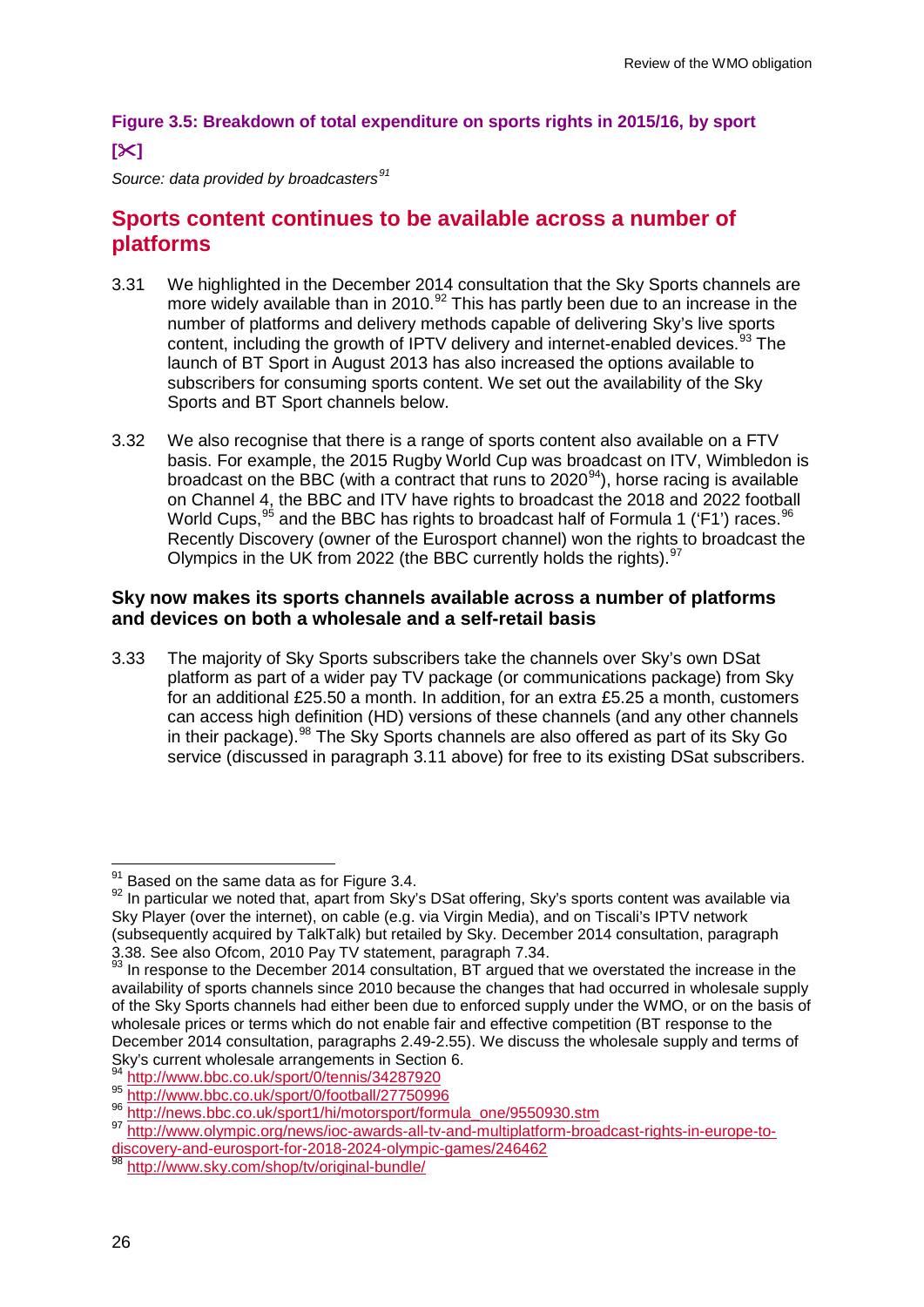- 3.34 Sky has a number of wholesale agreements in place with other pay TV retailers for the distribution of Sky Sports $99$ , including:
	- i) **Virgin Media** Sky supplies all of its Sky Sports channels (including HD variants) to Virgin Media as part of a commercially agreed arrangement. Virgin Media retails all the Sky Sports channels for an additional £29.25 per month (on top of Virgin Media's TV package prices), although it also offers them inclusive as part of some of its triple-play bundle packages.<sup>[100](#page-27-1)</sup> In 2014, Virgin Media also offered a Sky Sports season ticket (where consumers could pay £140 upfront for 9 months access to all the Sky Sports channels).<sup>[101](#page-27-2)</sup>
	- ii) **TalkTalk** Sky also has a commercial agreement with TalkTalk for the supply of its full Sky Sports package (in SD only) for distribution over its YouView platform. TalkTalk's standard price for these channels is an additional £30 a month, although it has recently been offering a discounted price of £15 a month (with the first month free).<sup>[102](#page-27-3)</sup> TalkTalk offers the Sky Sports channels on a monthly contract, meaning that subscribers can opt in and out from month to month; and
	- iii) **BT TV** Following an order from the CAT (see footnote 18 above), BT was supplied under the terms of the WMO obligation with SS1&2 on its YouView platform in SD in December 2014 and in HD in October 2015. BT currently charges £22 a month for both channels or £16.50 a month for one or the other of the channels.<sup>[103](#page-27-4)</sup>
- 3.35 Sky also retails its sports content directly to consumers primarily via its NOW TV service (discussed in paragraph 3.16 above). As well as offering a NOW TV box.<sup>[104](#page-27-5)</sup> Sky has arrangements in place for the supply of NOW TV over a range of platforms, including certain pay TV platforms (e.g.  $EE$  TV  $[\times]$ ), games consoles (PlayStation, Xbox), LG Smart TVs, Apple TV, Chromecast, compatible mobile devices and computer operating systems. NOW TV's Sports passes are not currently available on YouView. In its response to the July 2015 consultation, Sky stated that Sky Sports via NOW TV will be available on the YouView platform when encrypted unicast delivery of linear channels is enabled.<sup>[105](#page-27-6)</sup> [ $\angle 1^{106}$  $\angle 1^{106}$  $\angle 1^{106}$
- 3.36 Finally, Sky also offers a Sky Sports mobile app, which is available to anyone with a compatible device. SS1&2 is available over Sky Sports Mobile TV for £4.99 per month, and all the Sky Sports channels are available for £9.99 per month.

 $\overline{\phantom{a}}$ 

<span id="page-27-1"></span><span id="page-27-0"></span><sup>&</sup>lt;sup>99</sup> [╳].<br><sup>100</sup> The HD variants are available for an additional £7 per month. Some of Virgin Media's bundles also come with Sky Sports included. 101 <http://store.virginmedia.com/special-offers/sports-season-ticket.html><br>101 http://store.virginmedia.com/special-offers/sports-season-ticket.html

<span id="page-27-3"></span><span id="page-27-2"></span><sup>102</sup> As of November 2015. TalkTalk TV packages are available from £10 per month (not including any introductory discounts), plus line rental costing £17.70 per month -

<https://sales.talktalk.co.uk/product/tv/plustv> <sup>103</sup> Sky also has a commercially agreed wholesale deal with BT to supply Sky Sports 1, 2, and 5 over

<span id="page-27-4"></span>BT's Vision boxes (BT's legacy Cardinal platform). As noted in footnote 44 above, BT has stopped selling its Vision boxes and is migrating its customers over to its YouView platform.

<span id="page-27-6"></span><span id="page-27-5"></span><sup>&</sup>lt;sup>104</sup> Sky launched a new NOW TV box on 6 August 2015, priced at £15.<br><sup>105</sup> Sky's response to the July 2015 consultation, paragraph 4.19.<br><sup>106</sup> I<sup></sup>×1.

<span id="page-27-7"></span>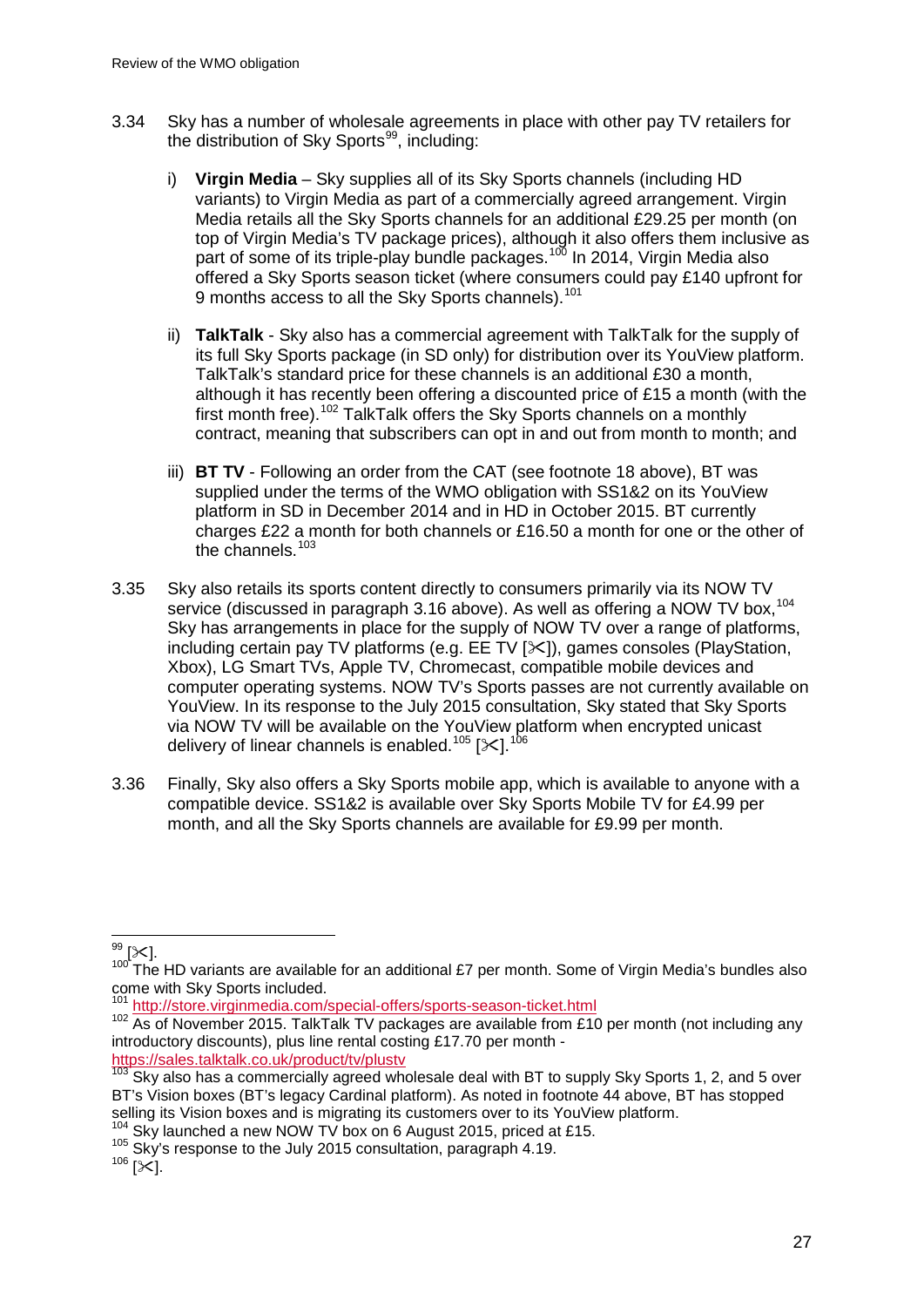|                                                 | <b>BT TV</b><br>(YouView) | <b>Sky (DSat)</b>         | <b>Virgin</b><br><b>Media</b> | <b>TalkTalk</b><br><b>YouView</b> | <b>EE TV</b>              |
|-------------------------------------------------|---------------------------|---------------------------|-------------------------------|-----------------------------------|---------------------------|
| <b>Sky Sports</b><br>18.2                       | $\checkmark$              |                           | ✓                             | $\checkmark$ no HD                | $\boldsymbol{\mathsf{x}}$ |
| Sky Sports 3,<br>4, 5 & F1                      | $\boldsymbol{\mathsf{x}}$ |                           |                               | $\checkmark$ no HD                | $\mathbf{x}$              |
| <b>NOW TV</b><br><b>(Sky Sports)</b><br>passes) | $\boldsymbol{\mathsf{x}}$ | $\boldsymbol{\mathsf{x}}$ | $\boldsymbol{\mathsf{x}}$     | $\boldsymbol{\mathsf{x}}$         |                           |

#### **Table 3.6: Summary of Sky Sports channel availability**

*Source: Ofcom. Note this table does not include the range of internet-enabled devices which can be used to access Sky Sports channels via Sky Go and NOW TV as discussed in paragraphs 3.33 and 3.35.*

#### **BT also makes its BT Sport channels available in a number of different ways**

- 3.37 Following the launch of its BT Sport Europe channel (in August 2015), BT now offers two BT Sport packages:
	- **BT Sport Lite**: this gives access to BT Sport 1 only (on which BT broadcasts all its live Premier League matches); and
	- **the BT Sport Pack**: this contains the full range of BT Sport channels, including BT Sport 1&2, ESPN and the recently launched BT Sport Europe channel.
- 3.38 BT offers the BT Sport Pack for free to its BT TV customers (provided they renew their TV and broadband contract for 12 months).<sup>[107](#page-28-0)</sup> BT provides access to HD versions of the channels for an additional £4 a month and it also recently launched an 'Ultra HD' package which includes the BT Sport channels.<sup>[108](#page-28-1)</sup> Similarly Plusnet customers can get the BT Sport Pack (as well as a YouView box) for £5 per month on top of their broadband and phone line subscription.
- 3.39 BT also makes the BT Sport channels available separately to its broadband and mobile customers (as well as Plusnet broadband subscribers) via the BT Sport app and online player, as well as retailing the channels as a standalone pay TV product across Sky's DSat platform. In particular:
	- i) BT broadband customers (including those receiving a TV service from Sky on DSat) and BT mobile customers can either:
		- o access the BT Sport Lite pack for free; or
		- o pay £5 a month for BT Sport Pack.
	- ii) Plusnet broadband subscribers with a Sky TV service can get the BT Sport Pack for £9.99 (or £12.49 for HD) per month; and
	- iii) other Sky DSat customers (without BT or Plusnet broadband) can purchase the BT Sport Pack for £19.99 (or £23.99 for HD) per month.

<span id="page-28-0"></span><sup>&</sup>lt;sup>107</sup> After the minimum term on a broadband customer's contract expires, the BT Sport pack then costs £11.75 unless the minimum term is renewed -  $\overline{a}$ 

<span id="page-28-1"></span>[http://bt.custhelp.com/app/answers/detail/a\\_id/53767/~/manage-my-bt-sport-options](http://bt.custhelp.com/app/answers/detail/a_id/53767/%7E/manage-my-bt-sport-options)<br><sup>108</sup> <http://sport.bt.com/sport-football/news/bt-sport-launches-ultra-hd-package-S11363991113985>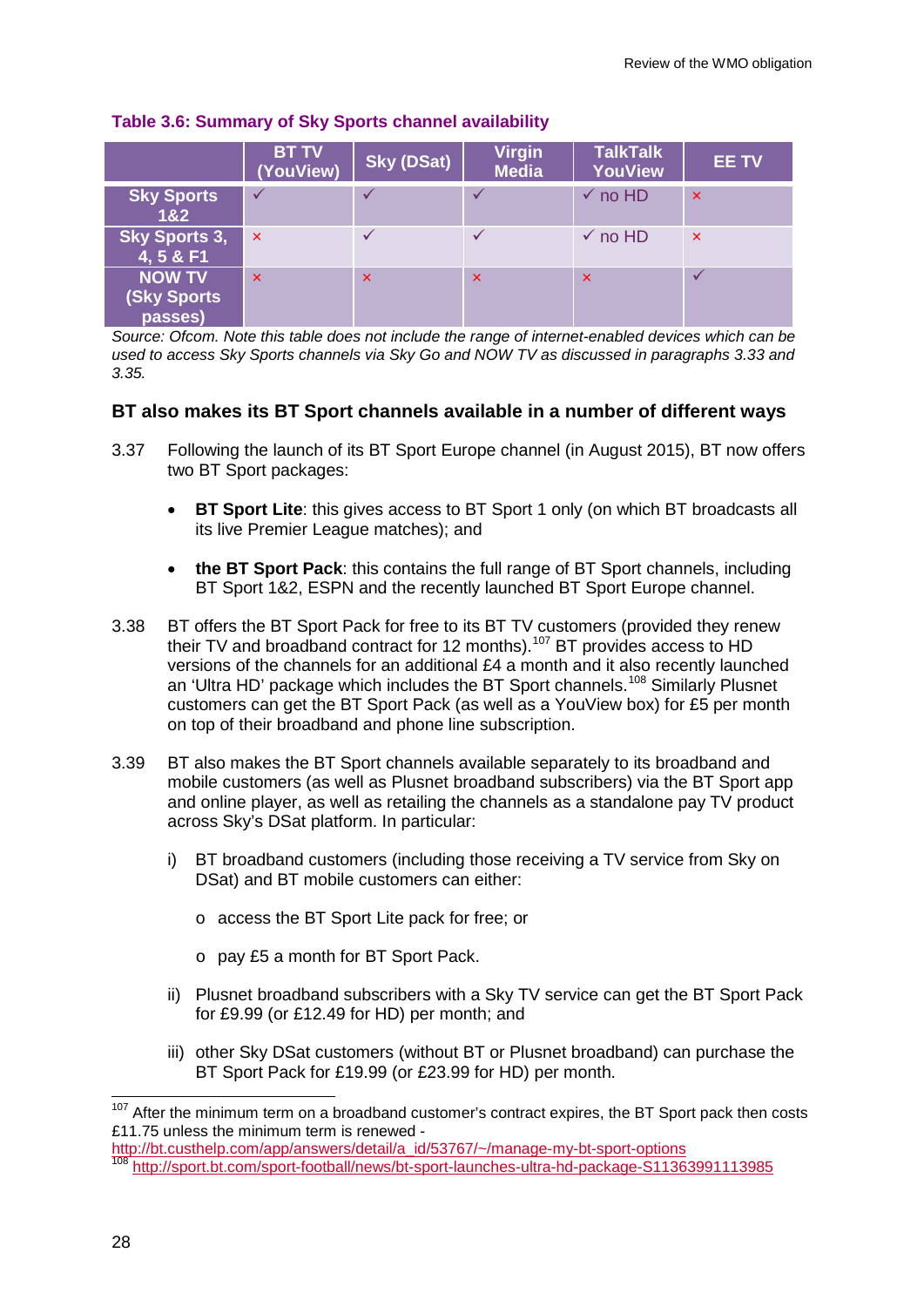3.40 Finally, BT also has a wholesale arrangement in place with Virgin Media (agreed in August 2013), for the supply of the BT Sport channels. BT and Virgin Media recently agreed an extension to this agreement (in June 2015) to enable Virgin Media to also show the BT Sport Europe channel.<sup>[109](#page-29-0)</sup> Virgin Media offers the BT Sport channels (including HD) for free as part of its XL package. For non-XL customers, the BT Sport pack (including the HD variants) can be purchased for £18 per month.

#### **Table 3.7: Summary of BT Sport channel availability**

|                      | <b>BT TV</b> | <b>Skv</b>                | <b>Virgin Media</b> | <b>TalkTalk</b>           |
|----------------------|--------------|---------------------------|---------------------|---------------------------|
| <b>BT Sport Pack</b> |              | (retailed by BT)          | (with TV XL)        | $\boldsymbol{\mathsf{x}}$ |
| <b>BT Sport Lite</b> |              | $\boldsymbol{\mathsf{x}}$ |                     |                           |

*Source: Ofcom*

# **Both Sky and BT continue to maintain large sport subscriber bases**

3.41 The table below sets out the data we have received from Sky and BT on the number of subscribers to their sports channels on different pay TV platforms.  $[\times]$ . BT Sport subscribers have grown by  $[\times]$  since September 2014.

|                   |              | <b>Sky Sports</b> | <b>BT Sport Lite</b>  | <b>BT Sport Pack</b>       |                                 |  |
|-------------------|--------------|-------------------|-----------------------|----------------------------|---------------------------------|--|
|                   |              |                   | <b>Free</b>           | <b>Bought in</b><br>bundle | <b>Bought as</b><br>stand-alone |  |
| <b>Sky (DSat)</b> |              | $[\times]$        | ٠                     | ۰                          |                                 |  |
| <b>Virgin</b>     |              | $[\times]$        | ۰                     | $[\times]$                 | $[\times]$                      |  |
|                   | <b>BT TV</b> | $[\times]$        |                       | $[\times]$                 |                                 |  |
| <b>BT</b>         | <b>DSat</b>  |                   | $\left[\infty\right]$ | $\left[\infty\right]$      | $\mathbb{K}$                    |  |
|                   | <b>App</b>   | -                 | $[\times]$            | $[\times]$                 |                                 |  |
| <b>TalkTalk</b>   |              | [ $\bowtie$ ]     | ۰                     |                            |                                 |  |
| <b>Plusnet</b>    |              |                   | $[\times]$            | $[\times]$                 |                                 |  |
| <b>Total</b>      |              | $\mathbb{K}$      | [╳]                   |                            |                                 |  |

#### **Table 3.8: Number of Sky Sports and BT Sport customers on different platforms in September 2015 (thousands)**

*Source: 3rd WMO information request and BT response to the 4th WMO information request dated 16 October 2015[110](#page-29-1)*

3.42 Overall, BT Sport and Sky Sports [ $\mathbb{X}$ ]. However, a total of [ $\mathbb{X}$ ] of BT Sport subscribers, (which is  $[\times]$  of all pay TV subscribers) are paying £5 or more to access BT Sport. A significant proportion (around [ $\angle$ ] of BT Sport subscribers representing  $[\times]$  of all pay TV subscribers) receive BT Sport for no incremental charge either because it was included in their broadband package or as part of their TV package. This difference in the nature of subscribers to these channels is also reflected in consumer's own reported take-up - our consumer survey data indicates that 29% of

<sup>&</sup>lt;sup>109</sup> <http://about.virginmedia.com/press-release/9474/virgin-media-signs-bt-sport-europe-line-up><br><sup>110</sup> The table is calculated based on the content available to each customer group and the way they  $\overline{a}$ 

<span id="page-29-1"></span><span id="page-29-0"></span>access BT Sport. This approach is slightly different to calculating number of subscribers based on the retail price they pay due to the existence of irregular customer groups. For example,  $[\times]$ .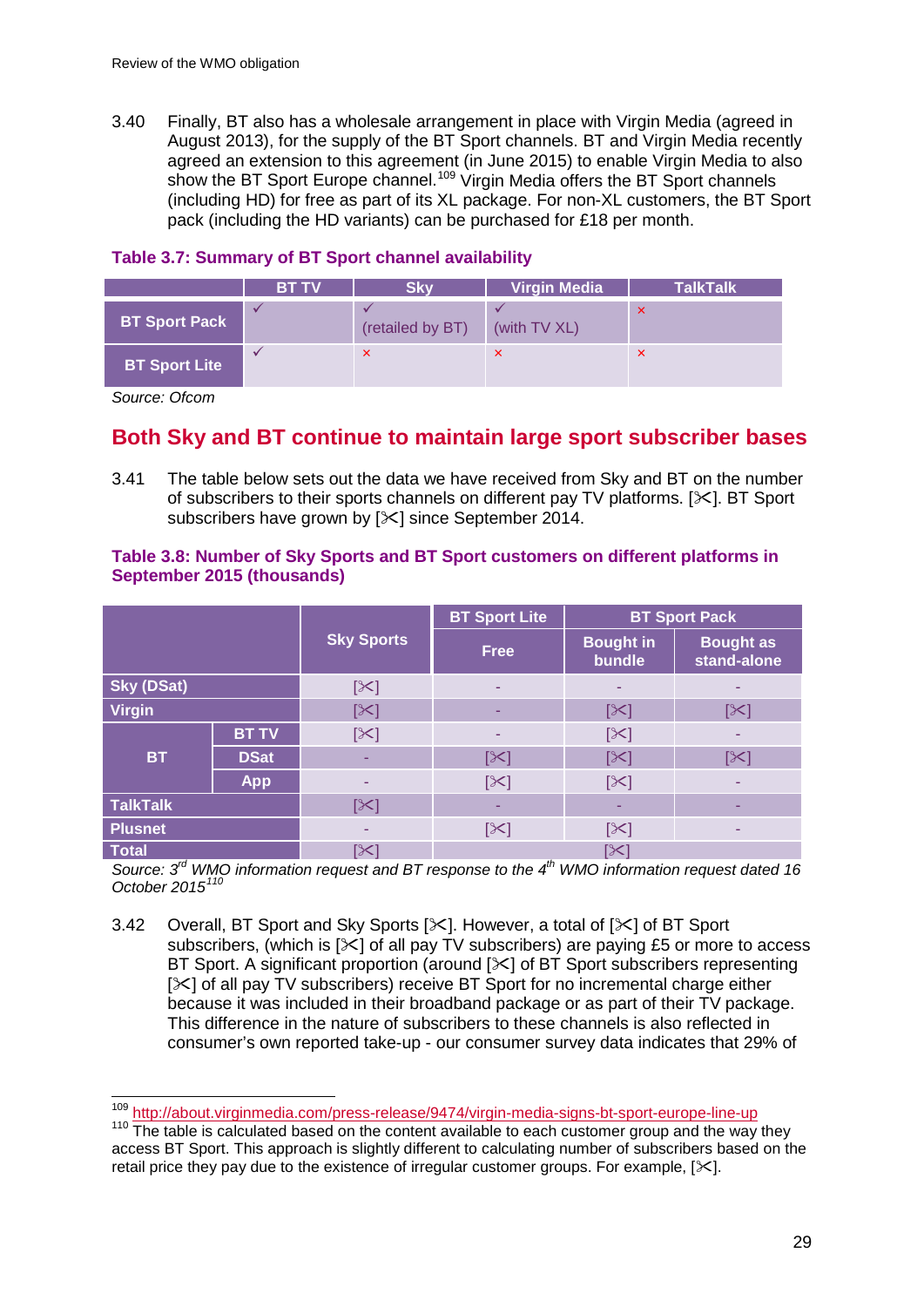consumers with a pay TV service report that they receive the Sky Sports channels, compared to 10% for the BT Sport channels.<sup>[111](#page-30-0)</sup>

3.43 Table 3.9 below, sets out the share of sports subscribers on different pay TV platforms.[112](#page-30-1)

|                              | <b>Sports subscribers</b> |                            |  |  |
|------------------------------|---------------------------|----------------------------|--|--|
|                              | Number (k)                | Share $(\%)$               |  |  |
| <b>DSat (Sky's platform)</b> | [╳]                       | 60%-70% [ $\&$ ]           |  |  |
| <b>Virgin Media</b>          | [≻]                       | $20\% - 30\%$ [ $\times$ ] |  |  |
| <b>BT TV</b>                 | [≻]                       | $5\% - 15\%$ [ $\times$ ]  |  |  |
| <b>TalkTalk</b>              | [╳                        | $0-10\%$ [ $\times$ ]      |  |  |

#### **Table 3.9: Number and share of pay TV sport subscriptions in September 2015**

*Source: Sky, TalkTalk, Virgin Media responses to the 3rd WMO information request and BT response to the 4th WMO information request dated 16 October 2015.*

3.44 As the table above shows, the majority of subscribers to pay TV, and to premium sports content, are on Sky's DSat platform. Sky's share of sports subscribers has, however, decreased since 2010  $[31]$ .<sup>[113](#page-30-2)</sup>

### **Summary**

- 3.45 In this section, we have set out the continuing developments in the pay TV sector, particularly with reference to sports content. We have highlighted that new pay TV providers have entered, and are growing, and, alongside the growth of OTT services and different internet-enabled devices, consumers have a greater choice over how they consume pay TV content. Pay TV is now also available in a wider range of packages at a range of different prices, from basic standalone propositions to premium services bundled with other communications services (e.g. fixed line telephony and/or broadband). The majority of consumers continue to subscribe to a traditional pay TV service (i.e. a complete TV package with bundled linear and ondemand content, over a managed platform), and Sky remains the largest pay TV provider.
- 3.46 There have also been developments in the how sports content in particular is made available, with entry level and standalone sports content beginning to emerge, including BT Sport being provided for free, or at a low price, and the availability of different pricing options for Sky Sports via NOW TV. The cost of sports rights has continued to increase, and Sky continues to hold the majority of major sports rights.

<sup>&</sup>lt;sup>111</sup> Ofcom Technology Tracker W1 2015 - $\overline{a}$ 

<span id="page-30-0"></span>[http://stakeholders.ofcom.org.uk/binaries/research/statistics/2015April/Ofcom\\_Technology\\_Tracker\\_](http://stakeholders.ofcom.org.uk/binaries/research/statistics/2015April/Ofcom_Technology_Tracker_Wave_1_2015_Data_Tables1.pdf) Wave 1 2015 Data Tables1.pdf QH9 (QH68) - Which of the following channels do you subscribe to

<span id="page-30-1"></span>through your pay TV service? Base: those with any paid-for TV services. <sup>112</sup> Because these estimates have been calculated across platforms only, we have not included customers that take BT Sport via the app or online player only. To estimate the number of sports customers on the Sky DSat platform we have used information from our October 2014 survey to estimate the number of customers that take both Sky Sports and BT Sport.<br><sup>113</sup> 2010 Pay TV Statement, Figure 22, p.81.

<span id="page-30-2"></span>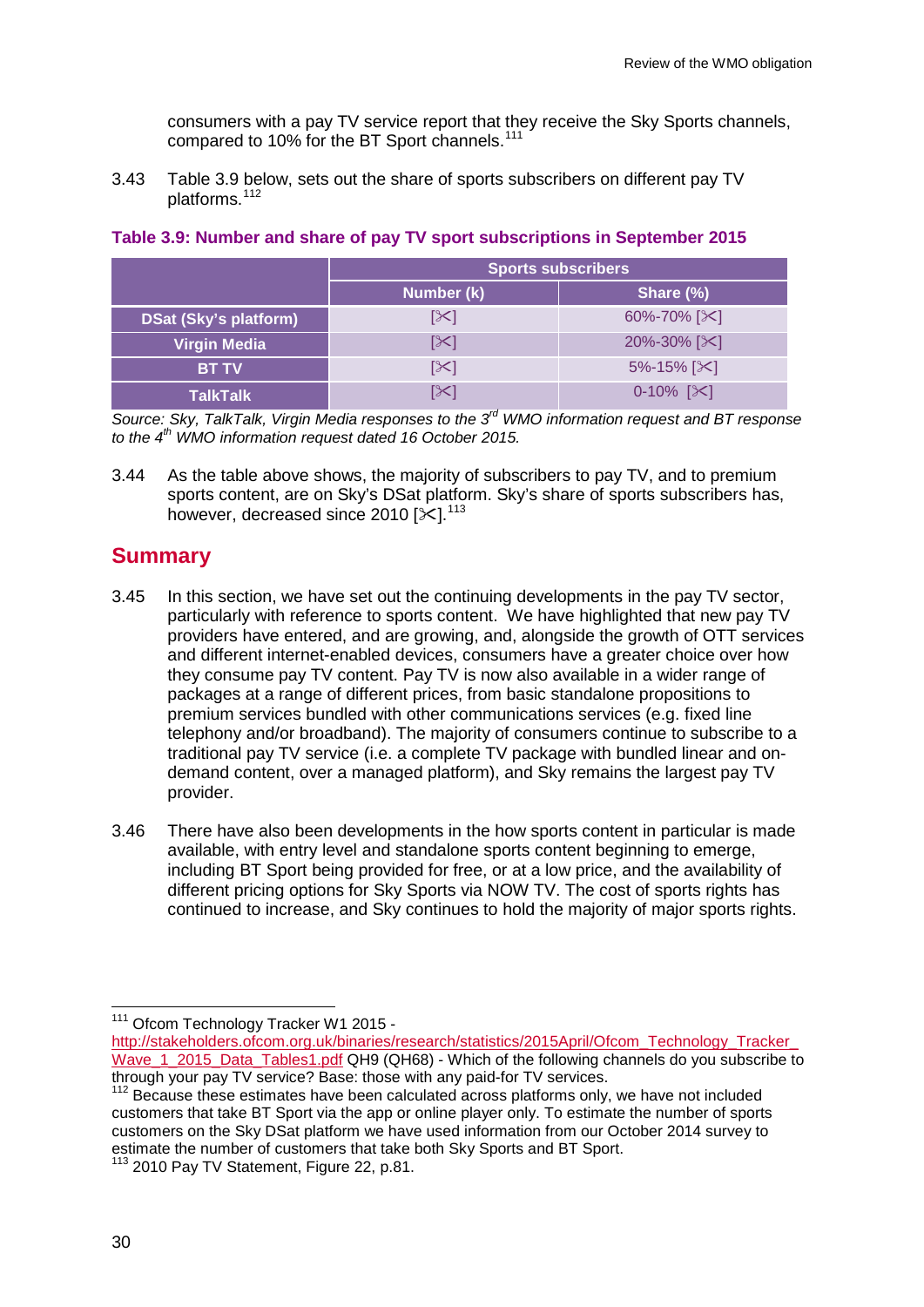# **Section 4**

# <span id="page-31-0"></span>Identifying key content

- 4.1 In this section we identify what constitutes 'key content' by which we mean content that is capable of influencing the choice of pay TV provider for a significant number of consumers. This builds on the analysis presented in Section 5 of the December 2014 consultation, stakeholder comments on our analysis and new evidence that has become available to us since that consultation. Annex 1 sets out our response to stakeholder comments on our analysis in more detail.
- 4.2 In Section 5 we assess the impact that limited distribution of channels carrying this key content may have on competition.

## **Sports content continues to be important to consumers**

- 4.3 In the December 2014 consultation, we said that live sports content continues to be an important driver in the choice of pay TV services. This was because:
	- survey evidence showed that sport was among the most popular genres;
	- sport has a high degree of exclusivity to pay TV, is most attractive when broadcast live, and major sporting events cannot be replicated;
	- Sky and BT spend significant amounts on sports content compared with other genres. For example, Sky's spending on sports rights accounted for around half of its total programming costs in 2013/14; and
	- substantial numbers of UK consumers are prepared to pay premiums above their basic TV service to acquire sports channels.<sup>[114](#page-31-1)</sup>
- 4.4 The majority of respondents to the December 2014 consultation agreed with our assessment that sports content is an important driver of choice in pay TV services. Only the PL disagreed with this view, arguing that the evidence did not support our assessment.[115](#page-31-2) We respond to the PL's specific comments in Annex 1.
- 4.5 We consider that there is clear evidence to show that sports content stands out from other content genres in terms of its importance to competition in pay TV. Moreover, as discussed in Section 3 (see paragraph 3.28), since our December 2014 consultation, there has been a further increase in industry spending on sports rights with sports content now representing 62% of the non-PSB commercial channels' total content spend across the eight mainstream genres.<sup>[116](#page-31-3)</sup>
- 4.6 We therefore remain of the view that sports content is an important driver of choice in pay TV services.

 $\frac{114}{112}$  December 2014 consultation, paragraphs 5.5-5.14.  $\overline{a}$ 

<span id="page-31-1"></span><sup>&</sup>lt;sup>115</sup> The PL response to the December 2014 consultation, paragraphs 4.32-4.38.

<span id="page-31-3"></span><span id="page-31-2"></span><sup>116</sup> 2015 CMR, Ofcom, p.182.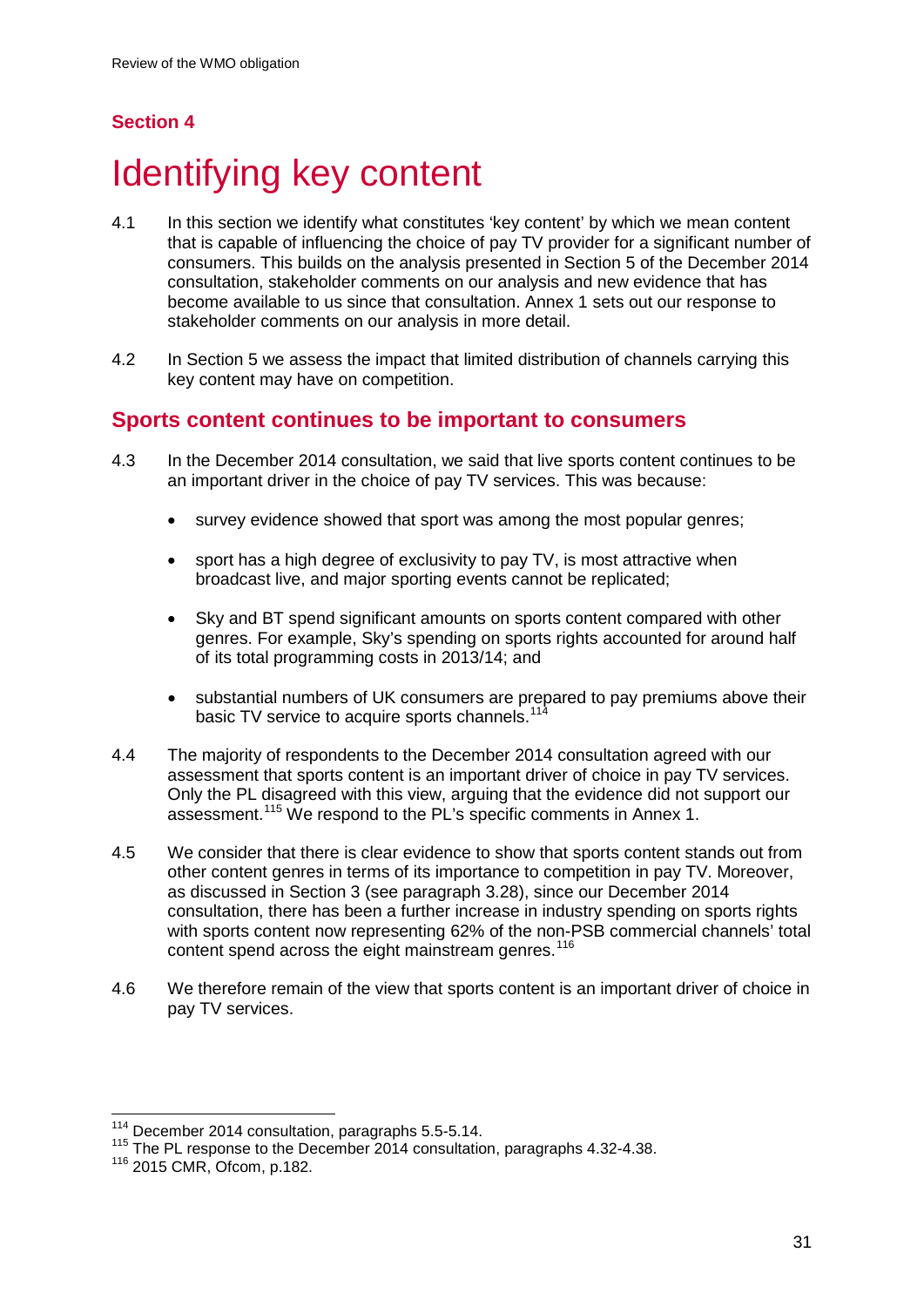## **We have identified individual sporting competitions that are important to a large number of consumers**

- 4.7 In the December 2014 consultation, we assessed the importance of individual sporting competitions and identified content that may be capable of influencing the choice of pay TV provider for a significant number of consumers as key content. We concluded that:
	- i) live Premier League coverage was key content on the basis that it stood out as being particularly important to a large number of consumers compared with live coverage of other football competitions and other sporting events;<sup>[117](#page-32-0)</sup>
	- ii) live Champions League coverage was key content, although to a lesser extent than the Premier League. This was on the basis that it was important to a large number of consumers, albeit less important to those consumers than the Premier League;<sup>[118](#page-32-1)</sup> and
	- iii) other sports and sporting events were not key content, as none were capable of influencing a significant number of consumers' choice of pay TV provider on their own.[119](#page-32-2)
- 4.8 Below we set out our final conclusions on the importance of individual sporting competitions. Our assessment takes account of stakeholder responses to our December 2014 consultation, as well as new evidence including more recent rights values and documentary evidence from broadcasters.

#### **The Premier League is the most important sporting competition to a large number of consumers**

- 4.9 In our December 2014 consultation we pointed to a variety of evidence which demonstrated that live football coverage is by far the most highly valued sports content on TV and that the Premier League stood out as being the most important sporting competition to a large number of pay TV consumers. This included evidence that:
	- 60% of sports channel subscribers considered Premier League content to be essential to their TV service – this was higher than any other sport or competition. In addition 43% of Sky Sports subscribers said Premier League content was a reason for their subscription;<sup>[120](#page-32-3)</sup>
	- over 75% of all spending on sports rights was on live football rights, and around 50% was on live Premier League rights in 2013/14;<sup>[121](#page-32-4)</sup> and
	- internal documents from both Sky and BT which illustrated the value placed on football, and in particular live Premier League content.<sup>[122](#page-32-5)</sup>

 $117$  December 2014 consultation, paragraph 5.33.  $\overline{a}$ 

<span id="page-32-1"></span><span id="page-32-0"></span><sup>118</sup> December 2014 consultation, paragraphs 5.34. <sup>119</sup> December 2014 consultation, paragraph 5.35.

<span id="page-32-3"></span><span id="page-32-2"></span><sup>&</sup>lt;sup>120</sup> December 2014 consultation, paragraph 5.19 and Figure 5.3.<br><sup>121</sup> December 2014 consultation, paragraphs 5.29 to 5.30.<br><sup>122</sup> December 2014 consultation, paragraph 5.32.

<span id="page-32-5"></span><span id="page-32-4"></span>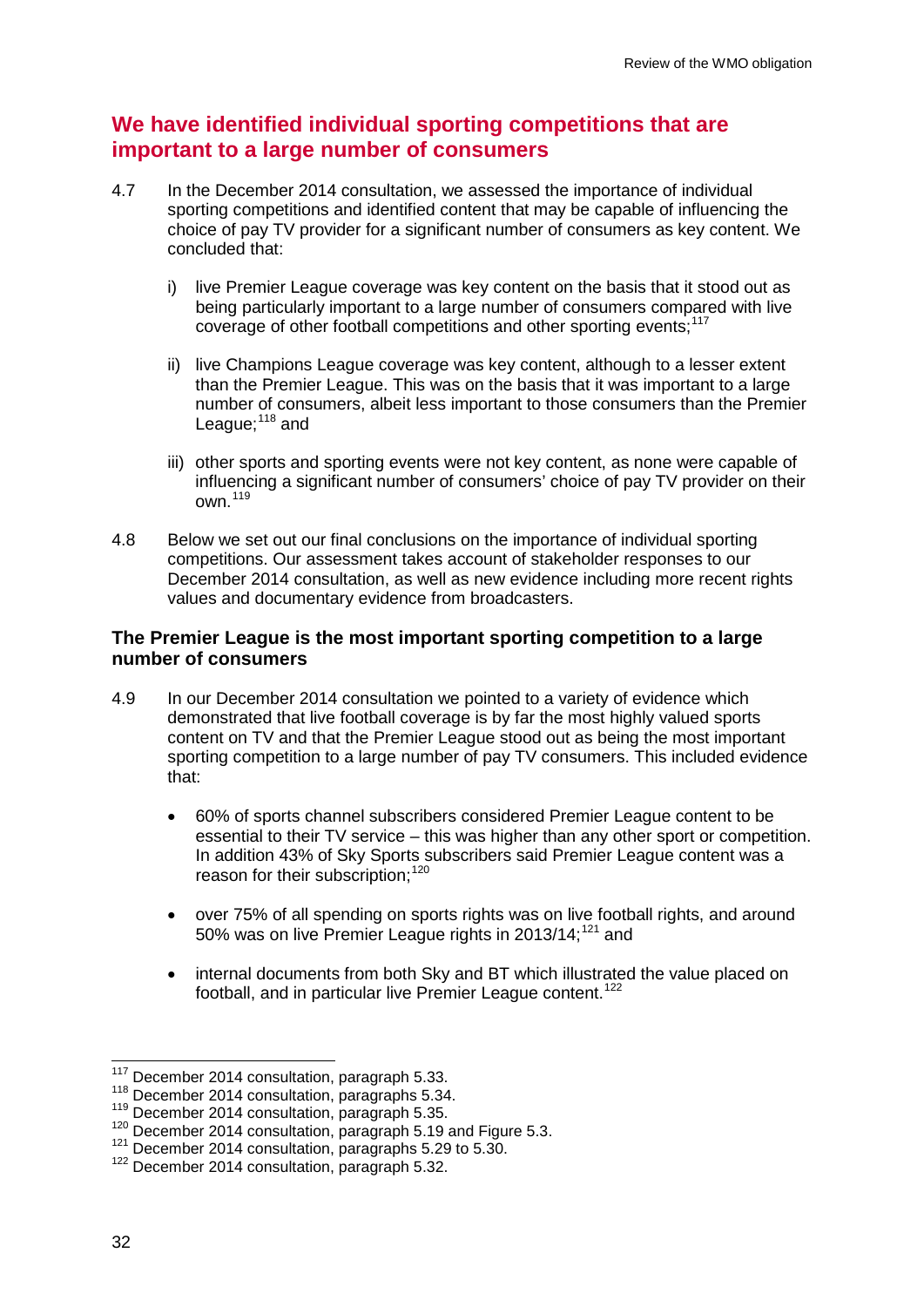- 4.10 In general stakeholders agreed with our assessment of the importance of football, and in particular live Premier League content.
- 4.11 Only the PL disagreed with our assessment of the importance of Premier League coverage. The PL said we relied heavily on consumer survey evidence, and that evidence in fact showed that viewers value access to a range of sports. It also argued that no sport or sporting event stands apart from any others. We respond to PL's arguments in detail in Annex 1. While we agree that the evidence suggests consumers value access to a range of sports, it is also clear that the Premier League stands out as being the most important sporting competition to the largest number of consumers. The survey evidence, rights costs and stakeholder internal documents all support this view.
- 4.12 Moreover, since our December 2014 consultation, there is now additional evidence which strengthens our view that live Premier League content is the most important sporting competition for consumers:
	- following the Premier League auction in February 2015 which we described in Section 3, broadcasting rights values for live Premier League games will increase from around £1bn to £1.7bn per year.[123](#page-33-0) We estimate that as a result, live Premier League rights will account for around 60% of total spending on sports rights from  $2016/17$ ;<sup>[124](#page-33-1)</sup> and
	- further documentary evidence from Sky confirms the value consumers place on Premier League content in particular.<sup>[125](#page-33-2)</sup>
- 4.13 We consider the evidence demonstrates that live Premier League stands out from other football content and other sporting competitions as being particularly important to a large number of consumers.

#### **The Champions League is also important to a large number of consumers, but not as important as Premier League**

- 4.14 In the December 2014 consultation we concluded that live Champions League coverage was important to a high proportion of consumers, but that the vast majority of these consumers were likely to prefer Premier League over Champions League content. Given the number of consumers for whom Champions League coverage is important, however, we also considered that Champions League was key content (albeit to a lesser extent than Premier League).<sup>[126](#page-33-3)</sup>
- 4.15 We reached this view on the basis of survey evidence, the Champions League auction results and internal documents from Sky and BT. The evidence included:
	- 47% of sports channel subscribers considered Champions League content to be essential to their TV service – this was higher than any other competition apart from Premier League;

<sup>&</sup>lt;sup>123</sup> We have set this out in more detail in paragraph 3.29.

<span id="page-33-1"></span><span id="page-33-0"></span><sup>&</sup>lt;sup>124</sup> This estimate is based on broadcasters' actual or forecast sports rights costs for 2015/16, but with live Premier League rights costs at their 2016/17 level.

<span id="page-33-3"></span><span id="page-33-2"></span><sup>125 [</sup> $\times$ ]. Sky response to the 2<sup>nd</sup> WMO Review information request dated 13 May 2015.<br><sup>126</sup> December 2014 consultation, paragraphs 5.26-5.28, 5.31-5.32 and 5.34, and footnote 131.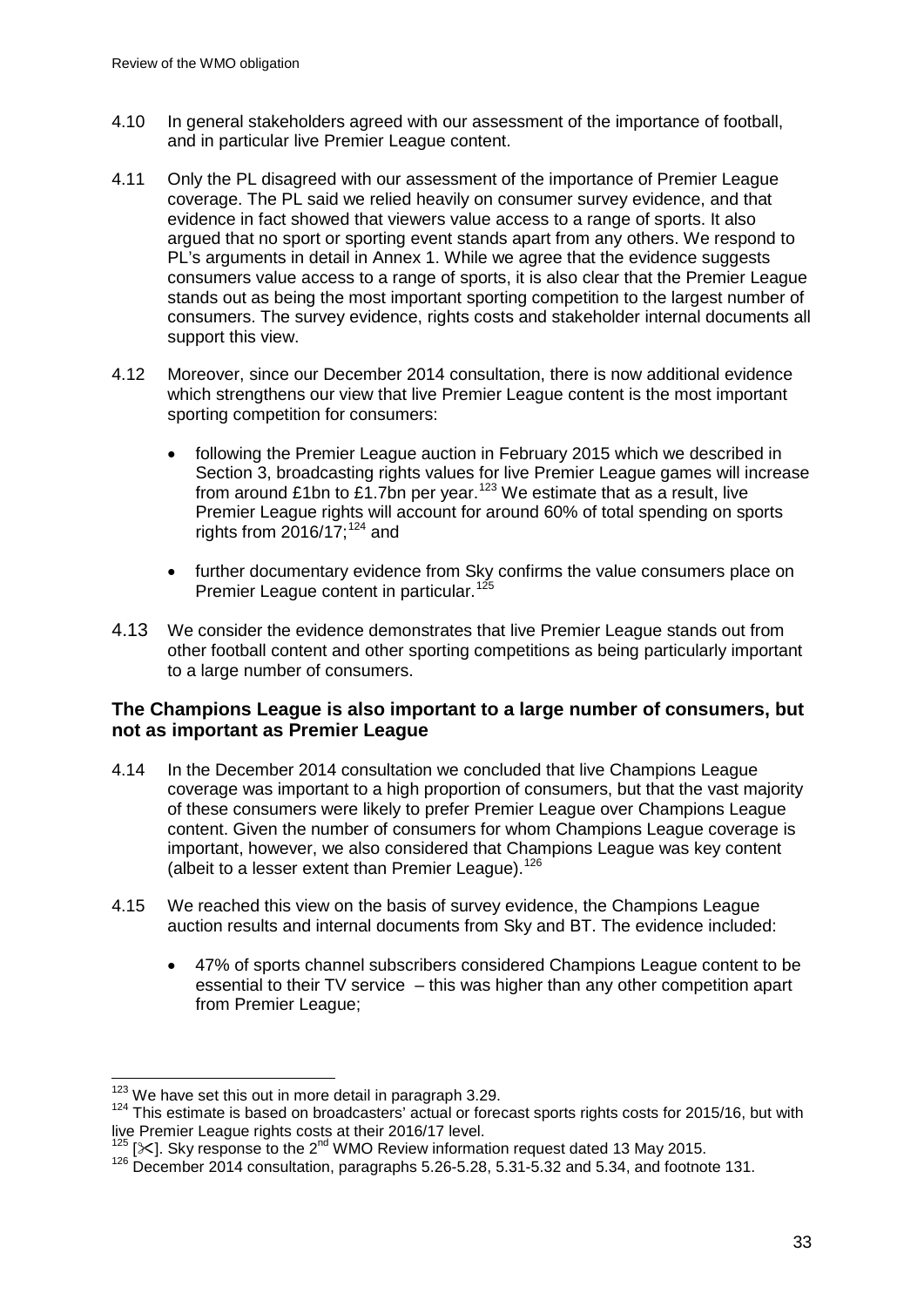- 28% of Sky Sports subscribers said that the Champions League was a reason for subscribing to Sky Sports. Of these, 98% said that Premier League was also a reason and 60% went on to say that Premier League was the main reason;<sup>[127](#page-34-0)</sup>
- spending on live Champions League rights would increase significantly in 2015/16 to around 17% of spending on football rights;<sup>[128](#page-34-1)</sup> and
- internal documents from both Sky and BT illustrated the value placed on Champions League content.<sup>[129](#page-34-2)</sup>

#### We have considered stakeholder comments on our assessment of the importance of Champions League

- 4.16 We received a range of comments from stakeholders on our assessment of Champions League content.  $[\times]$ , Sky and TalkTalk argued that we had understated the importance of Champions League and suggested it could increasingly become of similar importance to the Premier League.<sup>[130](#page-34-3)</sup> On the other hand, BT said our focus on Champions League was disproportionate, and that further analysis would show that it is as attractive as other second-tier rights such as cricket, rugby and golf.<sup>[131](#page-34-4)</sup>
- 4.17 We summarise our additional analysis in light of these responses below. We set out and respond to them in more detail in Annex 1.

#### The evidence continues to demonstrate that Champions League is important, but to a lesser degree than Premier League

- 4.18 We remain of the view that Champions League is important to a large number of consumers and that it stands out from other sporting competitions, on the basis of the survey evidence and rights values we presented in the December 2014 consultation. The same evidence showed that live Champions League coverage is less important to consumers than live Premier League coverage.
- 4.19 The amounts committed by Sky and BT in the recent Premier League auction further emphasise that Champions League is less important than Premier League. Specifically, in the December 2014 consultation we noted that the cost of Champions League rights would increase from around £130m to around £300m (for both Champions League and Europa League rights) per year.[132](#page-34-5) Although this is a large increase, it does not appear as substantial in light of the increase in Premier League rights costs from £1bn to £1.7bn per annum (as set out above – paragraph 4.12). Therefore whereas live Premier League rights will account for around 60% of total

<sup>&</sup>lt;sup>127</sup> December 2014 consultation, paragraph 5.19, Figure 5.3 and footnote 130.

<span id="page-34-1"></span><span id="page-34-0"></span> $128$  December 2014 consultation, paragraph 5.30. Following the December 2014 consultation we received broadcasters' forecasted expenditure on sports rights for 2015/16. Our analysis of this suggests live Champions League now accounts for around 16% of spending on football rights and around 12% of total expenditure on sports rights.

<span id="page-34-3"></span><span id="page-34-2"></span><sup>&</sup>lt;sup>129</sup> December 2014 consultation, paragraph 5.32.<br><sup>130</sup> [ $\times$ ]; TalkTalk response to the December 2014 consultation paragraphs 2.13 – 2.19; Sky response to the December 2014 consultation, paragraphs 5.7-5.12.

<span id="page-34-5"></span><span id="page-34-4"></span> $^{131}$  BT response to the December 2014 consultation, paragraphs 3.75 – 3.88.  $^{132}$  December 2014 consultation, paragraph 3.37.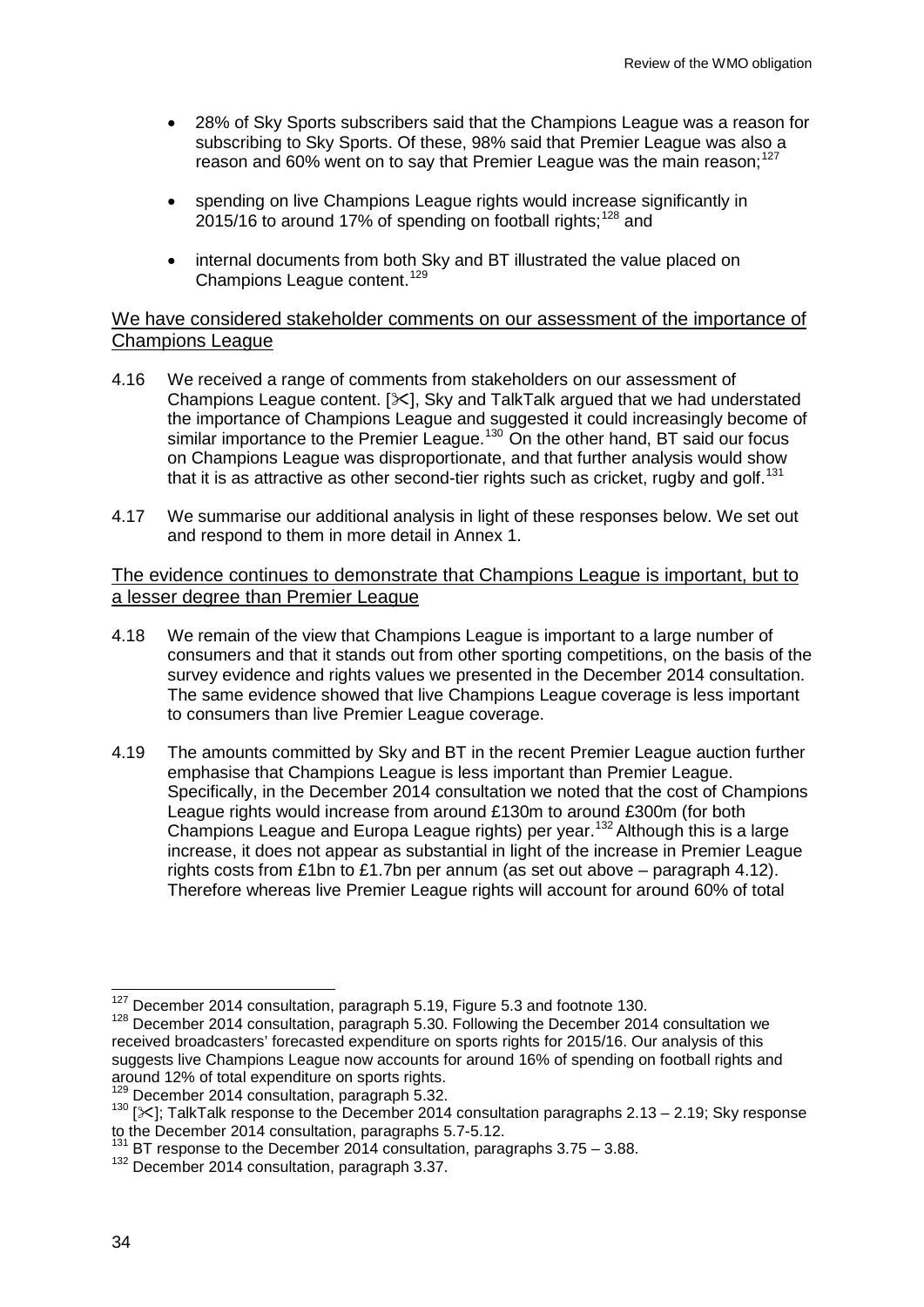spending on sports rights, live Champions League (and live Europa League) rights will account for around 10% from 2016/17.<sup>[133](#page-35-0)</sup>

- 4.20 Moreover, the fact that Champions League matches are broadcast less often and less regularly than Premier League matches also supports our view. Unlike in the Premier League, Champions League matches are generally broadcast simultaneously, with up to eight matches broadcast within one match slot.<sup>[134](#page-35-1)</sup> This means that although there are 145 Champions League matches, these are broadcast in just 33 match slots. In comparison, 154 Premier League matches were broadcast within 152 match slots in 2014/15.<sup>[135](#page-35-2)</sup> With substantially fewer match slots, the Champions League is likely to have less influence on consumers' choices of pay TV provider than the Premier League.
- 4.21 We acknowledge that some Champions League matches particularly those featuring Premier League teams – can be as popular as some Premier League matches. Our analysis of viewing figures from the Broadcasters' Audience Research Board (BARB) shows that Champions League matches on Sky Sports which involve Premier League teams can draw as many viewers as Premier League matches on Sky Sports.<sup>[136](#page-35-3)</sup> However, matches that do not feature Premier League teams have lower audiences.<sup>[137](#page-35-4)</sup> Therefore, as we stated in the December 2014 consultation, the overall attractiveness of the competition can fluctuate depending on how successful Premier League teams are. This further reduces the likely influence of the Champions League on consumers' choices of pay TV provider.

#### **Other sports and sporting competitions are important to relatively few consumers**

4.22 In the December 2014 consultation we concluded that no other individual sports or sporting competitions were capable of influencing a significant number of consumers' choice of pay TV provider.[138](#page-35-5) We reached this view using survey evidence and sports rights costs, and by assessing their characteristics. For example:

<span id="page-35-0"></span><sup>&</sup>lt;sup>133</sup> These estimates are based on broadcasters' actual or forecast sports rights costs for 2015/16, but with live Premier League rights costs at their 2016/17 level.  $\overline{a}$ 

<span id="page-35-1"></span> $134$  By match slot we mean the time period in which a match is broadcast. We assume that all Champions League matches broadcast in the same evening are broadcast within the same match slot.

<span id="page-35-2"></span><sup>&</sup>lt;sup>135</sup> Premier League matches are broadcast in different time slots, except on the final day of the season when all of the matches are played at the same time.<br><sup>136</sup> For comparable analysis of Champions League and Premier League matches, we have analysed

<span id="page-35-3"></span>viewing figures across match slots in which all matches are broadcast on Sky Sports. For example, in 2013/14 the average reach of a Premier League match slot on Sky Sports was 1.65m individuals (aged 4+). The average reach of a Champions League match slot which included a match featuring a Premier League team, and in which all of the matches were shown on Sky Sports, was 1.78m (there were 14 such slots). We have calculated the average reach of each match slot by counting the total number of individuals watching at least 30 consecutive minutes of a match within the match slot as it was broadcast live, and taking an average across the match slots.

<span id="page-35-4"></span> $137$  For example, in 2012/13 the average reach of a Champions League match slot from the group stage onwards which included a match featuring a Premier League team, and in which all of the matches were shown on Sky Sports, was 1.84m (there were eight such slots). The average reach of a Champions League match slot from the group stage onwards which did not include any matches featuring a Premier League team, and in which all of the matches were shown on Sky Sports, was 1.15m (there were six such slots, each within the quarter-finals or semi-finals). <sup>138</sup> December 2014 consultation, paragraph 5.35.

<span id="page-35-5"></span>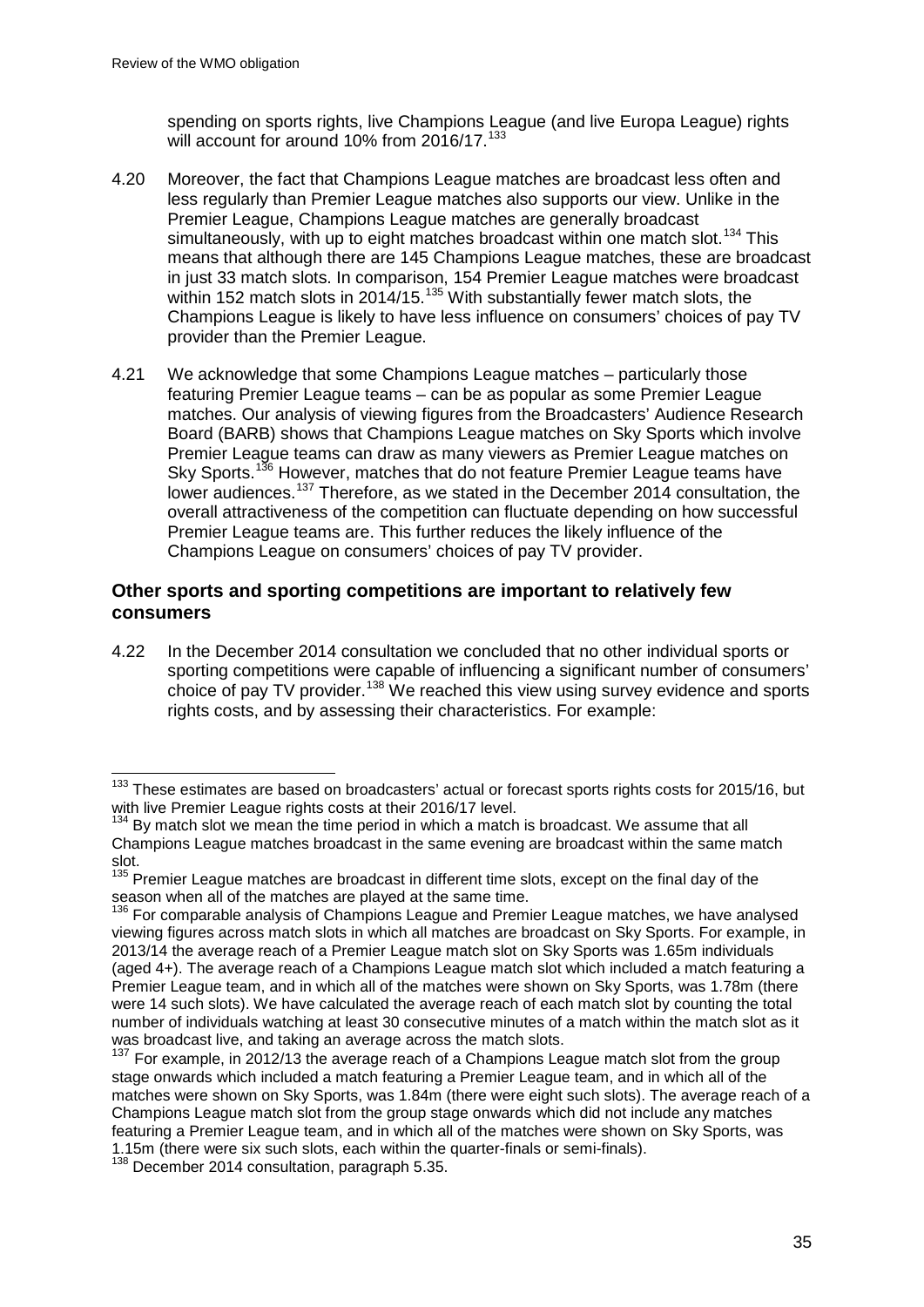- i) in terms of other football competitions, we noted that over 40% of the sports channel subscribers we surveyed in 2013 considered the FA Cup and international football matches to be essential to their TV service. However, as the popular matches do not happen frequently and many are broadcast FTV, we reached the view that these football competitions were not capable of influencing a significant number of consumers' choice of pay TV provider. No other football competition was considered to be essential by more than 30% of sports subscribers: <sup>[139](#page-36-0)</sup> and
- ii) no other sport was considered to be essential by more than 25% of sports subscribers. In addition, no other sport was a reason for subscribing to Sky Sports for more than 20% of Sky Sports subscribers.<sup>[140](#page-36-1)</sup>

### We have considered stakeholder comments on our assessment of the importance of other sports and sporting competitions

- 4.23 In response to the December 2014 consultation, some stakeholders argued that other sports and sporting competitions are also important, particularly when aggregated together. In particular:
	- TalkTalk told us that other competitions featuring Premier League clubs, including Europa League, FA Cup, and potentially the League Cup, were likely to represent key content: [141](#page-36-2)
	- BT argued that there are second-tier rights to sports such as cricket, rugby, motorsports, golf and tennis that are essential, both individually and collectively, to sufficiently large numbers of subscribers.<sup>[142](#page-36-3)</sup> Virgin Media also told us that access to other sports content remained important;<sup>[143](#page-36-4)</sup> and
	- BT also argued that our approach to assessing other sporting events was inconsistent with our approach to assessing Champions League content. It noted we had found Champions League content alone was unlikely to drive pay TV provider choice for a material group of customers but that it could when combined with Premier League content. BT argued that we had not assessed the importance of other sports content when it is aggregated with Premier League content in the same way.[144](#page-36-5)

### The evidence continues to demonstrate other sports and sporting competitions are not important to a large number of consumers

4.24 We remain of the view that other football competitions are not capable of influencing a significant number of consumers' choice of pay TV provider, given the rights values, consumer survey evidence and the characteristics and FTV availability of the more popular competitions. We respond to TalkTalk's arguments in more detail in Annex 1.

<sup>&</sup>lt;sup>139</sup> December 2014 consultation, paragraphs 5.19 and 5.27.

<span id="page-36-2"></span><span id="page-36-1"></span><span id="page-36-0"></span><sup>140</sup> December 2014 consultation, paragraphs 5.19 and Figure 5.3.<br><sup>141</sup> TalkTalk response to the December 2014 consultation, paragraphs 2.20-2.39.<br><sup>142</sup> BT response to the December 2014 consultation, paragraph 3.17.

<span id="page-36-3"></span> $143$  Virgin Media response to the December 2014 consultation, paragraphs 44-45.

<span id="page-36-5"></span><span id="page-36-4"></span><sup>&</sup>lt;sup>144</sup> BT response to the December 2014 consultation, paragraphs 3.23-3.27.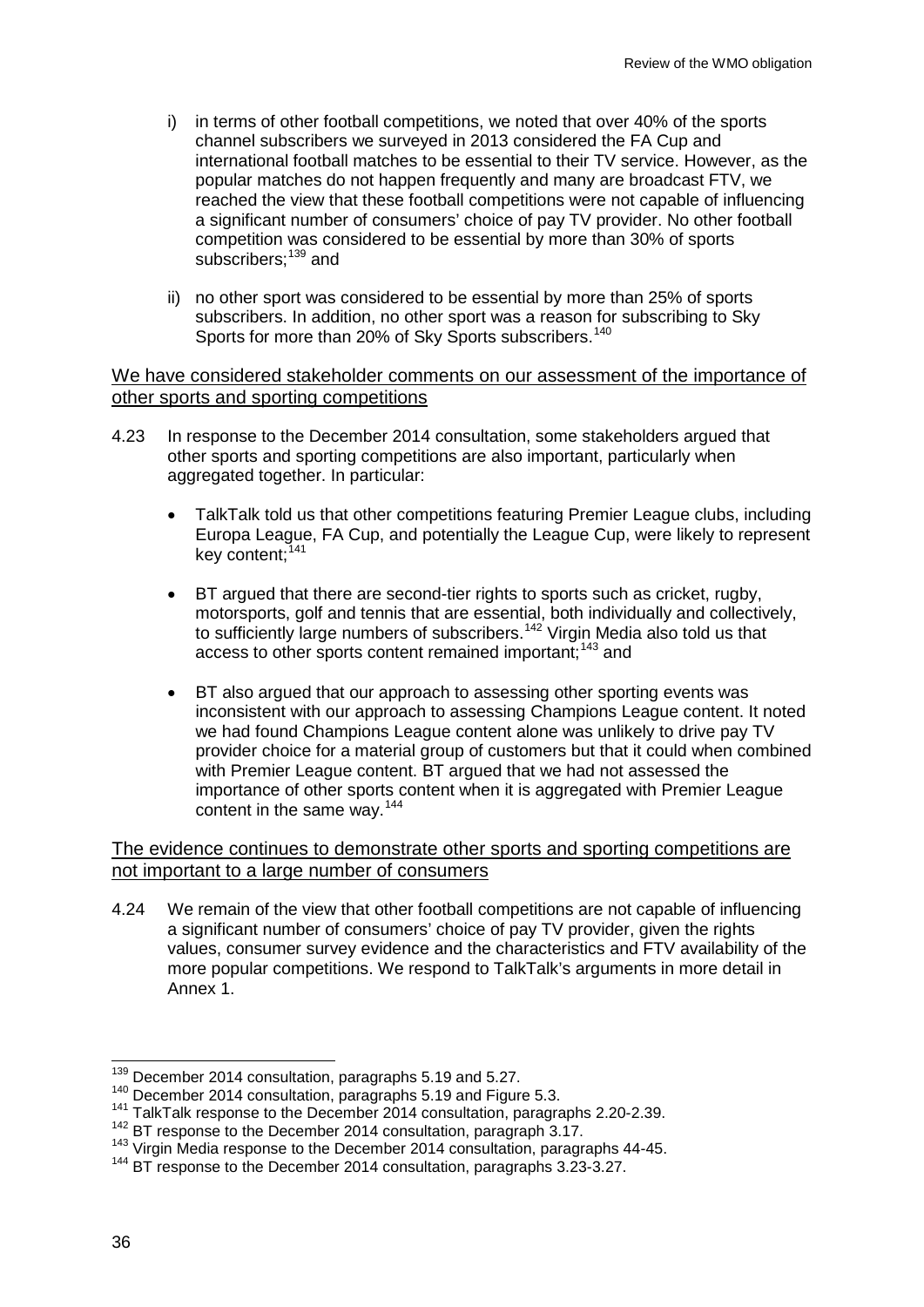- 4.25 We recognise that there are sports or competitions that are important to some consumers, but we consider the evidence shows that no other sports are important to a large share of consumers:
	- i) although rugby union, cricket, F1 and golf are more important than football for some groups of consumers, our surveys suggested these groups of consumers are relatively small. For example, in our 2014 consumer survey, F1, rugby union and cricket were each the main reason for subscribing to Sky Sports for 4% subscribers; golf was the main reason for 3%. In contrast, 27% said that Premier League was the main reason for subscribing to Sky Sports;<sup>[145](#page-37-0)</sup> and
	- ii) as set out in Figure 3.5, we estimate that cricket, golf, motorsports and tennis will each account for around 5% or less of total spending on sports rights in 2015/16. Although rugby union rights account for a higher proportion of total spending on sports rights, around half of this will be on competitions that are broadcast on FTV channels (including the 2015 World Cup), and therefore will not affect consumers' choices of pay TV retailer.
- 4.26 We disagree with BT that our approach to assessing other sports is inconsistent with our approach to assessing the importance of live Champions League content. The purpose of this stage of our analysis is to identify individual sports and sporting competitions that constitute key content. In doing so, we have assessed, amongst other things, the value of live Champions League content for consumers. Our conclusion on the ability of this content to influence consumer choice is based on its relevance as the second most important sporting competition and the fact that it is important to a large number of consumers. We consider the impact of including other sports content with key content when we assess the importance of channels that carry key content in Section 5.

# **We have concluded that Premier League and to a lesser extent Champions League are key sports content**

- 4.27 We remain of the view that live Premier League coverage stands out from other sporting events as being particularly important to a large group of consumers. The evidence we have reviewed suggests that it is capable of influencing the choice of pay TV provider for a significant number of consumers. This evidence includes:
	- the stated importance of Premier League coverage and stated influence on consumer choices in our consumer surveys;
	- the amount broadcasters spend on live Premier League matches in comparison to other sports rights and as a proportion of sports expenditure as a whole; and
	- statements and internal documents from stakeholders.
- 4.28 We consider that live Champions League is important to a large number of consumers, but for most of these consumers it is less important than live Premier League coverage. This is evident from:
	- the stated importance of the Champions League in our consumer surveys and the stated influence of the Premier League for those consumers;

<span id="page-37-0"></span><sup>&</sup>lt;sup>145</sup> A further 16% said football in general was the main reason for subscribing, rather than specifying a specific football competition. December 2014 consultation, Figure 5.3.  $\overline{a}$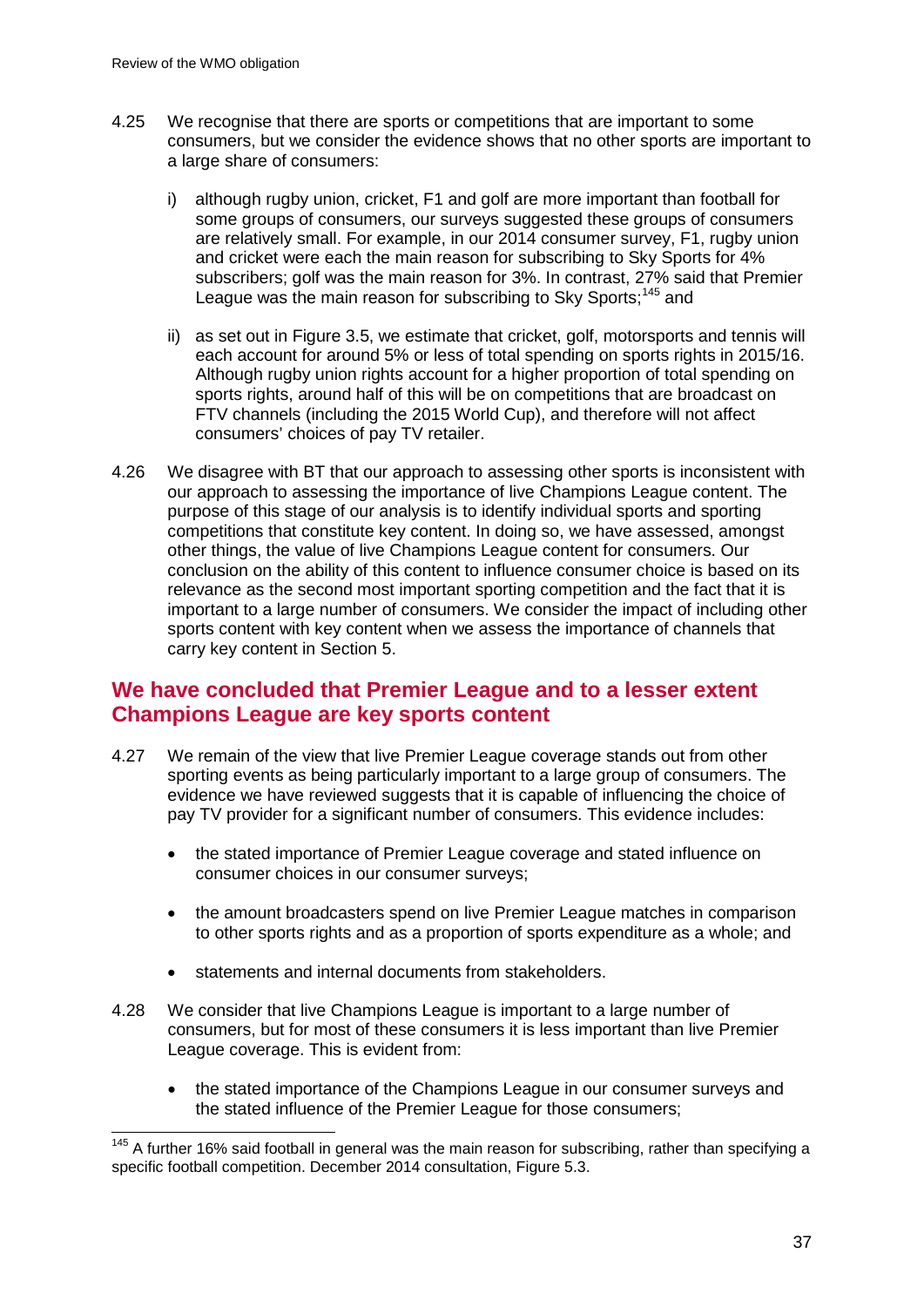- the amount broadcasters pay for Champions League in comparison to other sporting competitions;
- broadcasters' internal documents; and
- the structure of the competition and popularity of the matches in comparison to the Premier League.
- 4.29 In relation to other sports and sporting competitions, none are important enough to influence the choice of pay TV retailer for a large number of consumers. This is evident from:
	- the stated importance of other sports and sporting competitions in our consumer surveys;
	- the amount broadcasters spend on other sports and sporting competitions: and
	- the structure and FTV availability of the more popular sports and sporting competitions.
- 4.30 We therefore conclude that live Premier League and to a lesser extent live Champions League represent key content.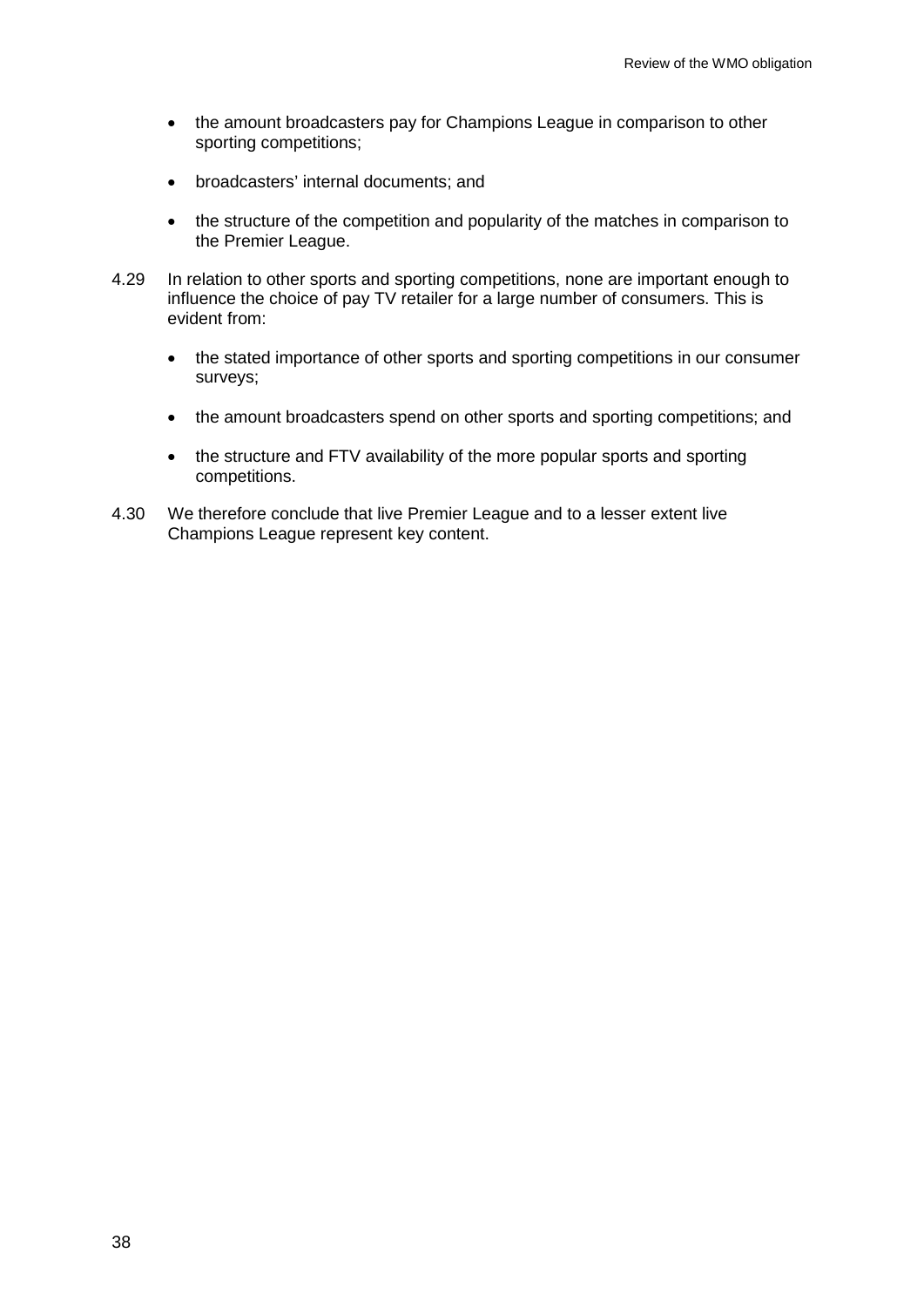# **Section 5**

# The impact of key content channels on pay TV competition

- 5.1 In this section we assess the impact that Sky Sports and BT Sport may have on competition in pay TV.<sup>[146](#page-39-0)</sup> Our assessment is based on the sports content that the channels carry (building on the evidence presented in Section 4), evidence on the influence of Sky Sports and BT Sport on consumers' pay TV subscription decisions and the market positions of Sky and BT.
- 5.2 Our conclusions in this section take account of the analysis we presented in Section 6 of the December 2014 consultation, stakeholder responses to that consultation, and new evidence that has since become available. We provide more detailed responses to stakeholder comments on our assessment of this issue in Annex 2.

# **Key sports content is currently shown on Sky Sports and BT Sport**

## **Sky holds the majority of live Premier League rights, as well as rights to a range of other sporting competitions.**

- 5.3 In Section 4 we concluded that the Premier League is the most important sporting competition and capable of influencing the choice of pay TV retailer for significant number of consumers. Sky currently has exclusive rights to broadcast 116 of the 154 Premier League matches that are made available for live broadcast on TV (equivalent to 75% of the available matches). Sky's rights include 20 of the 38 'first picks'. [147](#page-39-1)
- 5.4 As noted in Section 3 (paragraph 3.25), from next season (2016/17), a total of 168 Premier League matches will be broadcast live on television and Sky has exclusive rights to broadcast 126 (75%) of these. The number of 'first picks' held by Sky will increase to 26 (out of 38). $148$
- 5.5 Sky also holds rights to other sporting competitions that we have not identified as key content but which are important to some consumers including:

<span id="page-39-0"></span> $146$  As in the December 2014 consultation, we have focussed our assessment on Sky Sports and BT Sport given that live Premier League and live Champions League content is currently broadcast on these channels. We do not assess the impact other sports channels may have on competition as they do not carry key content (e.g. At The Races, BoxNation, Chelsea TV, Eurosport, Eurosport 2, Extreme Sports Channel, LFC TV, Motors TV, MUTV, Premier Sports TV, Racing UK).<br><sup>147</sup> The live Premier League rights are split into a number of packages, and each package is assigned  $\overline{a}$ 

<span id="page-39-1"></span><sup>&</sup>quot;picks" ( $1<sup>st</sup>$ ,  $2<sup>nd</sup>$ ,  $3<sup>rd</sup>$ , etc.) which determine the order in which broadcasters can select matches from each round of fixtures. In the 2012 auction, both Sky and BT were awarded packages with "first picks" in the weekend rounds. BT was also awarded the package with 'first picks' in the mid-week and bank holiday rounds. http://www.premierleague.com/en-gb/news/news/2012-13/jun/premier-league-<br>announces-audio-visual-rights.html<br><sup>148</sup> Both Sky and PT were easily always in the second with the second with

<span id="page-39-2"></span>Both Sky and BT were again awarded packages with "first picks" in the weekend rounds. Sky was awarded the package with 'first picks' in the bank holiday rounds and BT was awarded the package with 'first picks' in the mid-week rounds. [http://www.premierleague.com/en-gb/news/news/2014-](http://www.premierleague.com/en-gb/news/news/2014-15/feb/100215-premier-league-uk-live-broadcasting-rights-announced.html) [15/feb/100215-premier-league-uk-live-broadcasting-rights-announced.html](http://www.premierleague.com/en-gb/news/news/2014-15/feb/100215-premier-league-uk-live-broadcasting-rights-announced.html)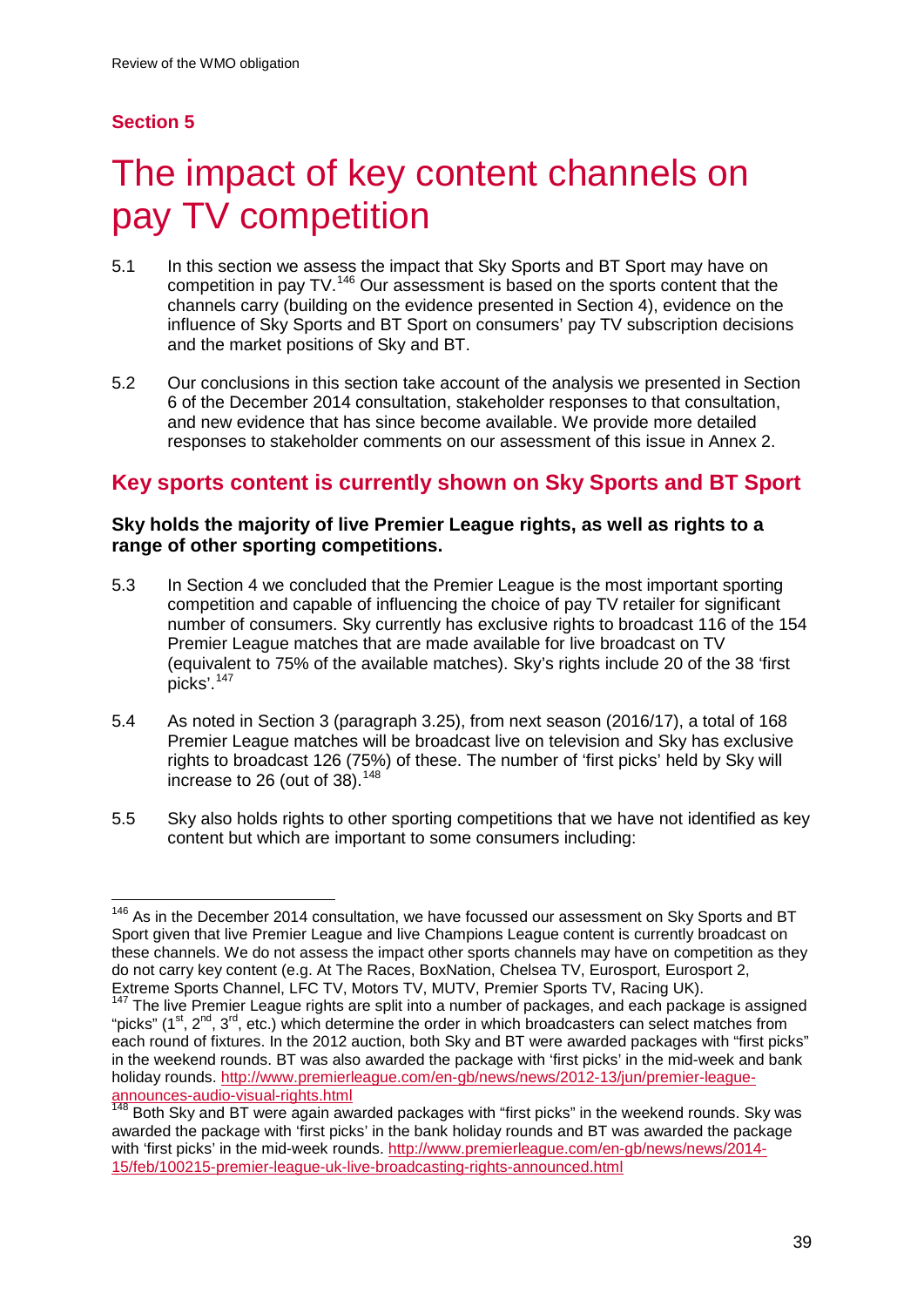- exclusive rights to the Football League and League Cup, some Scottish Premier League, and La Liga;
- almost all important cricket competitions (excluding certain rights held by BT as listed in paragraph 5.9 below);
- in golf, the Ryder Cup and US Open, and it will also hold rights to broadcast the Open Championship from 2017;
- all F1 races including exclusive rights to nine races (the BBC has non-exclusive rights to broadcast 10 races);
- in rugby union, Sky holds joint rights to the European Champions Cup and Challenge Cup with BT; and
- in tennis, Sky holds rights to the US Open<sup>[149](#page-40-0)</sup> and ATP Masters.

### **BT holds the minority of live Premier League rights and rights to all live Champions League matches**

- 5.6 BT has exclusive rights to broadcast 38 of the 154 Premier League matches (25%) that are broadcast live on television. This includes 18 of the 38 'first picks'.
- 5.7 From the 2016/17 season, BT will continue to show 25% of all live Premier League matches shown on television, but the number of 'first picks' it holds will fall to 12.
- 5.8 BT also has exclusive rights to broadcast live all 145 Champions League matches until 2017/18, which we found in Section 4 to be the second most important sporting competition. Previously these rights were held by Sky (who had rights to broadcast 128 matches) and ITV (who had rights to broadcast 16 matches).  $150$
- 5.9 BT also holds rights to other sporting competitions that we have not identified as key content but which are important to some consumers, including:
	- joint rights (with the BBC) to FA Cup matches, including 25 exclusive matches, and 30 live Scottish Premier League matches until 2019/20, as well as exclusive rights to the Europa League, Bundesliga and Serie A;
	- exclusive rights to all Premiership rugby matches until 2020/21 and half of all European Rugby Champions Cup matches; and
	- some cricket rights, including Australia's Test matches, one-day internationals and Twenty20 games from 2017/18.<sup>[151](#page-40-2)</sup>

<sup>&</sup>lt;sup>149</sup> Eurosport also holds rights to live matches until the quarter finals.

<span id="page-40-1"></span><span id="page-40-0"></span><sup>149</sup> Eurosport also holds rights to live matches until the quarter finals. <sup>150</sup> The rights were exclusive, with the exception of the final which was broadcast on both Sky and ITV.

<span id="page-40-2"></span><sup>151</sup> [http://sport.bt.com/more-sport-hub/more-sport/bt-sport-wins-rights-to-show-2017-18-ashes-series](http://sport.bt.com/more-sport-hub/more-sport/bt-sport-wins-rights-to-show-2017-18-ashes-series-when-england-defend-urn-in-australia-S11363999728418)[when-england-defend-urn-in-australia-S11363999728418](http://sport.bt.com/more-sport-hub/more-sport/bt-sport-wins-rights-to-show-2017-18-ashes-series-when-england-defend-urn-in-australia-S11363999728418)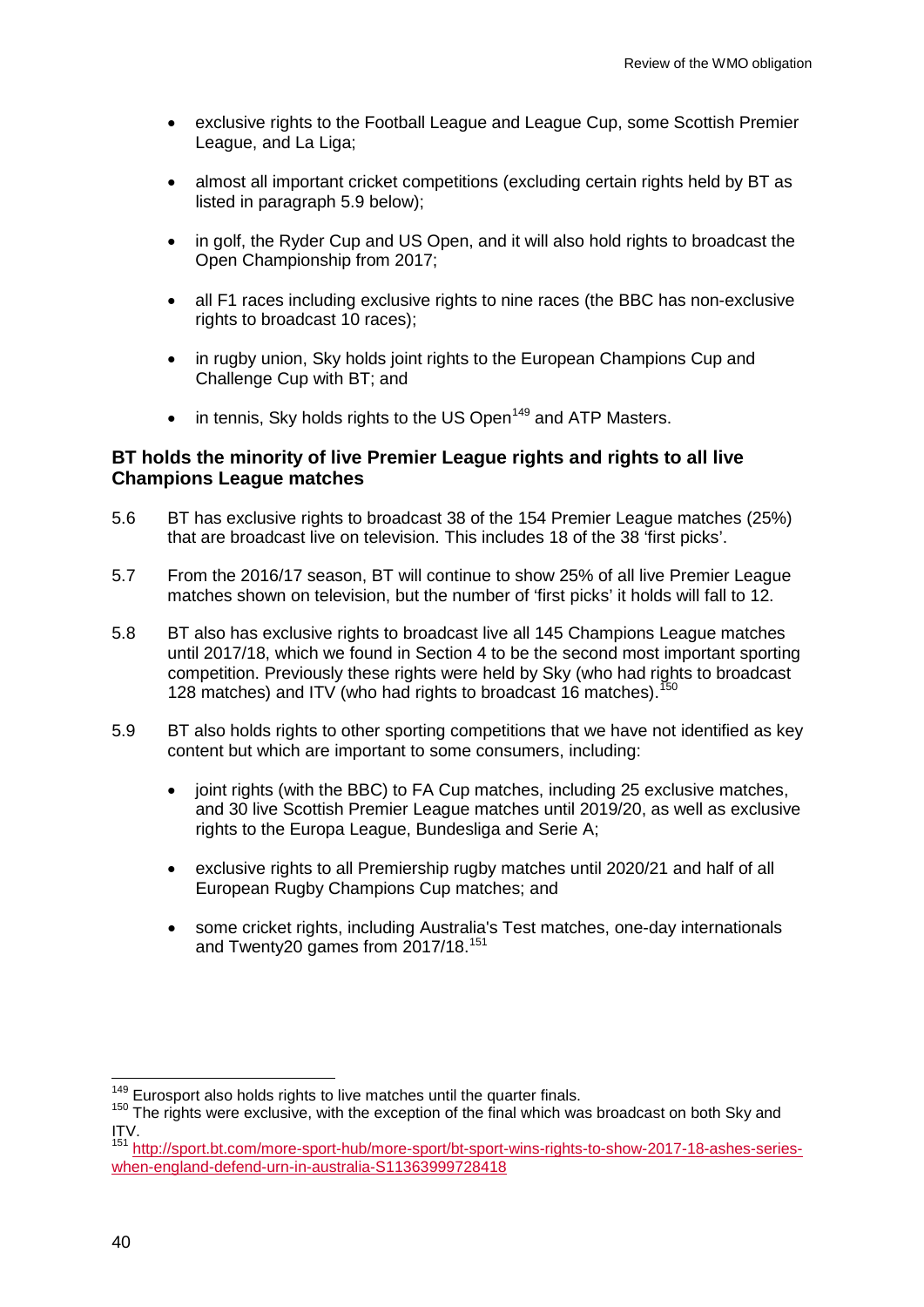# **Sky Sports is important to a significant proportion of pay TV subscribers**

- 5.10 In December 2014 we set out evidence that the content shown on Sky Sports is important to a sizeable and valuable segment of pay TV subscribers. In summary, we said that:
	- Sky Sports subscribers represented  $[\times]$  of all pay TV subscribers and we estimated that these accounted for around  $[\times]$  of pay TV revenues (in September 2014);
	- subscribers to Sky Sports paid between around £16 and £25 per month, on top of the other payments they make for their TV and communications services;
	- documentary evidence from BT suggested it would find it difficult to compete for this high value segment without offering Sky Sports; and
	- our survey evidence suggested that between 12% and 24% of pay TV subscribers would not consider a platform that did not offer Sky Sports.<sup>[152](#page-41-0)</sup>
- 5.11 A number of stakeholders (including Virgin Media, BT, and [ $\angle$ ]) agreed with our assessment of the importance of Sky Sports.<sup>[153](#page-41-1)</sup>
- 5.12 The PL, however, argued that we could not draw any reliable conclusions from the survey evidence about the importance of Sky Sports.<sup>[154](#page-41-2)</sup> We have responded to these comments in more detail in Annex 2. We remain of the view that our survey evidence demonstrates the importance of Sky Sports. In any event, our assessment is not based on our consumer survey evidence alone but also the amounts consumers spend on this content, the proportion of subscribers willing to pay additional amounts, the importance of the sporting competitions Sky broadcasts, the value of the rights and stakeholder documents.
- 5.13 In July 2015, coverage of live Champions League matches moved from Sky Sports (and ITV) to BT Sport for the next three seasons (2015/16 to 2017/18). Our provisional assessment in December 2014 took account of the potential impact of this change, albeit we recognised that it was uncertain what impact it would have. On the basis of the available evidence, we considered it was unlikely that the loss of live Champions League content would have a significant impact on the importance of Sky Sports to pay TV subscribers.<sup>[155](#page-41-3)</sup> More recent evidence supports this assessment and our overall view on the importance of Sky Sports:
	- i) Since September 2014 the number of Sky Sports subscribers  $[\times]$  of all pay TV subscribers and around  $[\times]$  of pay TV revenues. Sky's headline retail prices have increased; the incremental price of the Sky Sports and the Sky Basic

 $^{152}$  December 2014 consultation, paragraphs 6.4-6.11.  $\overline{a}$ 

<span id="page-41-1"></span><span id="page-41-0"></span><sup>&</sup>lt;sup>153</sup> Virgin Media response to the December 2014 consultation, paragraph 35, [ $\times$ ], BT response to the December 2014 consultation, paragraphs 2.3 and 2.8-2.40. TalkTalk also agreed that Sky Sports was important, although it made a number of comments on our approach to assessing key content which we respond to in Annexes 1 and 2.

 $154$  The PL response to the December 2014 consultation, paragraphs 4.58-4.75.

<span id="page-41-3"></span><span id="page-41-2"></span><sup>155</sup> December 2014 consultation, paragraphs 6.20-6.28.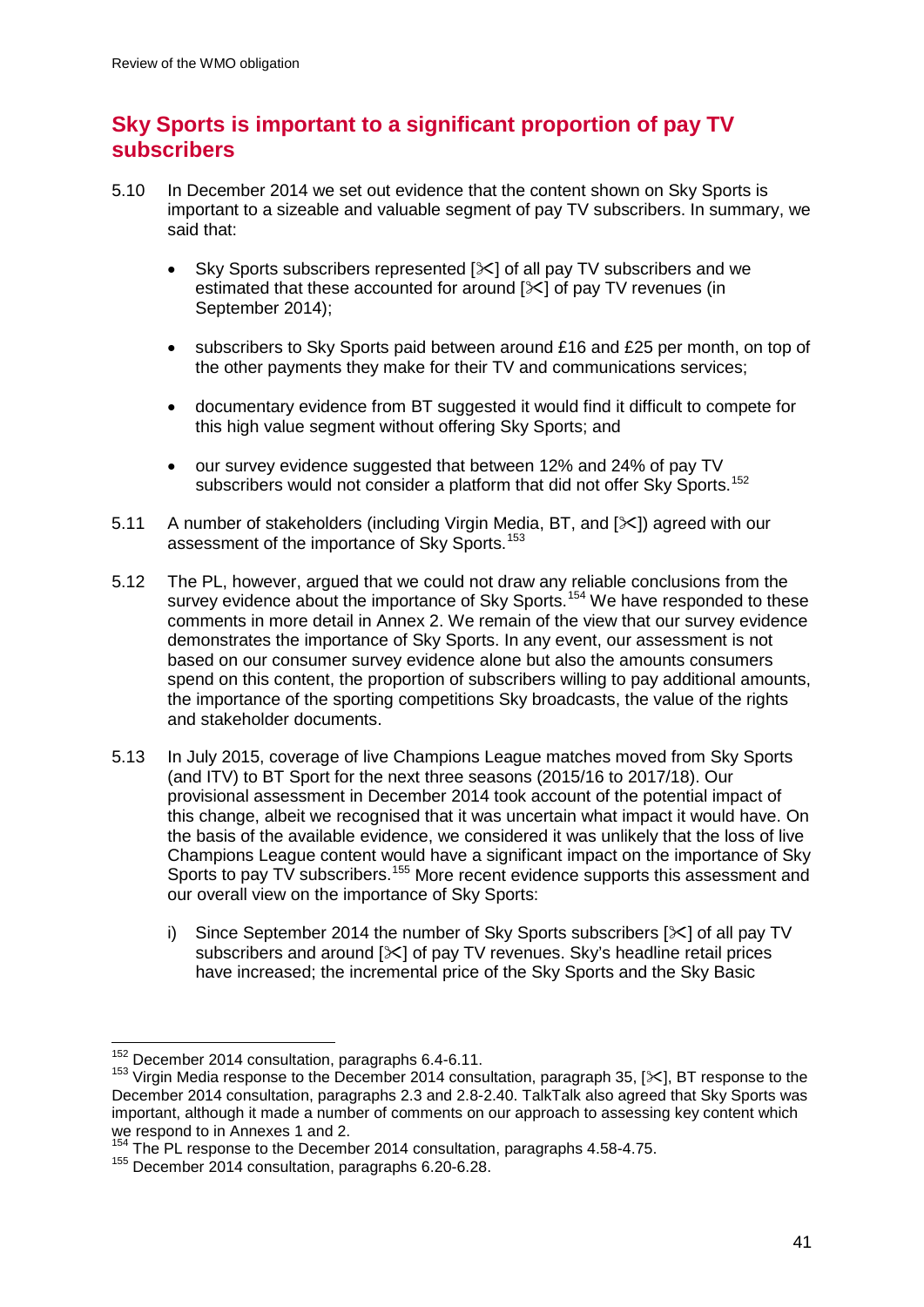package both increased in June 2015.<sup>[156](#page-42-0)</sup> Revenue data collected from Sky suggests the ARPU (average revenue per user) of Sky Sports subscribers on DSat has  $[\times]$ .<sup>[157](#page-42-1)</sup>

- ii) Even with the loss of live Champions League coverage, Sky continues to account for a large proportion of total expenditure on sports rights by broadcasters – and this has remained relatively stable over time (see paragraph 5.37 below).<sup>[158](#page-42-2)</sup>
- 5.14 As the loss of live Champions League rights does not appear to have had a material impact on the importance of Sky Sports, and Sky has retained the same proportion of live Premier League rights in the auction, we do not consider it necessary to revise our assessment of the proportion of pay TV subscribers that consider Sky Sports a critical element of their pay TV bundle.
- 5.15 Therefore, we continue to consider that Sky Sports is important to a large group of pay TV subscribers. Without access to this content, pay TV retailers will therefore struggle to compete for a sizeable and valuable segment of the pay TV market.

### **The Premier League content on Sky Sports is the main driver of its importance**

- 5.16 As we noted in the December 2014 consultation, we assessed the impact of the Sky Sports package on consumers' subscription decisions, rather than the impact of particular Sky Sports channels. This is because consumers usually purchase the full package of Sky Sports channels and the evidence available to us reflected this.<sup>[159](#page-42-3)</sup> However, evidence on sports rights expenditure and our consumer survey evidence suggests that live Premier League coverage is the most important content within the Sky Sports portfolio and contributes to a large proportion of the value of Sky Sports to consumers:
	- i) Sky spends substantially more on live Premier League rights than all other sports rights. In 2015/16, [ $\ll$ ] of Sky's forecasted sports expenditure will be on live Premier League rights. Given the increase in live Premier League rights costs following the recent auction, we estimate that live Premier League coverage could account for up to  $[\times]^{160}$  $[\times]^{160}$  $[\times]^{160}$  of Sky's total expenditure on sports rights from 2016/17.
	- ii) Consumer survey evidence suggests that even when other sports and sporting competitions are combined, they are likely to influence fewer subscribers than live Premier League coverage. In our October 2014 survey, 18% of Sky Sports subscribers cited cricket, F1, rugby union, golf or some other sport as their main reason for subscribing. In contrast, 27% cited Premier League as their main reason for subscribing to Sky Sports, and a further 16% cited football in general.<sup>[161](#page-42-5)</sup>

<span id="page-42-0"></span><sup>&</sup>lt;sup>156</sup> In June 2015, Sky increased the incremental price of Sky Sports from £24.50 per month on top of the Sky basic package (available from £20 per month) to £25.50 per month.<br><sup>157</sup> Sky's response to the 3<sup>rd</sup> WMO information request dated 16 October 2015.<br><sup>158</sup> This figure assumes that spending on all sports rights other  $\overline{a}$ 

<span id="page-42-1"></span>

<span id="page-42-2"></span>remain at 2015/16 levels.<br><sup>159</sup> December 2014 consultation, footnote 141 to paragraph 6.3.

<span id="page-42-4"></span><span id="page-42-3"></span><sup>&</sup>lt;sup>160</sup> This figure assumes that spending on all sports rights other than live Premier League rights will remain at 2015/16 levels.

<span id="page-42-5"></span><sup>&</sup>lt;sup>161</sup> December 2014 consultation, Figure 5.3.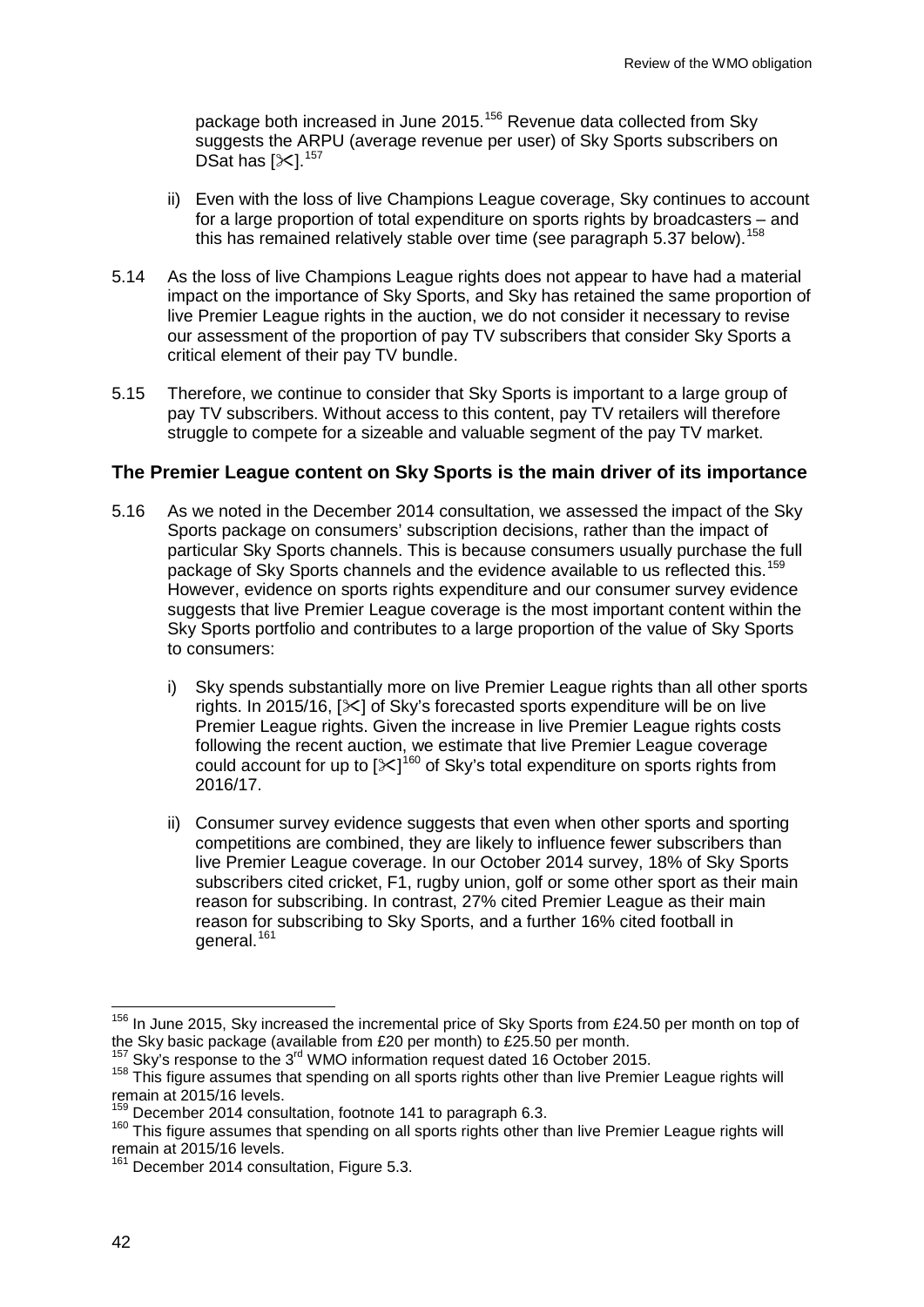- 5.17 In response to the December 2014 consultation, BT argued that access to the full Sky Sports proposition is necessary to ensure fair and effective competition.<sup>[162](#page-43-0)</sup> BT referred to a number of pieces of evidence to support its argument, including:<sup>[163](#page-43-1)</sup>
	- i) the fact that some content shown on SS2, SS3, SS4, SS5 and SSF1 frequently performs better than some content available on SS1 on the basis of viewing figures;<sup>[164](#page-43-2)</sup>
	- ii) the fact that Sky's approach to marketing has focussed on promoting a single Sky Sports proposition rather than specific channels within Sky Sports, coupled with the fact that content can, and does, move between the Sky Sports channels:<sup>[165](#page-43-3)</sup> and
	- iii) BT's own consumer survey evidence, including a survey conducted as part of the 2010 Pay TV appeal  $[\times]$  as well as a more recent survey carried out by Compass Lexecon which found  $[36]$ .<sup>[166](#page-43-4)</sup>
- 5.18 We recognise that other sporting competitions are valuable to some pay TV subscribers, that consumers often value access to a range of sports and that there may be complementarities between channels. However, in our view the evidence shows that Premier League content on Sky Sports is, by some distance, the most important driver of the ability of Sky Sports to influence the subscription decisions of a significant proportion of pay TV subscribers.<sup>[167](#page-43-5)</sup> Consequently, we have not seen evidence to show that, in the event that Sky's channels that carry key content were widely available, the Sky Sports channels that do not carry Sky's Premier League content would influence the subscription decisions of a sizeable and valuable proportion of pay TV subscribers.
- 5.19 In our view, retailers do not need to offer identical products in order to compete effectively with each other and we note that some degree of exclusivity and product differentiation is a normal part of many competitive markets. In addition, BT's arguments regarding the range of Sky Sports channels that retailers need to access ignore an important aspect of competition. Effective competition must be considered both in terms of the current intensity of rivalry in the market, but also in terms of competition over time through firms investing and innovating in order to improve their own retail offers. As such, we are concerned with ensuring that retailers have access to what is necessary to compete effectively. A wider scope in terms of regulated access may have a negative effect on dynamic competition in terms of the potential impact on retailer's incentives to invest and innovate in sports content.<sup>[168](#page-43-6)</sup>

 $^{162}_{162}$  BT response to the December 2014 consultation, paragraphs 3.39 – 3.58.  $\overline{1}$ 

<span id="page-43-1"></span><span id="page-43-0"></span><sup>&</sup>lt;sup>163</sup> We respond to BT's points in more detail in Annex 1.<br><sup>164</sup> BT response to the December 2014 consultation, paragraphs 3.44.

<span id="page-43-3"></span><span id="page-43-2"></span><sup>&</sup>lt;sup>165</sup> BT response to the December 2014 consultation, paragraphs 3.45–3.53.

<sup>&</sup>lt;sup>166</sup> BT response to the December 2014 consultation, paragraphs 3.54-3.58.

<span id="page-43-5"></span><span id="page-43-4"></span><sup>&</sup>lt;sup>167</sup> Skv typically schedules all of its live Premier League matches on Sky Sports 1, except on the final day of the season when multiple matches are broadcast at the same time (and therefore have to be scheduled on other Sky Sports channels).<br><sup>168</sup> This was acknowledged by the Competition Commission in its 2012 Movies on pay TV market

<span id="page-43-6"></span>investigation. The CC said that "… even with regard to traditional pay-TV, we did not assume that effective competition necessarily required all pay-TV retailers to offer the same content; indeed, we recognised that competing to acquire content was in principle an aspect of competition between pay-TV retailers." paragraph 5.129 -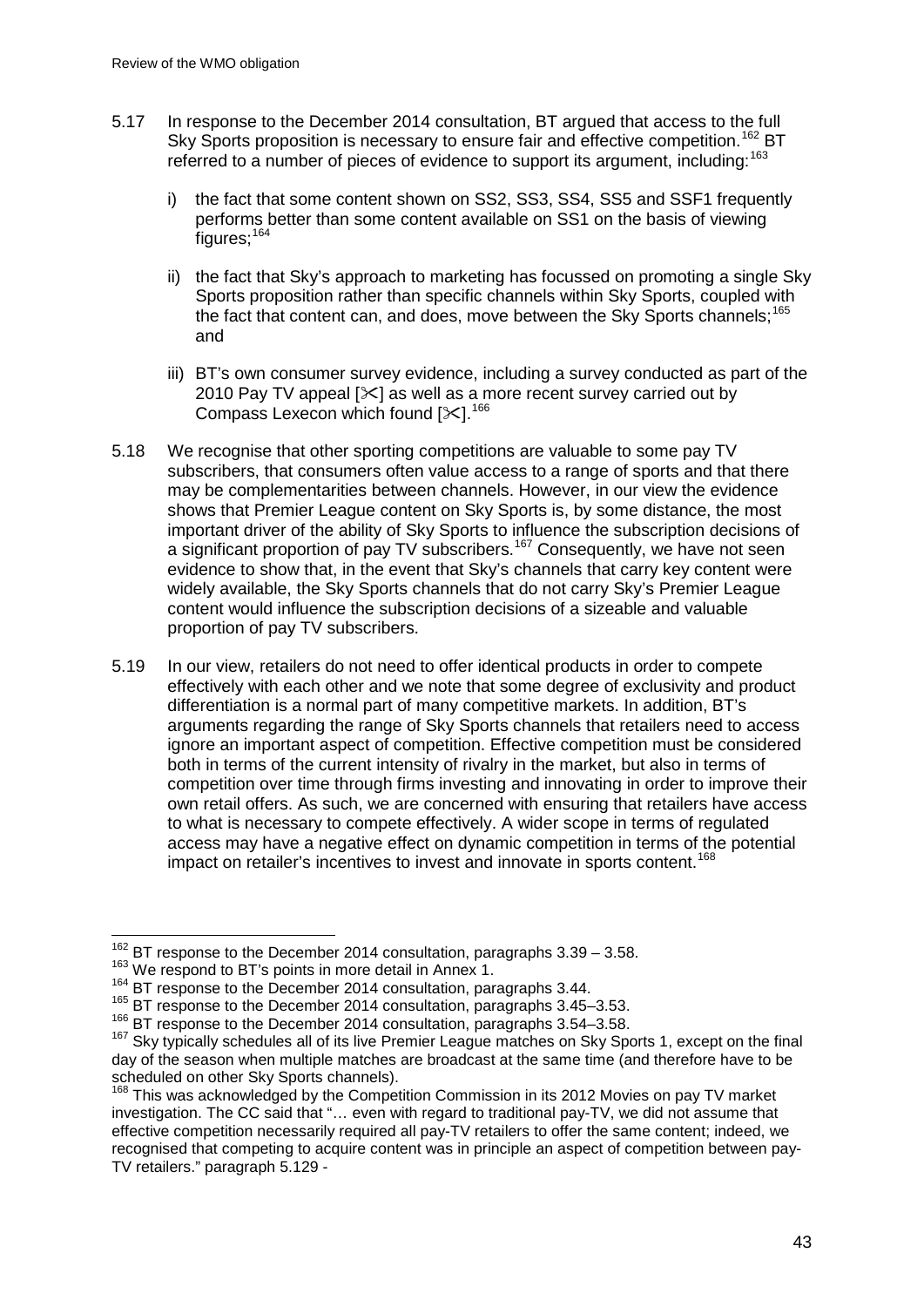5.20 Furthermore, if the channels that carry Sky's live Premier League coverage are made available on a wide range of platforms, it is open to competing retailers to assemble their own sports content and bundle this with Sky's channels. In that regard we note that BT has a range of attractive sports rights that it can bundle with parts of Sky Sports. There are also other providers of sports channels that have attractive sports rights that could form part of a package of channels that includes channels containing Sky's key content.

# **BT Sport is also important, but to a smaller proportion of consumers**

- 5.21 In our December 2014 consultation we concluded that the content on BT Sport was important to a relatively small segment of pay TV subscribers. In summary, we said that:
	- in September 2014 there were  $[\times]$  BT Sport subscribers (excluding online only subscribers), representing  $[\times]$  of all pay TV subscribers;
	- a large proportion of subscribers received BT Sport at no incremental charge as part of a BT TV or BT broadband subscription, or received it as part of the Virgin Media XL TV package for no additional charge above the existing XL package price;
	- subscribers without BT TV or BT broadband paid between £6.75 and £15 per month to access the BT Sport channels. This group accounted for around  $[\times]$  of the pay TV market;
	- survey evidence suggested that around 5% of pay TV subscribers would not consider a pay TV service that did not offer BT Sport, which could grow to up to 8% when BT started showing Champions League content. However, we noted that this estimate was uncertain.<sup>[169](#page-44-0)</sup>
- 5.22 A number of stakeholders commented on our assessment of the importance of BT Sport in response to the December 2014 consultation. We have set out and responded to these comments in more detail in Annex 2, but the key points raised were as follows:
	- BT argued we had had overstated the impact that BT Sport is likely to have on platform switching, because our consumer survey had not asked respondents directly about their propensity to switch and we had no evidence that [ $\ll$ ];<sup>[170](#page-44-1)</sup>
	- other stakeholders, including Sky and TalkTalk, argued that we underestimated the importance of BT Sport. These comments largely related to stakeholder views on the importance of BT's Champions League content. We have set out our position on the importance of this content in paragraphs 4.18 to 4.21; and
	- Virgin Media provided an analysis of its own consumer research which it said indicated that it could expect to lose up to  $[\times]$  if it lost access to BT Sport.<sup>[171](#page-44-2)</sup>

-

<span id="page-44-2"></span>http://webarchive.nationalarchives.gov.uk/20140402141250/http://www.competition-<br>commission.org.uk/assets/competitioncommission/docs/2010/movies-on-pay-tv/main report.pdf

<span id="page-44-1"></span><span id="page-44-0"></span> $\frac{169}{169}$  December 2014 consultation, paragraphs 6.12 to 6.19. 170 BT response to the December 2014 consultation, paragraphs 3.65-3.67.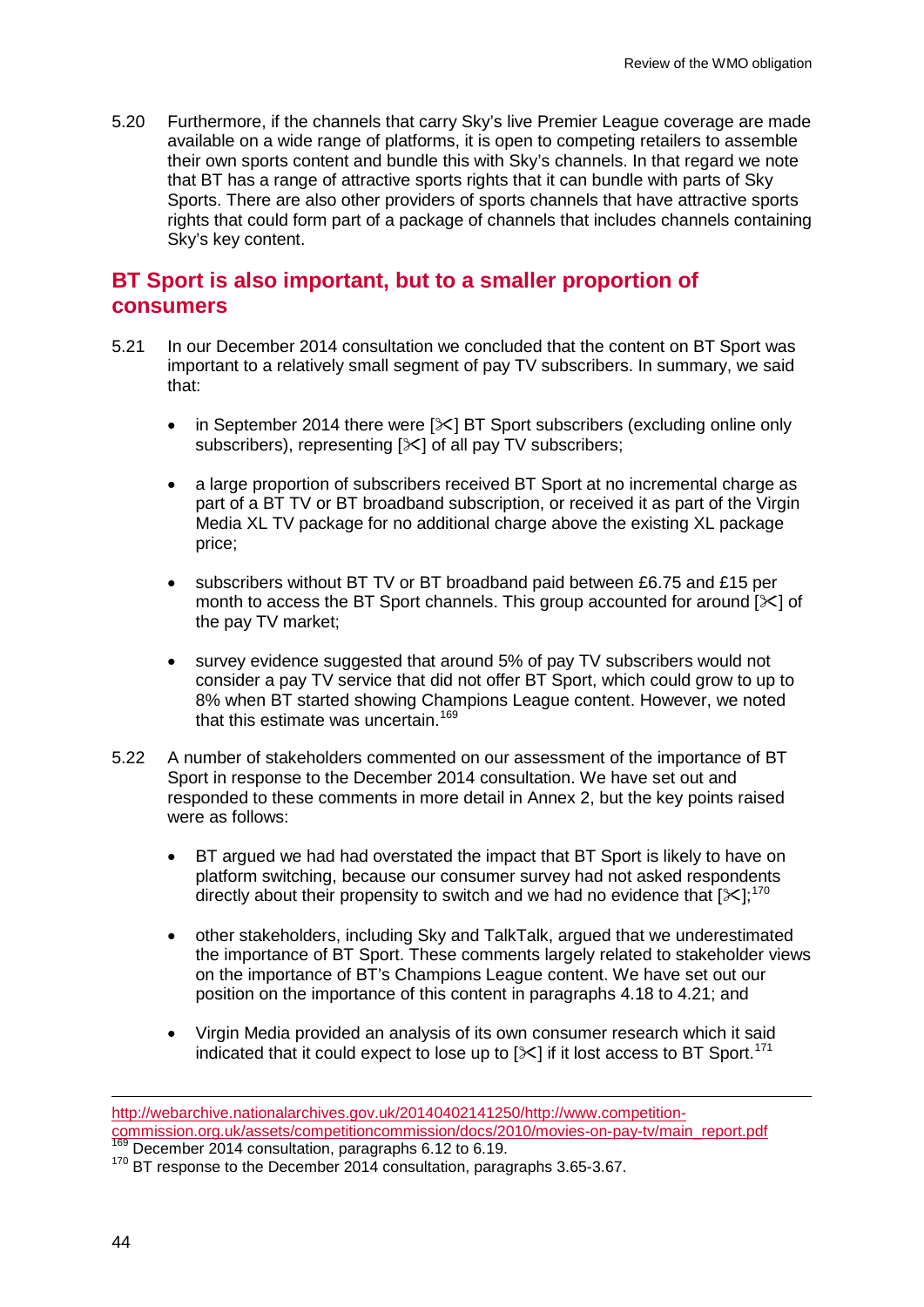## **We have gathered new evidence on the importance of BT Sport since the December 2014 consultation**

- 5.23 In addition to the comments we received from stakeholders in response to our December 2014 consultation on the importance of BT Sport, new evidence is available as a result of market developments. This includes the changes to BT's pricing, subsequent changes in BT Sport subscriber numbers and the results of sports rights auctions during the course of 2015.
- 5.24 As set out in Section 3 (see paragraphs 3.37-3.40), following the launch of its BT Sport Europe channel, BT adopted a new pricing model for its channels, with two separate sports packs (BT Sport Lite and the BT Sport Pack, which includes BT Sport Europe). BT introduced a monthly charge of £5 to most BT broadband customers who subscribe to the BT Sport Pack and increased the price for customers without BT broadband on the DSat platform to £19.99. In addition, following the extension of its wholesale agreement with BT to include the BT Europe channel, Virgin Media increased its standalone price for BT Sport to £18, and its XL package (which includes the BT Sport Pack) increased in price by £3 a month.
- 5.25 The number of BT Sport subscribers has increased since our December 2014 consultation. In September 2015 there were  $[\times]$  BT Sport subscribers<sup>172</sup>. representing  $[\times]$  of pay TV subscribers (and  $[\times]$  of all pay TV revenues).
- 5.26 It remains the case that some subscribers pay to access BT Sport and some do not; but the proportions have changed and there are fewer subscribers that receive BT Sport for no additional charge. In particular there are approximately:
	- i)  $[\times]$  subscribers that pay a price of between £9.99 and £24.99 per month. Most of these customers take BT Sport on the DSat platform without BT broadband, however this also includes some BT TV and Plusnet customers, as well some Virgin Media customers without the XL package.
	- ii)  $[\times]$  subscribers that pay £5 per month (including DSat subscribers with BT broadband, some BT TV subscribers, and subscribers that only have access to BT sport via the online app/player).
	- iii)  $[\times]$  subscribers that receive BT Sport for no incremental charge either because it was included in their BT broadband package (and whether they access the channels via DSat or via the online app/player) or part of their TV package (i.e. either BT TV customers or Virgin Media subscribers with the XL package).<sup>[173](#page-45-1)</sup>
- 5.27 In December 2014 we noted that  $[\&0]$  of all pay TV subscribers paid more than £5 as an incremental charge for accessing BT Sport. As noted in Section 3 (paragraph 3.42) this has now increased, with a total of  $[\times]$  of all pay TV subscribers paying £5 or more to access BT Sport (which is approximately  $[\times]$  of all BT Sport subscribers). Nevertheless, a significant proportion (around  $[\times]$  of BT Sport subscribers representing  $[\times]$  of all pay TV subscribers) receive BT Sport for no incremental charge either because it was included in their broadband package or as part of their TV package.

<sup>&</sup>lt;sup>171</sup> Virgin Media response to the December 2014 consultation, paragraph 48.

<span id="page-45-0"></span><sup>&</sup>lt;sup>172</sup> Excluding online only subscribers that receive BT Sport for no incremental charge as part of their<br>BT broadband package. BT response to the 4<sup>th</sup> WMO information request dated 16 October 2015.

<span id="page-45-1"></span> $^{173}$  BT response to the 4<sup>th</sup> WMO information request dated 16 October 2015.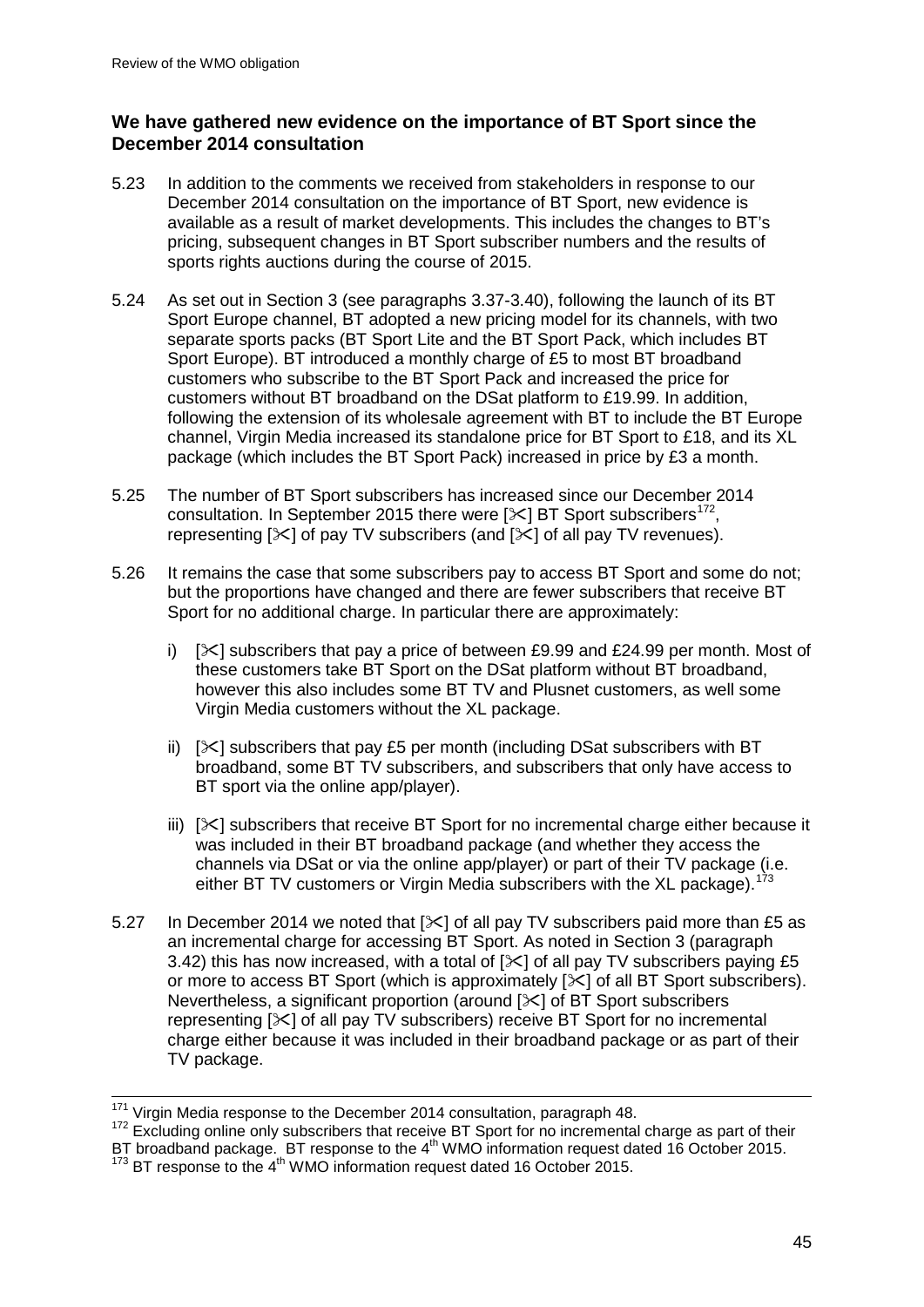- 5.28 The number and makeup of BT Sport subscribers is subject to some uncertainty given that BT has only relatively recently introduced its new pricing model and its proposition is evolving. As of November 2015 the group stage of the Champions League competition was only part way through. Because many BT Sport subscribers buy it as part of a bundle and pay a relatively small amount specifically to access the BT Sport channels it is difficult to infer from this data what proportion of BT Sport subscribers value BT Sport such that it will influence their choice of pay TV retailer. For those subscribers that do not pay an incremental charge, there is some evidence to suggest that a relatively small proportion value BT Sport highly enough for it to affect their choice of retailer.<sup>[174](#page-46-0)</sup>
- 5.29 Our estimate in December 2014 that BT Sport would influence the choice of retailer for around 5% of pay TV subscribers (representing around  $[\times]$  of pay TV revenues), increasing to 8% with Champions League, was based on consumer survey evidence from 2013/2014.[175](#page-46-1) We recognise that the proportion of consumers that consider BT Sport as important may have increased since then. However, because BT has only recently started broadcasting Champions League content the importance and impact of this content on consumer subscription decisions is subject to some uncertainty.
- 5.30 Nevertheless, BT continues to hold a minority of Premier League rights (25%), as well as fewer important sports rights than Sky. Whilst it also now broadcasts exclusive Champions League rights, our evidence indicates this is less important to subscriber choice of pay TV retailer than live Premier League content (see Section 4). BT will continue to account for a smaller proportion of industry spend on sports rights from 2016/17 (see paragraph 5.38 below).
- 5.31 On the basis of the evidence set out above, whilst we recognise that BT Sport may influence the choice of retailer for some pay TV subscribers, we consider it unlikely that it will influence the subscription decisions for a significant proportion of pay TV subscribers at this time

## **Sky maintains a strong market position in the supply of sports channels and in pay TV retail**

5.32 In this section we assess the market position of the holders of important content: Sky and BT. We also assess the relative positions of the four main pay TV retailers: Sky, BT, Virgin Media and TalkTalk. This provides a broader understanding of the impact limited distribution of Sky Sports or BT Sport could have on competition. We consider limited distribution of important channels will have a greater impact on competition if the content holder has a strong market position in pay TV retail and is able to use its position to restrict a competing retailers' ability to grow. The analysis of market positions also informs our understanding of content holders' incentives to limit distribution, which we look at in Section 6.

## **Sky maintains a strong market position in the supply of key sports channels**

5.33 In December 2014 we set out evidence that showed Sky had a strong position in the wholesale supply of key sports channels, with a share of supply revenues of over 80%. This was further supported by Sky's share of expenditure on sports rights, a

<span id="page-46-1"></span><span id="page-46-0"></span> $174$  For example [ $\le$ ] - Virgin Media's response to December 2014 consultation, page 1. We note that this represents [ $\ge$ ] of Virgin Media's BT Sport subscribers and less than [ $\ge$ ] of pay TV subscribers. <sup>175</sup> See paragraphs 6.17-6.18.  $\overline{a}$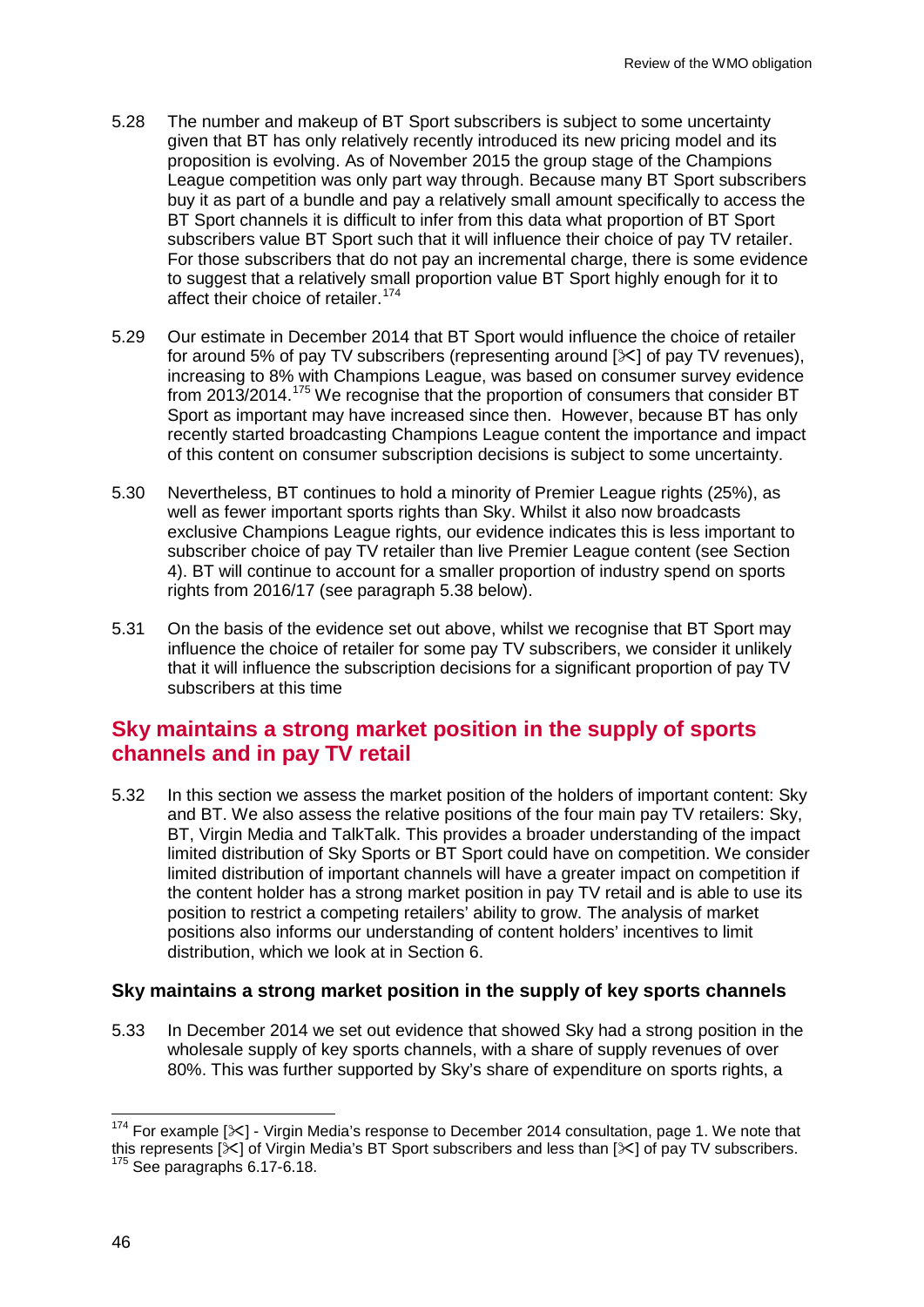primary input for channel supply, which was over 60% of all sports rights expenditure in 2013/14.[176](#page-47-0)

- 5.34 In contrast we noted that BT's position was relatively modest. Its share of channel revenues was less than 20% and its expenditure on sports rights was around 15%.[177](#page-47-1)
- 5.35 Since September 2014, BT Sport has attracted an additional [ $\ge$ ] channel subscribers. In addition, as discussed in paragraph 5.24 above, in August 2015 BT changed its pricing for the BT Sport channels and signed a new wholesale deal with Virgin Media. As a result BT's revenues from channel supply have increased, the impact on shares of channel supply revenues is shown in the table below. We explain our updated methodology for calculating these shares in Annex 3.

|                            | Sky (%)                        | <b>ESPN (%)</b>              | BT(%)                     |
|----------------------------|--------------------------------|------------------------------|---------------------------|
| 2009/10                    | 90%-100% [ $\approx$ ]         | 0%-10% [ $\times$ ]          |                           |
| 2010/11                    | 90%-100% [ $\mathsf{\times}$ ] | 0%-10% [ $\mathsf{\times}$ ] |                           |
| 2011/12                    | 90%-100% [ $\approx$ ]         | 0%-10% [ $\&$ ]              |                           |
| 2012/13                    | 90%-100% [ $\&$ ]              | 0%-10% [ $\times$ ]          |                           |
| 2013/14                    | 80%-100% [ $\approx$ ]         |                              | $0\% - 20\%$ [ $\times$ ] |
| 2014/15                    | 80%-100% [ $\approx$ ]         |                              | 0%-20% [ $\times$ ]       |
| August - September<br>2015 | 70%-90% [ $\&$ ]               |                              | 10%-30% [ $\mathbb{X}$ ]  |

### **Table 5.1: Share of channel supply revenues from the provision of Sky Sports, BT Sport or ESPN since August 2009**

Source: Ofcom calculations

- 5.36 Sky has maintained a strong position in the supply of key sports channels for many years. As we noted in December 2014, between 2009 and 2013 Sky's share of supply of key sports channels was broadly constant and above 90%. Since BT Sport entered the market Sky's share has declined by around 10%.<sup>[178](#page-47-2)</sup> However, Sky's share remains high at over 70%.
- 5.37 We estimate that Sky's share of industry expenditure on sports rights (including FTV) will be between 50% and 70%  $[\times]$  for the 2015/16 season, which marks a reduction from the 2010/11 season when Sky accounted for between 60% and 80% [ $\angle$ ]. However, we expect Sky's share to increase again to between 60% and 80%  $[\times]$  for the 2016/17 season to reflect increased spending on Premier League content following the 2015 auction.
- 5.38 In contrast, BT's position in channel supply has grown quickly and its share of channel supply revenues has nearly doubled since its launch in 2013. However, its share of channel revenues remains between 10% and 30%. While BT's share of expenditure on sports rights has increased to between 20% and 40% [ $\ll$ ] for the

<sup>&</sup>lt;sup>176</sup> December 2014 consultation, paragraphs 6.30-6.34.  $\overline{a}$ 

<span id="page-47-2"></span><span id="page-47-1"></span><span id="page-47-0"></span><sup>177</sup> December 2014 consultation, paragraph 6.35.<br><sup>178</sup> Sky's share of wholesale revenues declined by [ $\&$ ] between 2012/13 (i.e. prior to BT Sport) and 2014/15 (the latest full year for which we have data). We interpret the figures for August and September 2015 with some caution as these figures represent only two months of data. The decline in Sky's share in August and September 2015 appears to be largely driven by an expansion in the size of the market. For example wholesale revenue for Sky Sports and BT Sport combined was  $[\times]$ higher in September 2015 than in September 2014.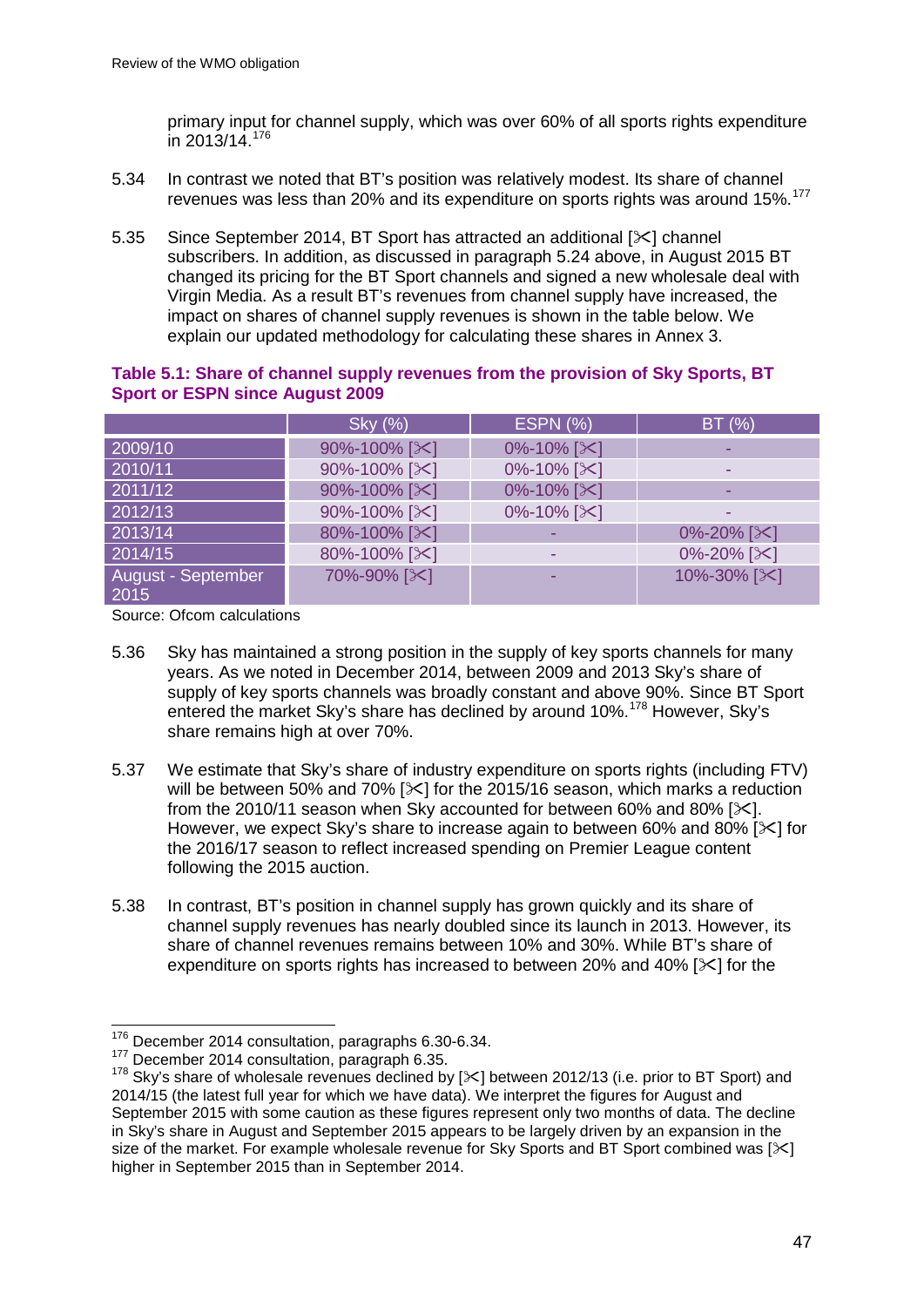2015/16 season, this is expected to decline to between 10% and 30%  $[\times]$  in 2016/17 when the new Premier League rights costs take effect.<sup>[179](#page-48-0)</sup>

## **Sky still has a significant advantage when bidding for sports rights**

- 5.39 In December 2014 we set out evidence that Sky appeared to have some significant advantages when bidding for sports rights. In particular we noted that:
	- i) Sky won the maximum rights available to a single broadcaster in the 2012 and 2009 auctions for live Premier League rights; and
	- ii) there were a number of factors that could explain Sky's bidding advantages. We said these included the time it takes to build a subscriber base and the advantage of being vertically integrated with the largest platform operator and thereby able to bundle key sports channels with other pay TV services.
- 5.40 In response to the December 2014 consultation the PL argued that Sky did not have an inherent advantage when bidding for sports rights. Sky acknowledged it did benefit from bidding advantages when competing for sports rights but it argued that these derived from legitimate, pro-competitive factors such as its brand and its sector experience (not the factors identified by Ofcom) and it argued that these advantages did not insulate Sky from effective competition for those rights.<sup>[180](#page-48-1)</sup> Both BT and Virgin Media argued that Sky continued to benefit from material bidding advantages.<sup>[181](#page-48-2)</sup>
- 5.41 As noted in Section 3, the outcome of the 2015 Premier League auction for the 2016 to 2019 seasons resulted in considerable inflation in the amount Sky will pay for Premier League broadcast rights from 2016/17.  $182$  [ $\angle$ ]:
	- i)  $[\mathbb{X}]^{,183}_{,}$  $[\mathbb{X}]^{,183}_{,}$  $[\mathbb{X}]^{,183}_{,}$
	- ii)  $[\times]$ ; and
	- iii)  $[31.184]$  $[31.184]$  $[31.184]$   $[31.185]$  $[31.185]$  $[31.185]$   $[31.185]$
- 5.42 Nevertheless, BT has recently won some important rights that were previously held by Sky (for example as well as the live Champions League rights, it has recently won some cricket rights (as discussed in paragraph 5.9 above). We therefore recognise that Sky is facing increasing competition when bidding for sports rights, in particular from BT. In addition,  $[\times]$ . <sup>186</sup>

<span id="page-48-0"></span><sup>&</sup>lt;sup>179</sup> This figure assumes that spending on all sports rights other than live Premier League rights will remain at 2015/16 levels.  $\overline{1}$ 

<span id="page-48-1"></span><sup>&</sup>lt;sup>180</sup> The PL response to the December 2014 consultation, paragraph 5.7. Sky response to the December 2014 consultation, Annex 2, paragraph A2.5.

<span id="page-48-2"></span><sup>&</sup>lt;sup>181</sup> BT response to the December 2014 consultation 4.49-4.89, Virgin Media response to the December 2014 consultation, paragraph 22.<br><sup>182</sup> [http://www.premierleague.com/en-gb/news/news/2014-15/feb/100215-premier-league-uk-live-](http://www.premierleague.com/en-gb/news/news/2014-15/feb/100215-premier-league-uk-live-broadcasting-rights-announced.html)

<span id="page-48-3"></span>[broadcasting-rights-announced.html](http://www.premierleague.com/en-gb/news/news/2014-15/feb/100215-premier-league-uk-live-broadcasting-rights-announced.html)

<span id="page-48-4"></span><sup>&</sup>lt;sup>183</sup> [https://corporate.sky.com/media-centre/news-page/2015/sky-sports-wins-live-premier-league-](https://corporate.sky.com/media-centre/news-page/2015/sky-sports-wins-live-premier-league-rights)

 $\frac{rights}{184}$  $\frac{rights}{184}$  $\frac{rights}{184}$ 

<span id="page-48-7"></span><span id="page-48-6"></span><span id="page-48-5"></span> $\frac{184}{185}$  [ $\times$ ].<br>  $\frac{185}{186}$  [ $\times$ ].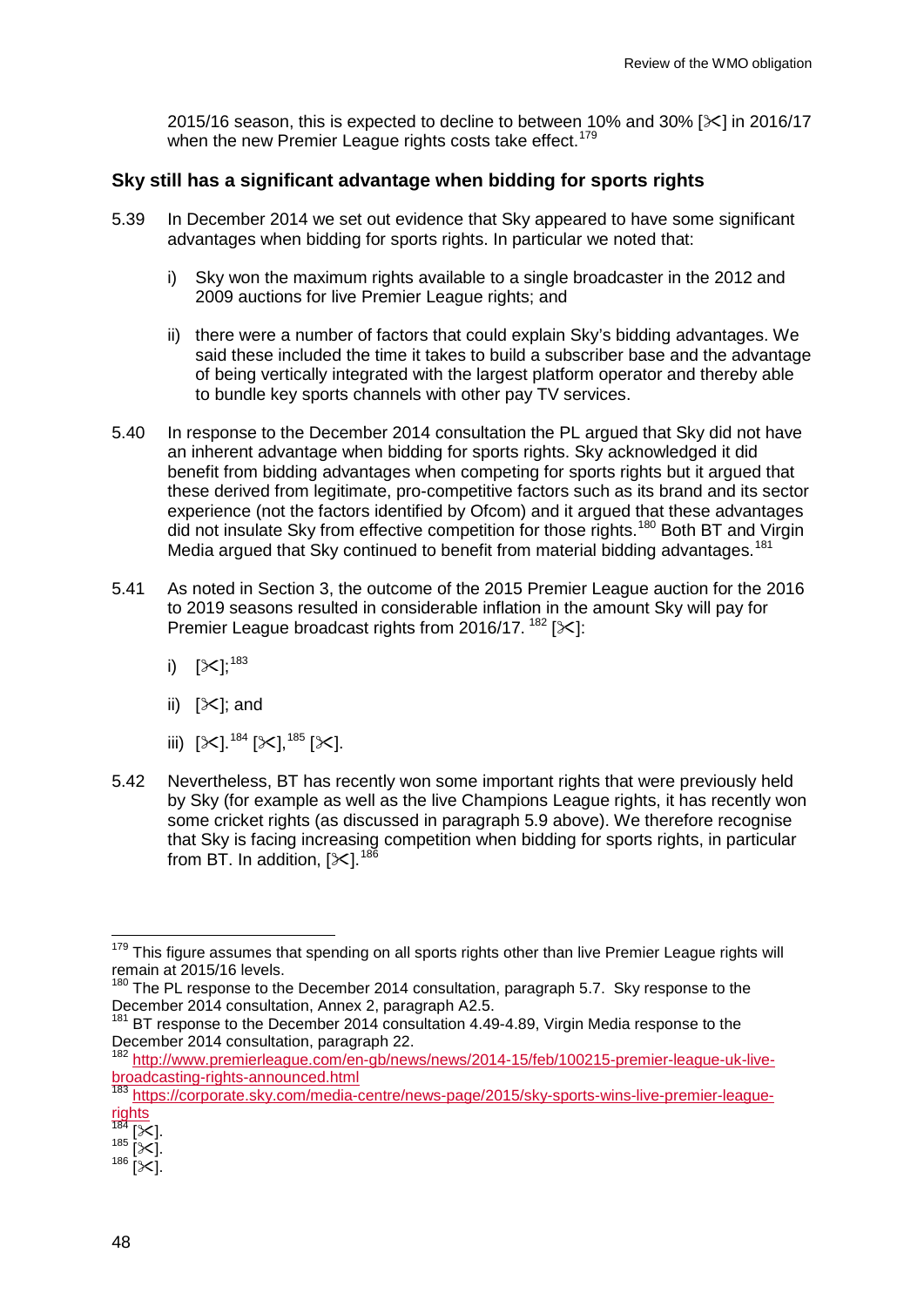- 5.43 In particular BT, and other providers in this sector, already have large subscriber bases taking into account other communications products (e.g. BT has nearly 8m broadband subscribers, Vodafone has over 18m mobile customers) which could provide an alternative means of monetising investment in sports rights.
- 5.44 As we discuss further in response to BT and Sky's arguments in Annex 2, and as we noted in the December 2014 consultation, these subscribers do not have a proven willingness to pay for sports content in the same way as Sky's established pay TV base and therefore operators with subscriber bases taking other communications services face uncertainty about the ability to monetise investment in sports content., We therefore remain of the view that the factors we identified in December 2014 continue to contribute to Sky's bidding advantages.

## **Sky maintains a strong position in the retailing of pay TV**

- 5.45 In December 2014 we considered the retail market position of traditional pay TV retailers (Sky, Virgin Media, BT and TalkTalk). We found that Sky's share of supply was in excess of 50% regardless of the measure of retail revenues. While BT's share of supply was sensitive to whether or not we included revenues associated with the supply of BT Sport on DSat and through the app and online player, in all cases it was below 25%.[187](#page-49-0)
- 5.46 We did not include OTT services in our assessment of competition in pay TV retailing because we noted that these services had not, to date, typically offered the full range of services provided by traditional pay TV retailers (e.g. most focus on general entertainment and movie content rather than sport). In addition we noted that most pay TV consumers still receive their channels through a traditional pay TV retailer, rather than an OTT service, and most consumers tended to take OTT services as an add-on to other TV services rather than substituting it for their existing pay TV service.<sup>[188](#page-49-1)</sup>
- 5.47 In response to the December 2014 consultation, the PL and Sky both commented on the importance of the wider triple-play market. In particular the PL argued that triple-play bundles was the relevant market which Ofcom should be assessing.<sup>[189](#page-49-2)</sup> Sky said our assessment did not fully appreciate that competition between Sky, BT, Virgin Media and TalkTalk was focussed on winning triple-play customers. It argued that we had missed the importance of this 'intense' competition and our analysis did not properly reflect the complexity of how competition in retail pay TV operates.<sup>[190](#page-49-3)</sup> BT. however, argued that we had underestimated Sky's market position and overestimated its own position.<sup>[191](#page-49-4)</sup> We have considered these arguments as part of our updated assessment below (and we respond to them in more detail in Annex 2).

### Our updated assessment continues to show Sky has a strong position

5.48 As we set out in Section 3, availability and take-up of OTT services has continued to grow and we consider that this is an indication that barriers to entry continue to reduce for OTT supply. However, for the majority of traditional pay TV customers OTT services remain an add-on service and we have seen no evidence yet of a

<sup>&</sup>lt;sup>187</sup> December 2014 consultation, paragraphs 6.46-6.53.  $\overline{a}$ 

<span id="page-49-1"></span><span id="page-49-0"></span><sup>188</sup> December 2014 consultation, paragraphs 6.41-6.43.

<span id="page-49-2"></span><sup>&</sup>lt;sup>189</sup> The PL response to the December 2014 consultation, paragraphs 2.7-2.17.

<span id="page-49-4"></span><span id="page-49-3"></span><sup>&</sup>lt;sup>190</sup> Sky response to the December 2014 consultation, paragraphs 2.21-2.22, 2.27 and 3.29(iii).<br><sup>191</sup> BT response to the December 2014 consultation, paragraphs 4.1-4.30.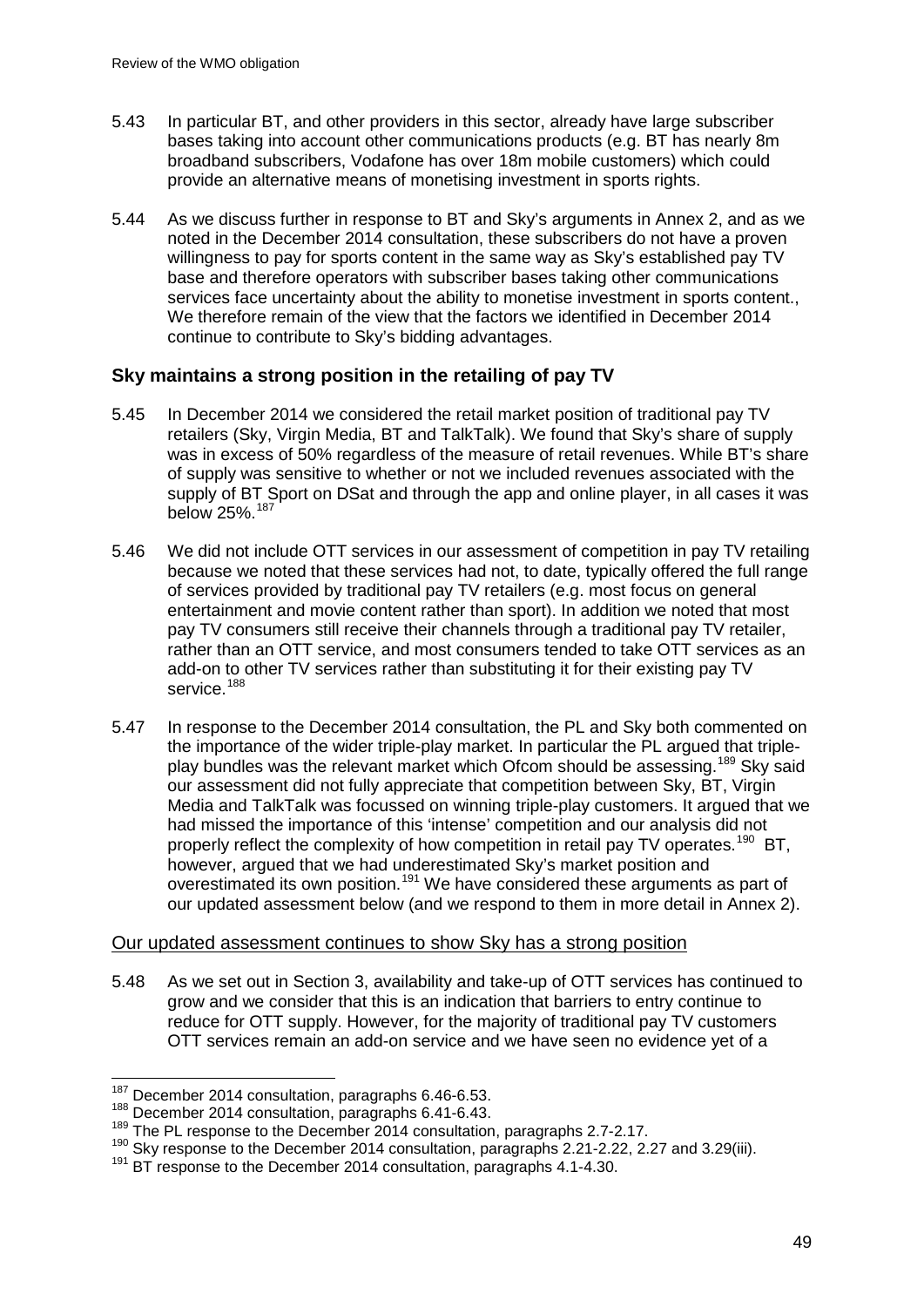decline in traditional pay TV subscriptions. In addition we have no evidence that retailers are planning to supply key sports content primarily on an OTT basis at this time. Therefore, we continue to focus our assessment of the retail level on the traditional pay TV retailers.

- 5.49 As in December 2014, we have assessed the market position of BT and Sky by looking at the following shares of supply:
	- i) for key sports subscribers only (i.e. customers that take bundles of pay TV services including key sports channels);
	- ii) for all pay  $TV^{192}$  $TV^{192}$  $TV^{192}$  subscribers (whether or not they subscribe to key sports channels); and
	- iii) including the communications services they supply (i.e. including broadband and fixed-line services, in addition to pay TV). For this category we have set out our calculations separately for each of the subscriber groups in i) and ii) above as well. [193](#page-50-1)
- 5.50 The table below shows retail shares for Sky and BT in September 2015 when the revenues from the sale of BT Sport on Sky DSat and the app only are included.<sup>[194](#page-50-2)</sup>

### **Table 5.2: Share of retail revenues in September 2015 including revenues from the sale of BT Sport on Sky DSat and the BT Sport app**

| <b>Customers included</b>                                       | <b>Revenues included</b>            | Sky's share of<br>supply | <b>BT's share of</b><br>supply |
|-----------------------------------------------------------------|-------------------------------------|--------------------------|--------------------------------|
| <b>Customers that take BT</b><br><b>Sport and/or Sky Sports</b> | TV only revenues                    | 60%-80% [ $\times$ ]     | $0\% - 10\%$ [ $\times$ ]      |
|                                                                 | TV, broadband and<br>voice revenues | 40%-60% [ $\&$ ]         | 10%-30% [ $\approx$ ]          |
| <b>All pay TV customers</b>                                     | TV only revenues                    | 60%-80% [ $\times$ ]     | $0\% - 10\%$ [ $\times$ ]      |
|                                                                 | TV, broadband and<br>voice revenues | 40%-60% [ $\approx$ ]    | 10%-30% [ $\mathsf{X}$ ]       |

Source: Ofcom calculations.

- 5.51 Sky's share of TV only revenues has broadly remained at the same level both for key sports subscribers and for all pay TV subscribers since our December 2014 consultation.
- 5.52 Sky's share of revenues for pay TV customers (both sports subscribers only and all pay TV customers) is lower when revenues from all communications services are

<span id="page-50-0"></span>To estimate TV only revenues we subtract an estimate of the communication revenues for all customers that take pay TV from the total retail revenues provided by operators. This is based on the number of subscribers on different voice and broadband packages and the standalone price of the associated package, i.e. the price when broadband and voice is taken as part of a bundle excluding TV. As Virgin Media offers significant discounts when bundling TV and broadband and both BT and TalkTalk only offer TV as part of a triple- play bundle the TV only shares should be viewed as an approximation and are subject to some uncertainty. 192

<span id="page-50-1"></span><sup>&</sup>lt;sup>193</sup> We do not include BT broadband packages where subscribers did not take BT Sport. That subscribers could take BT Sport (but choose not to) makes no difference to the strength of competition for sports pay TV customers.

<span id="page-50-2"></span> $194$  Our calculation of Sky's retail revenues does not include revenue from NOW TV. NOW TV represents  $[\times]$  of Sky's Sports channels retail revenues and would increase Sky's share by approximately  $[32]$ .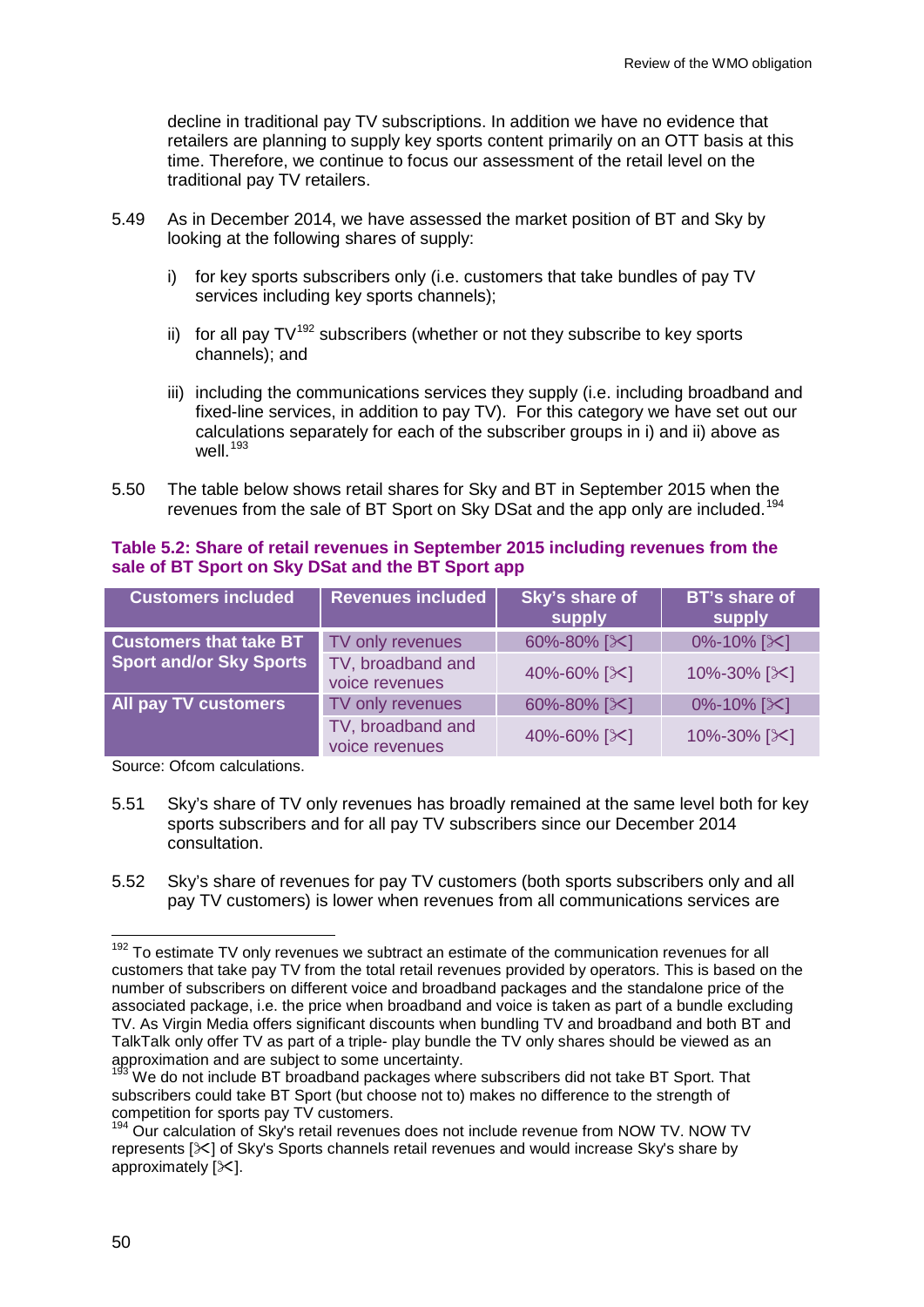included. Again, this has stayed broadly the same since our December 2014 consultation and even on this measure Sky's share continues to be around 50%.

- 5.53 BT TV's position has also remained broadly the same since our December 2014 consultation. Its share of TV only revenues (both for sports subscribers and for all pay TV subscribers) remains below 10%. BT has a higher share when we incorporate revenues from other communications services although its share is still below 30%.
- 5.54 As we set out in Section 3, we recognise there has been a gradual shift to greater take-up of triple-play bundles. However, as also indicated in that section (see paragraphs 3.18-3.20) there are still a significant proportion of consumers (nearly 50%) that purchase pay TV on a stand-alone basis.<sup>[195](#page-51-0)</sup> Therefore, we consider that our approach above in setting out revenue shares across all TV customers (i.e. both pay TV only and triple-play subscribers) is appropriate for assessing Sky and BT's market positions in the retail supply of pay TV. In any event Sky also retains a high share of supply in the triple-play segment.<sup>[196](#page-51-1)</sup>
- 5.55 Overall, Sky continues to maintain a strong position in the supply of retail pay TV services. On each of the measures we have presented it has a supply of around 50% and in some cases over 70%. BT's share has grown, and we recognise that it may continue to grow in future, however currently on all measures it remains under 30%. Therefore we remain of the view that BT has a modest position in the retailing of pay TV services at this time.

### **Sky may have incumbency advantages in pay TV retailing**

- 5.56 In December 2014 we identified that there may be barriers to setting up and expanding a pay TV platform which provide Sky with an incumbency advantage. In doing so, we considered the barriers which the Competition Commission ('CC') found existed in relation to pay TV in its movies investigation<sup>197</sup>: the high cost of acquiring new subscribers; the likelihood of a competitive response by existing platforms; and the high fixed costs of setting up a pay TV platform.
- 5.57 In response to the December 2014 consultation, BT said that Sky's incumbency advantages have persisted. It said that Sky's relative scale gives it substantial advantages with regard to the high fixed costs associated with operating and developing a pay TV platform<sup>[198](#page-51-3)</sup>, the high cost of acquiring new subscribers created

<span id="page-51-2"></span><sup>197</sup> Competition Commission, *Movies on pay TV market investigation*, August 2012, [http://webarchive.nationalarchives.gov.uk/20140402141250/http://www.competition-](http://webarchive.nationalarchives.gov.uk/20140402141250/http:/www.competition-commission.org.uk/assets/competitioncommission/docs/2010/movies-on-pay-tv/main_report.pdf)

<span id="page-51-0"></span><sup>&</sup>lt;sup>195</sup> Between May 2014 and April 2015 [ $\ll$ ] of new Sky pay TV customers subscribed to a TV only service.  $\overline{a}$ 

<span id="page-51-1"></span><sup>&</sup>lt;sup>196</sup> If we break Sky's share of supply down into sales to all triple-play customers Sky's share remains over 40% (specifically it is between  $[\times]$  (including revenues from all services) and  $[\times]$  (looking only at pay TV revenues).

<span id="page-51-3"></span>[commission.org.uk/assets/competitioncommission/docs/2010/movies-on-pay-tv/main\\_report.pdf 198](http://webarchive.nationalarchives.gov.uk/20140402141250/http:/www.competition-commission.org.uk/assets/competitioncommission/docs/2010/movies-on-pay-tv/main_report.pdf) BT suggested that, because of its scale, Sky is better placed to pay more for content, is better able to spread the costs of rights acquisitions, and can more easily recoup the costs of infrastructure investment. BT noted a number of infrastructure investments made by Sky (e.g. HD, Sky Go, and NOW TV), and stated that competing pay TV retailers are required, despite their smaller scale, to follow Sky's lead in these investments or risk losing relative retail market share. BT response to the December 2014 consultation, paragraphs 4.31-4.40.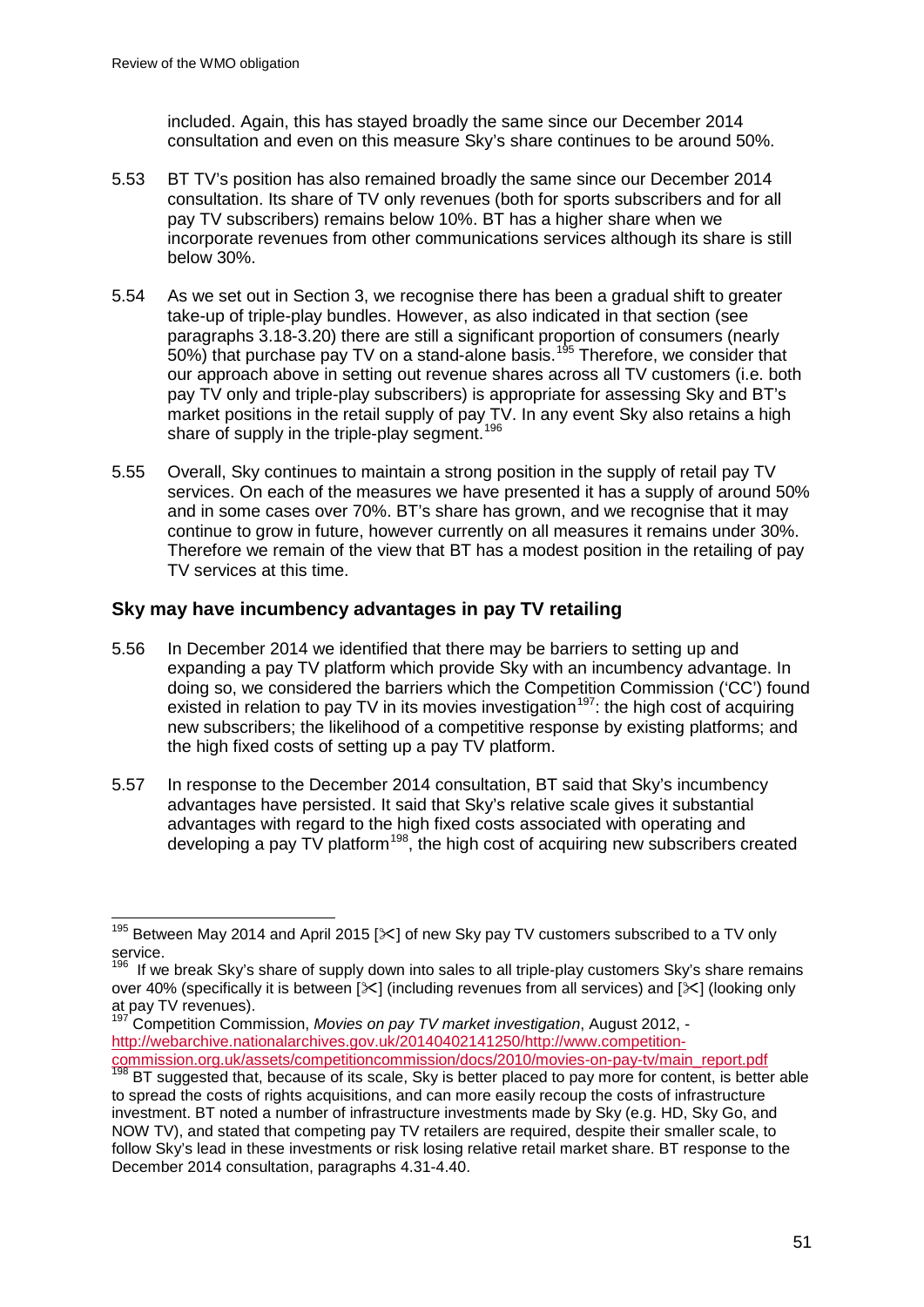difficulties for pay TV retailers in attracting customers away from  $\text{Sky}^{\text{199}}$  $\text{Sky}^{\text{199}}$  $\text{Sky}^{\text{199}}$  and  $\text{Sky's}$ relative size in pay TV enables it to respond strongly to competitors.<sup>[200](#page-52-1)</sup>

- 5.58 [ $\%$ ] similarly argued that, because Sky already has a large subscriber base and holds broadcasting rights, it only needed to cover the costs of maintaining its existing infrastructure, whereas a new entrant would need to both acquire rights and incur infrastructure and marketing costs to acquire customers.<sup>[201](#page-52-2)</sup>
- 5.59 Sky, on the other hand, stated that the growth of OTT has reduced barriers to entry, as firms no longer have to invest in full pay TV platforms in order to compete at the retail level – it pointed to the rapid expansion of Netflix as an example.<sup>[202](#page-52-3)</sup> Sky also argued that the growth of OTT has opened up the UK to international competition, in which large international operations can leverage global scale.<sup>[203](#page-52-4)</sup>
- 5.60 As we set out in Section 3 (paragraph 3.17) most consumers continue to take OTT services as an add-on to traditional pay TV services and OTT providers have not, to date, focussed on provision of sports content. Therefore as discussed above (paragraph 5.48) these services do not currently appear to be in a position to act as an effective substitute for traditional pay TV services. However we note that developments in OTT provision mean that the need to invest in costly set-top boxes is reduced and it is possible that in the future OTT providers may expand into the provision of sports content.[204](#page-52-5)
- 5.61 We further note that although retailers may be able to enter pay TV and expand their business by relying on their existing brand and established subscriber bases to sell pay TV services, they face uncertainty about the ability to monetise pay TV investments in this way. However this approach has been adopted by BT to develop its sport channels. In particular BT has used its fixed voice and broadband customer base to monetise its investment in sports rights (albeit BT has relied on distributing its sports channels through other pay TV platforms to achieve this) and it may be possible that other pay TV retailers will also adopt similar strategies over time.
- 5.62 Technological developments and new approaches to monetising investment in content may therefore mean that barriers to entry and expansion are lower than when we last reviewed the market and may be reducing further. As a result the potential for competitors to challenge Sky's market strength may grow in future, though the nature and scale of any changes are uncertain.
- 5.63 In addition we consider that the low switching rates in the sector may indicate that new entrants will continue to face high costs in acquiring new subscribers. In its assessment of movies on pay TV, the CC concluded that retail competition was affected by barriers to consumers switching their pay TV retailer and that these barriers were associated with the perceived inconvenience of changing retailer and with subscriber inertia. The CC found that there were significant barriers to large-

<sup>&</sup>lt;sup>199</sup> BT response to the December 2014 consultation, paragraphs 4.41-4.45.

<span id="page-52-1"></span><span id="page-52-0"></span><sup>&</sup>lt;sup>200</sup> BT provided a number of examples that it considered illustrate this point. For example, it noted that, based on Nielsen data, Sky's marketing expenditure on Sky Sports between May and September 2013 increased by 100% compared to the previous year (BT Sport launched in May 2013). BT response to the December 2014 consultation, paragraphs 4.47.<br><sup>201</sup> [ $\approx$ ].<br><sup>202</sup> Sky response to the December 2014 consultation, paragraphs 1.12-1.13

<span id="page-52-2"></span>

<span id="page-52-4"></span><span id="page-52-3"></span><sup>&</sup>lt;sup>203</sup> Sky response to the December 2014 consultation, paragraphs 2.12-2.15

<span id="page-52-5"></span><sup>&</sup>lt;sup>204</sup> We note that Sky and BT provide sports content on an OTT basis via NOW TV and the BT Sport app/online player, although most viewing is through the linear service.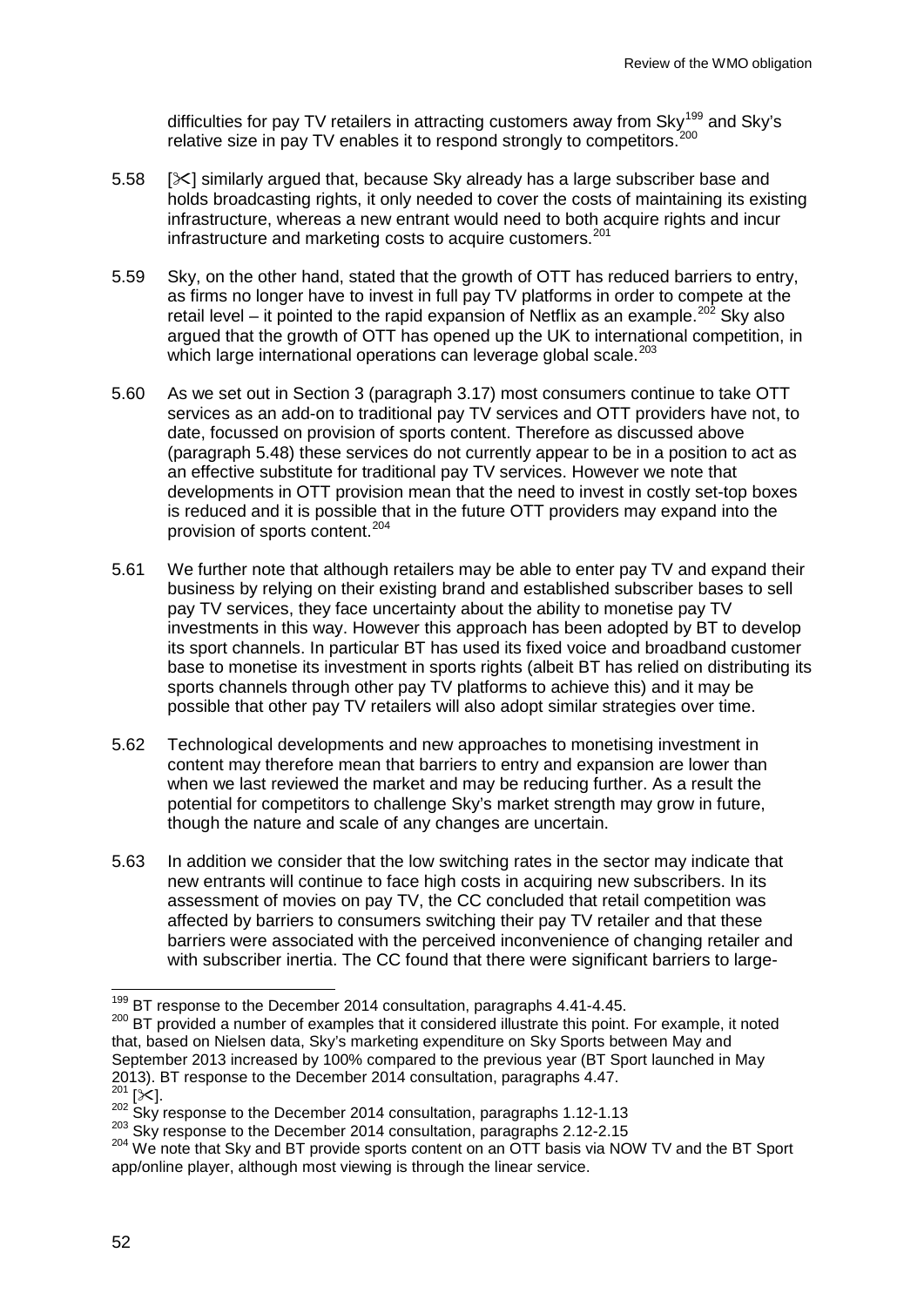scale entry and expansion for a traditional pay TV retailer offering packages of pay TV, including substantial sunk costs both in setting up a new platform and in marketing to acquire subscribers (associated with the need to overcome the barriers to switching, in particular subscriber inertia), and the threat of a competitive response from existing players.<sup>[205](#page-53-0)</sup> We note however that barriers to entry and expansion associated with establishing a new platform and marketing may not be as significant as previously identified for a triple-play provider of communications services.

5.64 As set out in Table 5.3 below, recent evidence from the 2015 Ofcom switching tracker suggests that switching remains low; 5% of pay TV subscribers switched between pay TV providers over the 12 months prior to fieldwork (July – August 2015). This is lower than in the other communications markets: 9% in fixed-line telecoms, 10% in mobile, and 8% in broadband. $206$ 

### **Figure 5.3: Switching multiple services in communications markets in the past 12 months, by total market**



Switched on its own Switched at same time as 1 other service Switched at same time as 2+ other services

Source: Ofcom decision-making survey carried out by Saville Rossiter-Base in July to August 2015 Base: All adults aged 16+ who are the decision-maker for fixed line (2015, 2199) mobile (2015, 2609), broadband (2015, 1877), Pay TV (2015, 1302)

5.65 These switching rates do not take account of subscribers that switch from a pay TV to a free-to-view  $TV^{207}$  $TV^{207}$  $TV^{207}$  service and therefore they may underestimate the level of

<span id="page-53-0"></span><sup>205</sup> Competition Commission, *Movies on pay TV market investigation*, August 2012, paragraph 19. 206 Ofcom's switching tracker is available at  $\overline{a}$ 

<span id="page-53-1"></span>[http://stakeholders.ofcom.org.uk/binaries/research/statistics/2015oct/Switching\\_Tracker\\_2015\\_data\\_t](http://stakeholders.ofcom.org.uk/binaries/research/statistics/2015oct/Switching_Tracker_2015_data_tables_for_publication_20150925.pdf) [ables\\_for\\_publication\\_20150925.pdf](http://stakeholders.ofcom.org.uk/binaries/research/statistics/2015oct/Switching_Tracker_2015_data_tables_for_publication_20150925.pdf)

<span id="page-53-2"></span><sup>&</sup>lt;sup>207</sup> The results are representative of consumers who switch between pay TV providers, and those who switch from free-to-air TV to pay TV.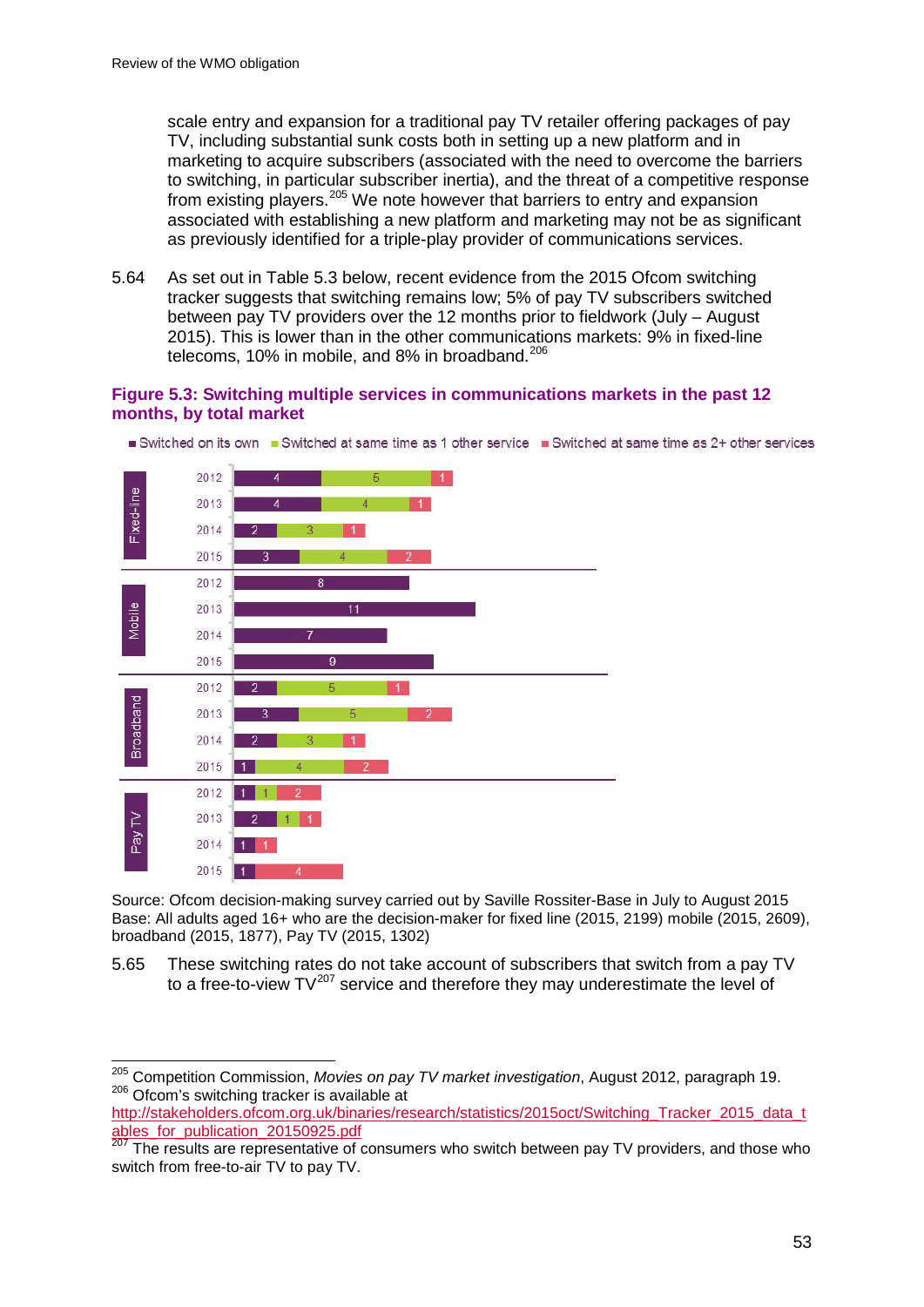customer movement (e.g. Sky's published churn rate is 9.8%).<sup>[208](#page-54-0)</sup> Nevertheless, evidence from the length of time customers remain with their pay TV provider are consistent with subscriber inertia. In particular:

- our 2013 consumer survey showed that 46% of Sky's customers and 42% of Virgin Media customers have been with their provider for longer than 6 years;[209](#page-54-1) and
- more recently, Ofcom's 2015 switching tracker shows that 63% of pay TV subscribers have been with their current provider longer than six years.<sup>[210](#page-54-2)</sup>
- 5.66 The switching data which we have therefore indicates that new entrants may face increased costs in acquiring subscribers and this may act as a barrier to entry. Ofcom has an ongoing project which has been considering consumer experiences of switching processes across communication services. In particular we have commenced a review of consumers' experiences of switching triple-play services, including undertaking consumer research to examine the nature and scale of any consumer harm. <sup>[211](#page-54-3)</sup> We will be exploring whether there are reform options to help address any consumer difficulties we may identify in a proportionate way.
- 5.67 In addition we recently opened a monitoring and enforcement programme to assess the cancellation and termination arrangements of communications providers and the impact these have on consumers' ability to exit their communication service contracts quickly, conveniently and without error. As part of this programme we also have opened a specific investigation into Sky's compliance with rules about cancellation and termination arrangements.<sup>[212](#page-54-4)</sup> Our ongoing programme of work in addressing consumer experiences in this area may therefore also help to address barriers pay TV providers may face in trying to attract subscribers to their retail platform.
- 5.68 Technological and commercial developments since 2010 may result in lower barriers to entry and expansion. However, Sky has continued to maintain a strong position in retail pay TV and retains a large retail subscriber base with a proven willingness to pay for content. Sky is therefore still likely to have incumbency advantages in pay TV retailing. A new pay TV retailer or an existing retailer looking to expand may be required to incur significant costs in acquiring new subscribers and this may act as a barrier to entry. The potential for competitors to challenge Sky's market strength may

[ables\\_for\\_publication\\_20150925.pdf](http://stakeholders.ofcom.org.uk/binaries/research/statistics/2015oct/Switching_Tracker_2015_data_tables_for_publication_20150925.pdf)

<span id="page-54-0"></span><sup>208</sup> [https://corporate.sky.com/documents/investors/results/2016/kpi-table.pdf.](https://corporate.sky.com/documents/investors/results/2016/kpi-table.pdf) This churn rate represents the number of total customers over a given period who terminated their subscriptions (net of former customers who reinstated their subscription within 12 months of terminating their original subscription) expressed as a percentage of total average customers. Sky's churn rate is noticeably lower than other operators, for example Virgin Media's is 14.8% (Virgin Media's churn rate is also based on the number of customer disconnects i.e. customers terminating all products with Virgin Media and no longer receiving any services) http://www.libertyglobal.com/pdf/press-release/Liberty-<br>Global-Fixed-Income-Q2-2015-Release-FINAL.pdf<br>209 Ofsem 2012 Paul TV = 2015 208

<span id="page-54-2"></span><span id="page-54-1"></span> $\frac{209}{200}$  Ofcom 2013 pay TV survey, QA5.  $\frac{210}{200}$  Ofcom Switching Tracker, QT3 How long has (TV SERVICE PROVIDER) been providing your home television service? Ofcom's switching tracker is available at [http://stakeholders.ofcom.org.uk/binaries/research/statistics/2015oct/Switching\\_Tracker\\_2015\\_data\\_t](http://stakeholders.ofcom.org.uk/binaries/research/statistics/2015oct/Switching_Tracker_2015_data_tables_for_publication_20150925.pdf)

<span id="page-54-3"></span><sup>&</sup>lt;sup>211</sup> We expect to consult on this project in 2016 [http://stakeholders.ofcom.org.uk/binaries/consultations/mobile-switching/summary/consumer](http://stakeholders.ofcom.org.uk/binaries/consultations/mobile-switching/summary/consumer-switching.pdf)[switching.pdf](http://stakeholders.ofcom.org.uk/binaries/consultations/mobile-switching/summary/consumer-switching.pdf) (see paragraph 6.11).<br><sup>212</sup> See: [http://stakeholders.ofcom.org.uk/enforcement/competition-bulletins/open-cases/all-open-](http://stakeholders.ofcom.org.uk/enforcement/competition-bulletins/open-cases/all-open-cases/cw_01163/)

<span id="page-54-4"></span>[cases/cw\\_01163/](http://stakeholders.ofcom.org.uk/enforcement/competition-bulletins/open-cases/all-open-cases/cw_01163/) and [http://stakeholders.ofcom.org.uk/enforcement/competition-bulletins/open](http://stakeholders.ofcom.org.uk/enforcement/competition-bulletins/open-cases/all-open-cases/cw_01158/)[cases/all-open-cases/cw\\_01158/.](http://stakeholders.ofcom.org.uk/enforcement/competition-bulletins/open-cases/all-open-cases/cw_01158/)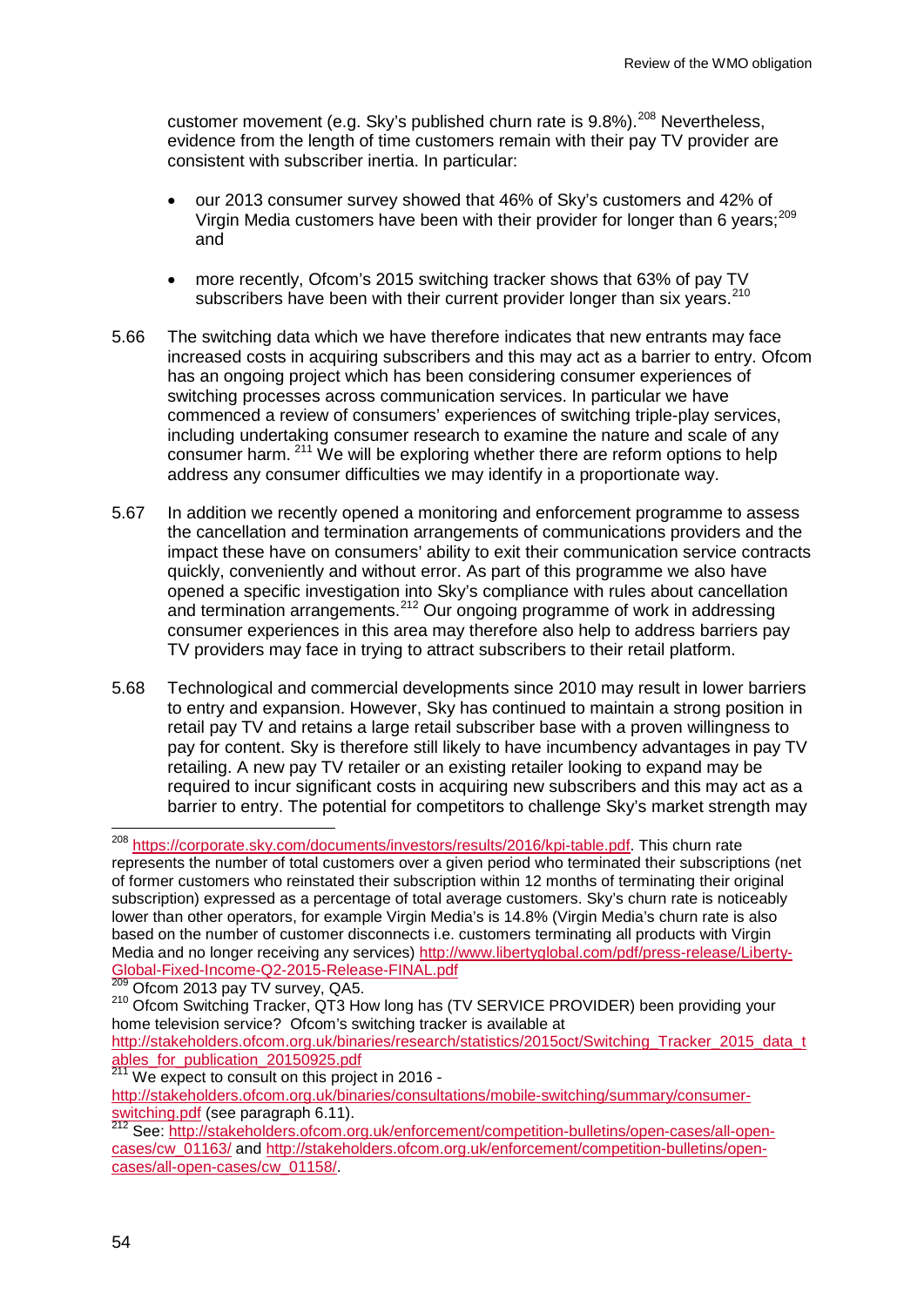grow in future, though the nature and scale of any changes are uncertain. We will continue to monitor developments in this area as OTT providers and new entrants further develop their offerings.

# **Limited distribution of Sky Sports may harm competition**

- 5.69 In the December 2014 consultation we found that limited distribution of Sky's key content may prejudice fair and effective competition between pay TV retailers. We said pay TV retailers which were unable to offer the key sports content available on Sky Sports may face difficulties in competing for a sizeable proportion of subscribers due to the importance attributed by consumers to Sky Sports and because of Sky's market position.<sup>[213](#page-55-0)</sup>
- 5.70 In this section, we have confirmed our view on the importance of Sky's key content. Sky continues to hold a portfolio of important sports content and in particular it holds the majority of the broadcast rights to the Premier League which as set out in Section 4 stands out as being the most important to consumers. Evidence on the value of rights, consumer research and internal documents show that Sky Sports is a key influence in the choice of retailer for a sizeable and valuable proportion of pay TV subscribers (in particular current Sky Sports subscribers who represent  $[\times]$  of all pay TV subscribers and around  $[\times]$  of pay TV revenues). The evidence shows that the loss of the Champions League from Sky's portfolio is unlikely to mean that Sky Sports is no longer important for retail platform choice for customers with a strong interest in sports.
- 5.71 We have also confirmed our assessment of Sky's strong market position, both as a supplier of key sports channels and as a pay TV retailer. This strong market position makes it more difficult for other pay TV providers to compete with Sky at both the wholesale and retail levels without access to its key content:
	- i) the significance of Sky's key content is such that it could prejudice the effectiveness of a pay TV retailers' ability to compete overall within the supply of retail pay TV services. In particular without Sky's key content the reduced number of subscribers a retailer is able to contest is likely, over time, to constrain the growth of a pay TV retailer's subscriber base and as a result they may be less likely to make investments in improving their services (including investing in new content and platform innovations); and
	- ii) If Sky retains its strong position in retail pay TV, this may give it continued advantages when bidding for sports rights. Other suppliers could therefore struggle to compete effectively for those rights, which in turn might impact on their ability to develop their pay TV services.
- 5.72 BT, Virgin Media and  $[\times]$  all agreed that the inability to offer Sky Sports would have a negative impact on a pay TV retailer's ability to retain current subscribers as well as to acquire new ones and that limited distribution of Sky Sports would be prejudicial to fair and effective competition.<sup>[214](#page-55-1)</sup>
- 5.73 Sky and the PL disagreed with our assessment of Sky's market position and said sector developments showed that pay TV was competitive. Sky also said that we had

 $\frac{^{213}}{^{213}}$  December 2014 consultation, paragraphs 6.57-6.65.  $\overline{a}$ 

<span id="page-55-1"></span><span id="page-55-0"></span><sup>&</sup>lt;sup>214</sup> BT response to the December 2014 consultation, paragraphs 5.1-5.13; Virgin Media response to the December 2014 consultation, paragraphs 46-47; and  $\left[\times\right]$ .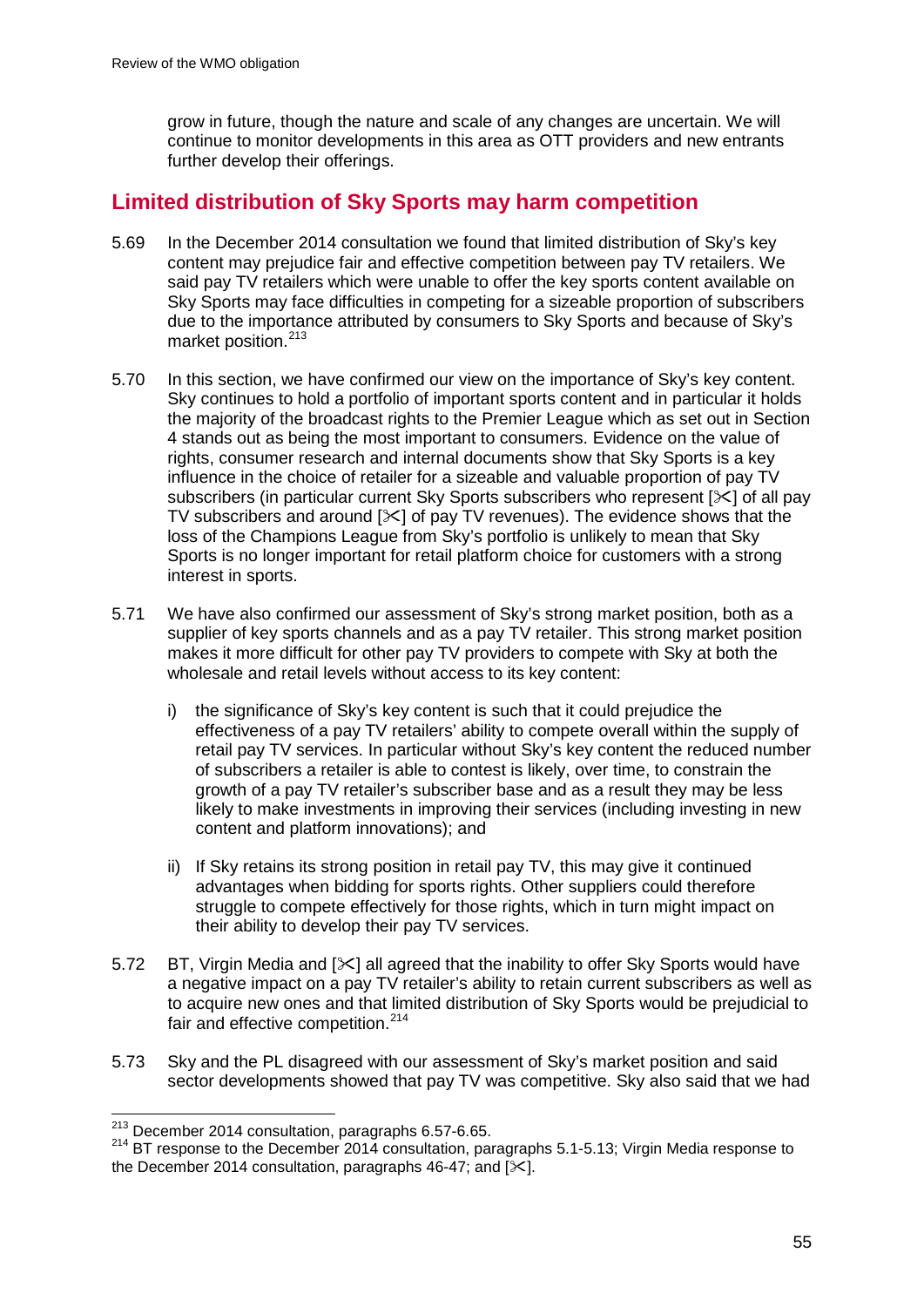not provided concrete evidence on the effects of limited distribution of Sky Sports.<sup>[215](#page-56-0)</sup> We respond to these comments in more detail in Annex 2. We consider the evidence set out above on the importance of that content to a significant and valuable proportion of subscribers, and on Sky's market position, is clear. Therefore we consider that is sufficient to indicate that limited distribution of Sky Sports could prejudice fair and effective competition between pay TV retailers.

5.74 We therefore remain of the view that without access to Sky's key content, pay TV retailers will be unable to compete effectively for the sizeable and valuable proportion of pay TV subscribers that value Sky's key content and, in view of Sky's strong market position both in retail pay TV and in the supply of key sports channels, limited distribution of Sky Sports may prejudice fair and effective competition between pay TV retailers.

# **Limited distribution of BT Sport is unlikely to prejudice fair and effective competition**

- 5.75 In the December 2014 consultation we found that the content on BT Sport was important to the subscription decisions for a relatively small segment of pay TV subscribers (around 5 %) and that once BT Sport started showing Champions League content this could increase to up to 8% of pay TV subscribers. Because of this and BT's modest market position both in the supply of sports channels and as a pay TV retailer, we concluded that the impact on competition of limited distribution of BT's content was less clear.<sup>[216](#page-56-1)</sup>
- 5.76 Whilst several stakeholders have argued that we had understated the importance of BT Sport, as set out above, the evidence available continues to suggest that BT Sport is likely to influence the choice of retailer for a small proportion of pay TV subscribers. We recognise that there may still be some uncertainty regarding the impact of BT's acquisition of Champions League rights. Nevertheless, BT Sport shows only 25% of Premier League matches alongside the Champions League (which is less important to subscribers than the Premier League), and will represent less than 30% of industry spending on sports content from 2016/17. In our view current evidence suggests that BT Sport is unlikely to influence the choice of retailer for a significant proportion of pay TV subscribers at this time.
- 5.77 In addition, our assessment above confirms that BT continues to have a modest position in both the supply of retail pay TV services and the supply of key sports channels. Therefore limited distribution of its content is less likely to prejudice the emergence of effective competition than would be the case if it had a strong market position.
- 5.78 Consequently we do not believe that the evidence shows that limited distribution of BT Sport would prejudice fair and effective competition between pay TV retailers at the current time.

<span id="page-56-0"></span><sup>&</sup>lt;sup>215</sup> Sky's response to the December 2014 consultation paragraph 3.29(ii).

<span id="page-56-1"></span> $216$  December 2014 consultation, paragraphs 6.66-6.69 and 6.72.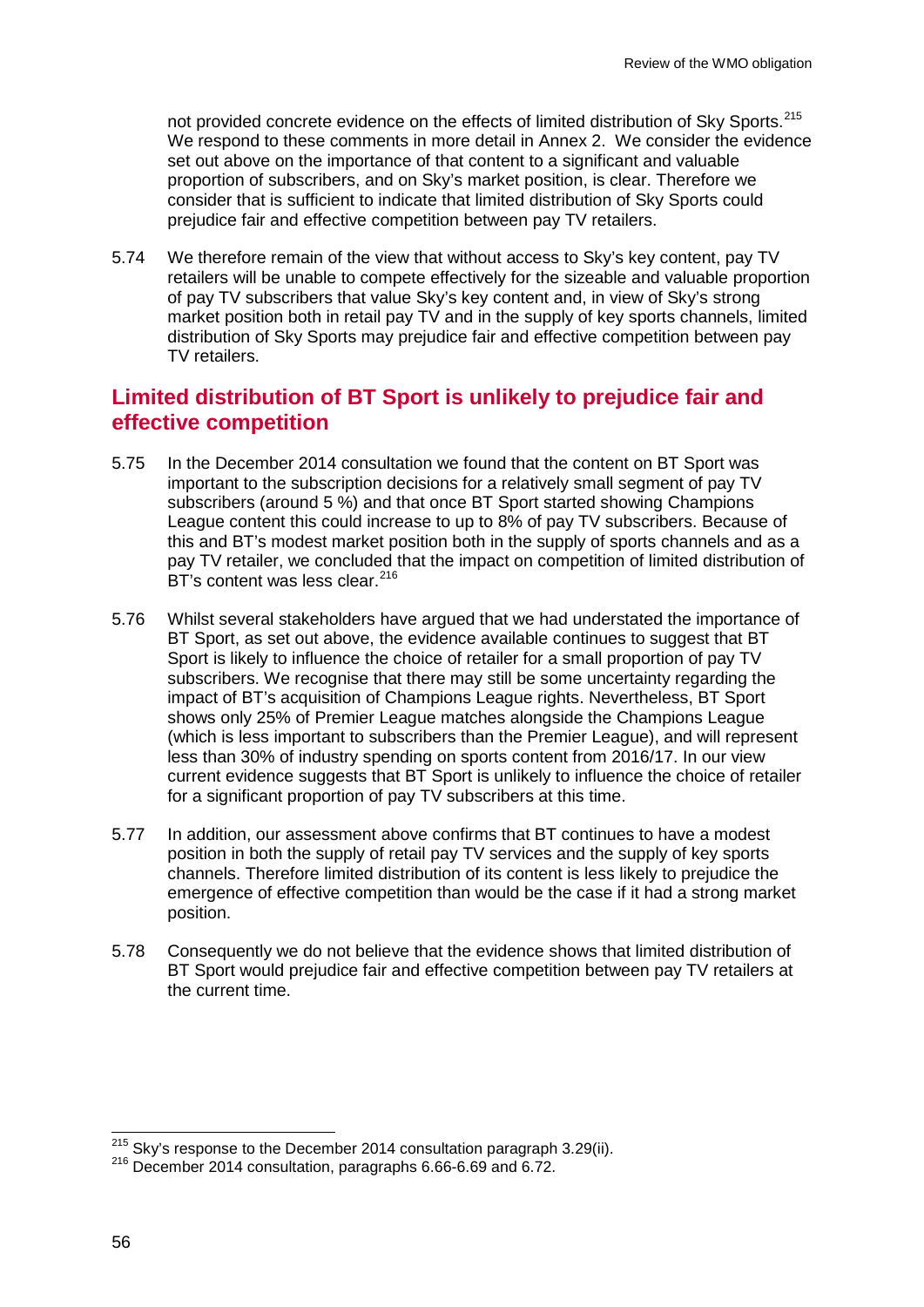# **Section 6**

# 6 Assessment of practices

- 6.1 In this section we assess the following practices:
	- i) non-supply of key content; and
	- ii) supply of key content but on terms that do not allow fair and effective competition.
- 6.2 Within the second practice (terms) we have considered in particular whether setting prices for wholesale supply of key content at a level which does not enable fair and effective competition, and whether Sky's requirement for reciprocal supply of channels containing key content may amount to practices which are prejudicial to fair and effective competition.
- 6.3 We conclude on the impact and likelihood of Sky engaging in each of these practices, taking account of our conclusions in Section 5.
- 6.4 We also received a number of comments from stakeholders regarding BT's incentives to supply BT Sport. However, as set out in Section 5, we have concluded that limited distribution of BT Sport is unlikely to prejudice fair and effective competition between pay TV retailers at the current time. As a result, we consider that it is not necessary to assess whether or not BT has incentives to limit the distribution of BT Sport.

# **We have considered whether Sky is engaging in non-supply of its key content**

## **Non-supply of Sky's key content would be prejudicial to fair and effective competition**

- 6.5 We concluded in Section 5 that the distribution of channels containing Sky's key content was important for the ability of pay TV retailers to compete for the sizeable and valuable segment of the pay TV market that values Sky's key sports content. Non-supply of this key content would therefore limit the ability of a retailer to compete effectively and would make it difficult for competitors to grow their subscriber base. This may also affect a competitor's incentives to invest and innovate – in particular their ability and incentives to invest in new content and platform innovations may be reduced, and as a result they may grow more slowly and exert less competitive pressure on Sky.
- 6.6 We consider that were Sky to engage in non-supply to one or more of its existing pay TV competitors, or to a new entrant, this would be prejudicial to fair and effective competition.

## **We previously identified that Sky may have incentives to limit distribution**

6.7 In the December 2014 consultation, we set out the view that there may be a risk that Sky has incentives to limit distribution of its key content in the absence of regulation. In particular, in respect of the supply of key sports content to competitors with relatively small numbers of subscribers, we said there may be benefits for Sky from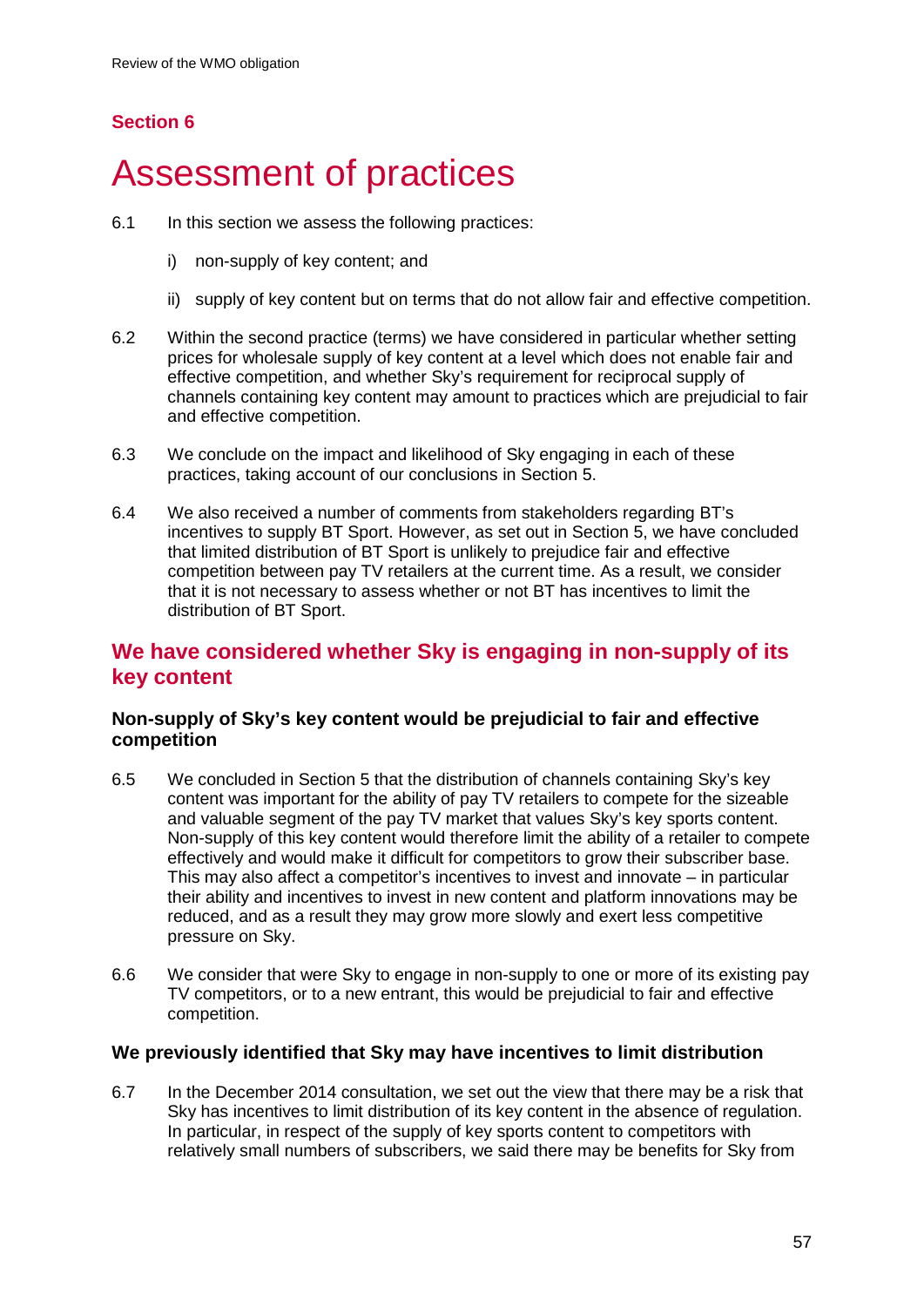limiting distribution of its content where such a strategy could slow the growth of those pay TV retailers and help protect Sky's position.

6.8 We noted that Sky is currently supplying its Sky Sports channels to a wide range of competing retailers and that existing contractual arrangements might restrict Sky's ability to act on any incentives it might have to withdraw supply. We said that these existing supply arrangements may be of little value in determining the extent to which Sky would or would not supply its key sports channels in the absence of an obligation to supply because they were concluded against the backdrop of existing regulation (i.e. the WMO obligation). [217](#page-58-0)

### **Stakeholders made a number of comments on our analysis of incentives and Sky's current supply arrangements**

### Several stakeholders argued that Sky does have incentives to withhold supply

- 6.9 BT,<sup>[218](#page-58-1)</sup> Real Digital,<sup>[219](#page-58-2)</sup> Virgin Media,<sup>[220](#page-58-3)</sup> TalkTalk<sup>221</sup>, and [ $\ll$ ]<sup>[222](#page-58-5)</sup> all considered that Sky had both static and dynamic incentives to withhold supply of its key content.
- 6.10 On our assessment of Sky's static incentives, Virgin Media said that attempting to reach a robust view on Sky's static incentives to supply Virgin Media was problematic and its own analysis showed that changing one assumption about Sky's success in attracting Virgin Media's subscribers could alter the view about Sky's incentives.<sup>[223](#page-58-6)</sup> Virgin Media also said that NOW TV increases the pay-off to Sky from restricting wholesale supply as it enables Sky to re-capture more revenue at the retail level.<sup>[224](#page-58-7)</sup> BT pointed to a number of factors which it considered meant Sky's static incentive to supply was likely to be low, including the low revenue upside for Sky supplying to smaller platforms, the risk of Sky's subscribers switching to any other pay TV platform it supplied, and the introduction of NOW TV which enabled Sky to capture those additional subscribers who were not willing to subscribe to Sky Sports as part of a wide pay TV bundle.<sup>[225](#page-58-8)</sup>
- 6.11 On Sky's dynamic incentives to supply, stakeholders argued that, firstly, Sky was seeking to protect its market position and weaken competitive pressure from its downstream competitors, and, secondly, that it was preventing those competitors becoming viable bidders for sports rights. On the latter point BT said that "the selfreinforcing nature of the vicious circle" allowed Sky to keep its entrenched bidding advantages for upstream sports rights.<sup>[226](#page-58-9)</sup> BT<sup>[227](#page-58-10)</sup> and Real Digital<sup>[228](#page-58-11)</sup> also pointed to Sky having incentives to protect its current 'buy-through' model for its Sky Sports channels.

 $\frac{217}{11}$  December 2014 consultation, paragraphs 7.28-7.35.  $\overline{a}$ 

<span id="page-58-1"></span><span id="page-58-0"></span> $^{218}$  BT response to the December 2014 consultation, paragraphs 6.1-6.21.<br> $^{219}$  Real Digital response to the December 2014 consultation, pages 3 and 12.

<span id="page-58-3"></span><span id="page-58-2"></span><sup>&</sup>lt;sup>220</sup> Virgin Media response to the December 2014 consultation, paragraphs 50-54.<br><sup>221</sup> TalkTalk response to the December 2014 consultation, paragraph 4.9.

<span id="page-58-6"></span><span id="page-58-5"></span><span id="page-58-4"></span> $\frac{222}{222}$ [ $\approx$ ].<br>
<sup>223</sup> Virgin Media response to the December 2014 consultation, paragraph 51.<br>
<sup>224</sup> Virgin Media response to the December 2014 consultation, paragraphs 5-6.

<span id="page-58-8"></span><span id="page-58-7"></span><sup>225</sup> BT response to the December 2014 consultation, paragraphs 6.1, 6.6-6.11.

<span id="page-58-9"></span> $^{226}$  BT response to the December 2014 consultation, paragraphs 6.12-6.14.<br> $^{227}$  BT response to the December 2014 consultation, paragraph 6.14.

<span id="page-58-11"></span><span id="page-58-10"></span> $228$  Real Digital response to the December 2014 consultation, page 3.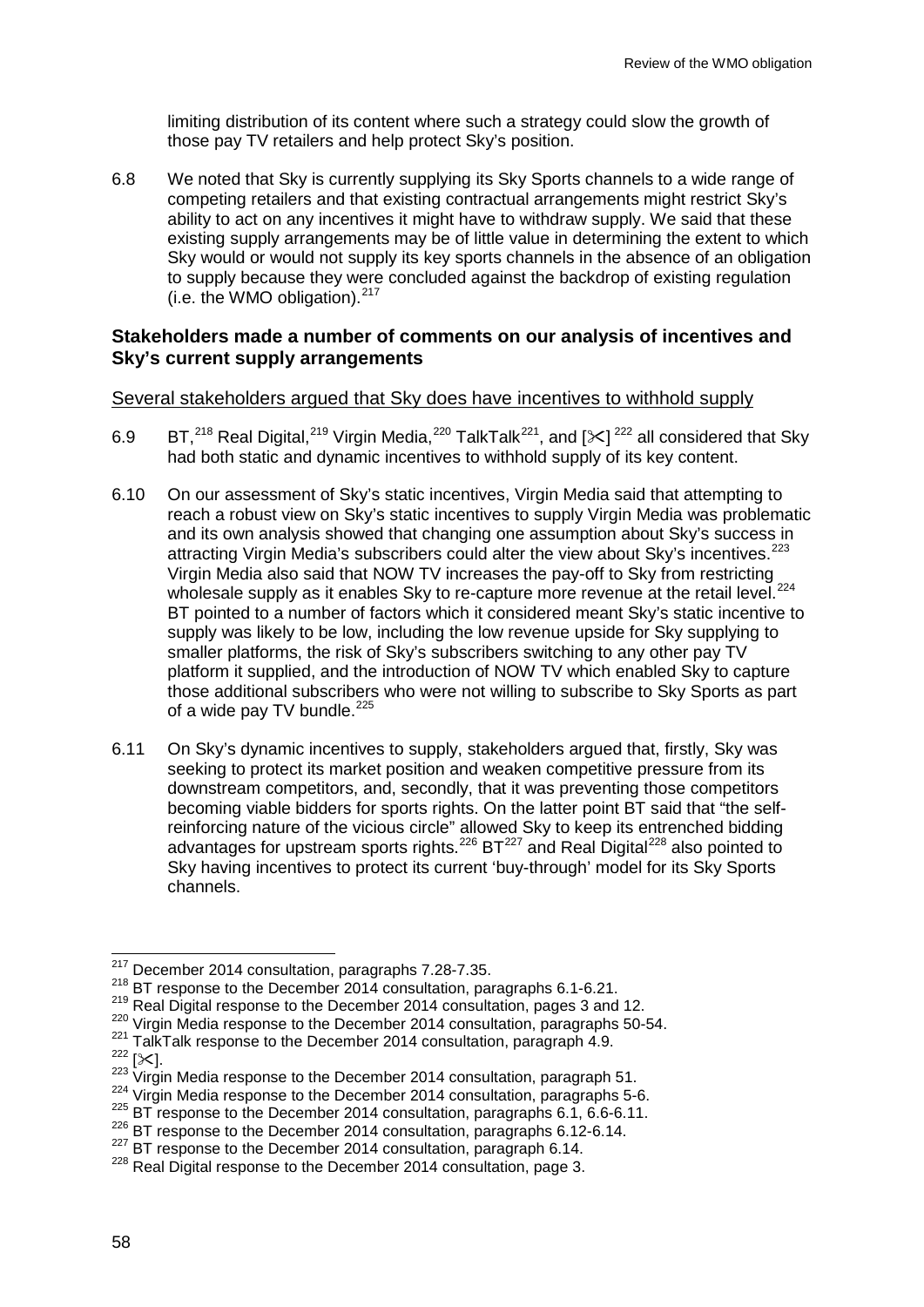- 6.12 Virgin Media highlighted a number of factors it considered would increase the benefits to Sky of withdrawing content from Virgin Media's platform: (i) the benefit to Sky of attracting bundled switchers (including mobile when launched by Sky), (ii) the possibility of customers unbundling to take NOW TV and (iii) the threat posed by Virgin Media's expansion.<sup>[229](#page-59-0)</sup>
- 6.13 BT said that Sky's dynamic incentives would necessarily vary with respect to different competitors and that Sky was likely to view BT in particular as a more serious threat to its market position, as a result of BT's considerable investment in BT Sport.<sup>[230](#page-59-1)</sup>  $[\times]$ <sup>[231](#page-59-2)</sup> BT said that Sky's conduct in practice supported this view, as Sky limited its distribution of Sky Sports to BT more than other operators and also targeted a competitive response to BT's development of its Sky Sports offering.<sup>[232](#page-59-3)</sup>

### Sky and the PL disagreed with our assessment of Sky's incentives

- 6.14 Sky and the PL said that our assessment of incentives was purely theoretical and was not grounded in evidence.<sup>[233](#page-59-4)</sup>
- 6.15 Sky said it was open to new opportunities to distribute its sports channels and said it had always engaged constructively with those opportunities it judged were (a) secure, and (b) would deliver sufficient incremental subscribers to those channels to make pursuit of that opportunity worthwhile. It added that its preference remained to retail its channels directly to consumers particularly where it could deliver its NOW TV service via IP, however, it was also open to wholesale deals.<sup>[234](#page-59-5)</sup> Sky said it attached significant value to the additional, certain revenue streams derived from new deals for the distribution of its key sports channels.<sup>[235](#page-59-6)</sup>
- 6.16 Sky argued that Ofcom's proposition that Sky was prepared to forgo the immediate, tangible ongoing revenues and profits from supply of its key sports channels in the hope of achieving some, uncertain and hypothetical, benefits to its business at some point in the future was not realistic. It pointed to the rapidly changing nature of the sector in which it operated which it said meant, even if those benefits were feasible, they would be too uncertain, and too far in the future, for Sky to rely on them. $^{236}$  $^{236}$  $^{236}$  In addition it said that the cost of supplying a pay TV platform with Sky Sports which is associated with an increase in retail competition is normally captured as a cost within the assessment of (net) static incentives. Including it *in addition* as a dynamic disincentive to supply would mean that it was double-counted.<sup>[237](#page-59-8)</sup>
- 6.17 In addition, Sky argued that Ofcom's assessment that Sky may have incentives not to supply smaller platforms ignored the cost to Sky of forgoing revenues and profits from platforms that were growing over time. It said it was implausible that in practice it would have a sufficient degree of confidence in its assessment of the threat a

 $\frac{^{229}}{^{229}}$  Virgin Media response to the December 2014 consultation, paragraphs 52-54.  $\overline{a}$ 

<span id="page-59-3"></span>

<span id="page-59-4"></span>

<span id="page-59-5"></span>

<span id="page-59-7"></span><span id="page-59-6"></span>

<span id="page-59-2"></span><span id="page-59-1"></span><span id="page-59-0"></span><sup>&</sup>lt;sup>230</sup> BT response to the December 2014 consultation, paragraph 6.15.<br><sup>231</sup> [ $\times$ ].<br><sup>232</sup> BT response to the December 2014 consultation, paragraph 6.15.<br><sup>233</sup> The PL response to the December 2014 consultation, paragraphs 6

<span id="page-59-8"></span>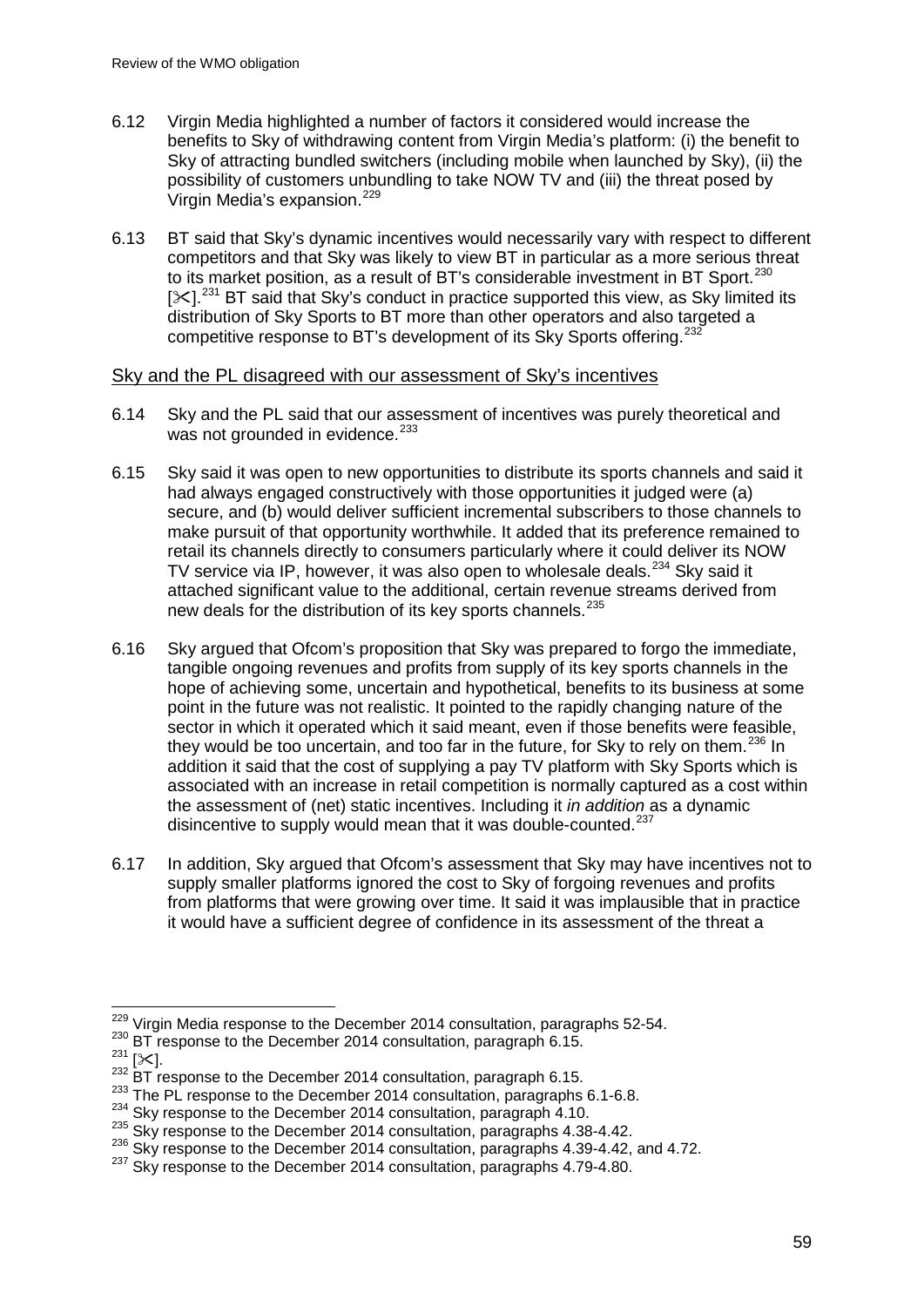particular platform might pose in future in order to justify forgoing revenues available now.[238](#page-60-0)

6.18 In relation to the impact on competition for future sports rights, Sky said that withholding its key sports channels was actually likely to reduce its chances of winning future rights auctions, because the amount it was willing to pay for the rights was a function of the total number of subscribers to its channels, not purely those to whom Sky retailed the channels. It argued that most pay TV retailers would prefer supply of Sky's sports channels rather than bearing the risks and costs associated with developing their own sports channels, making it considerably more likely that a competitor at the retail level would bid against Sky for sports rights if Sky refused to supply them with its sports channels.<sup>[239](#page-60-1)</sup> In any case, Sky said the proposition had been "*fatally undermined*" by BT's success in winning sports rights despite having a relatively small retail base of pay TV subscribers. It argued that supply of Sky's key sports channels to BT made no material difference to its threat as a bidder for sports rights.<sup>[240](#page-60-2)</sup> It added that even if it was able to eliminate the competition it faced when bidding for rights from such operators, it would still face competition from broadcasters that are not vertically integrated (e.g. ESPN).<sup>[241](#page-60-3)</sup>

### Stakeholders also commented on the relevance of Sky's existing supply arrangements

- 6.19 Virgin Media and another respondent  $(|\times|)$  considered that existing supply arrangements could not be used to make inferences about Sky's incentives to supply or as a counterfactual for what would happen in the absence of the WMO obligation. [242](#page-60-4)
- 6.20 BT considered that, without the WMO obligation, wholesale supply would be even more limited than it is at present. BT noted wider availability of Sky Sports since 2010 through self-retailing arrangements, but said that this did not represent increased competitive choice for pay  $TV$  consumers.<sup>[243](#page-60-5)</sup> It argued that our analysis should focus on the objective, observable market outcome that limited distribution of the Sky Sports proposition was occurring in practice and had had an impact on fair and effective competition in pay TV markets.[244](#page-60-6) Real Digital said that correspondence with Sky showed that Sky has refused to contemplate the supply of SS1&2 without the WMO remedy. $245$
- 6.21 Sky and the PL said that Ofcom should have due regard to the CAT's finding in 2012 that Sky was a 'willing wholesaler' during its negotiations with other potential pay TV retailers.<sup>[246](#page-60-8)</sup> Sky argued that we should focus on what it was likely to do in reality absent regulation, and the best evidence on that was what it had done in the past, and what it did now. Sky highlighted the range of supply agreements currently in place that were not concluded under the auspices of the WMO obligation, in

<span id="page-60-0"></span><sup>&</sup>lt;sup>238</sup> Sky response to the December 2014 consultation, paragraphs 4.80-4.82.<br><sup>239</sup> Sky response to the December 2014 consultation, paragraphs 4.83–4.92.<br><sup>240</sup> Sky response to the December 2014 consultation, paragraphs 4.93  $\overline{a}$ 

<span id="page-60-2"></span><span id="page-60-1"></span><sup>&</sup>lt;sup>240</sup> Sky response to the December 2014 consultation, paragraphs 4.93–4.100.<br><sup>241</sup> Sky response to the December 2014 consultation, paragraphs 4.101-4.103.

<span id="page-60-3"></span>

<span id="page-60-4"></span><sup>&</sup>lt;sup>242</sup> Virgin Media response to the December 2014 consultation, paragraph 50. [ $\approx$ ].<br><sup>243</sup> BT response to the December 2014 consultation, paragraph 6.11.<br><sup>244</sup> BT response to the December 2014 consultation, paragraph 6.17

<span id="page-60-5"></span>

<span id="page-60-6"></span>

<span id="page-60-8"></span><span id="page-60-7"></span>

 $^{245}$  Real Digital response to the December 2014 consultation, page 13.<br><sup>246</sup> Skv response to the December 2014 consultation, paragraphs 4.56 and the PL response to the December 2014 consultation, paragraphs 6.5-6.6.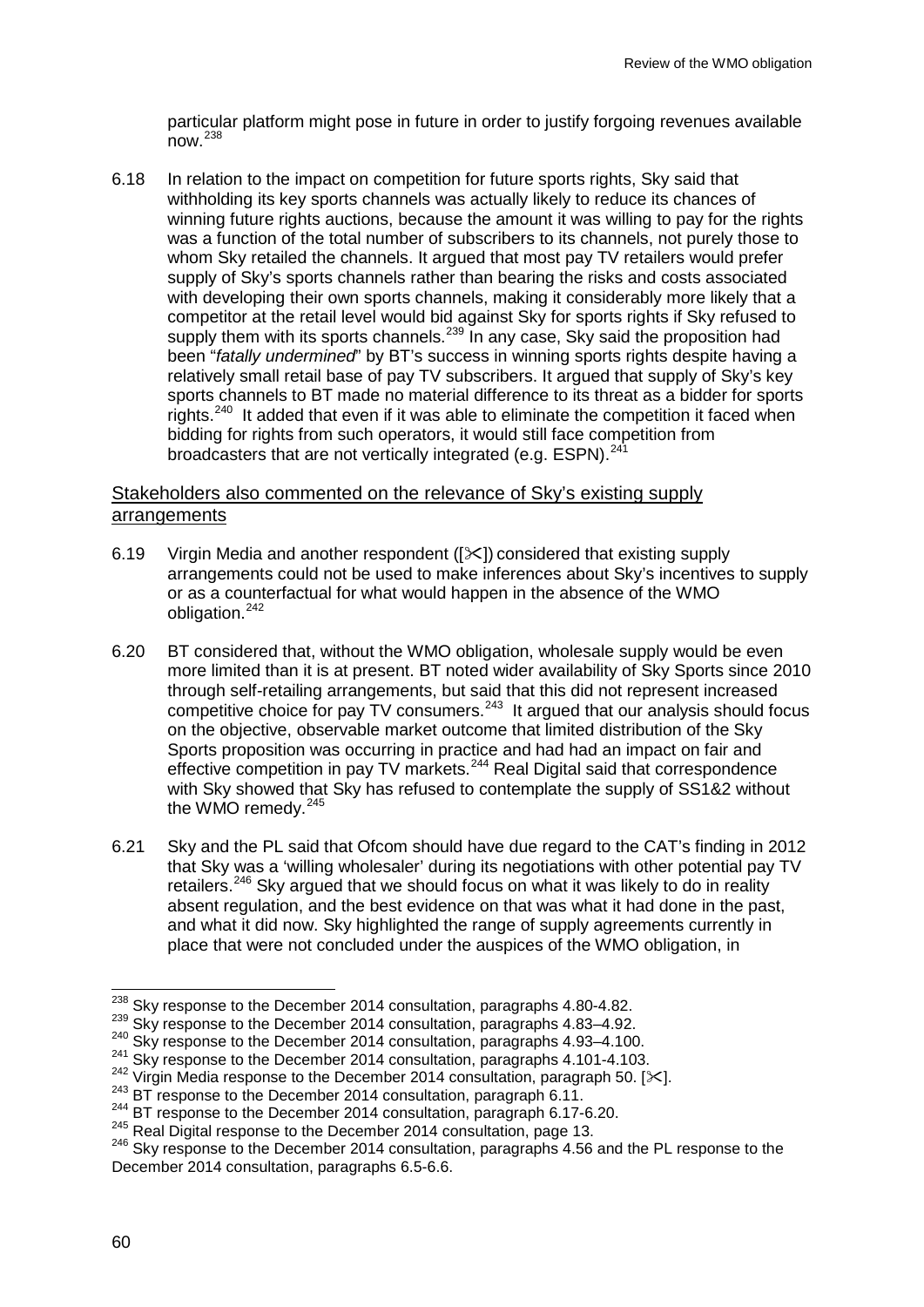particular its agreements with TalkTalk and Virgin Media.<sup>[247](#page-61-0)</sup> It also noted its agreement to supply NOW TV over TalkTalk's YouView box, as well as an increasing number of third party platforms (e.g. XBox and LG Smart TVs) and most recently EE TV  $[\times]$ <sup>[248](#page-61-1)</sup> Sky noted that each of these agreements required considerable effort on Sky's part and in some cases significant investment in order to be able to deliver NOW TV to these platforms.<sup>[249](#page-61-2)</sup>

6.22 Sky noted that supply to BT appeared to be the focus of Ofcom's concern but on this point it argued that the documentary record showed that Sky had consistently made significant efforts to deliver its key sports channels via BT's platforms, both via wholesale and self-retail arrangements.<sup>[250](#page-61-3)</sup> Sky noted that the situation in relation to supply to BT's YouView platform was the result of (a) BT having developed premium sports channels and (b) BT withholding supply of these channels to Sky. Sky said a proposition that the situation with respect to BT could justify the imposition of a WMO obligation that included a range of other parties was without merit. $^{251}$  $^{251}$  $^{251}$ 

### **We continue to consider that Sky may have incentives to limit distribution of its key content, however, it is currently supplying**

- 6.23 In the December 2014 consultation we recognised that it was difficult to conclude definitively on the likely conduct of Sky with regard to the supply of Sky Sports because it depended on a complex commercial trade-off which could be affected by a number of factors that were inherently uncertain. However, we considered that there were risks that Sky might have incentives to not supply other retailers' platforms. Having considered stakeholder comments we remain of the view that this is the case. However, in considering the likelihood of Sky acting on these incentives, we have further considered Sky's existing supply arrangements, as we discuss in more detail below.
- 6.24 With respect to Sky's incentives to supply Virgin Media, we continue to consider that, because of the significant wholesale revenues from subscribers to Sky Sports on Virgin Media, and because of the relatively low proportion of customers on that platform that Sky might expect to win back at the retail level, Sky may have static incentives to supply Virgin Media on a wholesale basis. We recognise that there are possible reasons why Sky might have a dynamic incentive to withdraw supply of Sky Sports to Virgin Media, as Virgin Media describes above. However, in our view it is still not clear as to whether any dynamic incentives to Sky as a result of limited distribution would overcome its likely static incentive to supply. In any case, as we discuss further below, Sky has a long-term supply agreement in place with Virgin Media.
- 6.25 For other pay TV platforms, Sky's static incentives to supply or not supply will still depend on the amount of subscribers who might switch, the additional subscribers to whom Sky could not otherwise retail Sky Sports, and the relative margins earned by wholesaling or retailing.<sup>[252](#page-61-5)</sup> We recognise that factors such as NOW TV might make it

<span id="page-61-1"></span><span id="page-61-0"></span>Expressions to the December 2014 consultation, paragraphs 4.16-4.17.<br>
<sup>249</sup> Sky response to the December 2014 consultation, paragraphs 4.16-4.17.<br>
<sup>250</sup> Sky response to the December 2014 consultation, paragraphs 4.23-4.37  $247$  Skv response to the December 2014 consultation, paragraphs 4.5-4.8. 4.17-4.22 and 4.52-4.56.

<span id="page-61-2"></span>

<span id="page-61-3"></span>

<span id="page-61-4"></span>

<span id="page-61-5"></span>due to the low number of potential Sky Sports subscribers on these platforms, this means that the countervailing potential benefits to Sky from causing subscribers to switch would also be low. Similarly, we recognise that there could be a potential revenue loss from supplying to other platforms,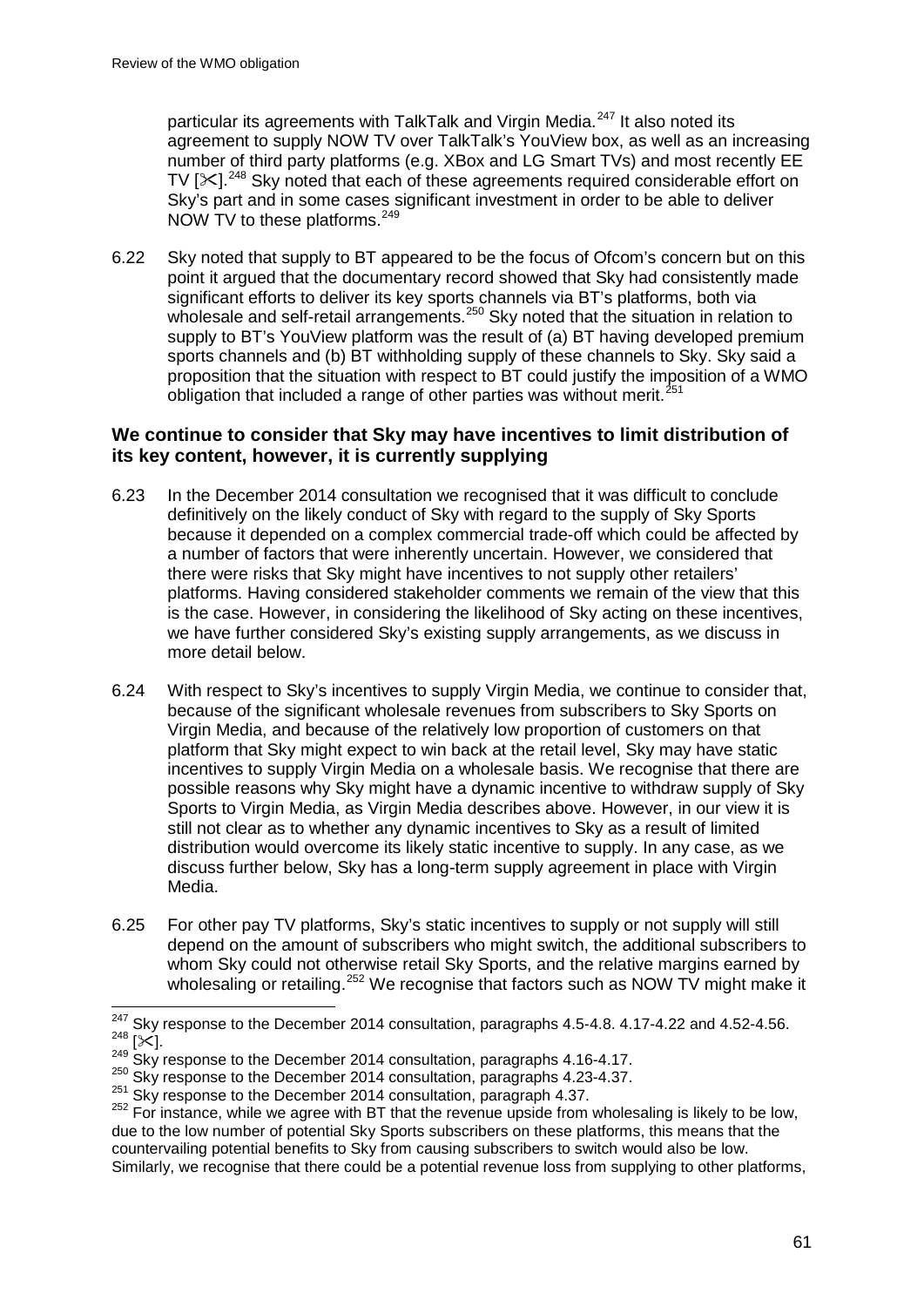relatively more attractive to withhold supply, as Sky may be able to continue earning revenues from some subscribers on other pay TV platforms.<sup>[253](#page-62-0)</sup> However, we also recognise that wholesale deals with newer platforms create opportunities for new revenue streams for Sky. In December 2014 we concluded that because of the relatively small numbers of Sky Sports subscribers on TalkTalk and BT TV the magnitude of any static incentives was likely to be small. We note subscriber numbers remain relatively small on these platforms and therefore we remain of the view that the magnitude of Sky's static incentives to supply these platforms is likely to be small.<sup>[254](#page-62-1)</sup>

- 6.26 Sky's overall commercial incentive to supply its key content will be driven by the net impact of its static and dynamic incentives. In the December 2014 consultation we set out that Sky had a strong position both as a pay TV retailer and in the supply of key sports channels. We said that increased competition from competing suppliers could reduce Sky's profits both as a pay TV retailer and as a supplier of sports channels. If limited distribution of Sky Sports can prevent or slow the erosion of Sky's future profitability then Sky could have an incentive to limit distribution of its key content. Whilst we recognise that Sky is likely to place less weight on benefits which are not immediate and which are uncertain, we do not consider this means those potential benefits are irrelevant. If the dynamic benefits which potentially accrue from withholding supply are sufficiently large, even if this prospect is uncertain and distant, they might still be an important consideration for Sky in its assessment of whether or not to supply Sky Sports channels.<sup>[255](#page-62-2)</sup>
- 6.27 We also recognise that Sky could earn future profits from wholesaling to platforms which are growing over time, but it is the ability to weaken competition (and in doing so keep prices higher) which creates the possibility that future profits could be higher under a scenario where Sky Sports is not supplied, and competing platforms remain small. In that regard we note our conclusion in Section 5 that the supply of Sky Sports is important to the ability of other retailers to compete effectively and grow their subscriber base.
- 6.28 One of the possible strategic benefits to Sky of limited distribution we set out in December 2014 was that limited distribution could reduce competition for future sports rights. We still consider that platforms with fewer subscribers may be less able to monetise rights and consequently less effective when competing for sports rights. However, BT has been able to acquire a number of sports rights packages, including in the 2015 Premier League auction, the Champions League and range of other rights using a strategy that to date has had a particular focus on monetising its sports rights investment by bundling BT Sport with its broadband service and providing it over DSat.<sup>[256](#page-62-3)</sup> BT may change its focus in the future, however based on its current

-

if existing Sky customers switch to these platforms, but if this occurred Sky would then earn larger wholesale revenues as a result.

<span id="page-62-0"></span><sup>&</sup>lt;sup>253</sup> [※].<br><sup>254</sup> In September 2015, TalkTalk had [※] Sky Sports subscribers and BT had [※], an increase from

<span id="page-62-2"></span><span id="page-62-1"></span><sup>[%]</sup> and [%] respectively in September 2014.<br><sup>255</sup> In this respect, we disagree with Sky that we have double-counted the cost of retail competition. In our static analysis, we assume that retail prices and margins are the same in either scenario (i.e. supplying Sky Sports or withholding supply). The disincentive to supplying a competing platform is limited to the margin made on additional retail subscribers (including the margins made on other related services), all other things being equal. We only consider the possibility of increased retail competition, and the disincentives that are associated with this, as part of our dynamic analysis (e.g. paragraph 7.17 of our December 2014 consultation).

<span id="page-62-3"></span><sup>&</sup>lt;sup>256</sup> For example [ $\ll$ ]. BT's response to the 2<sup>nd</sup> WMO information request dated 13 May 2015.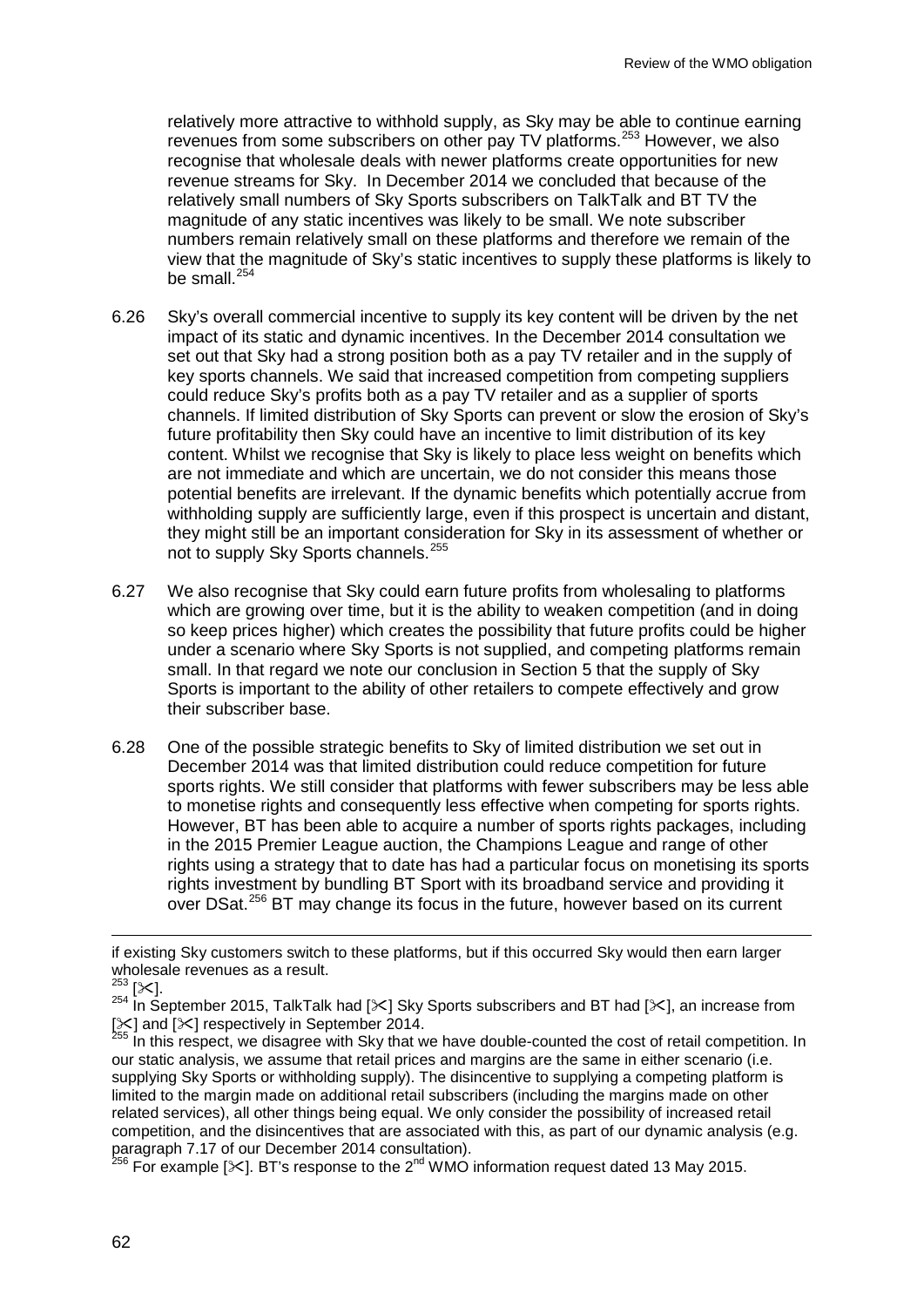strategy limiting distribution of Sky Sports to BT TV would appear to have a relatively modest impact on the ability of BT Sport to bid for sports rights.

- 6.29 We have identified circumstances above where, in principle, Sky may have incentives to withhold supply of its key sports content. We therefore consider that there may be a risk that Sky might not supply its key sports content to other pay TV retailers. However, we have further considered the relevance of existing supply arrangements for Sky's key content in assessing whether Sky is engaging in a practice of non-supply.
- 6.30 The majority of Sky's current supply arrangements have been agreed outside the scope of the WMO obligation<sup>[257](#page-63-0)</sup> and these arrangements will remain in force for a period even if the WMO obligation were removed. In particular Sky has:
	- an agreement with TalkTalk for all Sky Sports channels (in SD) which runs until 2016, $^{258}$  $^{258}$  $^{258}$  [ $\times$ ] $^{259}$  $^{259}$  $^{259}$ ;
	- an agreement with Virgin Media for the supply of all Sky Sports channels (in SD and  $\text{HD}$ ) which runs until 2019<sup>[260](#page-63-3)</sup>; and
	- an agreement with BT for the supply of the Sky Sports 1, 2 & 5 channels via IPTV to BT's Cardinal platform.  $[\times]$ .
	- In respect of other pay TV retailers, Sky self-retails its Sky Sports channels (through its NOW TV service) on a number of other third party platforms, including those provided by Sony, Apple and Google amongst others. More recently Sky reached an agreement to supply NOW TV on EE's pay TV service.<sup>[261](#page-63-4)</sup> [ $\times$ ].<sup>[262](#page-63-5)</sup> Whilst these deals are on a self-retail basis only, we are not aware of any evidence that Sky has been unwilling to enter into negotiations for wholesale access to Sky's key sport channels.
- 6.31 This evidence suggests that whilst, in principle, there may be circumstances in which Sky has incentives to withhold supply, it is not currently engaging in such a practice.
- 6.32 We further note that the risk of Sky withdrawing supply from Virgin Media, TalkTalk and BT's Cardinal platform in practice is limited by the contractual provisions  $[\times]$ . Under normal circumstances, those arrangements will therefore continue for a fixed period, terminating in:
	- $[\times]$  in the case of BT's Cardinal platform;
	- $[\times]$  2016 in the case of TalkTalk; and
	- [ $\le$ ] 2019 in the case of Virgin Media.

<span id="page-63-3"></span>[page/2014/sky\\_and\\_virgin\\_media\\_strike\\_major\\_new\\_channel\\_distribution\\_agreement](https://corporate.sky.com/media-centre/news-page/2014/sky_and_virgin_media_strike_major_new_channel_distribution_agreement)

<span id="page-63-0"></span><sup>&</sup>lt;sup>257</sup> With respect to Real Digital's comments, we disagree with Real Digital's interpretation of its correspondence with Sky.  $[\times]$ .  $\overline{a}$ 

<span id="page-63-1"></span><sup>&</sup>lt;sup>258</sup> Sky and TalkTalk originally agreed commercial terms for wholesale supply of Sky's key sports channels via TalkTalk's YouView Box in 2012. This agreement was then renewed in 2014. [https://corporate.sky.com/media-centre/news-page/2014/sky\\_talktalk\\_wholesale\\_agreement](https://corporate.sky.com/media-centre/news-page/2014/sky_talktalk_wholesale_agreement) <sup>259</sup> [ $\times$ ].<br><sup>259</sup> [ $\times$ ].<br><sup>260</sup> [https://corporate.sky.com/media-centre/news-](https://corporate.sky.com/media-centre/news-page/2014/sky_and_virgin_media_strike_major_new_channel_distribution_agreement)

<span id="page-63-2"></span>

<span id="page-63-5"></span><span id="page-63-4"></span><http://ee.co.uk/our-company/newsroom/2015/03/11/now-tv-available-on-the-ee-tv-smart-box>  $262 \overline{[31]}$ .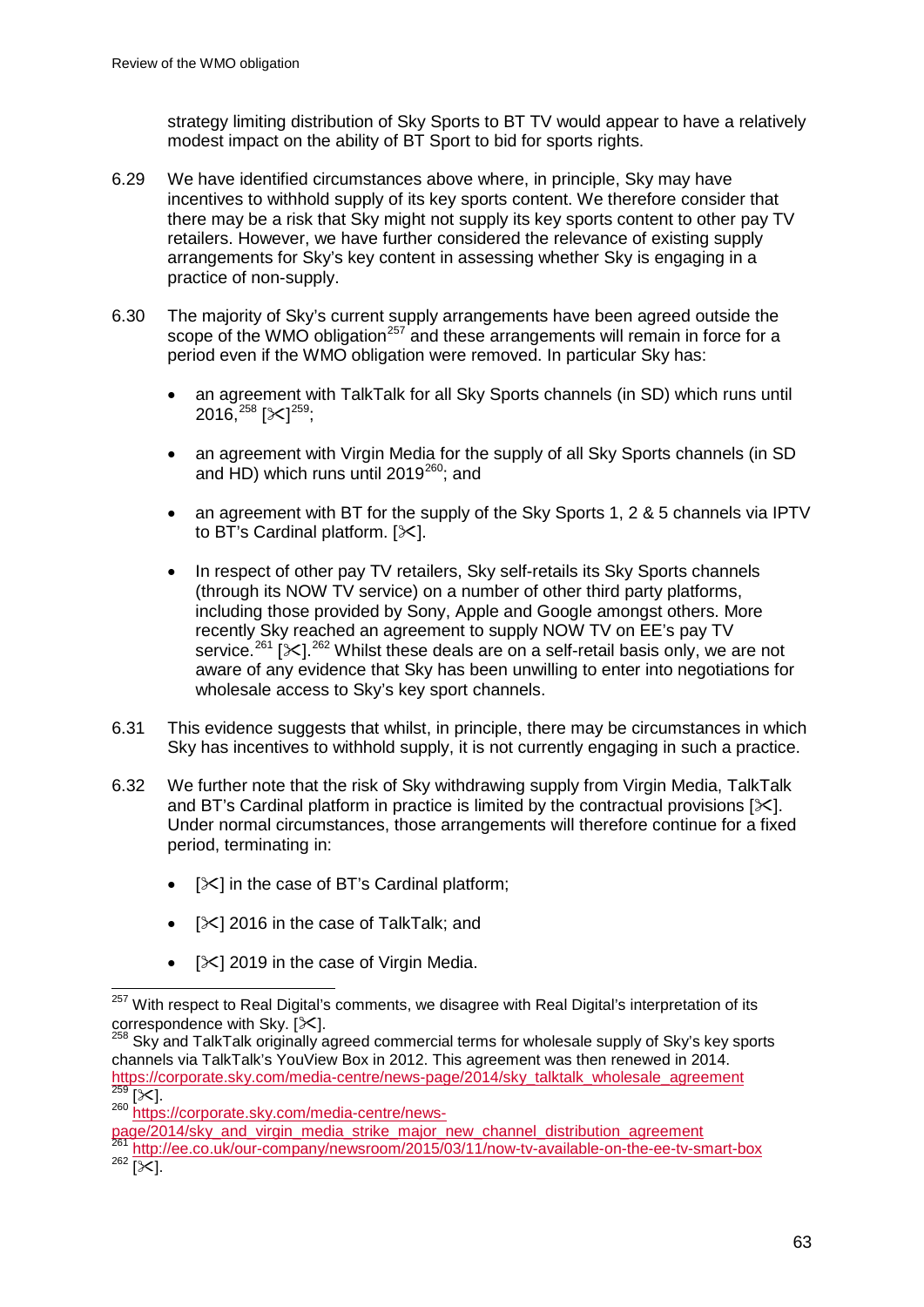- 6.33 The only current supply arrangement which is has been agreed under the scope of the WMO obligation is supply of Sky Sports 1&2 to BT's YouView platform. As we discuss in more detail later in this section, Sky entered into commercial negotiations with BT for wholesale supply of these channels to BT YouView following the 2012 Premier League auction. In those negotiations, Sky required either reciprocal wholesale supply of the BT Sport channels or for both parties to be able to self-retail their channels on the other's platform.[263](#page-64-0) BT brought a complaint to Ofcom under the Competition Act 1998 and negotiations did not conclude. Following an application by BT, in November 2014 the CAT agreed to extend the interim WMO arrangements to include BT's YouView platform.<sup>[264](#page-64-1)</sup>
- 6.34 We consider Sky's requirement for reciprocal supply of its key content separately in paragraphs 6.65 to 6.91 below.

### **We have not identified that Sky is engaging in non-supply of its key content**

- 6.35 Our conclusions on Sky's incentives remain the same as in December 2014, which is that because of its strong market position and the ability of Sky Sports to affect the development of competition, that Sky may have an incentive to limit distribution, particularly where the competitor concerned is relatively small but represents a strategic threat to Sky's position and its future profitability.
- 6.36 However, with the exception of BT YouView, all of Sky's main pay TV competitors have current supply arrangements in place which were agreed outside of the scope of the WMO obligation. There is no evidence at this time to suggest that Sky will not be able to agree supply arrangements both in respect of new platforms and in the renewal of existing arrangements.
- 6.37 We discuss in Section 7 that we expect Sky to continue to supply its key content widely and that if Sky were to withhold supply of its content in future we would reconsider the need for regulation to address this concern.

## **We have also considered Sky's terms of supply**

- 6.38 In the December 2014 consultation we also identified that distribution of key sports content but on terms that did not enable fair and effective competition could also be a potential concern.
- 6.39 In response to the consultation BT in particular pointed to specific terms of supply of Sky's key content which it considered were prejudicial to fair and effective competition, including pricing, Sky's requirement for reciprocal supply of key content, as well as a number of other terms. We have considered each in turn below.

<span id="page-64-0"></span>BT is already able to self-retail its BT Sport channels on Sky's DSat platform. Sky noted in its consultation response that it is unable to self-retail the Sky Sports channels via its NOW TV service on BT's YouView platform because this requires either (a) the provision of multicast capacity by BT or (b) YouView upgrading the capabilities of set top boxes so that they can receive linear channels via<br>unicast delivery. Sky response to the December 2014 consultation, paragraph 4.30. 263

<span id="page-64-1"></span><sup>&</sup>lt;sup>264</sup> See Section 2, paragraph 2.13 - [http://www.catribunal.org.uk/238-6549/1158-8-3-10-British-Sky-](http://www.catribunal.org.uk/238-6549/1158-8-3-10-British-Sky-Broadcasting-Limited.html)[Broadcasting-Limited.html](http://www.catribunal.org.uk/238-6549/1158-8-3-10-British-Sky-Broadcasting-Limited.html)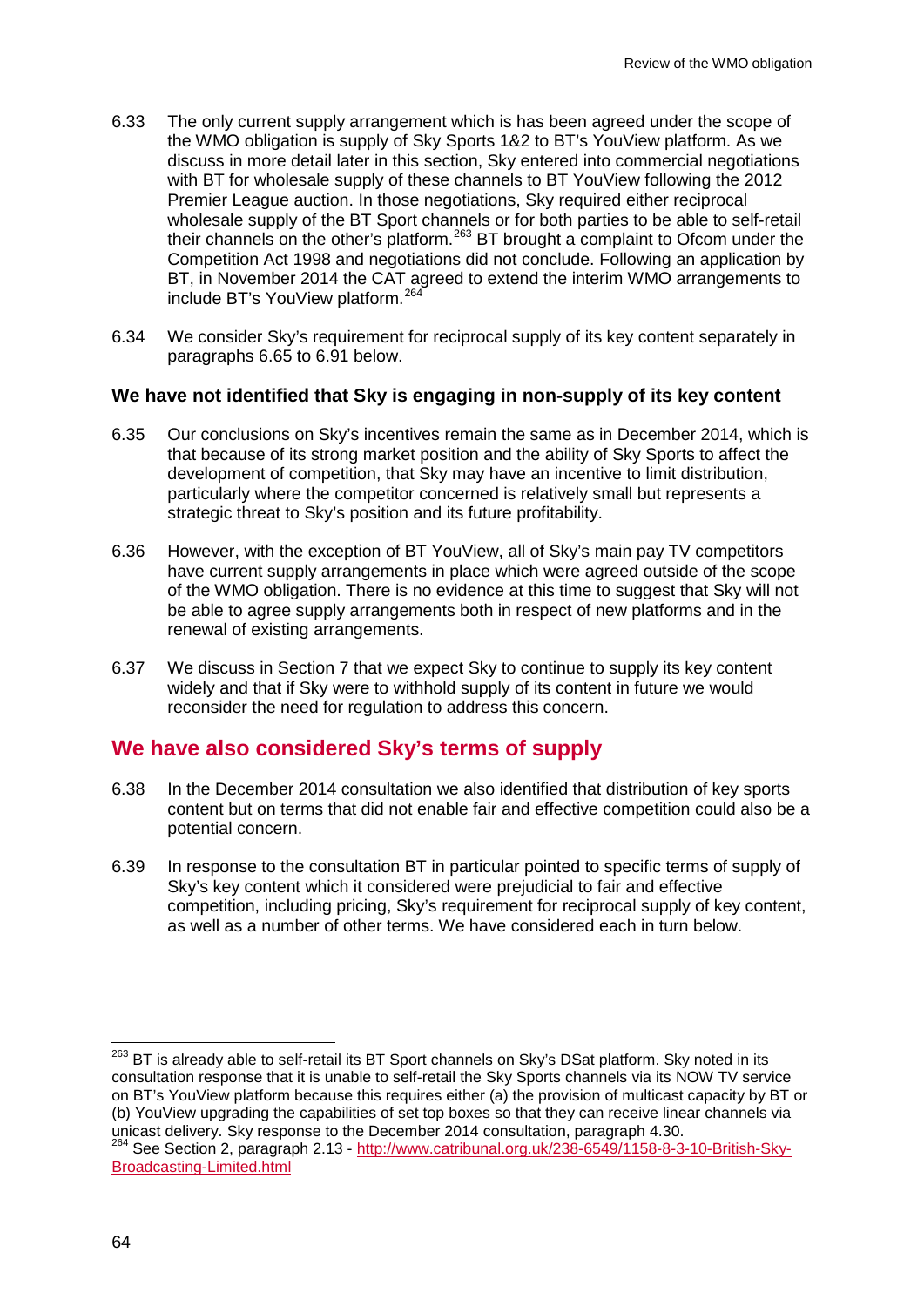## **We have considered whether Sky's wholesale pricing is likely to prejudice fair and effective competition**

## BT argued that wholesale prices are set too high to enable fair and effective competition

- 6.40 In its response to the December 2014 consultation, BT argued that the wholesale rate-card<sup>[265](#page-65-0)</sup> prices set by Sky were too high to enable fair and effective competition and this is another example of a practice of limited distribution.<sup>[266](#page-65-1)</sup> BT said it was important to note that in light of Sky's significant scale relative to other pay TV retailers and its entrenched retail incumbency advantages, the wholesale price Sky could charge might pass a 'traditional' margin squeeze test under competition law, but it would still be too high to allow a pay TV retailer of much smaller scale to compete effectively.<sup>[267](#page-65-2)</sup>
- 6.41 In this respect, BT considered it notable that TalkTalk's "Sky Sports Boost" was more than 20% more expensive than Sky's headline price for its "Sky Sports pack" (£30 per month compared to £24.50 per month (in February 2015)) and that the number of Sky Sports subscribers on TalkTalk was low. BT said this underpinned its view that the terms of wholesale supply to TalkTalk meant it had no incentive to compete effectively against Sky.<sup>[268](#page-65-3)</sup> In addition BT pointed to a lack of growth in Virgin Media's subscriber base, as suggestive of terms of supply that are insufficient to enable competition.<sup>[269](#page-65-4)</sup>
- 6.42 BT considered the evidence of Sky's practice in negotiating its wholesale deals, both prior to the WMO obligation, and in subsequent negotiations outside of the WMO obligation, highlighted Sky's unwillingness to depart from wholesale rate-card prices.<sup>[270](#page-65-5)</sup> BT said Sky had only appeared willing to deviate from rate-card prices with BT on the basis of a penetration discount arrangement. BT pointed to Ofcom's previous conclusions in the 2010 Pay TV statement that such penetration discounts were insufficient to address the competition concerns identified.<sup>[271](#page-65-6)</sup>
- 6.43 Sky said it was critical for Ofcom to note that, with respect to wholesale pricing, in its 2012 Judgment the CAT found that the rate-card price had not been found to obstruct, or contribute to the obstruction of, fair and effective competition by Virgin Media.  $[31. 272]$  $[31. 272]$  $[31. 272]$
- 6.44 Other stakeholders did not comment directly on current wholesale prices in response to the December 2014 consultation.
- 6.45 In an additional submission made on 14 October 2015, BT submitted a model which it said indicated that a pay TV retailer of BT's scale would be unable to profitably

<span id="page-65-1"></span><span id="page-65-0"></span><sup>&</sup>lt;sup>266</sup> BT also arqued that the regulated WMO price was too high because of a number of flaws in the current WMO methodology (BT's response to the December 2014 consultation, paragraph 5.12(v)). However, as set out in Section 2, we do not consider these comments are relevant here because they relate to the effectiveness of the current WMO, not the likelihood of Sky engaging in a practice of setting high wholesale prices.<br><sup>267</sup> BT response to the December 2014 consultation, paragraph 6.10(i). <sup>265</sup> 'rate-card' refers to the wholesale price set by Sky for access to its Sky Sport channels. [ $\ll$ ].

<span id="page-65-5"></span>

<span id="page-65-4"></span><span id="page-65-3"></span><span id="page-65-2"></span><sup>268</sup> BT response to the December 2014, paragraphs 2.51 and 5.12.<br>
<sup>269</sup> BT response to the December 2014 consultation, paragraph 2.52.<br>
<sup>270</sup> [ $\times$ ].<br>
<sup>271</sup> BT response to the December 2014 consultation, paragraphs 6.19-6.

<span id="page-65-7"></span><span id="page-65-6"></span><sup>272</sup> Sky response to the December 2014 consultation, paragraph 4.45.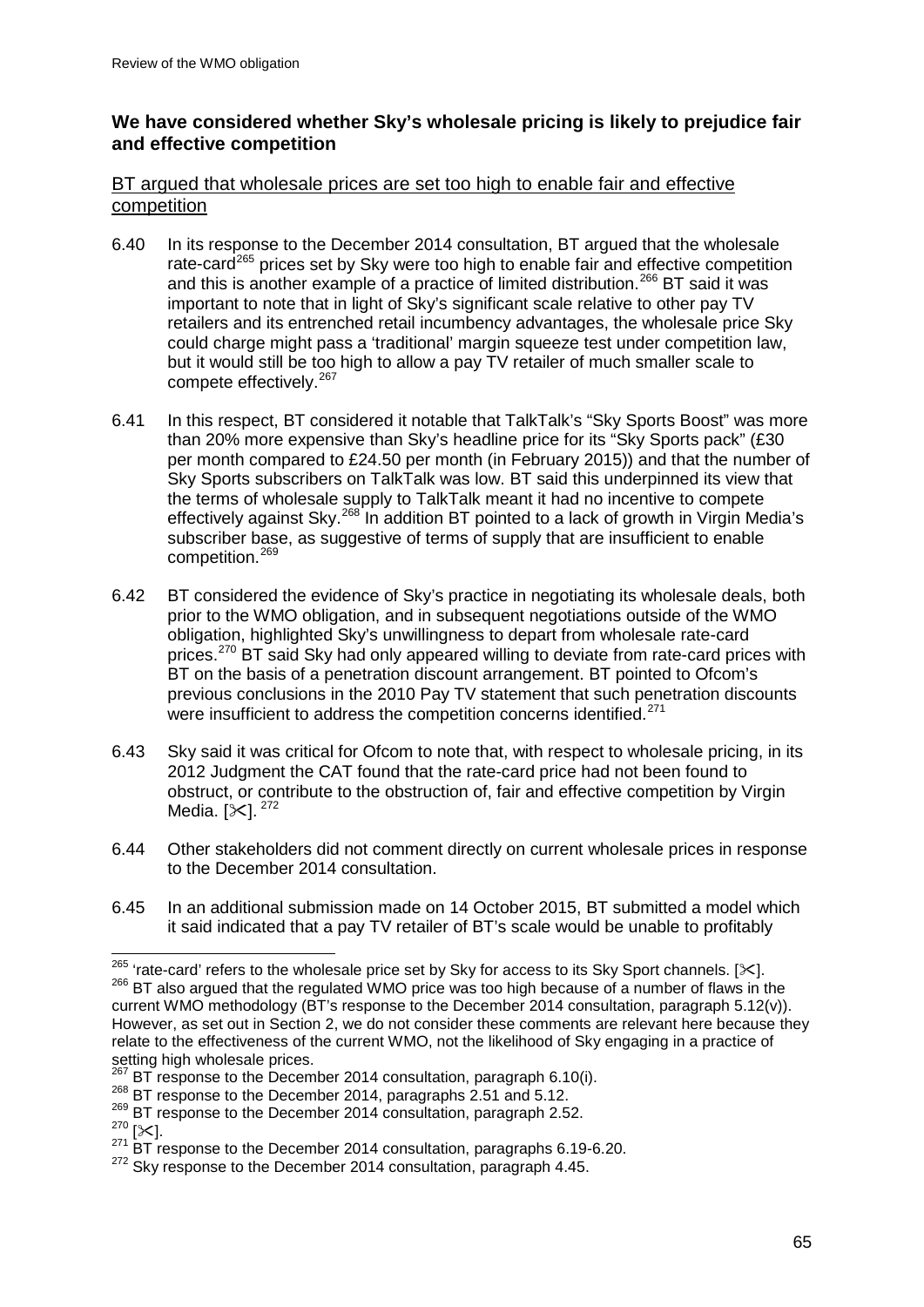retail Sky's sports channels at Sky's wholesale rate-card prices, and therefore Sky was engaging in a practice prejudicial to fair and effective competition. <sup>[273](#page-66-0)</sup> BT modelled the costs of a hypothetical standalone pay TV retailer that distributes pay TV via YouView over fibre but does not supply telephony and broadband services. This model was based on BT's own retail costs, the wholesale price for SS1&2 currently paid by BT for its Cardinal platform and Sky's retail prices as of July 2015. BT made a number of adjustments to Sky's retail prices to account for the differences between Sky's and BT's basic TV packages, and to account for the difference between Sky's Max Sports product and SS1&2. As a sensitivity, BT also modelled a supplier of a triple-play service  $[\times]$ .

- 6.46 BT submitted that Ofcom needed to reach a conclusion as to whether the level or nature of Sky's wholesale pricing for Sky Sports has so fundamentally changed since our findings in 2010 that we could safely conclude that the competition concern we identified in 2010 about Sky's wholesale pricing was no longer justified. BT said that Ofcom could not reasonably reach a conclusion on this matter without undertaking detailed economic/financial modelling based on up to date data.<sup>[274](#page-66-1)</sup>
- 6.47 [ $\times$ ]. $^{275}$  $^{275}$  $^{275}$
- 6.48 [ $\ll$ ]. $^{276}$  $^{276}$  $^{276}$

## We have considered the evidence on wholesale pricing in light of stakeholder comments

- 6.49 In the 2010 Pay TV statement, we identified concerns that Sky was exploiting its market power by limiting the wholesale distribution of its premium channels, with the effect of restricting competition from retailers on other platforms.<sup>[277](#page-66-4)</sup> In particular, we considered that the evidence from negotiations showed a "strong reluctance on Sky's part to negotiate a wholesale deal".<sup>[278](#page-66-5)</sup> In that context, we conducted a review of Sky's pricing and concluded that, to the limited extent that Sky entered into discussions on wholesale pricing, the wholesale rate-card price would not allow pay TV retailers to compete effectively. [279](#page-66-6)
- 6.50 In the 2012 CAT Judgment, the CAT approached the question of pricing on the basis that Sky was complying with a margin squeeze test under the abuse of dominance provisions of competition law in setting its wholesale rate-card price.<sup>[280](#page-66-7)</sup> Contrary to Ofcom's finding, however, the CAT considered that the rate-card price did allow Virgin Media to compete effectively with Sky.<sup>[281](#page-66-8)</sup> The CAT noted effective competition did not require symmetry between retailers and that whilst Sky had certain scale advantages in pay TV, Virgin Media had its own set of advantages.<sup>[282](#page-66-9)</sup> The CAT also found that Sky's cost advantages over Virgin Media by reason of the two platforms'

<span id="page-66-0"></span><sup>273</sup> BT, *Additional evidence on why Sky's rate-card pricing for Sky Sports is prejudicial to fair and effective competition* ('BT additional pricing submission'), 14 October 2015.<br><sup>274</sup> BT additional pricing submission, 14 October 2015, paragraphs 2.3-2.4.<br><sup>275</sup> [%<].  $\overline{a}$ 

<span id="page-66-1"></span>

<span id="page-66-5"></span>

<span id="page-66-4"></span><span id="page-66-3"></span><span id="page-66-2"></span><sup>&</sup>lt;sup>276</sup> [ $\approx$ ].<br><sup>277</sup> 2010 Pay TV Statement, paragraph 1.6.<br><sup>278</sup> 2010 Pay TV Statement, paragraph 7.191.<br><sup>279</sup> 2010 Pay TV Statement, paragraphs 7.192 and 7.193.<br><sup>280</sup> 2012 CAT Judgment, paragraph 767.<br><sup>281</sup> 2012 CAT Judgm

<span id="page-66-7"></span><span id="page-66-6"></span>

<span id="page-66-9"></span><span id="page-66-8"></span><sup>&</sup>lt;sup>282</sup> 2012 CAT Judgment, paragraphs 809 to 810.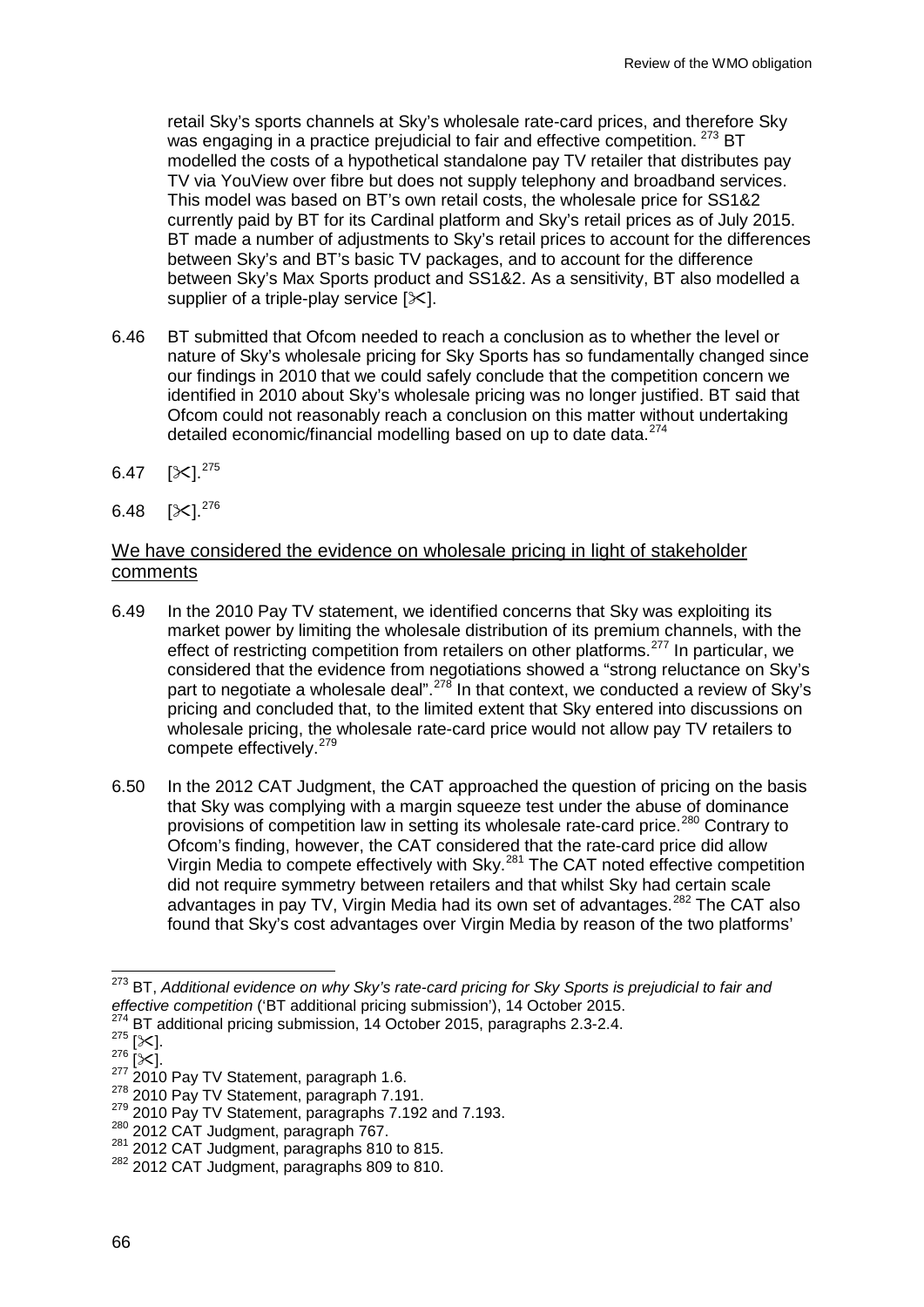difference in scale were not substantial enough to have a material impact on the ability of Virgin Media to provide effective competition.<sup>[283](#page-67-0)</sup>

- 6.51 The CAT did not consider the issue of rate-card pricing to new entrants (i.e. entrants other than Virgin Media) in the 2012 CAT Judgment. As set out in Section 2 (paragraph 2.15), in February 2014 the Court of Appeal found that the CAT had failed to deal with the rate-card price issue in relation to new entrants.<sup>[284](#page-67-1)</sup> The Court of Appeal therefore remitted this issue to the CAT for further consideration and this process is currently ongoing.
- 6.52 In this review, we have considered whether there appear to be concerns relating to the wholesale price charged by Sky which would warrant an independent consideration of pricing issues in circumstances where Sky has agreed a number of wholesale supply arrangements. We are mindful of the need to be cautious in examining commercially agreed prices unless there are good reasons for doing so.
- 6.53 The wholesale prices set in the WMO obligation in 2010 are currently set at £17.01 for SS1 alone,  $\stackrel{.}{E}$ 16.80 for SS2 alone and  $\stackrel{.}{E}$ 25.34 for SS1&2.<sup>[285](#page-67-2)</sup> [ $\times$ ]. The table below summarises Sky's current wholesale pricing.

### **Table 6.1: Sky Sports (SD) wholesale pricing per subscriber per month (excl. VAT) from 1 June 2015**

## **[]**

Source: Sky's response to the 2<sup>nd</sup> WMO information request dated 13 May 2015

- 6.54 As discussed earlier, the only current supply arrangement which is subject to the requirements of the WMO obligation is supply to BT's YouView platform.<sup>[286](#page-67-3)</sup> The price for SD versions of SS1&2 to BT YouView is set at the regulated WMO price.
- 6.55 In respect of arrangements with all other operators,  $[\times]$ .<sup>[287](#page-67-4)</sup> [ $[\times]$ .
- 6.56  $[\times]$ .

 $\overline{a}$ 

- 6.57 Neither Virgin Media nor TalkTalk have suggested that the wholesale prices they currently pay are set at a level which does not enable them to compete.  $[\times]$ . We note BT made comments about TalkTalk's retail pricing, however as above, TalkTalk itself did not identify any concerns with the wholesale price it currently pays.
- 6.58 We have reviewed the modelling exercise submitted by BT. We note in advance that it is difficult to determine what the wholesale price of Sky Sports channels in respect of BT's YouView platform would be in the absence of regulation. The prices which BT is currently paying result from BT being granted the benefit of the WMO obligation in respect of its YouView platform and it is by no means certain that those wholesale charges would continue in the absence of the WMO obligation. As set out above,  $[\times]$ .

<span id="page-67-0"></span><sup>&</sup>lt;sup>283</sup> 2012 CAT Judgment, paragraphs, 807, 808 and 812. The CAT's assessment was premised on Ofcom's finding that Sky's rate-card prices passed the margin squeeze test.<br><sup>284</sup> CoA February 2014 Judgment, paragraphs 100-101.<br><sup>285</sup> http://media.ofcom.org.uk/analysts/regulated-prices/

<span id="page-67-1"></span>

<span id="page-67-4"></span><span id="page-67-3"></span><span id="page-67-2"></span><sup>&</sup>lt;sup>286</sup> In accordance with the CAT's decision to extend the interim WMO to supply via IPTV over BT's YouView platform in November 2014. See footnote 18 in Section 2.<br>287 Sky's respected to the Water Correct of the Water Correct of the Water Correct of the Water Correct of the

 $\sigma$  Sky's response to the WMO information request dated 31 October 2014.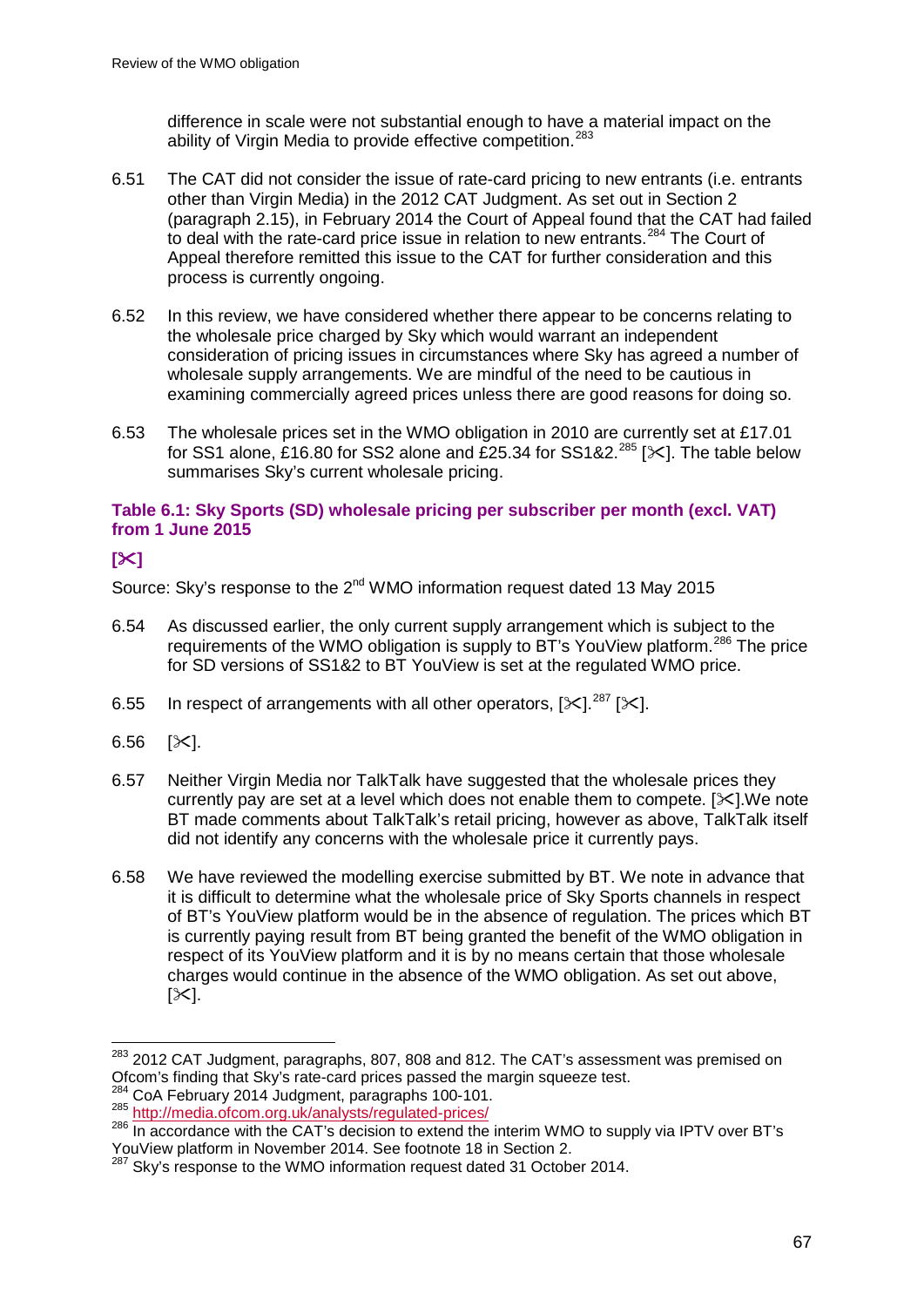- 6.59 We consider there are a number of methodological issues with BT's submission. BT has attempted to replicate the approach which Ofcom adopted in the 2010 Pay TV statement. For example, BT makes an adjustment to try and reflect the scale advantages Sky had, which we considered at that time were unmatchable by a standalone pay TV entrant that would need to grow its subscriber base. The approach to those adjustments was informed by market conditions at that time. However, if we were to undertake a new price squeeze analysis we would need to consider what adjustments were now appropriate in the light of current market circumstances, for example, the emergence of competing providers offering tripleplay products with their own advantages.
- 6.60 An evaluation of whether Sky was imposing a price squeeze would likely focus on whether Sky's retail prices were sufficient to cover Sky's retail costs,<sup>[288](#page-68-0)</sup> potentially with adjustments. However, whilst we recognise BT has used the information it has available to it, BT's analysis is necessarily dependent upon BT's own retail costs and because there are very large differences between the retail pay TV operations of BT and those of Sky, they may provide little assistance.<sup>[289](#page-68-1)</sup> In particular,<sup>[290](#page-68-2)</sup> Sky's retail pay TV platform uses a quite different technology to BT (DSat),<sup>[291](#page-68-3)</sup> Sky deploys different in home equipment, has a different customer base (in that it is likely to have a much higher proportion of customers taking premium channels than BT), and the services Sky offers vary significantly from those that BT offers (e.g. the range of basic channels on Sky, differences in the types of add-on services available etc.). All these factors are examples of important differences that will have an impact on retail costs and mean that BT's retail costs are unlikely to be a reliable indicator of Sky's retail costs.[292](#page-68-4)
- 6.61 Even on its own terms (and addressing any methodological issues) there are reasons to believe that BT's model overstates the scale of any potential price squeeze. BT's

 $\overline{a}$ 

<span id="page-68-0"></span><sup>&</sup>lt;sup>288</sup> In our pricing work in 2010, and in our assessment of VULA margin we assessed the possibility of a margin squeeze with reference to retail costs of the incumbent (with adjustments as necessary to reflect unmatchable advantages of the incumbent firm). See paragraphs 10.59-10.60 of the 2010 Pay TV statement paragraphs and paragraphs 5.12 to 5.33 of the VULA margin statement [\(http://stakeholders.ofcom.org.uk/consultations/VULA-margin/statement/\)](http://stakeholders.ofcom.org.uk/consultations/VULA-margin/statement/).That would be the natural starting point if we were to undertake an exercise again as part of this review i.e. we would base the test on Sky's retail costs, the products sold by Sky, Sky's retail prices and any adjustments that are warranted.

<span id="page-68-1"></span><sup>&</sup>lt;sup>289</sup> A further question raised by BT's approach is whether BT's costs, as reflected in its model, represent the retail costs of an efficient operator.<br><sup>290</sup> This is not interest.

<span id="page-68-2"></span>This is not intended to be an exhaustive list. An exercise of attempting to fully reconcile BT's costs to Sky's prices and services would be extremely complex in practice. BT itself has recognised that its modelling is indicative and is not a substitute for undertaking a direct examination of Sky's retail costs<br>(BT additional pricing submission, paragraph 2.7).

<span id="page-68-4"></span><span id="page-68-3"></span>BTs preferred model is based on a standalone provider that delivers pay TV over fibre. This is not the distribution technology used by Sky, nor is it the distribution model used by Virgin Media, TalkTalk or BT itself and it necessitates a series of arbitrary assumptions regarding the allocation of costs.<br><sup>292</sup> BT attempts to deal with some of the differences between BT and Sky products. It attempts to deal with BT's less extensive range of basic channels and the fact that it supplies only SS1&2 (and not all of Sky's sports channels) by making an adjustment to reflect the "value" of these channels. It also attempted to account for Sky's lack of BT Sport. However, making adjustments of this sort is far from straightforward. As a matter of methodology, Ofcom has elsewhere expressed doubts about using "value" as a basis for undertaking price squeezes (see Fixed Access Market Reviews: Approach to the VULA margin March 2015, paragraphs 6.257 to 6.261).  $[\times]$ .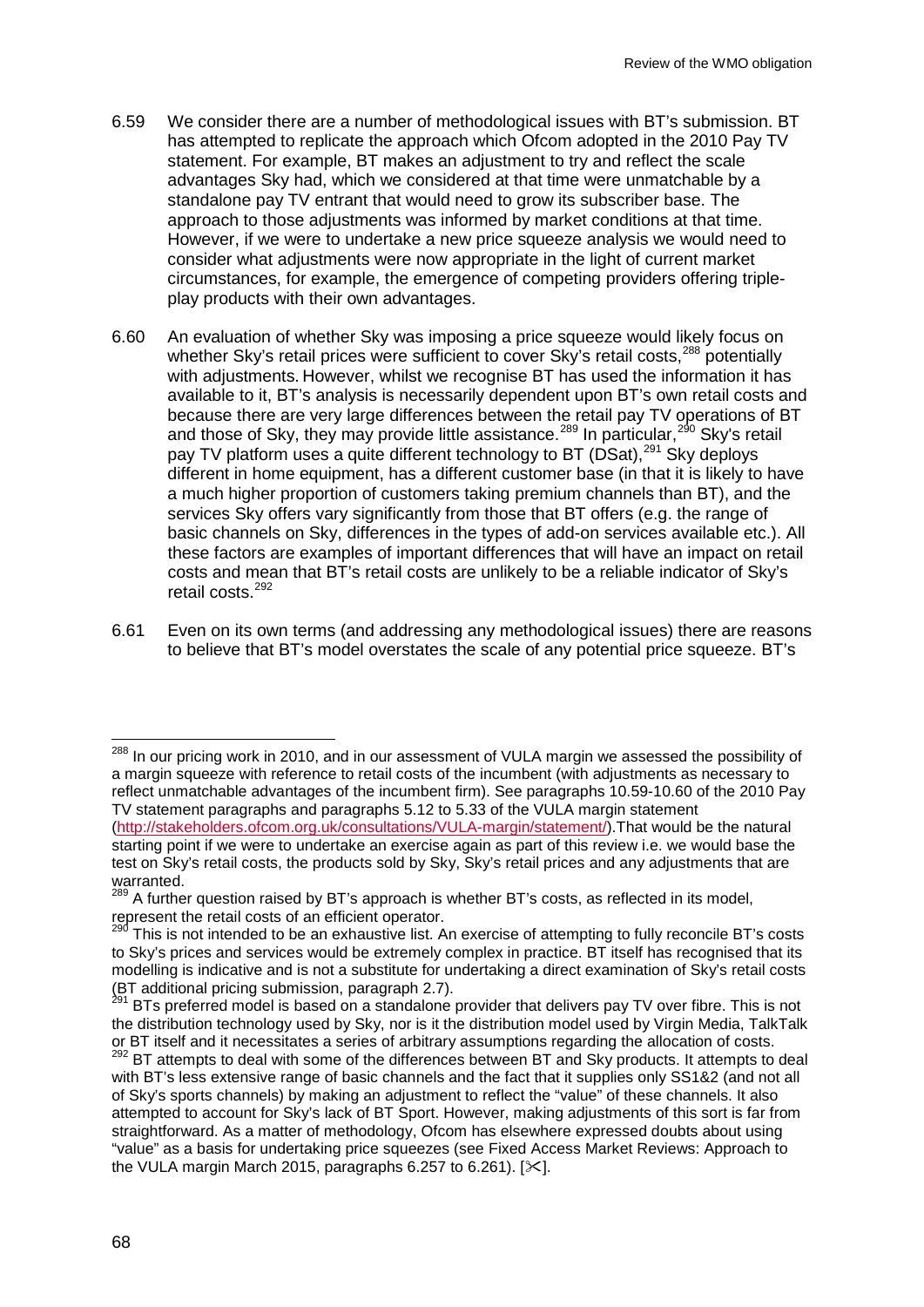modelling focuses on a pay TV only customer, but in practice all of BT's pay TV customers are triple-play,  $[\times]$ .  $[\times]$ . <sup>[293](#page-69-0)</sup>

- 6.62 In the December 2014 consultation we identified Sky's terms of supply as a potential practice of concern and sought evidence to determine whether or not there were indications of a concern with respect to this practice (including pricing) such as to warrant continued regulation. We have considered stakeholder responses to that consultation in assessing whether or not the evidence provided demonstrates a concern which would justify undertaking a detailing pricing analysis. We do not consider that the analysis which BT subsequently provided provides sufficient grounds to demonstrate that Sky's wholesale pricing amounts to a practice which is prejudicial to fair and effective competition, particularly given the context of the existing commercial supply arrangements. We therefore do not consider it appropriate to undertake a more detailed pricing analysis.
- 6.63  $[\times]$ .
- 6.64 Accordingly, having undertaken a careful appraisal of BT's evidence on Sky's pricing and all of the other evidence available to us, we do not consider that Sky's current, commercially agreed, wholesale pricing (outside of the WMO obligation) is set at a level which prejudices fair and effective competition. As discussed in Section 7 if evidence emerges in future that Sky is setting terms which prejudice fair and effective competition then we will reassess this position.

## **We have also considered Sky's requirement for reciprocal supply**

- 6.65 Sky and BT entered into commercial negotiations for the wholesale supply of the SS1&2 channels to BT's YouView platform following the 2012 Premier League auction. In those negotiations, Sky indicated it would only supply Sky Sports channels to BT if BT agreed to reciprocal supply of BT Sport to Sky.<sup>2</sup>
- 6.66 In its response to the December 2014 consultation, BT pointed to Sky's requirement for reciprocal supply (which it described as 'anti-competitive') as an example of a practice which was prejudicial to fair and effective competition.<sup>[295](#page-69-2)</sup>
- 6.67 Sky, however, said it was fair and reasonable that, given BT's position as a vertically integrated player with its BT Sport channels, either (a) there was reciprocal wholesale supply of each other's key sport channels or (b) that each firm should be able to self-retail their channels on the other's platform.<sup>[296](#page-69-3)</sup> Sky said a one-way

 $293$  [ $\times$ ].

<span id="page-69-1"></span><span id="page-69-0"></span> $294$  See in particular Section 3 of our decision on BT's request for interim measures under BT's CA98 Complaint: [http://stakeholders.ofcom.org.uk/binaries/enforcement/competition-bulletins/open](http://stakeholders.ofcom.org.uk/binaries/enforcement/competition-bulletins/open-cases/all-open-cases/cw_01106/IM_decision.pdf)[cases/all-open-cases/cw\\_01106/IM\\_decision.pdf](http://stakeholders.ofcom.org.uk/binaries/enforcement/competition-bulletins/open-cases/all-open-cases/cw_01106/IM_decision.pdf) <sup>295</sup> BT refers to Sky's requirement for reciprocal supply as 'the Grant-Back Condition' in its

<span id="page-69-2"></span>consultation responses, arguing that this is a more appropriate description because Sky is demanding a non-essential input (BT Sport) in return for an essential input (Sky Sports). BT's response to the December 2014 consultation, paragraphs 2.50, 5.4, 6.15(ii) and 6.16 and BT's response to the July 2015 consultation, paragraphs 2.1-2.3.

<span id="page-69-3"></span><sup>&</sup>lt;sup>296</sup> BT is already able to self-retail its BT Sport channels on Sky's DSat platform because it is a platform on which third-party channel operators can acquire access on a fair, reasonable and nondiscriminatory basis as long as they meet a set of requirements. This is governed by the Technical Platform Services quidelines -

[http://stakeholders.ofcom.org.uk/consultations/tpsguidelines/statement/.](http://stakeholders.ofcom.org.uk/consultations/tpsguidelines/statement/) See footnote 267 above for why Sky is currently unable to self-retail on the BT YouView platform.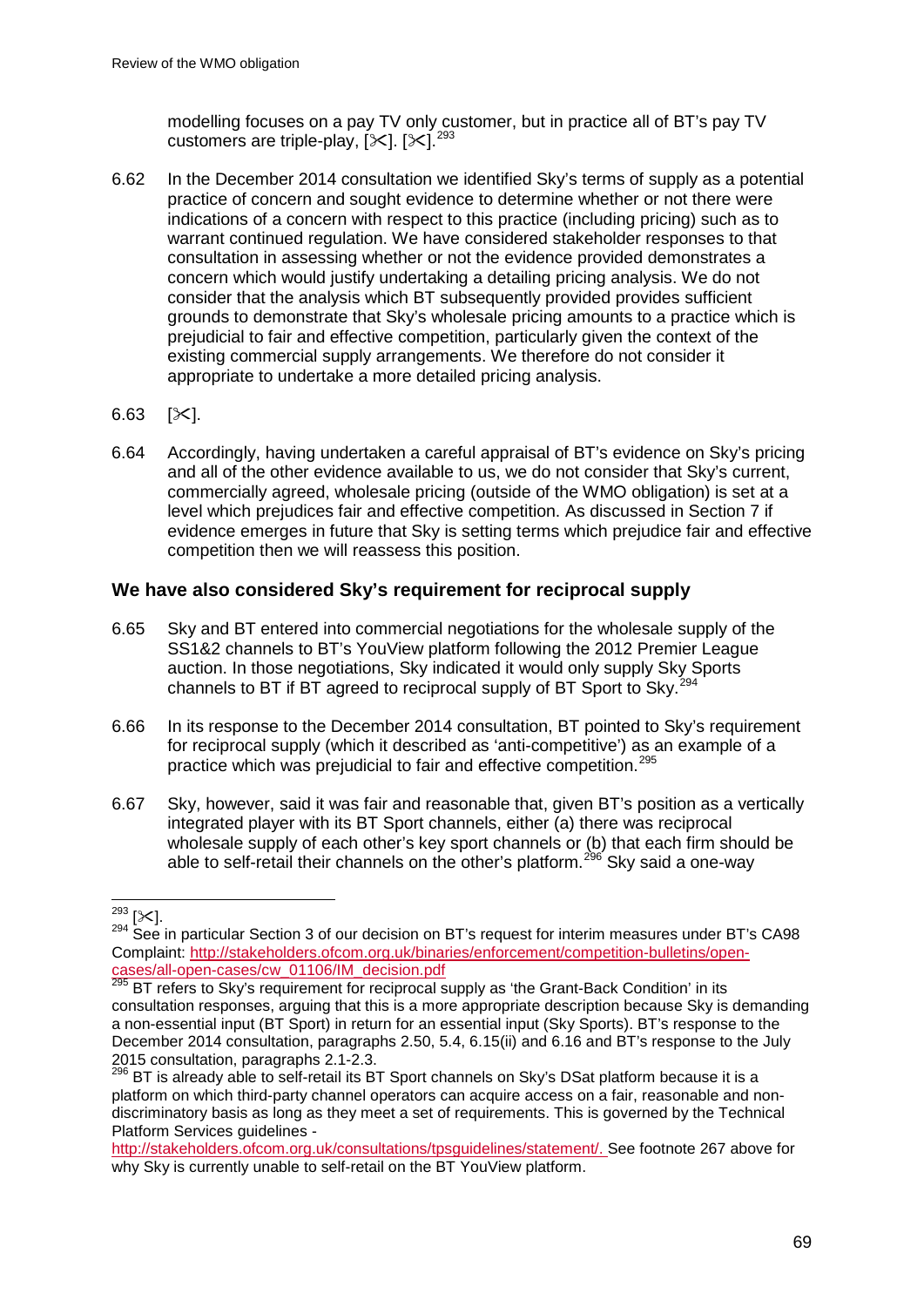wholesale arrangement would provide BT with a significant commercial advantage over Sky and it would not be commercially rational for Sky to enter into an agreement of that type.<sup>[297](#page-70-0)</sup>

6.68 Sky has indicated that its concern about reciprocity of supply is not a recent development and is not linked to BT's emergence as a significant competitor to Sky in the past few years.<sup>[298](#page-70-1)</sup> [ $\ll$ ].

### We issued a supplementary consultation on Sky's requirement for reciprocal supply in July 2015

- 6.69 In our July 2015 consultation we invited further submissions on whether Sky's requirement for reciprocal supply of key content as a condition for supply of Sky's key content is a term of supply that would prejudice fair and effective competition. In particular, we sought evidence on the extent to which a requirement for reciprocal supply of channels containing key content:
	- i) may in effect amount to non-supply of Sky's key content;
	- ii) may prejudice fair and effective competition at different levels of the value chain, e.g. by neutralising the competitive differentiators of other pay TV retailers and/or undermining their incentives or ability to compete in other parts of the value chain (particularly, channel development); or
	- iii) has led to competing retailers being forced to change their behaviour in considering whether or not to bid for sports rights.
- 6.70 We received responses from BT and Sky  $(|\times|)$ . We have summarised the main points raised below. We have considered the comments stakeholders made and have taken them into account in reaching our conclusions.

### Stakeholders commented on the extent to which Sky's requirement for reciprocal supply would lead to non-supply

## *BT argued that non-supply was the logical outcome of Sky's demand*

- 6.71 BT argued that it would not be economically rational for BT to accept a reciprocal supply arrangement with Sky and therefore the only "*logical outcome*" of this practice was non-supply of Sky's key content to BT.<sup>[299](#page-70-2)</sup> [ $\ll$ ] also considered that Sky's demand for reciprocal supply in effect circumvented the spirit of the WMO obligation by placing a caveat on the supply of Sky Sports that BT was unable to meet, and which sought to undermine a rival's incentive and ability to compete.<sup>[300](#page-70-3)</sup>
- 6.72 BT pointed to a report it commissioned from Compass Lexecon<sup>[301](#page-70-4)</sup> in support of its position. It said the modelling in this report demonstrated that if BT were to accept Sky's demand for reciprocal supply, BT's profitability would be reduced relative to a

<sup>&</sup>lt;sup>297</sup> Skv's response to the December 2014 consultation, paragraph 4.33.

<span id="page-70-2"></span>

<span id="page-70-4"></span><span id="page-70-3"></span>

<span id="page-70-1"></span><span id="page-70-0"></span><sup>&</sup>lt;sup>298</sup> Sky's response to the December 2014 consultation, paragraph 4.36.<br><sup>299</sup> BT's response to the July 2015 consultation, paragraphs 3.5-3.10.<br><sup>300</sup> [ $\times$ ].<br><sup>301</sup> Compass Lexecon report to BT "Modelling static and dynami market" 20 April 2014. BT commissioned Compass Lexecon to develop these models in the context of the BT CA98 Complaint.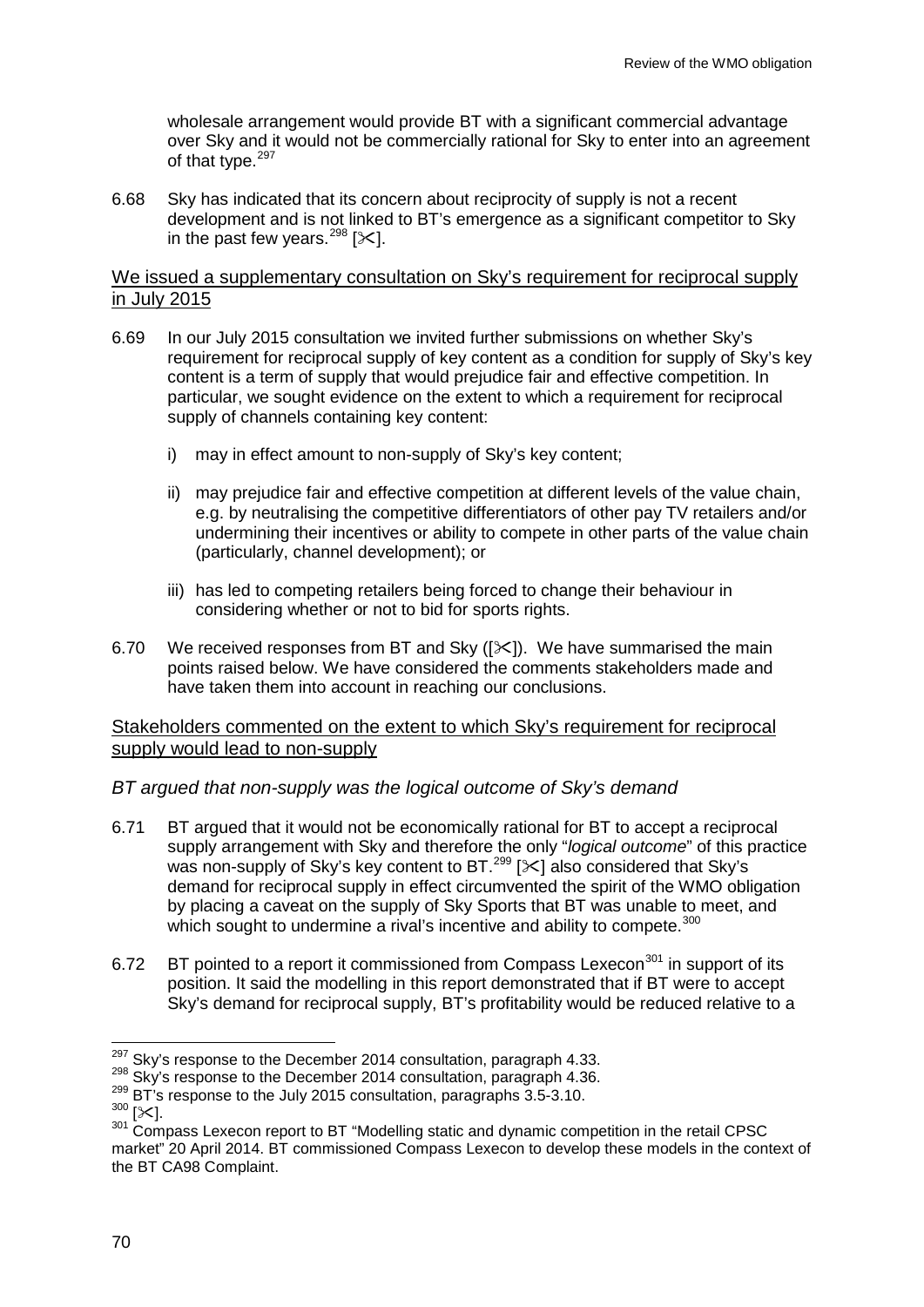situation where it rejected the reciprocal supply arrangement and continued to selfretail BT Sport on DSat (i.e. relative to the status quo). BT argued that Sky's demand was therefore "*merely tactical"* and intended to entrench the status quo. [302](#page-71-0)

6.73 As additional evidence in support of the findings of the Compass Lexecon model, BT also pointed to (i) Sky's own statements to BT,[303](#page-71-1) (ii) BT's willingness to forego access to SS1&2 rather than accept Sky's demands and its spending on court proceedings in seeking the extension of the interim WMO obligation to YouView; (iii) [ $\ge$ ]; and (iv) data on consumer preferences from a choice modelling exercise also undertaken by Compass Lexecon, which BT said proved that the effects predicted by the economic model were correct in practice.<sup>[304](#page-71-2)</sup>

*Sky disagreed that its demand would necessarily lead to non-supply, but in any case argued that an absence of wholesale supply would not prejudice BT*

- 6.74 Sky argued that BT's position during its negotiations with Sky over the supply of SS1&2 was inconsistent with the idea that BT was implacably opposed to a reciprocal supply agreement. Sky pointed to the history of the negotiations between Sky and BT, and highlighted as an example BT's proposal  $[\times]$  that would have provided wholesale supply of BT Sport to Sky  $[\times]$ . It said the course of those negotiations demonstrated that it was reasonable for Sky to take the view that there was a genuine prospect of a reciprocal wholesale supply agreement with BT. In addition, Sky argued it was not possible for to know how BT would have approached negotiations in an environment "*undistorted"* by the regulatory backdrop, nor for either Sky or Ofcom to know now whether BT would enter into such a reciprocal arrangement in the future.<sup>[305](#page-71-3)</sup>
- 6.75 [ $\Join$ ]. $^{306}$  $^{306}$  $^{306}$
- 6.76 Furthermore, Sky argued that it was incorrect to characterise the alternative to a reciprocal supply arrangement as 'non-supply' because even if there was no wholesale supply of Sky Sports channels to BT, BT's YouView customers would still be able to subscribe to Sky's sports channels via its NOW TV service (either on an OTT basis or via YouView once encrypted unicast delivery was enabled on that platform).<sup>[307](#page-71-5)</sup>
- 6.77 Finally, Sky also argued that in order to compete effectively BT did not need to be able to differentiate its retail offering against Sky's by being put in a position where it was able to retail all live Premier League matches, whereas Sky could not. Sky said there were many other ways that BT could, and did, differentiate its retail offering.<sup>[308](#page-71-6)</sup> Sky pointed to the low take-up of the Sky Sports channels on the BT TV service, the marginal impact of BT's inability to retail Sky Sports when considered against its broader triple-play proposition, and the fact that wholesale supply of Sky Sports

 $302$  BT response to the July 2015 consultation, paragraphs 3.9-3.10.  $\overline{a}$ 

<span id="page-71-1"></span><span id="page-71-0"></span> $\frac{303}{303}$  [ $\approx$ ].<br> $\frac{304}{304}$  BT response to the July 2015 consultation, paragraphs 3.14-3.22.

<span id="page-71-3"></span><span id="page-71-2"></span> $\frac{305}{306}$  Sky response to the July 2015 consultation, paragraphs 4.4-4.16.

<span id="page-71-5"></span><span id="page-71-4"></span> $\frac{306}{307}$  [ $\ll$ ].<br><sup>307</sup> See paragraph 3.35 in Section 3. [ $\ll$ ]. Sky response to the July 2015 consultation, paragraphs 4.17-4.20.

<span id="page-71-6"></span> $308$  As examples Sky pointed to BT's other content (e.g. other sports such as Champions League, or non-sport content such as its new AMC channel), its advantages in the supply of broadband and telephony, as well as hardware and technical features, such as the new BT Sport Ultra HD channel. Sky's response to the July 2015 consultation, paragraph 5.7.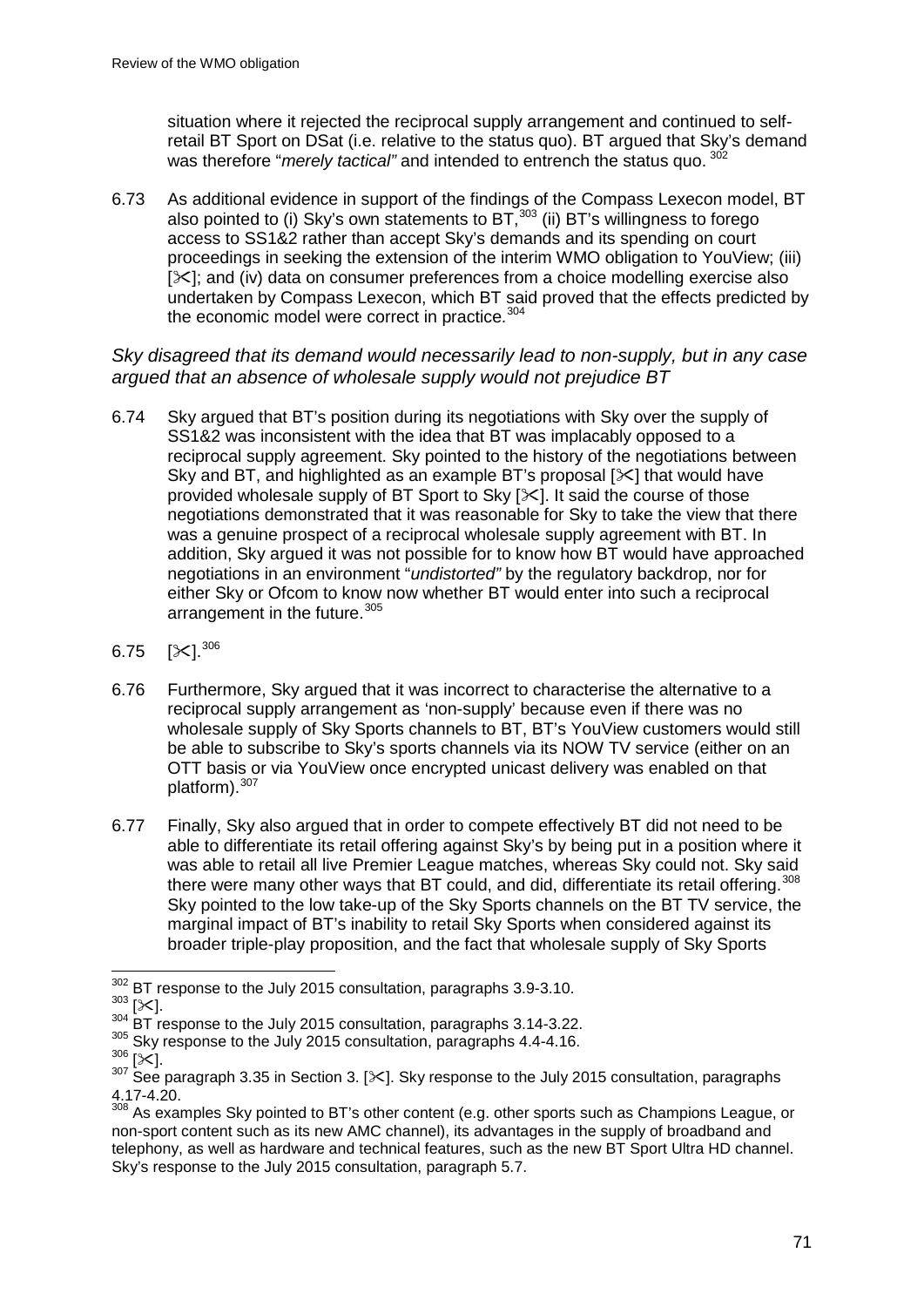would make no difference to BT's ability to monetise its sports channels (given a large proportion of BT Sport customers are either on the Virgin Media or Sky platforms), as evidence that an absence of wholesale supply of Sky's Premier League content would not prevent BT from competing effectively.<sup>[309](#page-72-0)</sup>

6.78 Sky also noted that its insistence on reciprocal supply in its negotiations with BT was already the subject of an ongoing Competition Act investigation by Ofcom. It said that if Ofcom was now considering the use, instead, of section 316 to address the same matter, we should make that clear. Sky considered that it would be difficult for Ofcom to justify why it would not be more appropriate to proceed under the Competition Act (as we are required to do under section 317 of the Act), because the issue under concern related solely to a single set of bilateral negotiations between Sky and BT.<sup>[310](#page-72-1)</sup>

### Stakeholders also set out differing views on the extent to which a reciprocal agreement would be prejudicial to fair and effective competition

- 6.79 BT argued that, whilst it was theoretically possible that it could agree a reciprocal agreement with Sky, the net result of any such deal would also be prejudicial to fair and effective competition. In particular it argued that Sky's demand enables it to appropriate the investment of a new entrant and ensures that Sky can maintain a relative competitive advantage, as a result BT is precluded from ever '*catching up*' with Sky and [ $\ll$ ]. BT argued that, as a consequence, its incentives to invest and innovate would be neutralised.<sup>[311](#page-72-2)</sup>
- 6.80 In addition, BT argued that even if Sky did compensate BT for the static and dynamic losses that BT would suffer as a result of agreeing to the reciprocal supply requirement, this would lead to higher retail prices. It also said it should be a cause for concern to Ofcom that Sky would seek to '*buy off*' BT from competing strenuously and noted that in any case  $[\times]^{312}$  $[\times]^{312}$  $[\times]^{312}$ .
- 6.81 Sky argued that even where BT and Sky had cross-supply of each other's Premier League content, this would not prevent BT from differentiating its retail service from Sky's as there were a number of other ways it could do this (see paragraph 6.77 above). It also noted that the CAT's 2012 Judgment had indicated Virgin Media was an effective competitor to Sky despite there being no difference in the range of live Premier League football carried by Sky and Virgin Media.<sup>[313](#page-72-4)</sup> Sky also argued that there was no basis for the proposition that BT would be dis-incentivised from bidding for sports rights by the knowledge that Sky would require it to wholesale its own sports channels with Premier League content to Sky. It noted that wholesale supply to Sky could be an attractive and effective means of monetising investment in sports content at scale.<sup>[314](#page-72-5)</sup>

### Whilst we have concerns in principle with Sky's requirement for reciprocal supply, in practice the current impact is unclear

6.82 Sky's requirement for reciprocal supply makes supply of its Premier League content to a competing retailer conditional on the outcome of another transaction with that

 $\frac{309}{100}$  Sky response to the July 2015 consultation, paragraphs 5.8-5.16.  $\overline{a}$ 

<span id="page-72-1"></span><span id="page-72-0"></span><sup>&</sup>lt;sup>310</sup> Sky response to the July 2015 consultation, paragraphs 2.1-2.7.

<span id="page-72-2"></span> $311$  BT response to the July 2015 consultation, paragraphs 3.24-3.28.<br> $312$  BT response to the July 2015 consultation, paragraph 3.29.

<span id="page-72-4"></span><span id="page-72-3"></span><sup>&</sup>lt;sup>313</sup> Sky response to the July 2015 consultation, paragraphs 5.24-5.26.

<span id="page-72-5"></span><sup>&</sup>lt;sup>314</sup> Sky response to the 2015 July consultation, paragraphs 5.27-5.30.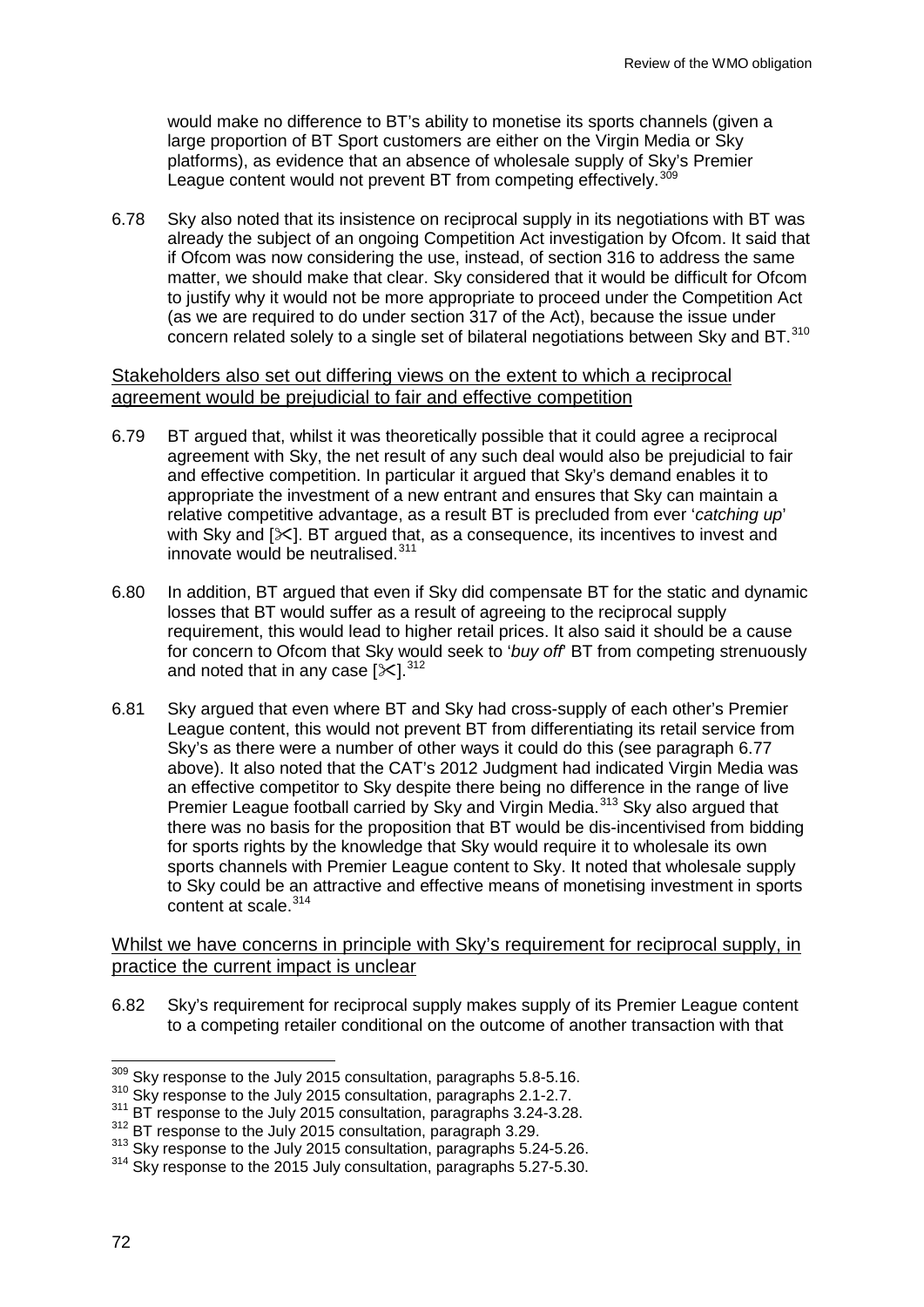retailer. We have set out in Section 5 our view on the importance of Sky's key content, as well as its strong market position (both in channel supply and in retail pay TV) where may benefit from a number of incumbency advantages.

- 6.83 In light of that view, we believe that, in principle, there is potential for concern where a vertically integrated operator in a strong market position such as Sky, makes the supply of its key content subject to a requirement which may condition the way in which its competitor chooses to supply its own content to the detriment of effective competition. In particular, as identified in our July 2015 consultation, we would have concerns if Sky was able to use its requirement for reciprocal supply to achieve any of the following:
	- i) to appropriate the benefit of an investment or an innovation made by a competitor. Such practice would likely risk reducing the competitor's incentives to invest and innovate, thereby prejudicing competition in the long run;
	- ii) to unduly restrict the competitive strategy of another provider , for example by forcing them to give up an important differentiator, by inducing them to stop competing in certain areas or by inducing them to raise their prices, then competition could be prejudiced; and
	- iii) to prevent Sky's key content from being supplied to a competing platform, rendering that platform less effective as a competitor.
- 6.84 We note that in practice the issue of reciprocal supply currently only affects BT as the only other holder of key content.<sup>[315](#page-73-0)</sup> Our analysis therefore focusses on the impact and likelihood of Sky requiring reciprocal supply in any agreement with BT.
- 6.85 We have considered BT's arguments in light of its behaviour during its negotiations with Sky and evidence from its internal documents.  $[\times]$ <sup>[316](#page-73-1)</sup>
- 6.86 We consider that the Compass Lexecon models submitted by BT do not substantiate BT's claim that Sky's requirement for reciprocal supply will necessarily lead to nonsupply:
	- i) the report contains assumptions which do not necessarily match real world conditions and it is not clear to us that the results of the modelling exercise would be the same if these assumptions were changed to reflect market conditions;<sup>[317](#page-73-2)</sup>
	- ii) notwithstanding these concerns we noted that the report itself only shows that non-supply will be the outcome if there are no wholesale payments for the parties' sports channels. In our view this is not realistic;<sup>[318](#page-73-3)</sup> and
	- iii) the models do not take sufficient account of potential efficiencies that may result from Sky being able to retail BT Sport directly to its customers (for example because Sky is able to use its knowledge of its own DSat customer base to better target potential customers interested in BT Sport),  $[\times]$ ,  $^{319}$  $^{319}$  $^{319}$

<span id="page-73-4"></span><span id="page-73-3"></span><span id="page-73-2"></span><span id="page-73-1"></span><span id="page-73-0"></span> $315$  [ $\times$ ].<br> $316$  [ $\times$ ].<br> $317$  [ $\times$ ].<br> $318$  [ $\times$ ].<br> $319$  [ $\times$ ]. 315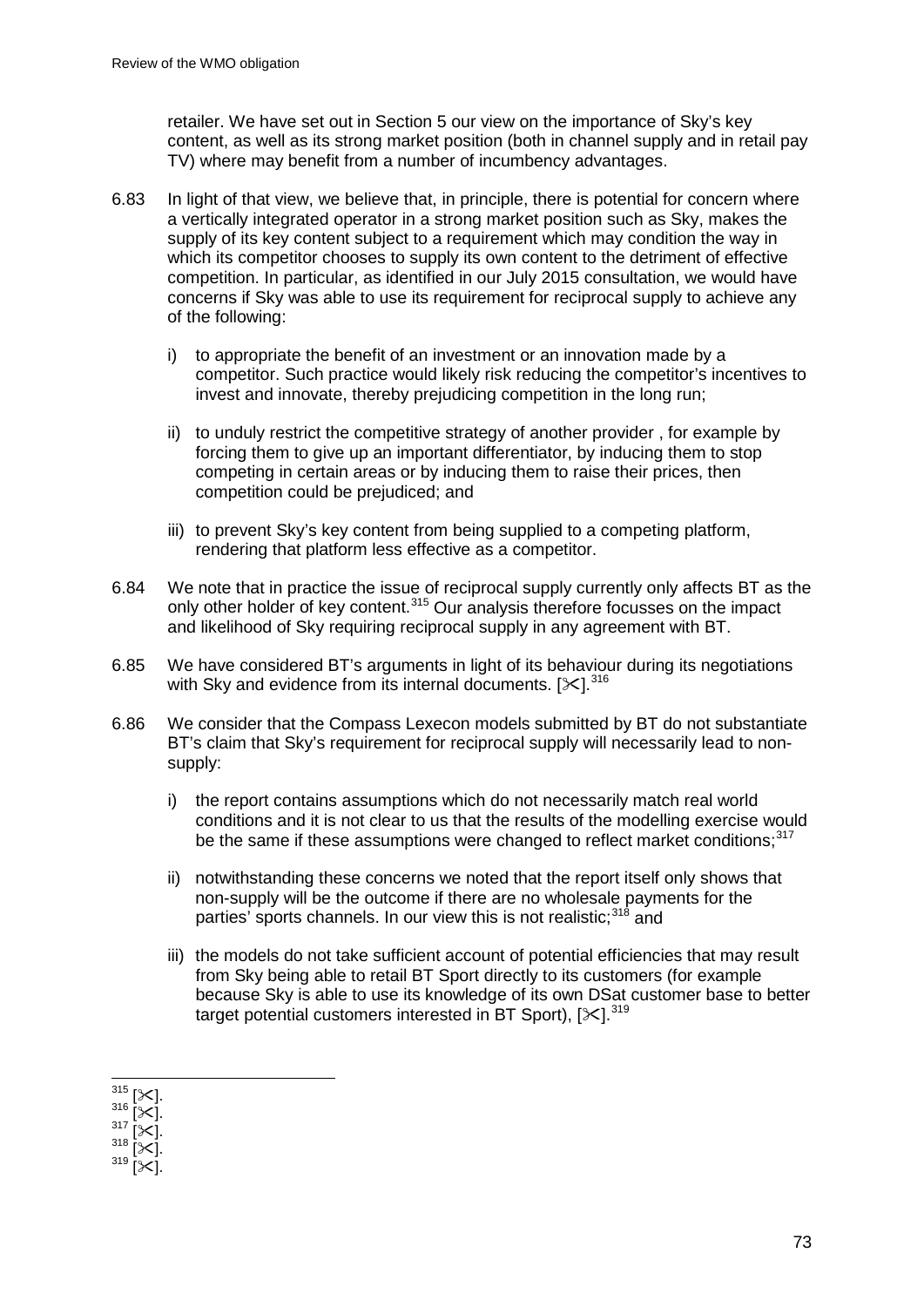- 6.87 We do not consider that these models can be relied on as evidence of BT's arguments that Sky's requirement for reciprocal supply would necessarily lead to non-supply nor can they be relied on as evidence that all reciprocal arrangements would necessarily lead to consumer harm.
- 6.88 In addition,  $[\times]$ . [320](#page-74-0) We also consider it is relevant that BT's negotiations with Sky took place before BT had acquired exclusive Champions League rights. Sky has indicated that its requirement for reciprocal supply is focussed on Premier League content and therefore it is not clear whether BT's acquisition of Champions League rights could have reduced the potential impact on BT of a reciprocal supply arrangement.
- 6.89 In practice the negotiations between Sky and BT were not concluded.<sup>[321](#page-74-1)</sup> As a consequence, BT did not have access to SS1&2 on its YouView platform until the CAT decision in November 2014 to extend the interim WMO obligation to YouView. Prior to that decision, however, BT continued to invest heavily in its BT Sport channels (for example in November 2013 it paid £897m for exclusive Champions League rights over three seasons) despite not having access to SS1&2 on YouView. Furthermore, BT's pay TV strategy to date has had a particular focus on monetising its sports investment by bundling BT Sport with its broadband service on DSat (using regulated access to DSat), as well as using wholesale revenues from Virgin Media and more recently BT has continued to invest in its pay TV proposition (including acquiring exclusive rights to broadcast the AMC channel in the UK, as well as launching an ultra HD service – see Section 3 paragraph 3.38).<sup>[322](#page-74-2)</sup> It is therefore not clear that BT's broader strategy to date has been materially affected by Sky's requirement for reciprocity.
- 6.90 Because the negotiations between Sky and BT over reciprocal supply were not concluded, we do not consider that it is possible to rely on the negotiating positions or offers made during those negotiations as evidence of what would have happened in practice. Therefore we do not consider those negotiations provide evidence that any deal agreed would have contained terms prejudicial to fair and effective competition.
- 6.91 For the reasons set out above we have concluded that whilst there may be concerns in principle with Sky's requirement for reciprocal supply of key content, it is not clear from the currently available evidence that these concerns would be borne out in practice. We discuss in Section 7 situations which might lead us to reassess this position should evidence emerge that Sky is acting in a manner prejudicial to fair and effective competition.

### **We have not seen any evidence of other terms of supply which are likely to prejudice fair and effective competition**

6.92 In its response to the December 2014 consultation, BT also argued that Sky was engaging in a practice of limited distribution through its terms of supply which it said provided a substandard or partial product to its competitors. In particular as examples it pointed to Sky only wholesaling a sub-set of Sky Sports channels (i.e. Sky Sports

 $320$  [ $\times$ ].

<span id="page-74-2"></span><span id="page-74-1"></span><span id="page-74-0"></span> $321$  BT submitted its CA98 Complaint against Sky in May 2013: [http://stakeholders.ofcom.org.uk/enforcement/competition-bulletins/open-cases/all-open](http://stakeholders.ofcom.org.uk/enforcement/competition-bulletins/open-cases/all-open-cases/cw_01106/)cases/cw\_01106/<br>
<sup>322</sup> See paragraph 6.28 above.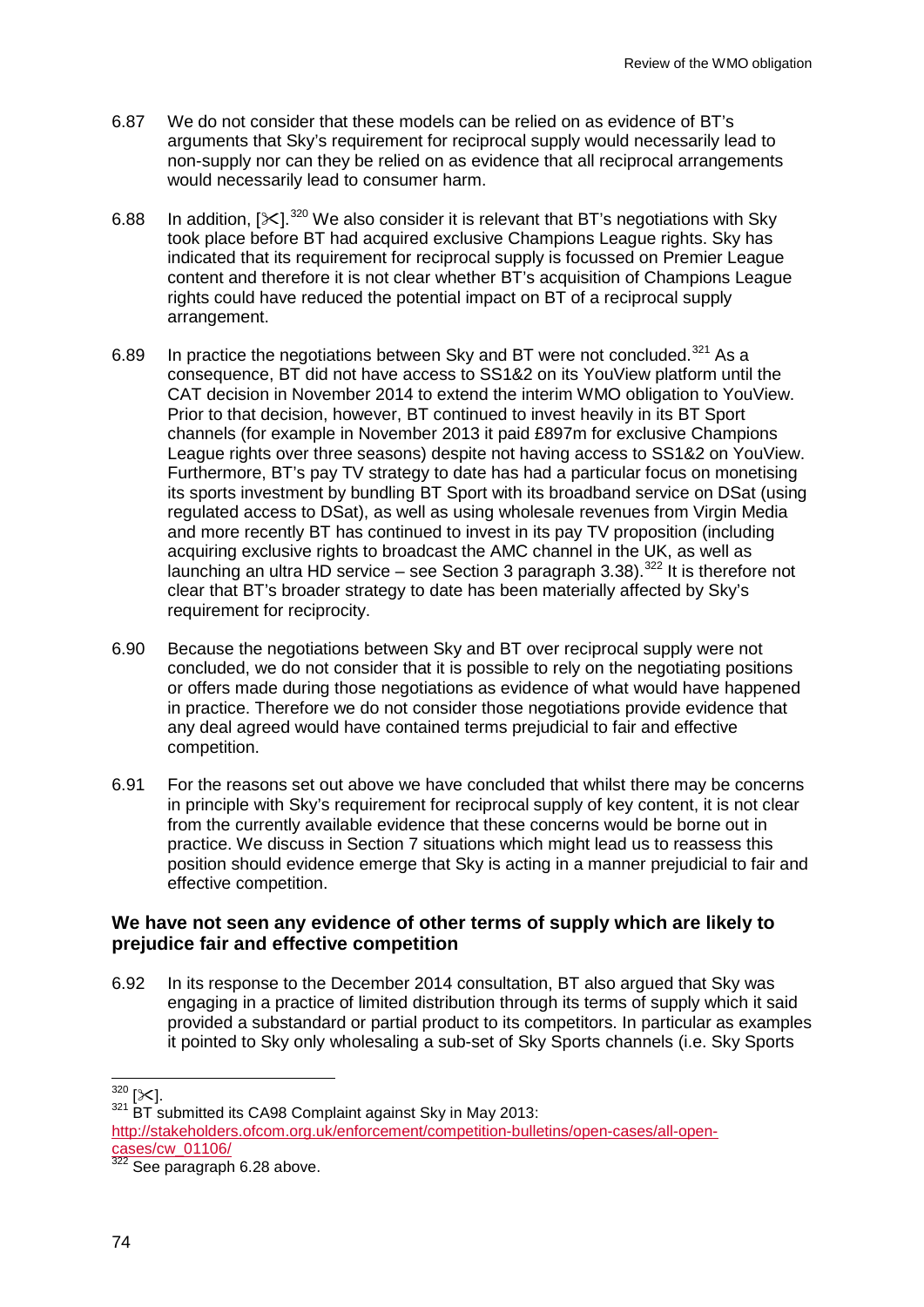1&2), excluding other additional features (interactivity or multi-room services), only supplying the SD versions of channels or placing restrictions on marketing of the Sky Sports channels.  $323$  [ $\epsilon$ ].  $324$ 

6.93 However, in view of our conclusions on the evidence of current supply arrangements (and noting that other competitors do have access to some of the products/channels BT has highlighted), as well as the specific circumstances in relation to the negotiations between Sky and BT (which relate to the issue of Sky's requirement for reciprocal supply in particular), we do not consider there is sufficient evidence to point to these as standalone practices of concern.

<span id="page-75-1"></span><span id="page-75-0"></span> $323$  BT's response to the December 2014 consultation, paragraphs 6.10-6.11, 6.17-6.18 and 8.11- $8.17.$ <sup>324</sup> [ $\times$ ].  $\overline{a}$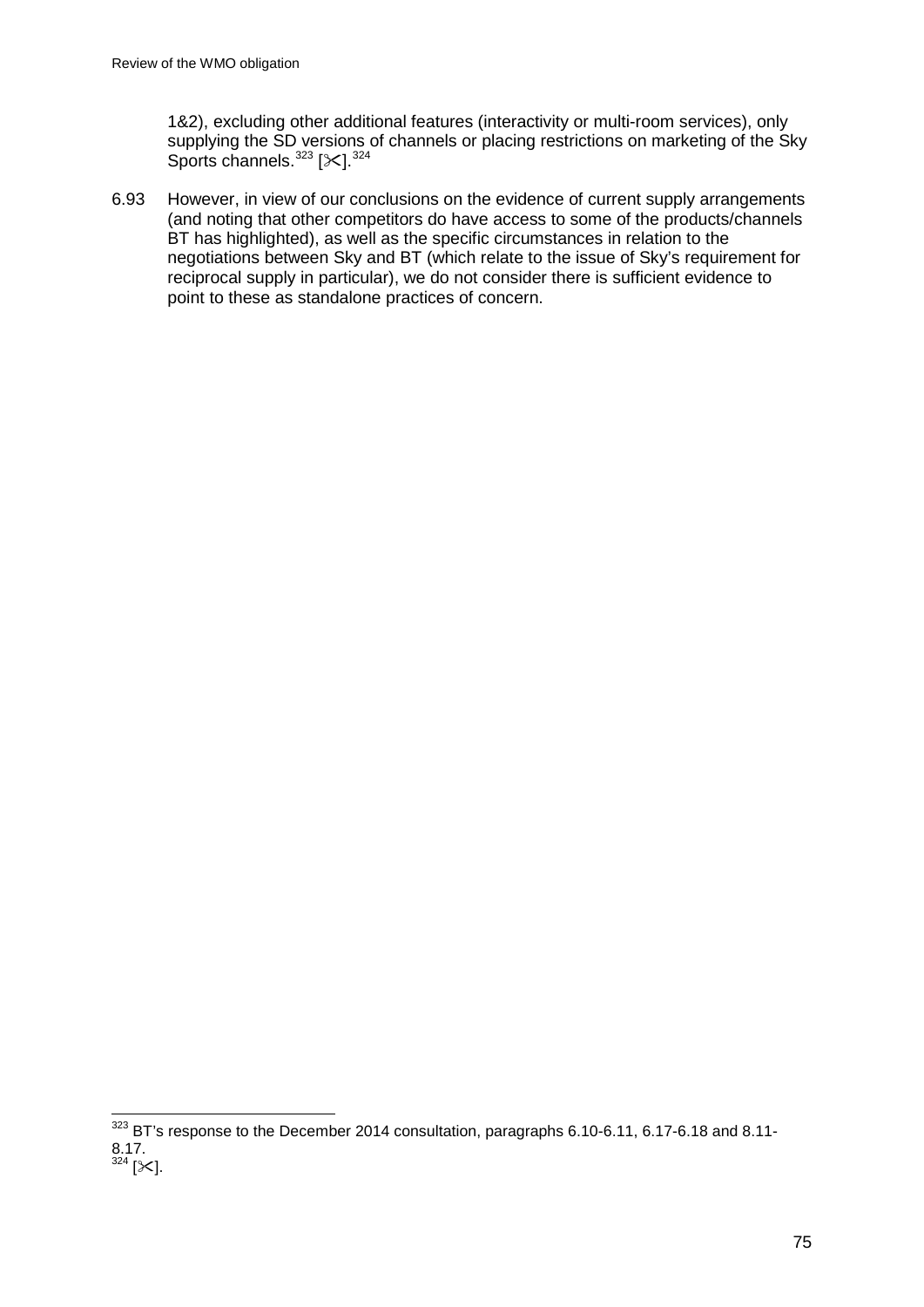## **Section 7**

# 7 Conclusions and decision to remove the WMO obligation

7.1 In this section we set out a summary of our conclusions in this statement and our overall decision to remove the WMO obligation on the basis of those conclusions.

# **Access to Sky's key content is important to pay TV retail competition**

- 7.2 In Section 4 we have concluded that live Premier League coverage is the most important sporting competition and is capable of influencing the choice of pay TV retailer for a significant number of consumers. We have also identified that Champions League content may be capable of influencing consumers subscription decisions, albeit to a lesser extent than Premier League. Without access to this content, pay TV retailers may be limited in their ability to attract high value subscribers.
- 7.3 This key content is currently shown on the Sky Sports and BT Sport channels. In Section 5 we have assessed the impact of the key content held by Sky and BT and their market positions. We conclude that the evidence does not currently suggest that the content available on BT Sport is important to a large enough proportion of pay TV subscribers to strongly influence competition between pay TV retailers. Furthermore, BT does not yet have a strong retail market position as a pay TV retailer, and therefore we consider that limited distribution of its content is unlikely to prejudice the emergence of effective competition at this time.
- 7.4 Our assessment indicates that Sky's key content remains important to a significant proportion of consumers and without access to this content competing pay TV retailers are likely to struggle to compete for a sizeable and valuable segment of the retail pay TV sector. In addition, Sky has a long standing strong position in the supply of retail pay TV services, as well as in the supply of key sports channels. Competitors without access to its key content will therefore be less able to contest Sky's strong market position and their incentives and ability to invest in new content and platform innovations may be reduced.

# **We have considered whether Sky is engaging in practices prejudicial to fair and effective competition**

- 7.5 In view of our findings about the impact of Sky's key content on competition in pay TV, we have assessed in Section 6 the likelihood, and impact, of Sky engaging in the following practices:
	- i) non-supply of key content; and
	- ii) supply on terms which would not enable fair and effective competition. In particular we have considered:
		- o setting prices for wholesale supply of key content at a level which does not enable fair and effective competition; and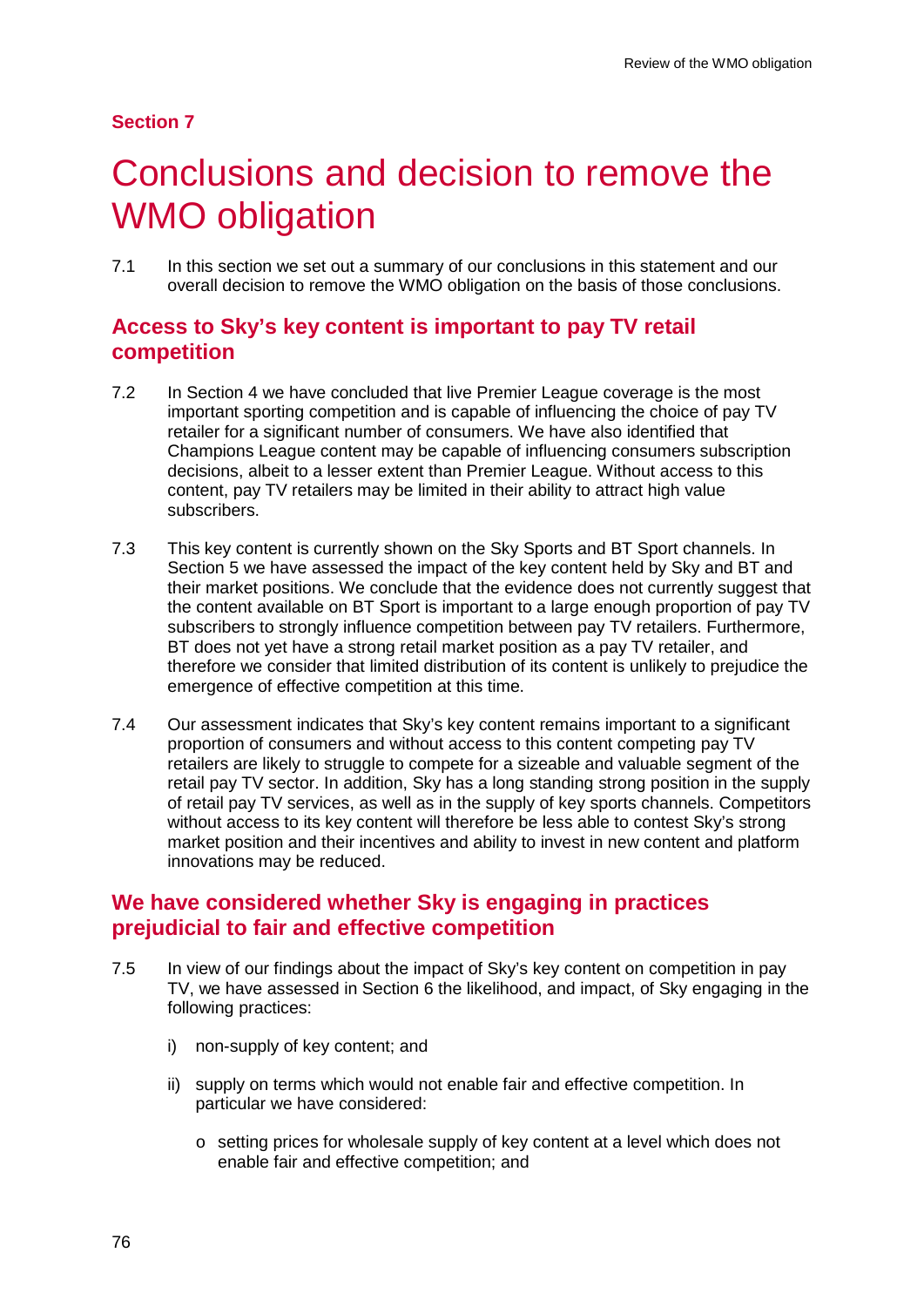- o a requirement for reciprocal supply of channels containing key content.
- 7.6 We continue to consider that Sky could, in principle, have incentives to withhold supply of its key content, and to set prices which do not enable fair and effective competition, in order to protect its market position. However, on the basis of the available evidence we consider that Sky is not currently acting on these incentives.
- 7.7 In particular with the exception of BT YouView, all Sky's main pay TV competitors have commercial agreed supply arrangements in place. We therefore have not identified that Sky is engaging in the practice of non-supply.
- 7.8 Furthermore, and given the context of that wide supply, we have not identified that Sky is engaging in a practice of setting terms of supply which prejudice fair and effective competition. In particular, we consider that the evidence provided to us does not show that pay TV retailers are unable to compete effectively on the basis of Sky's current wholesale pricing (outside of the WMO obligation) for access to its key content. In addition, with respect to Sky's practice of requiring reciprocal supply of key content, whilst we consider there may be concerns in principle, it is not clear from the currently available evidence that these concerns would be borne out in practice.

# **We consider it is appropriate to remove the WMO obligation**

- 7.9 In the December 2014 consultation we said that our initial view was that maintaining regulation on Sky might be appropriate to address the concern that Sky may have incentives to engage in practices prejudicial to fair and effective competition. However, we also recognised that our assessment was dependent on a number of considerations and the pay TV sector was continuing to evolve. We therefore also consulted on removing the WMO obligation from Sky.<sup>[325](#page-77-0)</sup>
- 7.10 For the reasons set out in this document, we do not consider that it would be appropriate to impose regulation in relation to the supply of channels containing key sports content at this time. Whilst we recognise that there may be concerns in principle given Sky's strong position in the market, in practice the evidence shows that Sky is supplying widely and we do not consider that the available evidence shows that terms of this supply may be prejudicial to fair and effective competition..
- 7.11 We have therefore decided that it is appropriate to remove the WMO obligation. We will be removing Condition 14A which contains the WMO obligation from each of Sky's TLCS (television licensable content services) licences for Sky Sports 1, Sky Sports 2, Sky Sports HD and Sky Sports 2 HD.
- 7.12 Under section 3(4)(b) of the Broadcasting Act 1990, Ofcom is required to provide Sky with the opportunity to make representations on a variation to its licences. As our consultations to date have not included any specific details of variation to Sky's licences, we have written to Sky today to advise it of our decision to remove Condition 14A from the TLCS licences for each of Sky Sports 1, Sky Sports 2, Sky Sports HD and Sky Sports 2 HD and to ask if Sky wants to make representations on this variation.
- 7.13 Our review has focussed on whether there are competition concerns arising from the supply of key sports content. We recognise that in the context of our Strategic

<span id="page-77-0"></span> $325$  December 2014 consultation, paragraphs 1.22, 1.24 and 8.5-8.8.  $\overline{a}$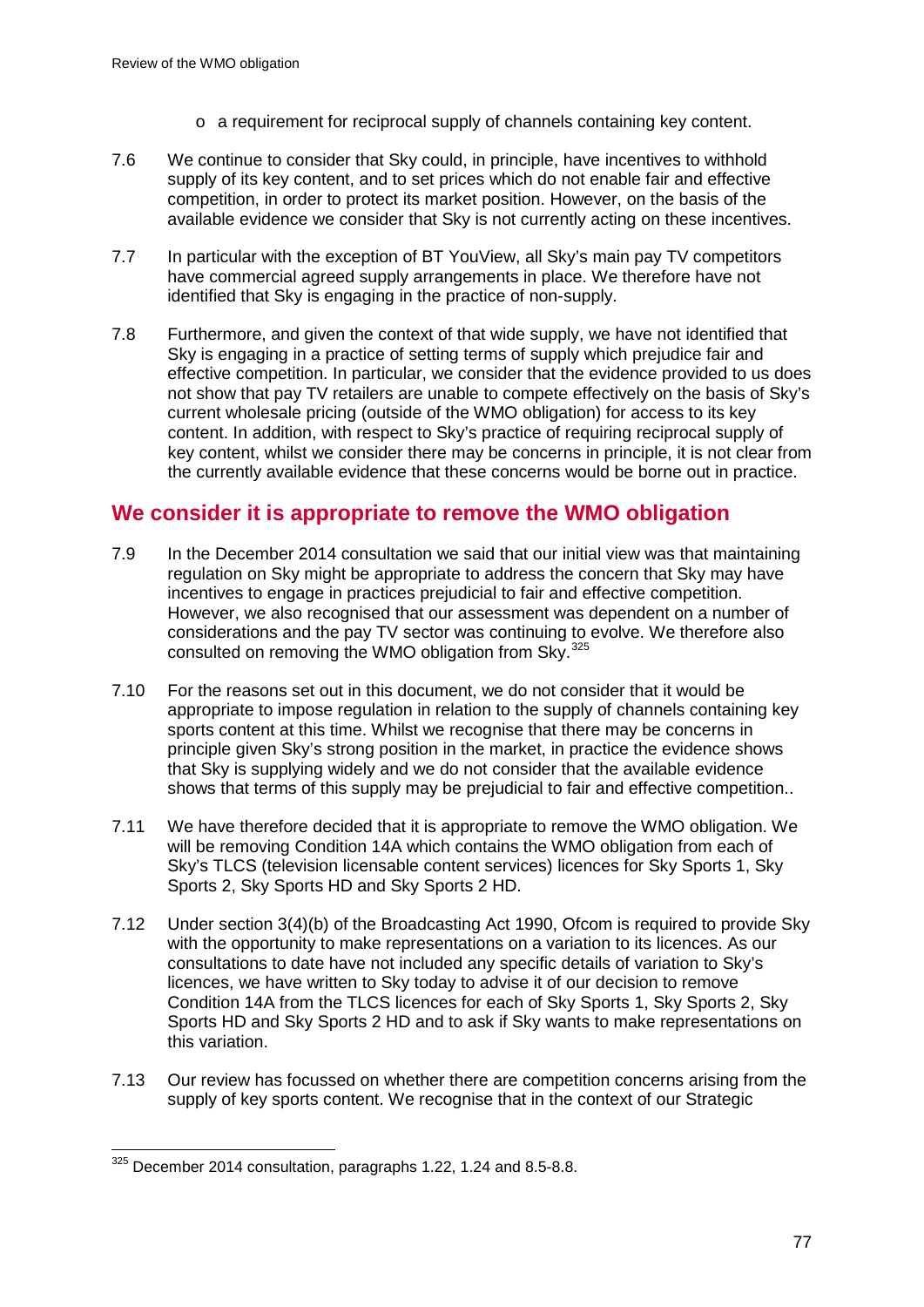Review of Digital Communications<sup>326</sup>, some stakeholders have made reference to broader competition concerns within the pay TV sector in relation to Sky's market position. We will consider those submissions as part of that ongoing review.

# **We expect Sky's key content to be supplied widely, on reasonable terms**

- 7.14 We expect competition in pay TV to deliver benefits to consumers in the form of choice, innovation and lower prices. In order for retailers to be able to compete in pay TV they need to be able to access content that consumers want to watch. We have identified the most important content to be live Premier League matches and, to a lesser extent, live Champions League matches.
- 7.15 We note Sky's current wholesale supply arrangements to Virgin Media, TalkTalk and BT Cardinal will remain in place for at least the duration of the agreed contracts. In the case of BT YouView, if appropriate, and any other retailers (e.g. new entrants) seeking supply, we would expect Sky and those retailers to engage willingly, constructively and in a timely manner in such negotiations. We already monitor the pay TV market closely and we will continue to do so, in particular with a view to determining whether the potential concerns identified in this statement arise in the future. We will continue to monitor the availability and distribution of key sports content, technological developments in pay TV services, subscriber numbers for these services, commercial agreements and relationships between competing pay TV retailers, retail packaging and pricing of key sports content, and the importance of particular content to subscribers in choosing their pay TV service.
- 7.16 Should evidence emerge that Sky was engaging in practices which are prejudicial to fair and effective competition, we will reassess the need for ex ante regulation. In particular our expectation is that consumers should continue to have access to, and a choice of, packages and services containing Sky's key content. We would be concerned if there was evidence of Sky withholding its key content from competing retailers. Similarly, we would be concerned if there was evidence of Sky introducing unreasonable terms into its supply contracts and/or it requiring an agreement which included conditions designed to restrict a competitor's ability to compete as aggressively as it otherwise would or where a requirement for reciprocal supply amounted to effective non-supply of Sky's key content.
- 7.17 This is an important market and we are concerned to ensure that fair and effective competition is delivered in the interests of citizens and consumers. We will therefore consider it a priority to intervene to address any concerns if they were to arise.

<span id="page-78-0"></span><sup>&</sup>lt;sup>326</sup> <http://stakeholders.ofcom.org.uk/telecoms/policy/digital-comms-review/>  $\overline{a}$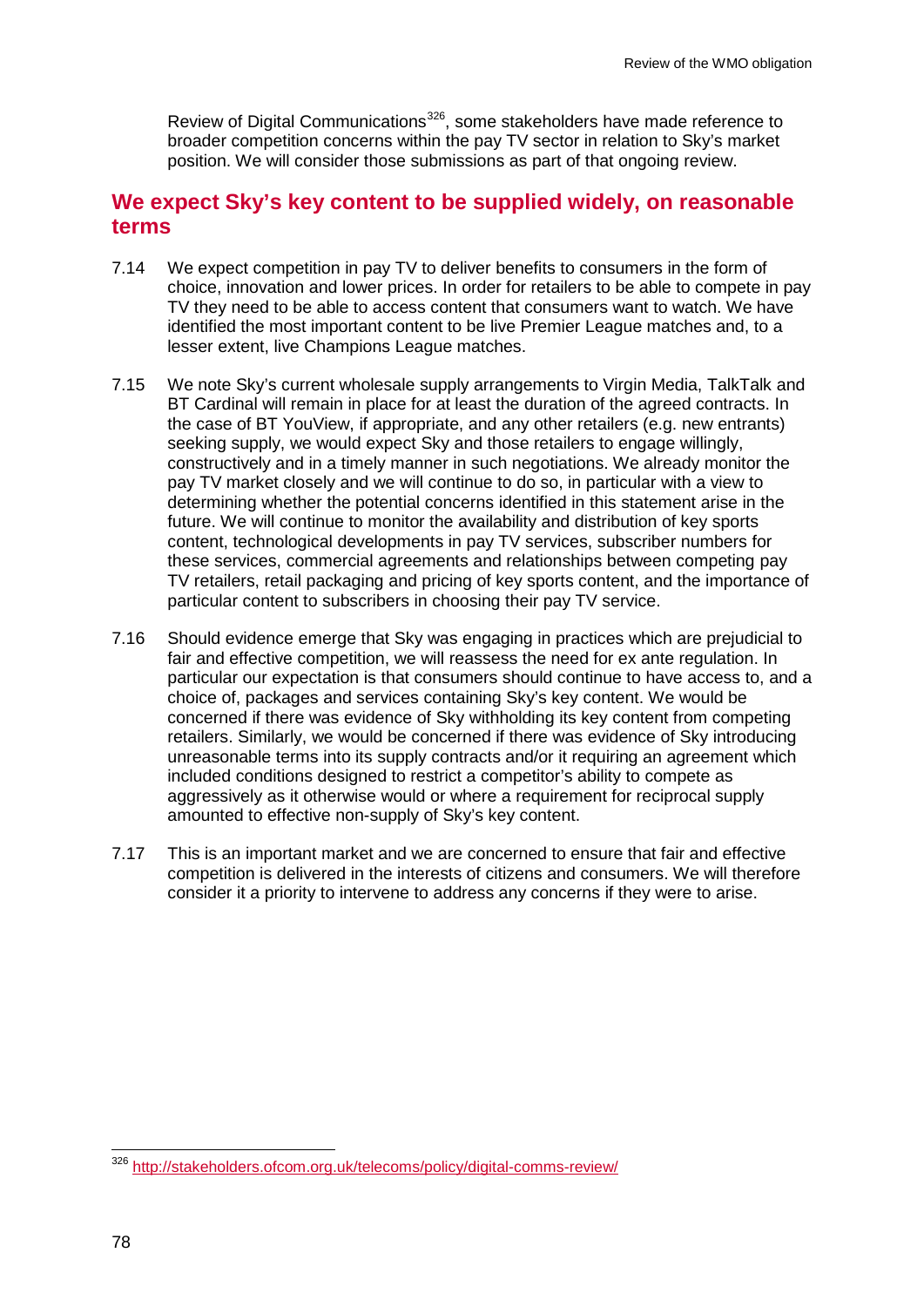# **Annex 1**

# Stakeholder comments on key content

A1.1 In this Annex we set out and respond to comments we received on our assessment of key content in the December 2014 consultation. Our final assessment, which takes account of the comments in this Annex, is set out in Section 4.

# **Approach to assessing key content**

### **Stakeholder comments**

- A1.2 The PL said that Ofcom had not provided any explanation for what criteria it had applied to determine when content was valued to such an extent that it was capable of influencing consumer choice or not. It noted that we appeared to adopt a number of different criteria, referring to content being either '*important*' or '*particularly important*', without being clear about whether this content was capable of influencing consumer choice for the purpose of our definition. The PL said that, in principle, all valued content was potentially capable of influencing consumer choice.<sup>[327](#page-79-0)</sup>
- A1.3 In addition, the PL said we had failed to define or explain what we considered to be a "*significant number of consumers*" in this context. It noted that we had used a variety of terms to describe the size of relevant groups but because we had not explained what proportion we considered to be "high", "significant" or "large" our approach was not capable of objective justification.<sup>[328](#page-79-1)</sup>
- A1.4 The PL said the consumer survey evidence we had used in our assessment suffered from several methodological shortcomings, the implications of which were not fully discernible from the materials that Ofcom had published. It said these shortcomings needed to be explored and understood before any reliance could be properly placed on the survey results. The PL pointed to the CMA's published guidelines on survey evidence, and claimed Ofcom had ignored all the key principles in these guidelines.<sup>[329](#page-79-2)</sup>

### **Our response**

- A1.5 As part of this review, we are seeking to identify content which is sufficiently important to be capable of influencing the choice of pay TV provider for a significant number of consumers. The concern which underpins this approach is that there is certain content which, if withheld from other pay TV retailers, could influence subscriber platform choice to the extent that it materially raises barriers to entry and expansion for these pay TV retailers.
- A1.6 Inevitably there is a degree of judgement involved in identifying such content. In practice, we approach this by considering how content compares *relative to* other content in terms of its importance taking into account all the relevant evidence available to us. As the PL noted, we do not identify a precise threshold for the

 $\frac{327}{10}$  The PL response to the December 2014 consultation, paragraphs 4.5-4.8.  $\overline{a}$ 

<span id="page-79-1"></span><span id="page-79-0"></span><sup>&</sup>lt;sup>328</sup> The PL response to the December 2014 consultation, paragraphs 4.9-4.10.

<span id="page-79-2"></span><sup>&</sup>lt;sup>329</sup> The PL response to the December 2014 consultation, paragraphs 1.5.3 and 4.76-4.78.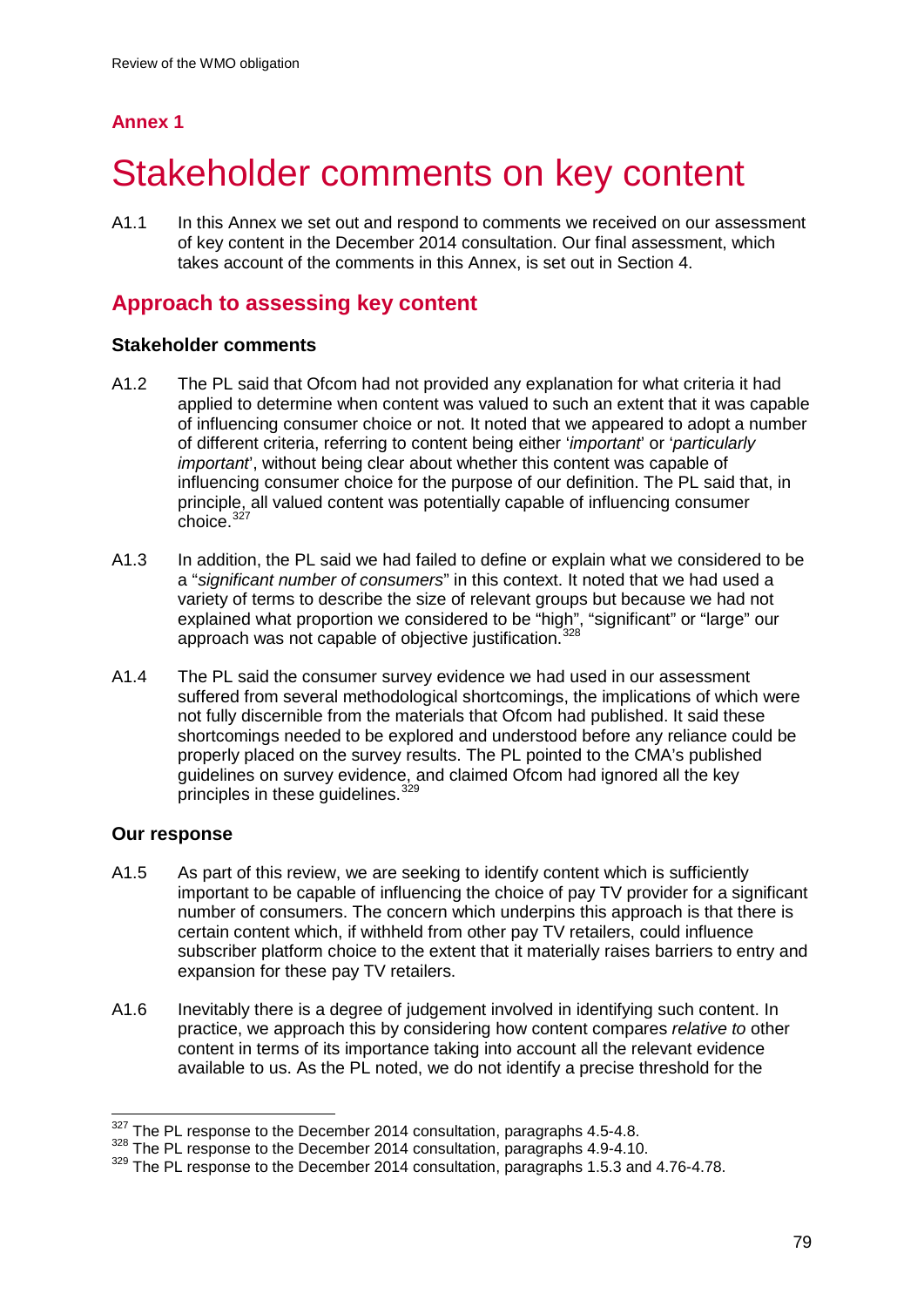number of consumers that would be sufficient to prevent a pay TV retailer from competing effectively as we do not consider it would be feasible to do so. $^{330}$  $^{330}$  $^{330}$ 

A1.7 We have responded to some of the PL's specific criticisms of our survey methodology in the rest of this annex where relevant. More generally, we do not agree that respondents to our consumer survey were provided with incomplete or inadequate information, nor that the survey ignored the CMA's published guidelines; these guidelines place emphasis on transparency of the research, representativeness of sample, soundness of method and disclosure of results, while also acknowledging that judgement and skill need to apply in any particular research. Ofcom has carried out robust research through experienced independent research agencies. We have published technical appendices and data tables that include the questionnaire, methodology and the full set of data.

# **Importance of sport content**

### **Stakeholder comments**

- A1.8 BT<sup>331</sup>, Virgin Media, Real Digital<sup>[332](#page-80-2)</sup> and  $[\times]$  agreed that sports content was important to consumer choice in pay TV services. Virgin Media said this was so widely recognised, and evidenced, as to be uncontroversial.<sup>[333](#page-80-3)</sup> [ $\angle$ ] pointed to the specific features of sport content, including its propensity to lose value after live broadcast, its degree of exclusivity to pay TV, and the amounts invested in the broadcast rights, as reasons why sports content stood apart from other content types.<sup>[334](#page-80-4)</sup>
- A1.9 Only the PL disagreed as it argued there was no evidence to support Ofcom's view that access to sports content is an important driver of choice in pay TV services. In particular, the PL argued that Ofcom's own survey evidence showed that sports content on its own does not stand apart as being especially important to consumers as compared to other types of content, and that what is primarily important to consumers is access to a range and volume of content in general (one example it pointed to was that 54% of respondents stated that the reason for subscribing to pay TV was access to more content in general, compared to 11% for sport content).<sup>[335](#page-80-5)</sup>
- A1.10 The PL noted our argument that sport has a high degree of exclusivity to pay TV, but said that: i) we provided no evidence to support this view; ii) we said in the 2010 Pay TV statement that sports content was widely available on free-to-view TV; and iii) movies also had a high degree of exclusivity on pay TV. It also argued that the fact that that there are a substantial numbers of consumers who pay a premium to access sports channels only demonstrated that those subscribers valued sports content, not that sports content is an important driver of pay TV provider choice in the first place. The PL also considered that the evidence did not show that sports

<span id="page-80-0"></span><sup>&</sup>lt;sup>330</sup> Moreover, whether content is capable of affecting competition depends on both the number and value of subscribers whose platform choice is influenced by the availability of that content.<br><sup>331</sup> BT response to the December 2014 consultation, paragraph 3.2-3.3.<br><sup>332</sup> Real Digital response to the December 2014 consult  $\overline{a}$ 

<span id="page-80-1"></span>

<span id="page-80-5"></span>

<span id="page-80-4"></span><span id="page-80-3"></span><span id="page-80-2"></span><sup>333</sup> Virgin Media response to the December 2014 consultation, paragraph 33.<br> $^{334}$  [ $\approx$ ]<br><sup>334</sup> [ $\approx$ ]<br><sup>335</sup> November 2013 survey, Question A12A: "What were the reasons your household got a TV service that you pay for on your main set rather than having free TV channels only?". The PL also pointed to Figure 5.1, December 2014 consultation which showed that sports content was as important as other genres such as documentaries, movies and kids programming.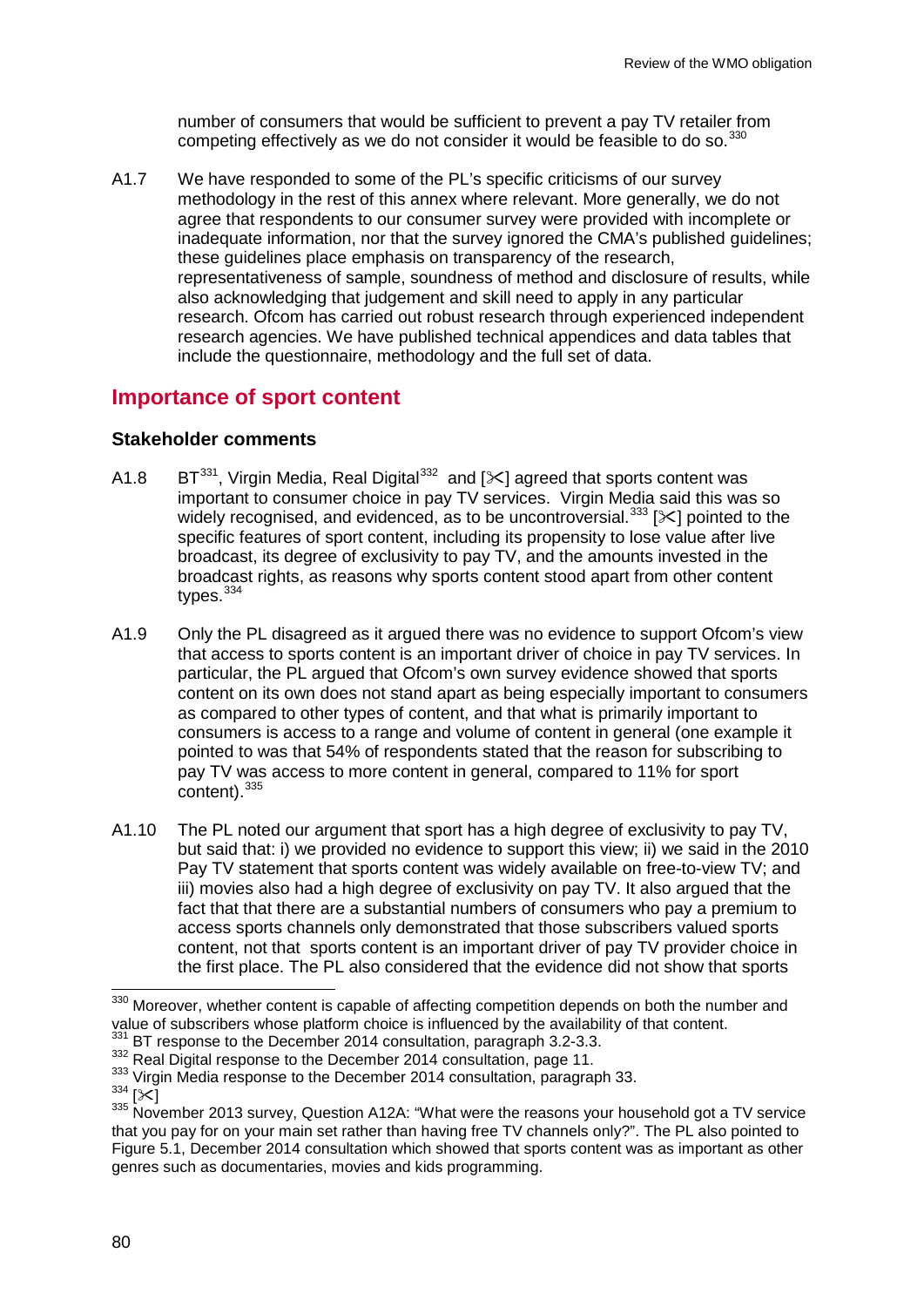content was important in the choice of pay TV provider. Finally, the PL noted that when respondents were asked about their choice of specific pay TV provider, only 6% of respondents (the fifth most popular choice) said that they chose their specific pay TV provider in order to access specific sports channels and even fewer, only 3%, said that they did so in order to have access to Sky Sports.<sup>[336](#page-81-0)</sup>

## **Ofcom's response**

- A1.11 We recognise that consumers have a strong preference for accessing more content in general and this is indicated in the survey evidence highlighted by the PL. However, as set out in Section 4 there are also a number of pieces of evidence which point to consumers having strong preferences for specific types of content, in particular sport content. In any case, we also note that in the case of the example highlighted by the PL, among unprompted responses, access to specific sport channels was significantly more popular than other answers (i.e. nearly double the next most popular answer, which was access to kids channels). [337](#page-81-1)
- A1.12 We also recognise that there is a range of sports content available on a FTV basis. Our observation that live sports content is primarily a pay TV product is reflected by the fact that free-to-view broadcasters accounted for just  $[\times]$  of total sports rights expenditure in 2015/16.<sup>[338](#page-81-2)</sup> We also note that a number of live sporting events that are currently shown on FTV channels are scheduled to move to pay TV in the future (e.g. the Open Championship moves from the BBC to Sky Sports in 2017). This is consistent with our position in the 2010 Pay TV statement where we also noted that sport stood out as having a high degree of exclusivity to pay TV.<sup>[339](#page-81-3)</sup> Finally, we do not consider the presence or otherwise of movie content on FTV TV is relevant in the context of this review and given that we have relied on a number of other evidence sources which point to the importance of sports content in particular.<sup>[340](#page-81-4)</sup>
- A1.13 We recognise that substantial numbers of UK consumers that are prepared to pay a premium specifically to acquire premium sports channels does not, by itself, demonstrate that these channels are capable of influencing consumers' choice of pay TV provider. However, it does show that a substantial number of consumers place a non-trivial value on this content, and we believe it is relevant to consider this alongside the other evidence we set out in Section 4.
- A1.14 As regards choice of individual pay TV provider, we note that sports channels are currently widely available across pay TV platforms. We would not therefore expect respondents to cite particular sports channels as a reason for choosing their specific pay TV provider (as opposed to pay TV access in general), even if they are very important to subscribers, as such sports channels are available from multiple pay TV providers.

 $\frac{336}{12}$  The PL response to the December 2014 consultation, paragraphs 4.23-4.38.  $\overline{a}$ 

<span id="page-81-1"></span><span id="page-81-0"></span><sup>337</sup> In addition, given the wording of the survey question, we not did expect respondents to focus on the specific types of content which are important to them when answering such a general question.  $338$  Based on data provided by broadcasters in response to the 2<sup>nd</sup> WMO information request dated 5

<span id="page-81-4"></span><span id="page-81-3"></span><span id="page-81-2"></span>May 2015 or 13 May 2015.<br>
<sup>339</sup> See paragraph 4.111, Ofcom, Pay TV Statement (March 2010),<br>
http://stakeholders.ofcom.org.uk/binaries/consultations/third\_paytv/statement/paytv\_statement.pdf http://stakeholders.org.uk/bin.org.uk/binaries/econsultations/thirdpaytvistement.pdf 340 In any event, the Competition Commission looked at movies in its Movies on Pay TV market investigation and found that first subscription pay TV window movie content was not significant to consumers in their choice of traditional pay TV retailer. Final Report, paragraph 33, [http://webarchive.nationalarchives.gov.uk/20140402141250/http://www.competition](http://webarchive.nationalarchives.gov.uk/20140402141250/http:/www.competition-commission.org.uk/assets/competitioncommission/docs/2010/movies-on-pay-tv/main_report.pdf)[commission.org.uk/assets/competitioncommission/docs/2010/movies-on-pay-tv/main\\_report.pdf.](http://webarchive.nationalarchives.gov.uk/20140402141250/http:/www.competition-commission.org.uk/assets/competitioncommission/docs/2010/movies-on-pay-tv/main_report.pdf)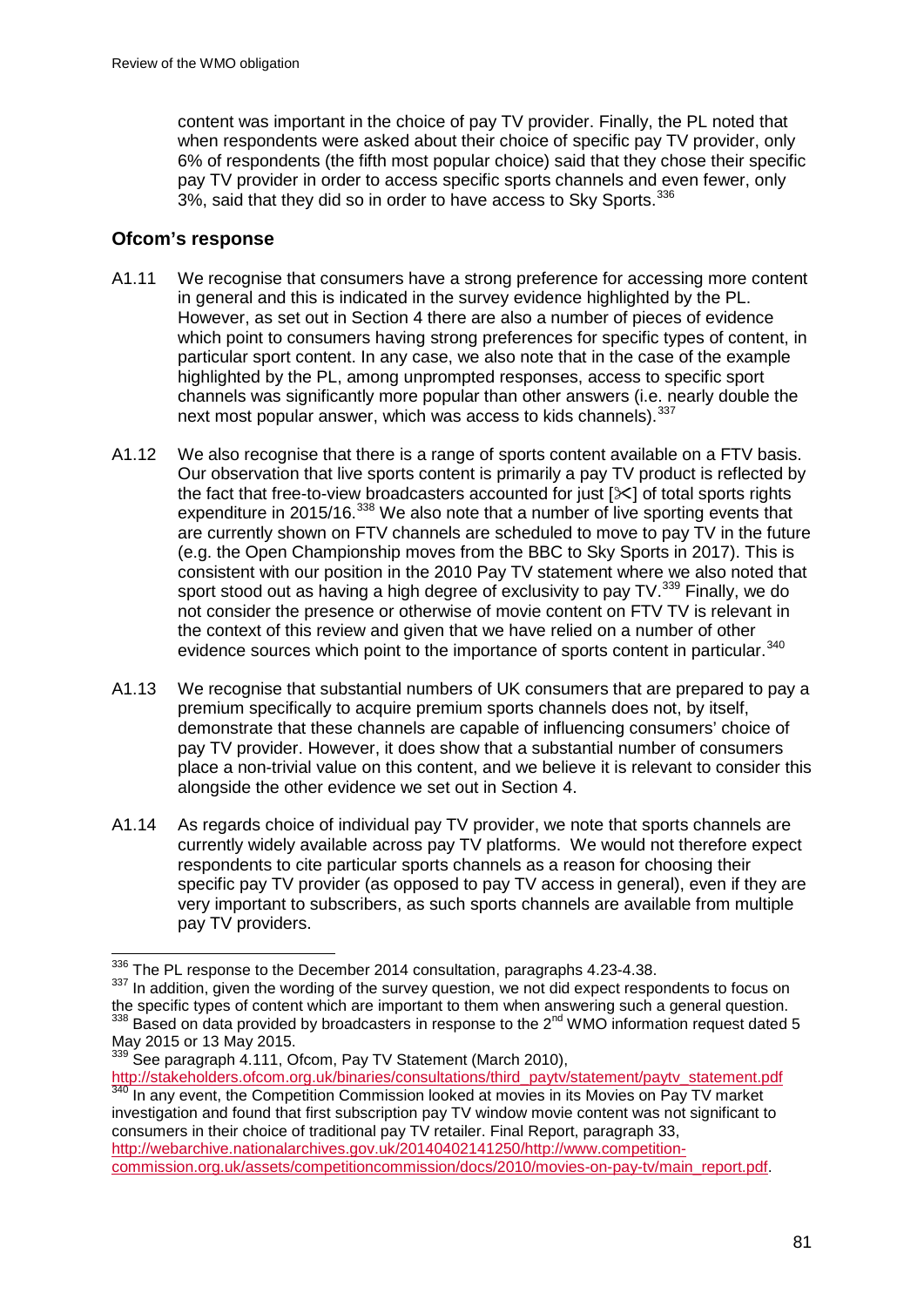A1.15 We therefore remain of the view that pay TV subscribers value specific content, and that sports content is a particularly important driver of choice in pay TV services for a significant number of consumers. We note that, other than the PL, other respondents agreed with this view.

# **Importance of live Premier League content**

### **Stakeholder comments**

- A1.16 TalkTalk, Real Digital<sup>341</sup>, Virgin Media and  $[\times]^{342}$  $[\times]^{342}$  $[\times]^{342}$  agreed that live Premier League matches were key content. TalkTalk said there was overwhelming evidence in support of this.<sup>[343](#page-82-2)</sup> Virgin Media said the importance of Premier League sports content was widely recognised and was supported by its own consumer survey data, as well as the amounts that broadcasters were prepared to pay for exclusive live rights in the auction.<sup>[344](#page-82-3)</sup>
- A1.17 BT agreed that Premier League rights stood out in terms of their strength in driving consumer decision-making, but argued that having a minority of Premier League rights was not comparable to having the majority Premier League of rights  $[\times]$ . [345](#page-82-4)
- A1.18 On the other hand, the PL said our conclusion that Premier League content was a key driver of pay TV subscriptions was unsupported by the evidence. It argued that we had relied heavily on the survey evidence in coming to this conclusion, but considered that survey evidence in fact showed no single sport or sporting event stood apart as viewers clearly valued access to a range of sports and competitions.[346](#page-82-5) In particular the PL noted that:
	- in the November 2013 survey, just 23% of respondents identified only football as being essential, which it considered implied that 77% of consumers considered access to multiple sports to be essential. In any case it argued that the results of this question (Question C7A) should be disregarded in its entirety, because i) some of the responses included sports which were shown on FTV channels rather than pay TV and ii) it was not clear whether the "very long" list of sports which were shown to respondents was randomised: $347$  and
	- in the October 2014 survey, only 27% of Sky Sports subscribers (around 9% of all pay TV subscribers) said that access to Premier League content was their main reason for getting Sky Sports. The PL disagreed with our description of this as a "sizeable proportion" of respondents.[348](#page-82-7)

#### **Ofcom's response**

A1.19 In response to BT's arguments, we recognise that there is a distinction between ownership of the majority of live Premier League rights compared to having a minority of live Premier League rights. We take into account the differences in the

<span id="page-82-1"></span><span id="page-82-0"></span> $342$  [ $\times$ ].<br> $342$  [ $\times$ ].<br> $343$  TalkTalk response to the December 2014 consultation, paragraphs 2.9-2.12. 341 Real Digital response to the December 2014 consultation, point 10 and Q5.2.

<span id="page-82-3"></span><span id="page-82-2"></span><sup>&</sup>lt;sup>344</sup> Virgin Media response to the December 2014 consultation, paragraphs 38-41.

<span id="page-82-4"></span><sup>&</sup>lt;sup>345</sup> BT response to the December 2014 consultation, paragraphs 3.69-3.74.

<span id="page-82-5"></span><sup>&</sup>lt;sup>346</sup> The PL response to the December 2014 consultation, paragraph 1.5.3, 4.40 and 4.47.

<span id="page-82-6"></span> $347$  The PL response to the December 2014 consultation, paragraphs 4.41-4.45.

<span id="page-82-7"></span><sup>&</sup>lt;sup>348</sup> The PL response to the December 2014 consultation, paragraph 4.46.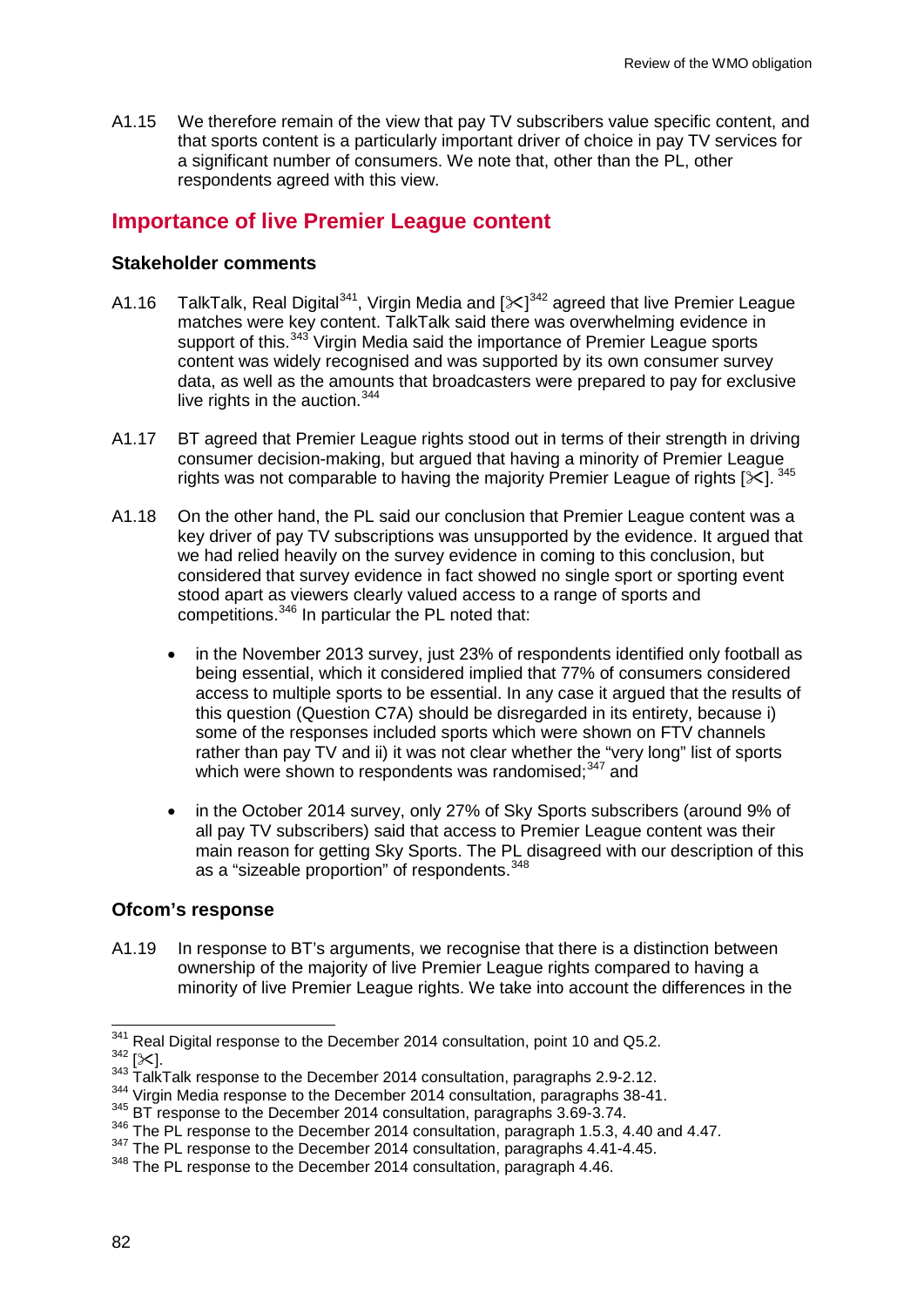Premier League rights holdings of BT and Sky in Section 5, when discussing the likely impact that limited distribution of their channel propositions may have on competition.

- A1.20 Turning to the PL's arguments, our assessment of the importance of the Premier League is based on a range of evidence, including evidence from rights costs and internal stakeholder documents. Notwithstanding this point, our view remains that the survey evidence itself supports our assessment and we note that all other stakeholders agreed with our assessment of the importance of Premier League content.
- A1.21 Firstly, we disagree that the responses to Question C7A should be disregarded, for the following reasons:
	- the question included sports events that are only shown on FTV TV because its purpose was to ask about importance of all sports shown on TV (rather than the pay TV element specifically);
	- as explained in footnote 118 of the December 2014 consultation, we only asked respondents about sports (or competitions within sports) which they had indicated (in response to a previous question) that they watched on TV in response to an earlier question, in order to keep the exercise manageable;
	- whilst the list of sports and competitions presented to respondents was not randomised, we do not agree that this would have a material effect in terms of skewing answers in favour of football competitions. We note that there is other survey evidence based on spontaneous responses which reinforces the findings of this question on the importance of football content (e.g. Figure 5.3 of the December 2014 consultation).
- A1.22 Secondly, our view remains that the number of survey respondents singling out the Premier League as important stands out from other competitions. For example, although a number of respondents said multiple competitions were essential, 23% cited only football competitions as essential, whereas 3% or fewer said that only competitions within another particular sport were essential.<sup>[349](#page-83-0)</sup> Similarly, 27% of respondents said Premier League was their main reason for subscribing to Sky Sports whereas 4% or fewer said that another sport or competition was their main reason.<sup>[350](#page-83-1)</sup> This clearly indicates that Premier League coverage stands out as being the most important sporting competition to the largest number of consumers.

# **Importance of live Champions League content**

### **Stakeholder comments**

A1.23 A number of stakeholders argued that we had underestimated the importance of Champions League content. In particular stakeholders pointed to a range of different evidence which they considered indicated that Premier League and Champions League could increasingly become of similar importance to consumers as the Premier League.

<span id="page-83-0"></span><sup>349</sup> Question C7A. November 2013 survey.

<span id="page-83-1"></span><sup>350</sup> Question 11, October 2014 survey.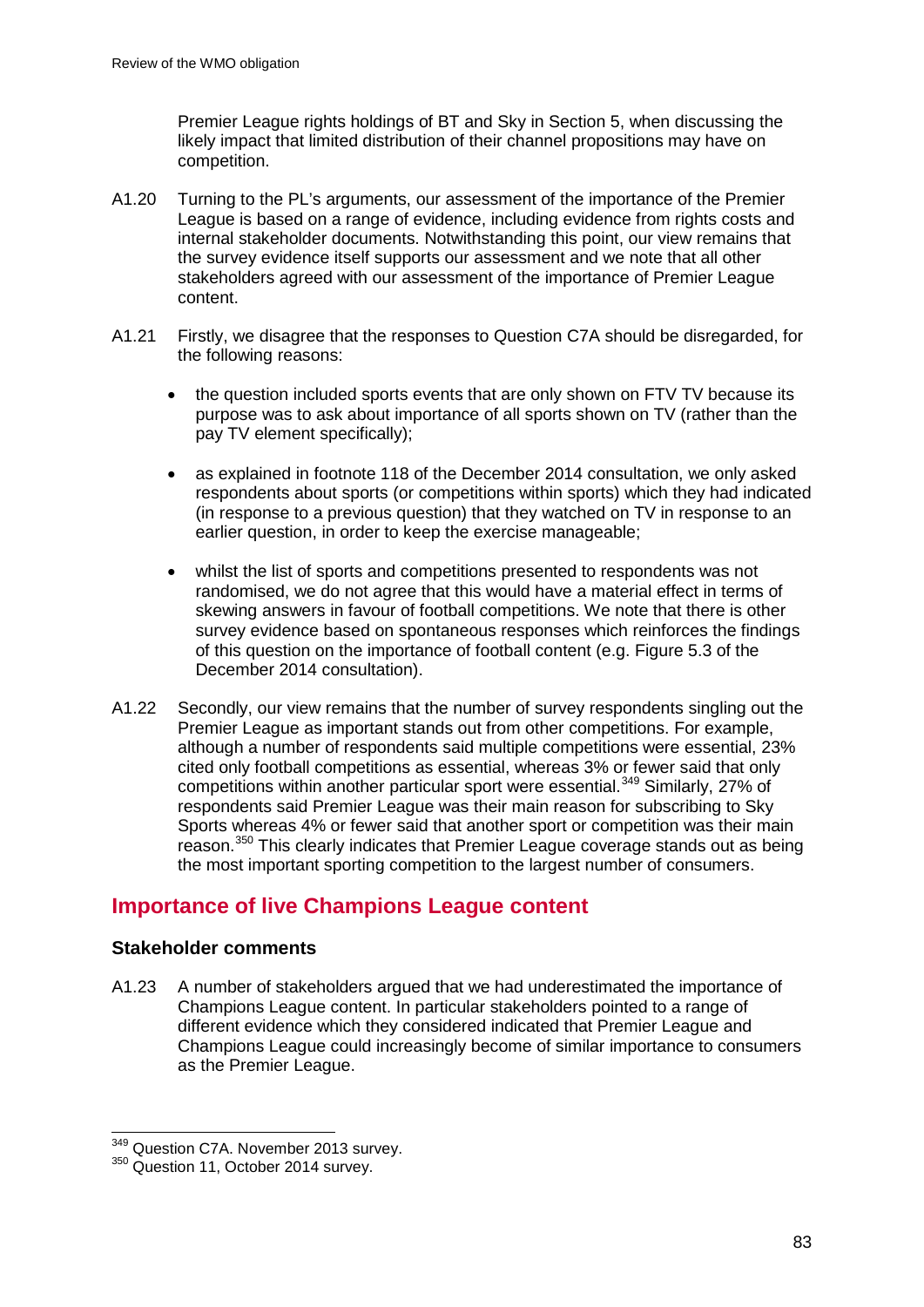- A1.24 Real Digital said Champions League matches were of equal importance to fans of top clubs because they included the top Premier League teams.<sup>[351](#page-84-0)</sup> Sky pointed to the rights costs and argued that there was no material difference between the cost of individual live Champions League and live Premier League games (on a per match basis). It also said that the most viewed live Champions League games attract similar audiences to equivalent live Premier League games.<sup>3</sup>
- A1.25 TalkTalk argued that the stated importance of the Premier League, compared to the Champions League and other competitions, appeared to largely be a consequence of the greater number of Premier League matches shown on Sky Sports (114 Premier League matches compared to 30 Champions League matches featuring Premier League teams). [353](#page-84-2)
- A1.26 [ $\ge$ ] pointed to evidence from our October 2014 survey evidence which it said indicated that 11.2% of Sky Sports subscribers cited the Champions League as a reason to subscribe to Sky Sports, but did not cite the Premier League as their main reason. For this group of people, [ $\ge$ ] considered that Champions League content was at least on a par with Premier League content, if not more so, as a driver of pay TV retailer choice and it said this was a substantial group of customers,  $[\times]^{354}$  $[\times]^{354}$  $[\times]^{354}$
- A1.27 Virgin Media considered that it would be unable to compete effectively with packages which included both Premier League and Champions League content, compared with a package which included only Premier League content. It pointed to its own survey evidence which showed that  $\leq 1$  of its customers with access to Sky Sports always or usually watched live Champions League at home.<sup>35</sup>
- A1.28 The PL said that the relevant question was not whether Champions League content alone was capable of influencing consumer choice, but rather whether it could do so when combined with other attractive content. It also argued we had ignored survey evidence which appeared to demonstrate that BT would gain significant subscriptions when the Champions League content switched to BT (i.e. 47% of respondents said Champions League was essential to their pay TV service). [356](#page-84-5)
- A1.29 In contrast, BT argued that the Champions League should not be singled out as key content, even to a lesser extent. It pointed to a range of evidence in support of its arguments: [357](#page-84-6)
	- the Champions League was quoted in our survey evidence as a reason for subscribing to pay TV by far fewer respondents than the Premier League, with response levels comparable to sports like cricket, F1 and rugby. BT also said that our assessment had ignored the most relevant survey evidence which showed that only very few subscribers plan to switch channels as a result of Champions League moving to BT Sport;
	- BT said that it was misleading to consider the amount spent on Champions League rights as an indicator of key content, because it argued  $[\times]$ ;

<span id="page-84-0"></span><sup>351</sup> Real Digital response to the December 2014 consultation, page 4.

<sup>&</sup>lt;sup>352</sup> Sky response to the December 2014 consultation, paragraphs 5.7-5.9.

<span id="page-84-2"></span><span id="page-84-1"></span> $353$  TalkTalk response to the December 2014 consultation, paragraphs 2.13-2.19.<br> $354$  [ $\times$ 1.

<span id="page-84-4"></span><span id="page-84-3"></span> $\frac{1000 \text{ J}}{355 \text{ V}}$  Virgin Media response to the December 2014 consultation, paragraphs 42-43.

<span id="page-84-5"></span><sup>&</sup>lt;sup>356</sup> The PL response to the December 2014 consultation, paragraphs 4.48-4.51.

<span id="page-84-6"></span><sup>&</sup>lt;sup>357</sup> BT response to the December 2014 consultation, paragraphs 3.75-3.88.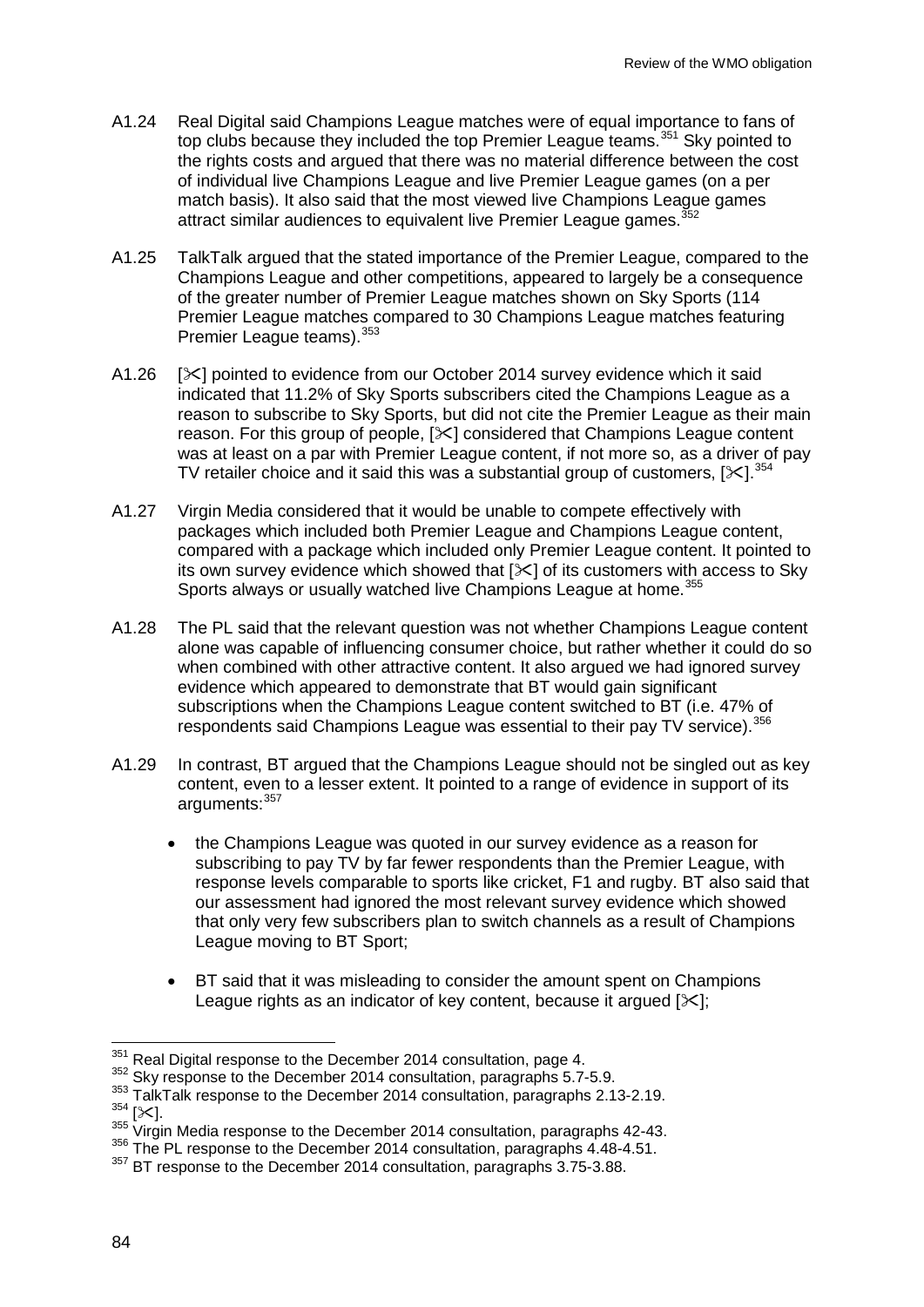- public statements made by Sky which revealed that live Champions League programming accounted for less than 3% of viewing on Sky Sports, and that there was a limit to how much people would pay for Champions League content;
- the total number of live Champions League matches featuring Premier League clubs will typically be between 35 and 40 which is substantially less than the number of live Premier League matches. Moreover, it noted that as live Champions League matches are played simultaneously, the number of match slots is significantly less than the number of actual matches; and
- the average audience for Champions League games is much lower than for Premier League games, even when a Premier League team is playing, and is also lower than for F1 races. BT also said that the Champions League's unique audience reach and incremental unique reach, based on pay TV audiences, is lower than for F1 or cricket.

## **Ofcom's response**

- A1.30 As set out in Section 4, we recognise that there is some uncertainty about the importance of live Champions League content to subscribers given that it has only recently started broadcasting exclusively on BT Sport. Nevertheless, there is a range of evidence, including consumer survey evidence, rights values and internal stakeholder documents, that points to live Premier League coverage being capable of influencing more consumers than live Champions League content. The same evidence suggests that Champions League is important to a large number of consumers, to a greater degree than other sports or sporting competitions. We therefore remain of the view that live Champions League may influence pay TV provider choice for a material group of consumers, albeit to a lesser degree than the Premier League.
- A1.31 Turning to stakeholder comments, we consider the evidence does not support the arguments put forward by stakeholders that live Premier League and live Champions League matches are comparable on a per-match basis:
	- BT is paying £299m per season for 350 Champions League and Europa League matches. We consider that it is not clear how much of this cost should be attributed to Champions League games involving Premier League teams. However, even if the cost of a Champions League match involving a Premier League team was comparable to a Premier League match, there are far fewer of these matches than there are Premier League matches. As the importance of a particular sporting competition is influenced by the regularity of matches, this means the Champions League is likely to have less influence on consumers' choices of pay TV provider than the Premier League;
	- we do not consider a simple comparison of audience figures for the most popular games in each competition to be informative. As explained in paragraph 4.21, Champions League matches that do not feature Premier League teams appear to be much less attractive and the overall attractiveness of the competition can fluctuate depending on how successful Premier League teams are; and
	- TalkTalk's measure of per-match importance (set out in Table 2.1 of its response) $358$  assumes the value of each game can be calculated by dividing the

<span id="page-85-0"></span> $358$  TalkTalk response to the December 2014 consultation, paragraphs 2.13-2.19.  $\overline{a}$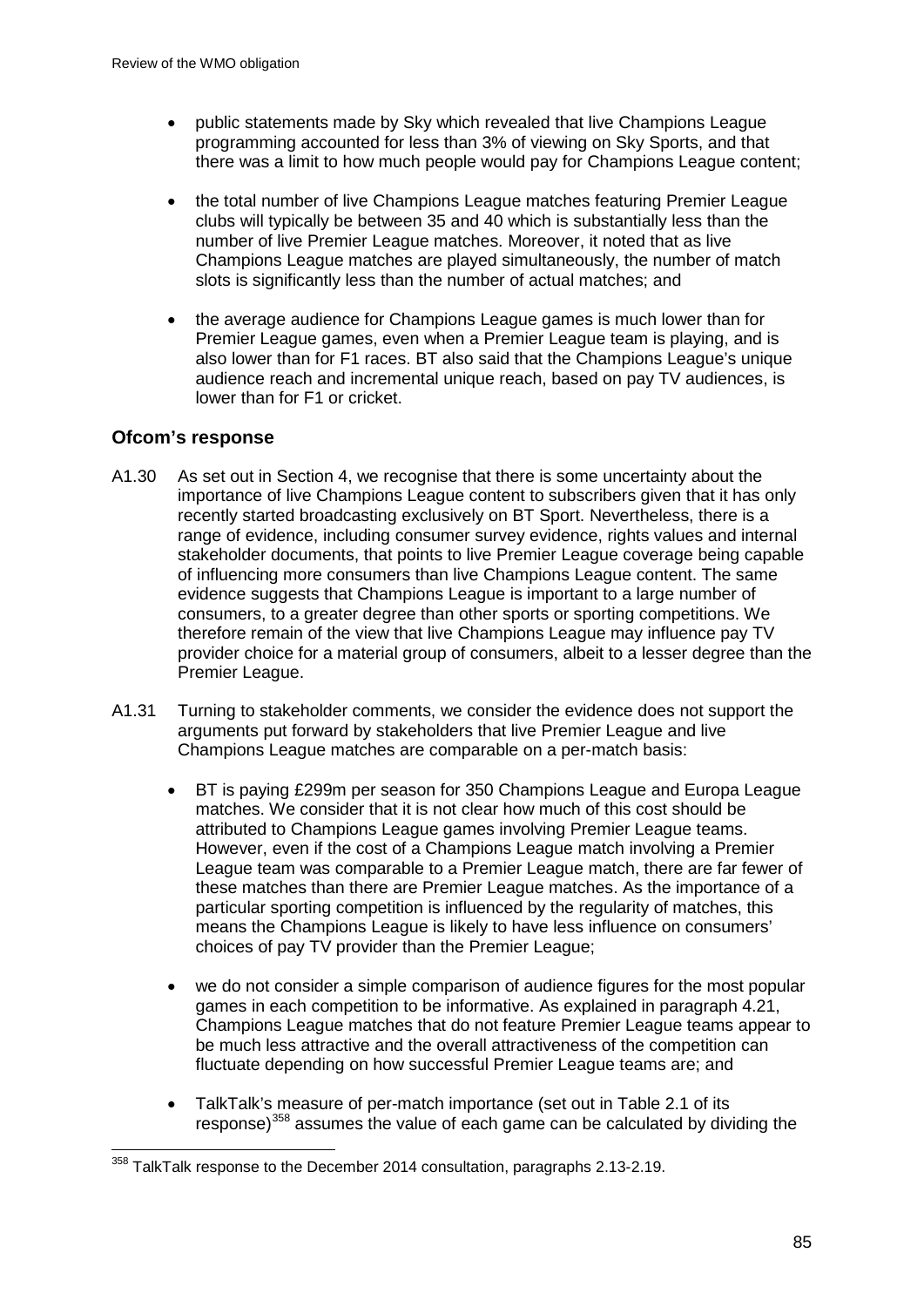percentage of subscribers for whom a competition is essential by the number of games within that competition. We believe it is highly unlikely that the importance of each match can be calculated in this way.  $359$  In any case, we are assessing the importance of the competition as a whole, rather than importance on a match-bymatch basis, and the total number of games is an important factor in this assessment.

- A1.32  $[\times]$ 's inference that Champions League content is at least on a par with Premier League content for 11.2% of subscribers was made on the basis that 28% of Sky Sports respondents cited access to Champions League as a reason for subscribing to their pay TV retailer, but only 60% of these also said that the Premier League was the main reason.<sup>[360](#page-86-1)</sup> However, we can only say with certainty that live Champions League content is more important than live Premier League content for the 2% of respondents who said that Champions League was their main reason, against 27% for Premier League. As set out in paragraph A1.22, we consider this indicates that Premier League coverage stands out from Champions League content.
- A1.33 In relation to Virgin and the PL's arguments, we consider the impact of the BT Sport package, and therefore the impact of Champions League in combination with BT's other sports rights, in Section 5.<sup>[361](#page-86-2)</sup>
- A1.34 In terms of BT's arguments that live Champions League should not be singled out as key content, even to a lesser extent, as noted above we consider there is a range of evidence which points to this content being more important to consumers than other sports:
	- i) the consumer survey evidence, taken as a whole, indicates live Champions League is the second most important sporting competition. In particular, responses to Question C7A show it is considered essential by a higher proportion of subscribers than anything else other than the Premier League. We did not rely on the evidence about the impact of Champions League moving to BT Sport, because we had specific reservations about the robustness of this question which we set out in footnote 252 of the December 2014 consultation. We respond to BT's arguments on this in more detail in paragraph A2.49 below;
	- ii) BT's acquisition of Champions League rights has increased spending in 2015/16 to around 16% of the total amount spent on football rights $362$ , which is substantially higher than the amounts spent on other football (and other sports) rights. BT said that  $[\times]^{363} [\times];$  $[\times]^{363} [\times];$  $[\times]^{363} [\times];$
	- iii) we recognise that average viewing figures for live Champions League matches might be similar to other sporting competitions. However, as BT acknowledges in paragraph A1.29, the importance of a particular sporting competition is influenced by the regularity of matches or races, as well as the popularity of each individual

<span id="page-86-0"></span> $359$  As footnote 5 of TalkTalk's response reveals, it is mathematically impossible for the Premier League to achieve comparable importance to the FA Cup under this methodology.  $28\% - (28*0.6) = 28\% - 16.8\% = 11.2\%$ .  $\overline{a}$ 

<span id="page-86-2"></span><span id="page-86-1"></span><sup>&</sup>lt;sup>361</sup> Regarding the PL other argument, we also consider the impact of Champions League content moving to BT Sport in Section 5, as well as in response to stakeholder comments below in paragraphs A2.44-A2.50 (in addition we considered this as part of the December 2014 consultation in paragraphs A6.25 to A6.31).

<span id="page-86-4"></span><span id="page-86-3"></span><sup>&</sup>lt;sup>362</sup> As explained in Section 4, footnote 128.<br><sup>363</sup> [※].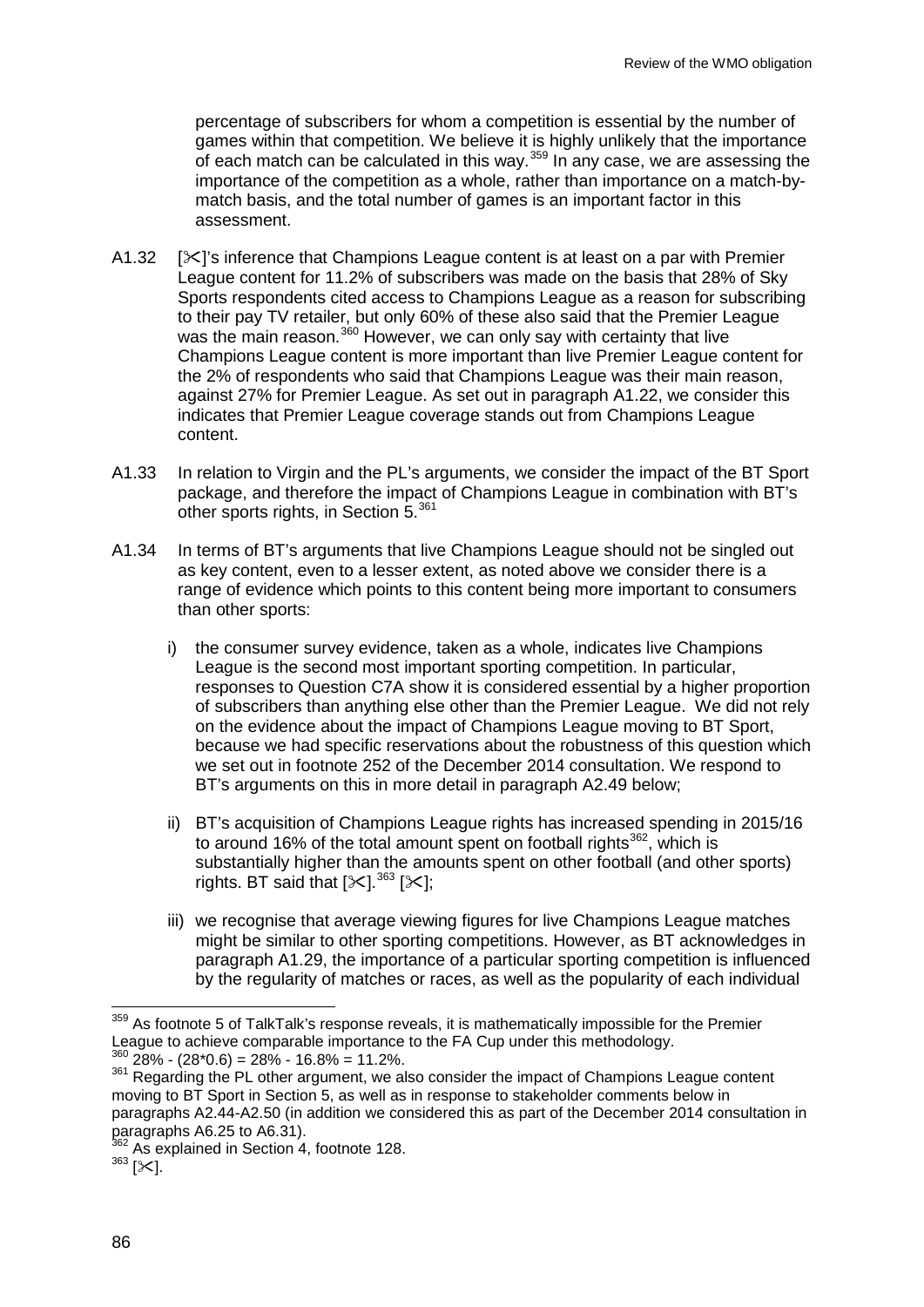match or race. Sky Sports only show 9 F1 races, and around 14 England test match of race. Sity opened only show on the set and an emphasisment matches exclusively per year.<sup>[364](#page-87-0)</sup> As a result, even if average viewing figures for these individual events are comparable with the Champions League, this does not mean that the competition as a whole is equally important to consumers' pay TV choice; and

iv) finally, we place less weight on the public statements made by Sky about the alleged lack of importance of the Champions League as these were made shortly after Sky had lost the rights to televise Champions League games.

# **Importance of other sports and aggregation of content**

### **Stakeholder comments**

- A1.35 TalkTalk argued that other competitions featuring Premier League clubs, regardless of the competition in which they are played (and including the Europa League, FA Cup, and potentially the League Cup), were likely to represent key content. It argued that public statements by BT were consistent with this position.<sup>[365](#page-87-1)</sup> In particular it argued that:
	- i) our consumer survey evidence would not have picked up the importance of Europa League because it was previously held by ITV rather than a pay TV provider (and it noted that viewing figures for Europa League were broadly comparable with ratings for Premier League and Champions League content on Sky Sports);
	- ii) there was some evidence from our consumer surveys that a meaningful proportion of sports subscribers might consider FA Cup matches to be key content; and
	- iii) the League Cup competition was not listed as a prompt in our consumer survey and there was a lack of publicity for rights costs, which meant there was insufficient evidence to determine whether it was key content or not.<sup>[366](#page-87-2)</sup>
- A1.36 Virgin Media said access to other sports content remained important and pointed to its own survey evidence in support of this. Whilst it recognised that access to a broader range of content was less important than live Premier League and live Champions League as stand-alone drivers of subscriptions, it said consumers would favour packages that include key content bundled with other sports content over those which only offer key content.<sup>[367](#page-87-3)</sup> Real Digital also argued that the combination of other attractive sports content, in particular niche content that was not available on other channels, was more valuable when packaged into a small number of channels than as individual sporting programmes.<sup>[368](#page-87-4)</sup>

 $364$  Based on the 2015 calendar vear.

<span id="page-87-1"></span><span id="page-87-0"></span><sup>365</sup> TalkTalk response to the December 2014 consultation, paragraphs 2.37-2.39. In particular it pointed to a statement BT made following the 2015 Premier League auction in which BT stated "*BT Sport currently shows around 50 live matches each season featuring Premier League clubs. It will show around 115 of these matches from the 2015/16 season onwards when all competitions featuring Premier League clubs are taken into account".*

<sup>366</sup> TalkTalk response to the December 2014 consultation, paragraphs 2.20-2.36.

<span id="page-87-3"></span><span id="page-87-2"></span><sup>&</sup>lt;sup>367</sup> Virgin Media response to the December 2014 consultation, paragraphs 44-45.

<span id="page-87-4"></span><sup>368</sup> Real Digital response to the December 2014 consultation, paragraph 10 and Q5.4.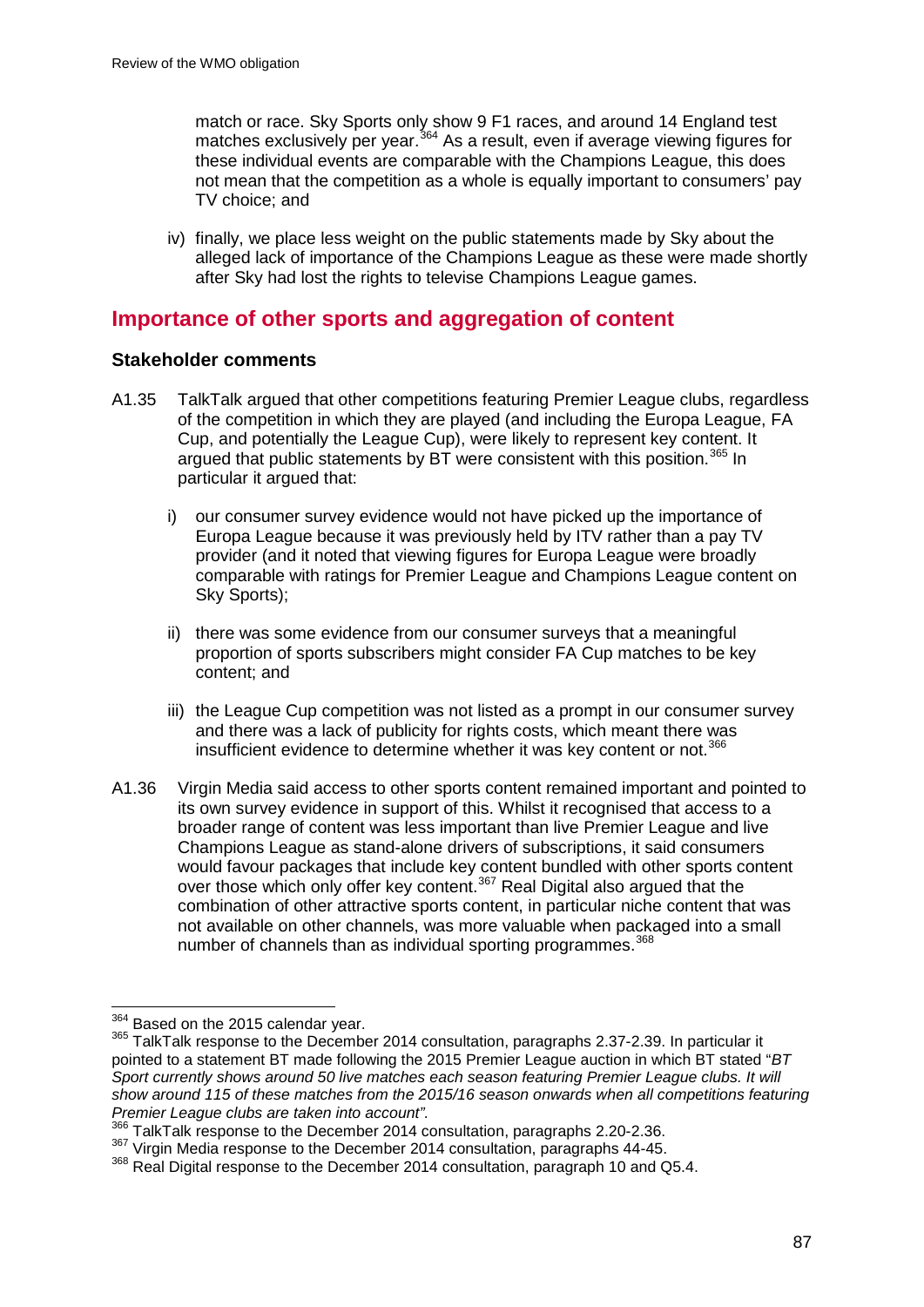- A1.37 BT argued that our approach of identifying individual sporting events that consumers may or may not consider to be key content was "divorced from reality" and failed to capture a proper, comprehensive picture of the key drivers of sports subscriptions. It argued that in circumstances where Sky could offer an important sporting event (such as the Premier League) in conjunction with the vast breadth and depth of second-tier sporting events that Sky also held, whereas a competitor could only offer the one "important" event, and a much sparser number of secondtier events, any potential premium sports subscriber would be highly unlikely to choose to subscribe to (or to switch to) Sky's competitor.<sup>[369](#page-88-0)</sup>
- A1.38 BT said that this view is supported by Ofcom's own survey evidence, which shows that 69% of respondents consider two or more sports to be essential, and 77% of respondents considered at least one sporting event other than the Premier League to be essential. Moreover, it said 50% of respondents in our October 2014 survey made no mention of football as their main reason for subscribing to Sky Sports. BT said these results showed that consumers' decision making is more sophisticated than simply being driven by the individual sporting event that is perceived to be "most" important", and that we must consider sporting events in aggregate to fully understand subscription decisions.[370](#page-88-1)
- A1.39 BT argued that we had recognised the importance of content aggregation elsewhere, including in the 2010 Pay TV statement and in our analysis in Section 6 of the December 2014 consultation where we focused on Sky and BT Sport's channels (and packages of channels). It argued that we had not explained why we now believed that aggregation across "second-tier" content rights is not an important factor that warrants consideration.<sup>[371](#page-88-2)</sup>

## **Ofcom's response**

- A1.40 Firstly in response to TalkTalk's arguments about other competitions featuring Premier League clubs, we recognise that matches featuring Premier League teams typically attract a large number of viewers. However, we consider that evidence shows that live Premier League matches in particular stand out from other football content and other sporting competitions as being particularly important to a large number of consumers. The combination of evidence from our consumer surveys (which, where included, show that these competitions are less important than Premier League and Champions League), the rights costs for these competitions (which in the case of each of the competitions highlighted by TalkTalk, are considerably lower than the Premier League and Champions League<sup>372</sup>), and the lack of any other evidence about the importance of these competitions (e.g. internal statements from stakeholders), does not demonstrate that the competitions TalkTalk refers to are capable of influencing a significant number of consumers' choice of pay TV provider. We do not consider that the public statement made by BT and which TalkTalk refers to suggests otherwise.
- A1.41 Virgin, Real Digital and BT all said that consumers value access to a range of sports content. We agree that this is the case. We also recognise that in practice consumers purchase channels, and packages of channels, rather than individual

 $369$  BT response to the December 2014 consultation, paragraphs 3.7-3.8 and 3.16.  $\overline{a}$ 

<span id="page-88-1"></span><span id="page-88-0"></span><sup>370</sup> BT response to the December 2014 consultation, paragraph 3.16.<br><sup>371</sup> BT response to the December 2014 consultation, paragraphs 3.23-3.35.

<span id="page-88-3"></span><span id="page-88-2"></span> $372$  For example we note that ITV paid [ $\ll$ ] for its 2013/14 Europa League coverage than for Champions League coverage (based on data from broadcasters as set out in Figure 3.5 in Section 3).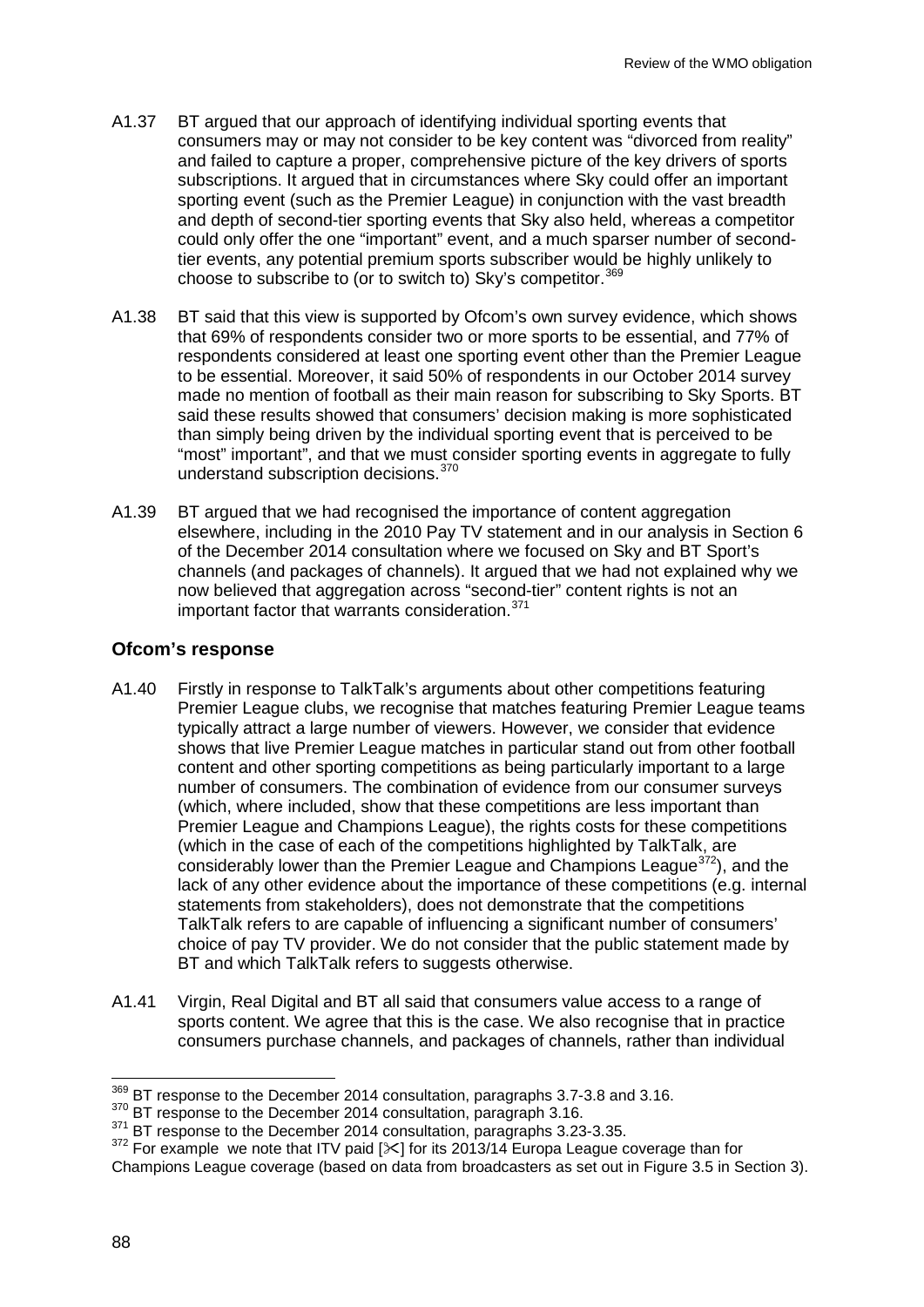sporting events. Accordingly, as BT acknowledges, in Section 5 we consider the importance of packages of content (i.e. channels or bundles of channels) to consumers' subscription decisions. This assessment takes into account all content on each channel package, not only the content we have found to be capable of influencing the choice of pay TV provider for a significant number of consumers. We therefore consider that our analytical framework is appropriate because takes account of the fact that consumers' actual purchasing decisions are based around such packages of content. We remain of the view that certain content within these packages is particularly important to such decisions, as we have described in paragraphs 5.16 to 5.20.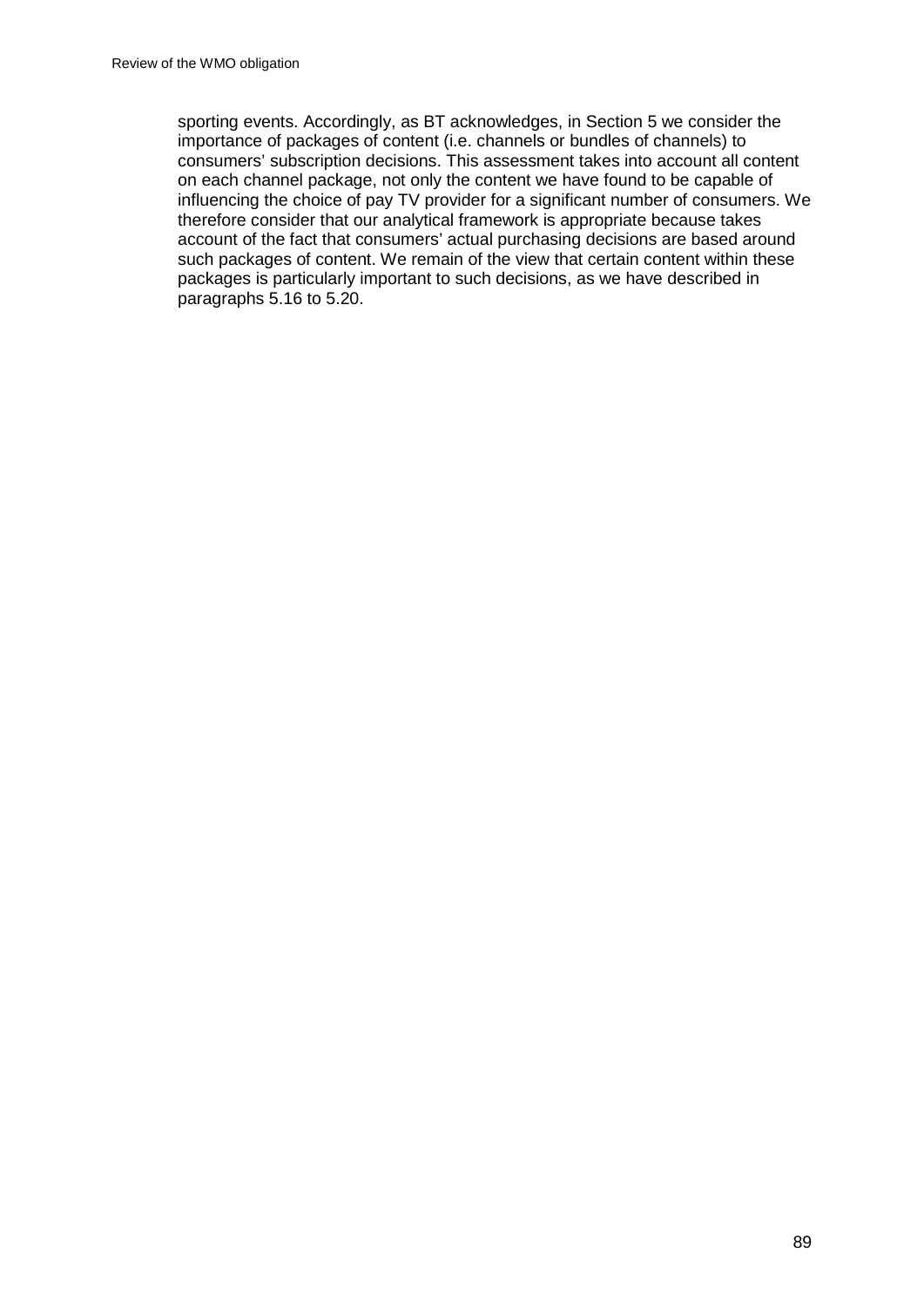## **Annex 2**

# Stakeholder comments on impact of key content on pay TV competition

A2.1 In this Annex we set out and respond to comments we received on our assessment of the impact of channels containing key content on pay TV competition in the December 2014 consultation. Our final assessment, which takes account of the comments in this Annex, is set out in Section 5.

# **Importance of Sky Sports and impact of limited distribution**

### **Stakeholder comments**

- A2.2 BT<sup>373</sup>, TalkTalk<sup>[374](#page-90-1)</sup>, Virgin Media and  $[\times]$  agreed with our assessment of the importance of Sky Sports and its impact if Sky limited distribution.  $[\times]$  said that a large group of customers place considerable value on the Premier League content carried by Sky Sports, and that, given the investment required to purchase these rights, retailers would find it impossible to compete for these customers if they cannot offer this content.<sup>[375](#page-90-2)</sup>
- A2.3 Virgin Media cited its own research from December 2014 which showed that  $[\times]$  of Virgin Media customers rank access to Sky Sports as very important or extremely important.<sup>[376](#page-90-3)</sup> Virgin Media also [ $\ll$ ].<sup>[377](#page-90-4)</sup>
- A2.4 BT pointed to the model developed by Compass Lexecon as evidence that limited distribution of Sky Sports [ $\times$ 1.<sup>[378](#page-90-5)</sup>
- A2.5 On the other hand, the PL argued that our analysis of the importance of the importance of Sky Sports as set out in Annex 6 of the December 2014 consultation was *"seriously flawed*" and said Ofcom could not draw any reliable conclusions about what proportion of Sky Sports subscribers would be unlikely to consider a pay TV provider that could not offer Sky Sports. The PL also made a number of more detailed comments on our interpretation of the survey evidence.<sup>[379](#page-90-6)</sup> In particular, it noted that our central case estimate based on Figure A6.1 included respondents who did not know that they would do, and respondents who would switch to a provider without Sky Sports, if Sky Sports wasn't available on their current service. The PL said that "*it is clearly absurd*" to suggest that Sky Sports is a significant factor in the choice of pay TV provider for even those consumers who expressly say that they would drop Sky Sports if it was no longer available on their current platform.<sup>[380](#page-90-7)</sup>

- 
- 

 $\overline{a}$ 

 $373$  BT response to the December 2014 consultation, paragraphs 5.7-5.9.

<span id="page-90-2"></span><span id="page-90-1"></span><span id="page-90-0"></span><sup>&</sup>lt;sup>374</sup> TalkTalk response to the December 2014 consultation, paragraph 5.1.<br><sup>375</sup> [ $\ll$ ]<br><sup>376</sup> Virgin Media response to the December 2014 consultation, paragraph 35.

<span id="page-90-4"></span><span id="page-90-3"></span><sup>&</sup>lt;sup>377</sup> Virgin Media response to the December 2014 consultation, paragraph 47.<br><sup>378</sup> BT response to the December 2014 consultation, paragraphs 5.7-5.10.

<span id="page-90-6"></span><span id="page-90-5"></span><sup>&</sup>lt;sup>379</sup> The PL response to the December 2014 consultation, paragraphs 4.58-4.75.

<span id="page-90-7"></span><sup>380</sup> The PL response to the December 2014 consultation, paragraph 4.73.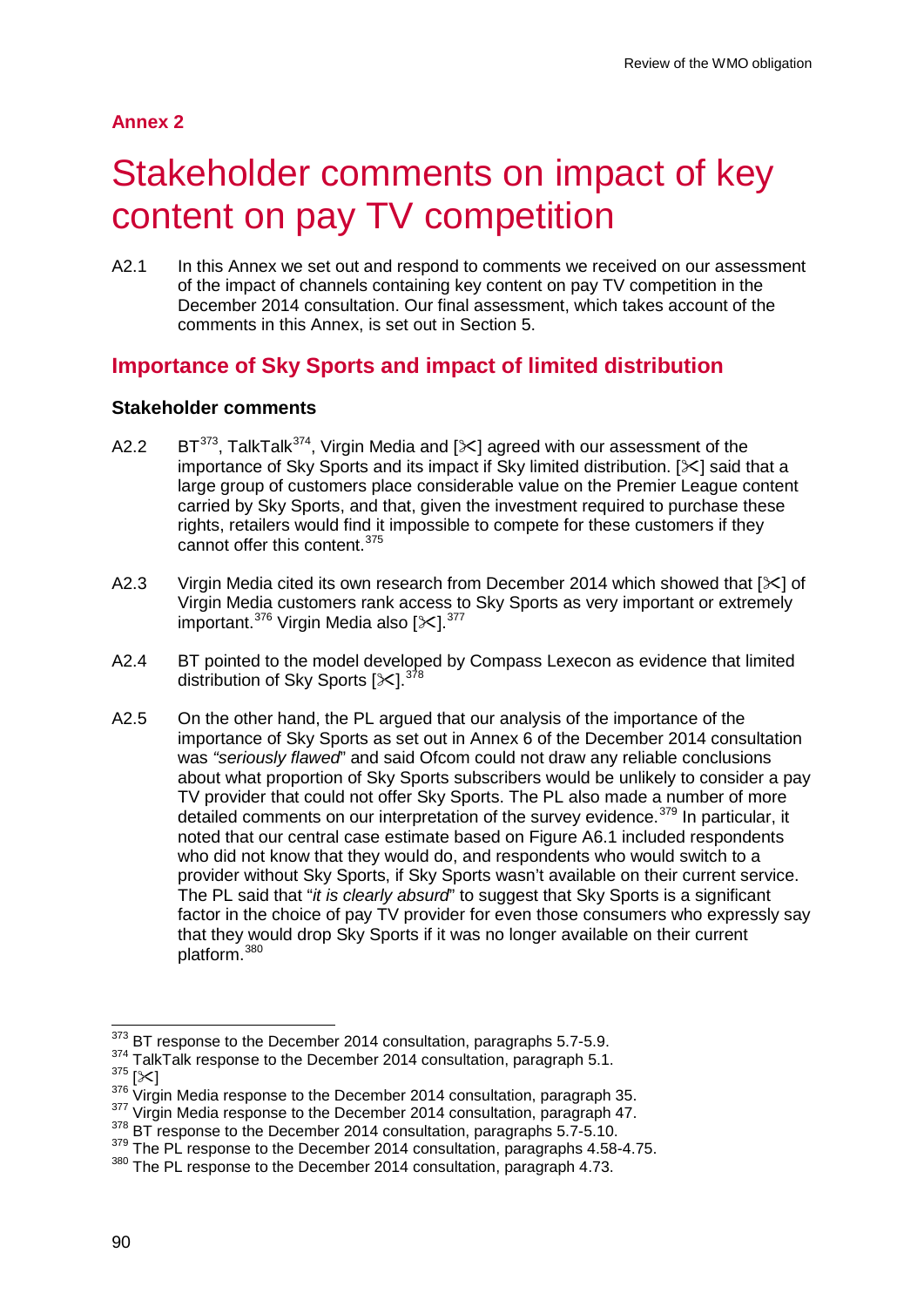## **Ofcom's response**

- A2.6 We said in the December 2014 consultation that arriving at a precise estimate of how many pay TV subscribers would not consider a pay TV provider that did not offer Sky Sports was difficult. Instead, we attempted to identify a range based on a number of different survey questions which we identified as being relevant, though we also noted (in paragraph 6.11) a possible reason why the range could still understate the true proportion of subscribers who consider Sky Sports to be important. Given the different sources of survey evidence available to us, we consider that this is a reasonable approach to the question. We note that the CC adopted a similar approach in its Movies on Pay TV Market Investigation.<sup>[381](#page-91-0)</sup>
- A2.7 Regarding the PL's specific criticism of our central case estimate, we remain of the view that Sky Sports is a significant factor in the choice of pay TV provider for respondents who said that they would switch to a provider without Sky Sports, or did not know what they would do, as the removal of Sky Sports causes them to stop subscribing to their current provider. In respect of the first group, their responses may indicate that they chose Sky because it offered Sky Sports, and that if Sky Sports was not available they would choose an alternative pay TV retailer that did not offer Sky Sports. In addition, some responses may have reflected a view that Sky Sports was unattractive when sold via other providers. In respect of the second group, just 8% in November 2013 and 12% in October 2014 answered "don't know" in response to the first part of the question, and a further 4% and 2% answered "don't know" in response to the second part of the question. For some of these respondents, this may have reflected a genuine uncertainty as to what they would do.
- A2.8 We set out our conclusions on the impact of limited distribution of Sky's key content in Section 5.

# **Sky's market position**

### **Stakeholder comments**

- A2.9 BT argued that our analysis did not properly reflect the degree of continuity between Sky's position now and its position in 2010, and pointed to analysts' reports, which it argued indicate strong confidence in the position of Sky Sports, with BT Sport having had no impact on Sky's market position.<sup>[382](#page-91-1)</sup> As evidence of Sky's strong market position BT pointed to:
	- i) Sky continuing to hold the majority of sports rights (and it considered recent developments had in fact served to strengthen and consolidate Sky's position despite BT's entry) and Sky's position with respect to Premier League rights was no different to 2010 as it continued to hold the maximum number of matches. It argued that BT's acquisition of 'first pick' matches did not alter Sky's market position,  $[\times]$ <sup>[383](#page-91-2)</sup> and

<span id="page-91-0"></span><sup>381</sup> Competition Commission, *Movies on pay TV market investigation*, August 2012, paragraphs 6.35- 6.45 - [http://webarchive.nationalarchives.gov.uk/20140402141250/http://www.competition-](http://webarchive.nationalarchives.gov.uk/20140402141250/http:/www.competition-commission.org.uk/assets/competitioncommission/docs/2010/movies-on-pay-tv/main_report.pdf) $\overline{a}$ 

<span id="page-91-2"></span><span id="page-91-1"></span> $\frac{382}{382}$  BT response to the December 2014 consultation, paragraphs 2.9 and 2.25.<br> $\frac{383}{383}$  BT response to the December 2014 consultation, paragraphs 2.3, 2.6, and 2.8-2.40.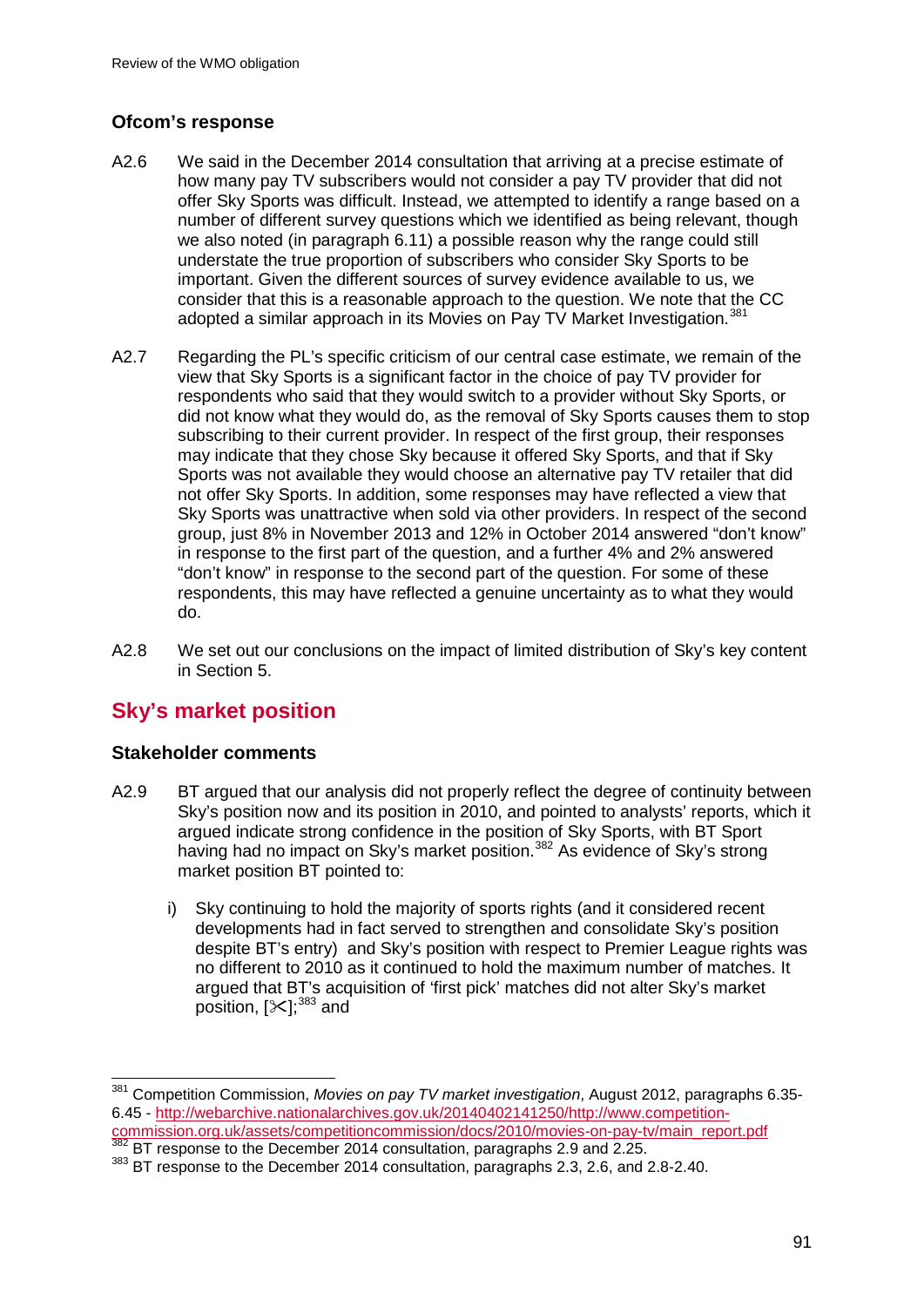- ii) since 2010, Sky has continued to hold a high share of pay TV revenues, as well as having increased its subscriber numbers  $(|\times|)$  increased its profitability, and strengthened its market position.<sup>[384](#page-92-0)</sup> In particular, BT pointed to Sky having the largest subscriber base of paying sports subscribers. It suggested that, compared to 2010, Virgin Media represented even less of a competitive constraint on Sky.[385](#page-92-1)
- A2.10 BT argued that our assessment of Sky's wholesale market shares were likely to be an underestimate because of: i) the wide availability of BT Sport and hence a higher volume of imputed wholesale charges (due to BT's business model); and ii) Ofcom had not imputed a charge for wholesale supply by Sky for its self-retailing activities on NOW TV or Vodafone (through the Sky mobile app). It argued that when Ofcom corrected for these factors it would account for the decline in Sky's market share.<sup>[386](#page-92-2)</sup>
- A2.11 BT also argued that an assessment of Sky's expenditure on sports rights provided limited insight to its market position, given Sky has a number of material bidding advantages and therefore a simple statement of expenditure was likely to overstate BT's market position and understate Sky's position. It also said our assessment was flawed because we had included expenditure on rights held by FTV broadcasters and if these were removed, Sky's share of expenditure was similar to its share of wholesale revenues.<sup>387</sup>
- A2.12 Sky, on the other hand, stated that  $[\times]$ .<sup>[388](#page-92-4)</sup> It argued that, even looking narrowly at the pay TV sector, there was strong competition, with 50% of the country having a choice of four pay TV retailers (which Sky considered to likely be unique in the world). At the wholesale level, Sky arqued that the rising cost of content rights (including for sport) is a clear indicator of strong competition.[389](#page-92-5)

#### **Our response**

- A2.13 As we set out in Section 5 we recognise the strength of Sky's market position in both the supply of key sports channels and the retail supply of pay TV. Whilst we note that the specific level of Sky's market position is sensitive to which revenues we incorporate, our conclusion is clear that on all measures, Sky has a strong market position.
- A2.14 However, although still strong, in our view Sky's market position is facing greater challenges than it did 2010, in particular since the launch of BT Sport. This is supported by:
	- i) BT has acquired over  $[\times]$  BT Sport subscribers, significantly more than either Setanta or ESPN (e.g. Setanta had approximately  $[\times]$  subscribers in 2008 and ESPN had  $[\times]$  subscribers in 2009);<sup>39</sup>

<span id="page-92-2"></span><span id="page-92-1"></span><sup>386</sup> BT response to the December 2014 consultation, paragraphs 4.5-4.7.

<span id="page-92-0"></span> $384$  In paragraphs 4.3-4.28 of BT's response to the December 2014 consultation, BT set out its reasons for believing that Sky has a strong market position across a range of measures (wholesale revenues, expenditure on sports rights, retail market position, and subscriber numbers).  $385$  BT response to the December 2014 consultation, paragraph 2.3 and 2.59.  $\overline{a}$ 

<span id="page-92-3"></span><sup>387</sup> Sky response to the December 2014 consultation, paragraphs 4.9-4.12.<br><sup>388</sup> Sky response to the December 2014 consultation, paragraph 4.11.

<span id="page-92-5"></span><span id="page-92-4"></span><sup>389</sup> Sky response to the December 2014 consultation, paragraphs 1.10-1.15.

<span id="page-92-6"></span><sup>390</sup> Information provided by Setanta and ESPN during our 2007-2010 Pay TV investigation.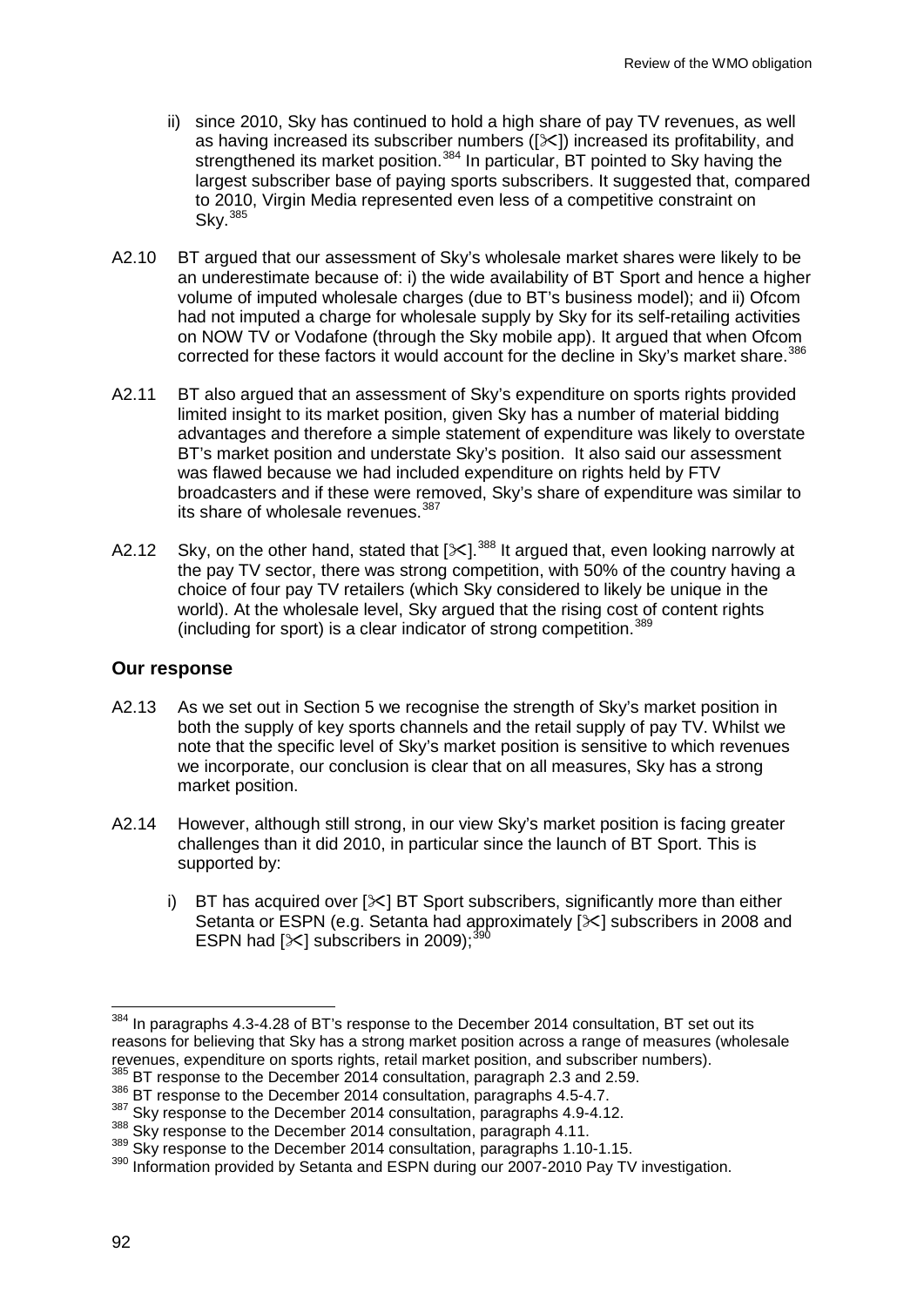- ii) Sky's wholesale revenue share has declined by around 10% since BT Sport entered the market. Prior to the launch of BT Sport, Sky's share of wholesale supply was stable at 90-100% between 2009 and 2013;
- A2.15 We recognise that there is some uncertainty over the wholesale share of supply figures presented in Table 5.1 because for a number of supply arrangements no contractual rate exists (see Annex 3 for how we have calculated these rates). However we do not think that this uncertainty is sufficient to alter our conclusion that Sky has a strong market position as a wholesale supplier of key sports channels. As set out in Section 5, although sports passes through NOW TV are a growing source of revenue, including this revenue would not have a material impact on our calculations of market shares as it represents  $[\times]$  of Sky's sports channels retail revenues and would increase Sky's share by approximately  $[\times]^{391}$  $[\times]^{391}$  $[\times]^{391}$
- A2.16 We do not agree with BT that the value of Sky's bids for sports rights provided limited insight to its market position or that the inclusion of FTV spending on sports rights causes us to understate Sky's position. The share of spending of FTV broadcasters is informative as it also gives an indication of the degree to which sports rights are concentrated on pay TV, and in any event the exclusion of FTV spend would make only a small difference to the shares.<sup>[392](#page-93-1)</sup>
- A2.17 As Sky points out 50% of the country now have access to four pay TV platforms. However, as we discuss in Section 5 (paragraphs 5.64-5.65), switching in the pay TV market remains low and Sky has continued to maintain a strong position in the market for several years. In addition, we consider shares of revenue provide a better indication of market position than the number of competitors.

### **Bidding advantages**

### Stakeholder comments

- A2.18 BT and Virgin Media<sup>[393](#page-93-2)</sup> considered that Sky continued to benefit from bidding advantages and argued that Sky continues to benefit from the 'vicious circle' which Ofcom identified in 2010.<sup>[394](#page-93-3)</sup> BT suggested that Sky is able to systematically outbid its competitors for rights because of its incumbency advantages (which BT argued enables Sky to extract value from rights that are only awarded for fixed, limited periods).. It said that the Premier League rights auction demonstrated Sky's bidding advantages (for instance by looking at the sums that Sky is able and willing to pay), and that only targeted wholesale regulation could unwind this vicious circle.<sup>[395](#page-93-4)</sup>
- A2.19 BT also argued that the vicious circle applies to all sports rights, not just high value rights like the rights for the Premier League. Indeed, BT claimed that Sky's bidding advantage may be greater for 'second-tier' rights. BT argued that, unlike with the Premier League, other sports consist of multiple events of more or less equal importance. It therefore suggested that, because the rights for these events are sold

 $\frac{391}{100}$  See footnote 194 in Section 5.  $\overline{a}$ 

<span id="page-93-1"></span><span id="page-93-0"></span><sup>&</sup>lt;sup>392</sup> For example, in 2015/16 Sky's spending on sports rights as a proportion of spending on sports rights by pay TV broadcasters was  $[\times]$ , whereas as a proportion of total spending on sports rights it was [ $\angle$ ].<br><sup>393</sup> Virgin Media response to the December 2014 consultation, paragraph 22.

<span id="page-93-3"></span><span id="page-93-2"></span><sup>&</sup>lt;sup>394</sup> Namely that a firm with an established base of traditional pay TV subscribers downstream enjoys a competitive advantage when bidding for content as it can monetise its investments in content faster.<br>For example see Appendix 4 to Annex 8 of the 2010 Pay TV statement.

<span id="page-93-4"></span>For example see Appendix 4.49 of the December 2014 consultation, paragraphs 4.49-4.55.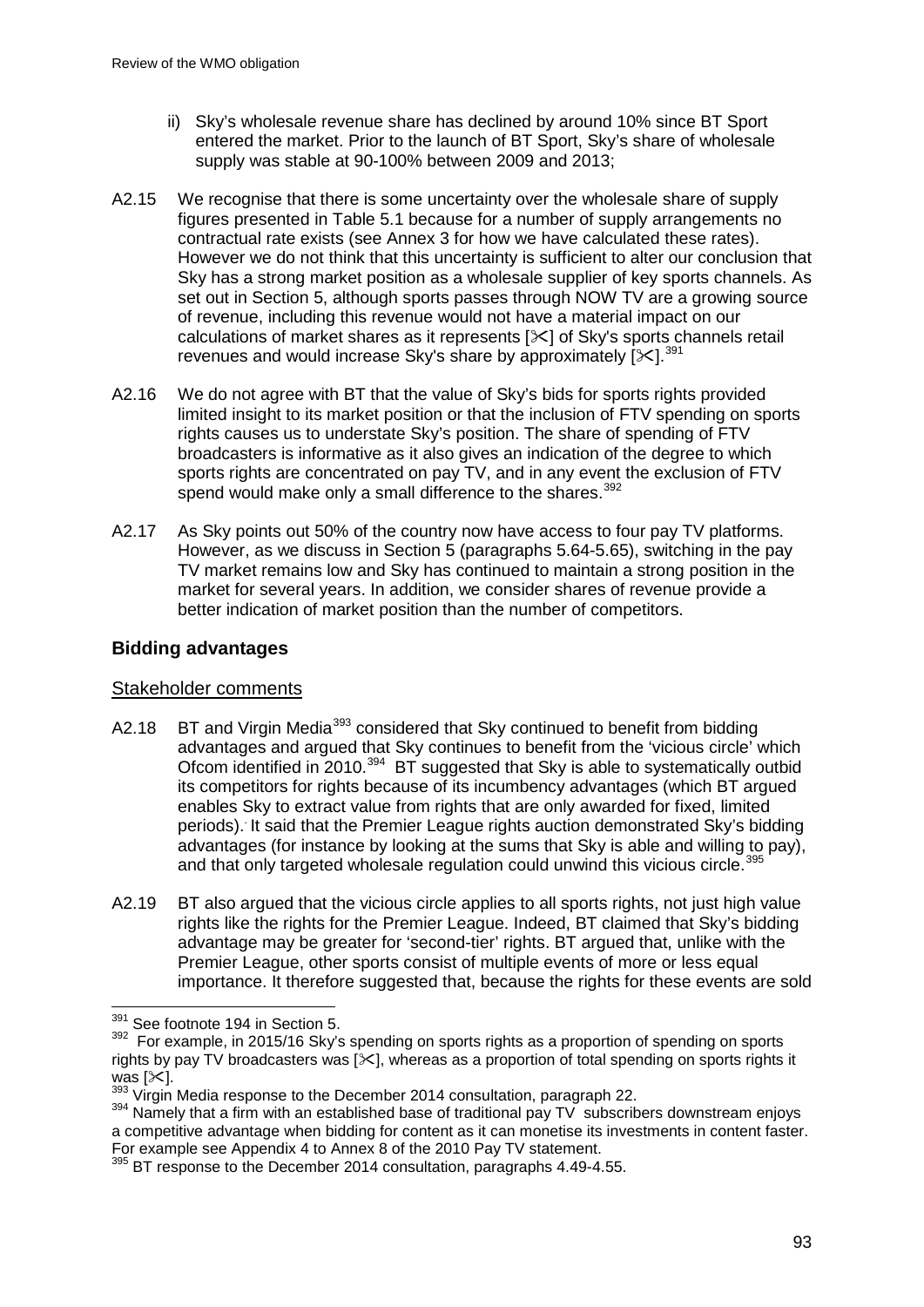individually (and at different times), competitors are not incentivised to bid because they would need to win a number of these rights in order to be able to attract sufficient customers to compete (particularly if Sky retains enough of the other rights).  $396$ 

- A2.20 BT said that whilst it is better able to monetise rights than an entrant without a broadband subscriber base, its ability to monetise rights by providing BT Sport for free to its broadband subscribers does not overcome Sky's bidding advantages captured in the vicious circle. BT noted that Sky also has a large broadband base, and argued that Sky's behaviour to date suggested that a strategy of pure direct monetisation had been more profitable for Sky than a strategy of indirect monetisation and that  $[\times]$ . Further, BT argued that  $[\times]$ .<sup>[397](#page-94-1)</sup>
- A2.21 BT argued that it winning the rights for the Champions League does not provide evidence that Sky's bidding advantages have been eroded.  $[31]$ <sup>[398](#page-94-2)</sup>
- A2.22 BT also argued that Sky derives material bidding advantages from its commercial subscriber base and that Sky uses the revenue stream from this to underpin its bids for sports rights. BT pointed to the fact that Sky achieves  $[\times]$ .<sup>[399](#page-94-3)</sup>
- A2.23 BT suggested that the development of NOW TV has further consolidated Sky's position, as the incremental revenues from NOW TV provide Sky with an increased ability to defray the fixed costs associated with pay TV and acquiring sports rights. BT argued that this further reinforces the bidding advantages that it considered Sky to have, while also managing the cannibalisation risk to Sky's primary DSat offering.[400](#page-94-4) It also stated that NOW TV has enabled Sky to corner different market segments through effective price discrimination.<sup>[401](#page-94-5)</sup>
- A2.24 Sky, however, said there was no obvious reason why having a large *retail* base of pay TV subscribers (many of whom do not take Sky Sports) was beneficial when bidding for sports rights. It argued that it was a pay TV broadcaster's *total* number of subscribers to its channels that mattered and it said in its case, the  $[\times]$  Sky Sports subscribers on Virgin Media's platform are more important than the  $[\times]$  Sky subscribers who do not take Sky Sports. It suggested that what matters is the number of potential subscribers and, because Sky is required to provide access to its platform on fair, reasonable, and non-discriminatory terms, content can be made available to consumers without them having to switch to the platform operated by a competing rights holder. [402](#page-94-6)
- A2.25 Sky said it did not contest that it has bidding advantages when competing for sports rights, but it said that these derived from "legitimate, pro-competitive factors", including its brand, its reputation, and its experience in the sector. Further, Sky considered that BT has advantages of its own, which enable it to compete for sports rights. [403](#page-94-7) The PL, however, argued that Sky does not have inherent bidding

 $\overline{a}$ 

<span id="page-94-0"></span> $396$  BT response to the December 2014 consultation, paragraphs 4.57-4.60.

<span id="page-94-1"></span><sup>&</sup>lt;sup>397</sup> BT response to the December 2014 consultation, paragraphs 4.66-4.82.

<span id="page-94-2"></span><sup>&</sup>lt;sup>398</sup> BT response to the December 2014 consultation, paragraph 4.83-4.88.

<span id="page-94-3"></span> $399$  BT response to the December 2014 consultation, paragraphs 7.1-7.7.<br> $400$  BT response to the December 2014 consultation, paragraph 2.3.

<span id="page-94-4"></span>

<span id="page-94-5"></span><sup>&</sup>lt;sup>401</sup> BT response to the December 2014 consultation, paragraph 2.55.<br><sup>402</sup> Sky response to the December 2014 consultation, paragraphs 4.84-4.90.

<span id="page-94-7"></span><span id="page-94-6"></span><sup>&</sup>lt;sup>403</sup> Sky response to the December 2014 consultation, paragraphs A2.5 and A2.8-A2.10.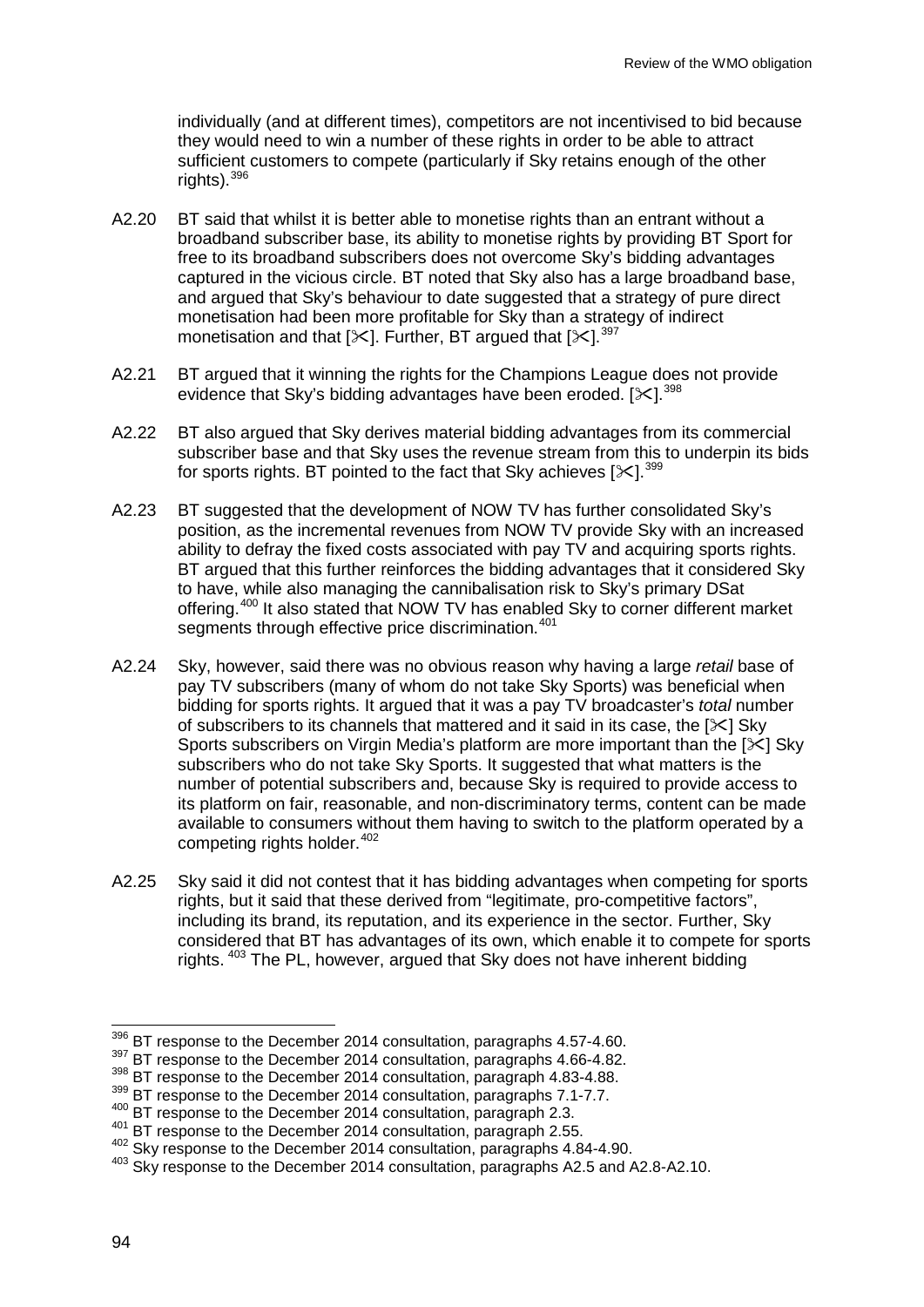advantages for sports rights and that past auction results are not a useful guide for this. $404$ 

A2.26 Sky also suggested that, even if it were able to eliminate competition from pay TV retailers, it would still face competition from broadcasters that are not vertically integrated, in particular major international broadcasters like BeIN Sports.<sup>[405](#page-95-1)</sup> Moreover it argued that its behaviour when bidding in auctions for sports rights and the outcome of rights auctions in the UK (for example increasing rights costs) are inconsistent with the idea that there are significant barriers to entry, and also pointed to BT outbidding Sky to win exclusive rights for Champions League content as evidence of this.[406](#page-95-2) 

#### Our response

- A2.27 As we set out in Section 5 we remain of the view that Sky has advantages when bidding for sports rights.<sup>[407](#page-95-3)</sup>
- A2.28 We note BT's arguments about secondary rights, however, we do not consider it is necessarily clear that Sky has greater advantages when bidding for secondary sports rights than it has when bidding for Premier League rights. We note that BT already has other sports rights (including all Champions League matches and a range of other rights) and BT has been able to win the rights to the Champions League and more recently Australian Cricket from Sky (see paragraph 5.9).
- A2.29 We agree that BT's ability to bundle sports content with broadband is not necessarily sufficient to overcome Sky's other advantages when bidding for rights. In December 2014 we noted that BT's established broadband subscriber base may give it an advantage compared to other new entrants that do not have an established subscriber base. $408$  However, we considered that this did not give BT an advantage over Sky which already has an established pay TV subscriber base and we pointed to two reasons for this:
	- i) Sky also has a large broadband business and is able to bundle sports content with broadband; and
	- ii) It is not clear that the advantage of bundling broadband and sports content is as effective a way of monetising rights as bundling wider pay TV products (e.g. basic and movies) with sport.
- A2.30 However, it is not clear that Sky's decision not to bundle sports content with broadband  $[\times]$ . In a growing market with uncertainty over future take-up it is reasonable that competing firms would pursue different strategies to monetise content. With regards to the Champions League auction we note that it is difficult to draw inferences about bidding advantages from a single auction.  $[\times]$ .
- A2.31 We do not agree with BT that  $[\times]$  shows that Sky has a bidding advantage from its sales to commercial premises. This fact does not in itself tell us whether BT (or any other bidder) could expect to monetise the rights currently held by Sky more or less effectively via commercial premises.

 $\overline{a}$ 

 $404$  The PL response to the December 2014 consultation, paragraphs 5.7-5.8.

<span id="page-95-2"></span><span id="page-95-1"></span><span id="page-95-0"></span><sup>405</sup> BT response to the December 2014 consultation, paragraph 4.102.<br>
<sup>406</sup> Sky response to the December 2014 consultation, paragraphs A2.6-A2.7 and A2.11-A2.16<br>
<sup>407</sup> See Section 5, paragraph 5.44.

<span id="page-95-4"></span><span id="page-95-3"></span><sup>&</sup>lt;sup>408</sup> December 2014 consultation, paragraph A8.12.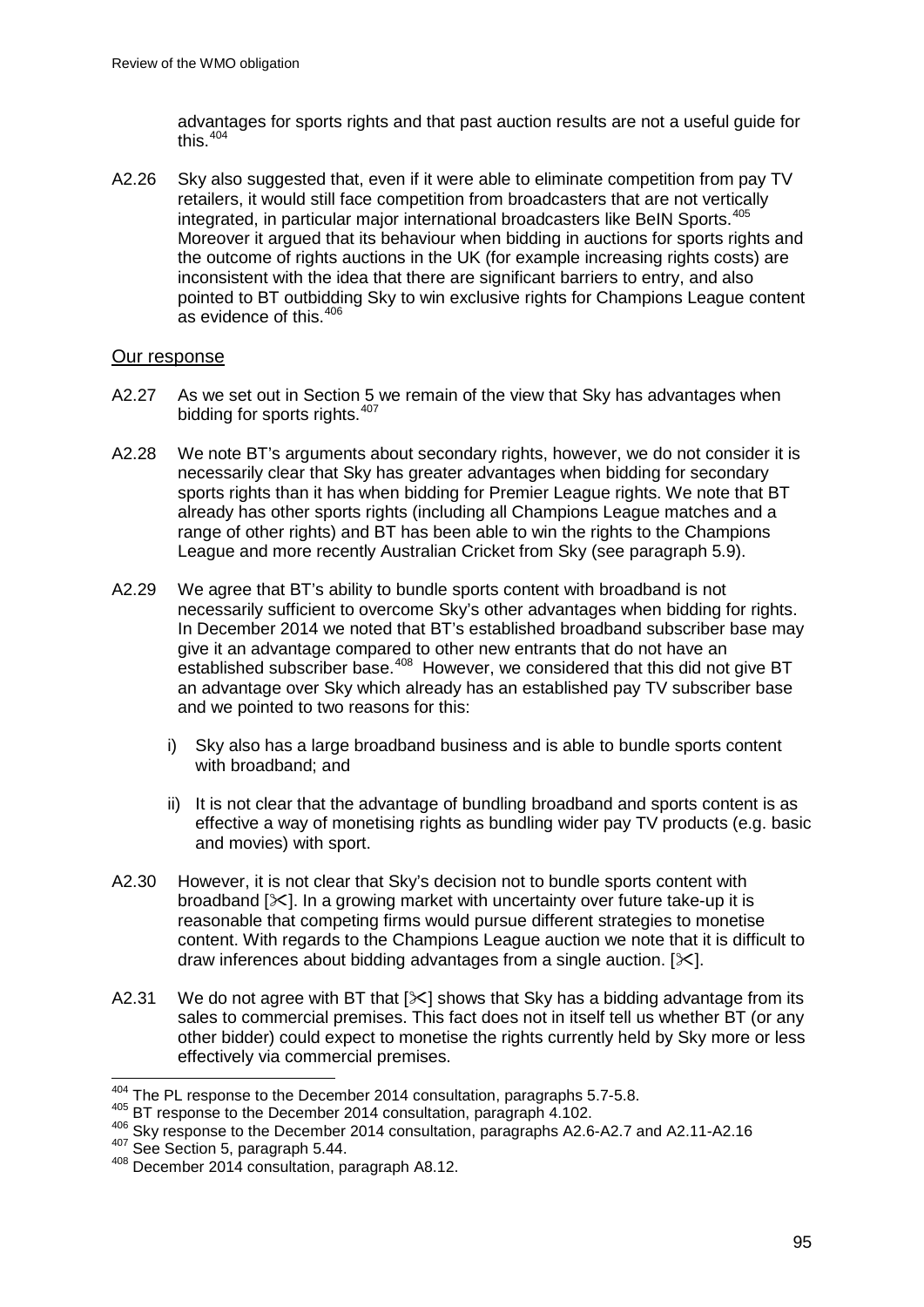- A2.32 It is also not clear that NOW TV reinforces Sky's bidding advantages as other bidders could also sell sports content through an OTT service. We note that  $[\times]$ .
- A2.33 We agree with Sky that it is the volume of sports subscribers that is important in determining Sky's bidding advantage. But this does not change the analysis set out in December 2014, as the majority of sports subscribers are on the DSat platform  $(|\times|$  in September 2015). A new entrant will still face two significant disadvantages in monetising these subscribers compared to Sky:
	- i) it will face a delay in attracting sports subscribers to its own platform (where it may be able to monetise rights as successfully as Sky on the DSat platform); and
	- ii) on the DSat platform it will be unable to bundle sports content with other pay TV content and therefore it will face difficulties in extracting the full value sports subscribers place on sports content.
- A2.34 As we set out in Section 5 there are a number of factors that could explain Sky's bidding advantages. As Sky points out some of these factors are the result of Sky's success in the pay TV market and are not necessarily enduring. However, we remain of the view that the factors we identified in December 2014 continue to contribute to Sky's bidding advantages.
- A2.35 While we recognise the potential for major international sports broadcasters to enter the UK market and compete for rights, it is likely that these broadcasters would face the same disadvantages as identified previously.

# **Impact of BT Sport on pay TV competition**

#### **Importance of BT Sport and impact of limited distribution**

#### Stakeholder comments

- A2.36 Sky, TalkTalk, Real Digital and Virgin Media and [ $\&$ ] argued that we had underestimated the importance of BT Sport and the impact of it limiting distribution.
- A2.37 In terms of the importance of BT Sport to consumer subscription decisions, stakeholders made a number of arguments:
	- Real Digital said our survey evidence showed that 90% of BT Sport content from the 2015/2016 season onward is considered essential by sports subscribers. It argued that it is just as important for other pay TV retailers to be able to offer the BT Sport channels;<sup>[409](#page-96-0)</sup>
	- TalkTalk said that we had underestimated the lower bound of the proportion of subscribers for whom BT Sport is likely to be essential by ignoring people who did not need to switch to get BT Sport, because they already subscribed to BT TV, Sky's DTH platform (on which BT self-retail) or Virgin Media (on which BT wholesale). TalkTalk considered that it is unlikely that less than 40% of BT Sport subscribers would see BT Sport as essential;<sup>[410](#page-96-1)</sup>

 $^{409}_{10}$  Real Digital response to the December 2014 consultation, pages 9-10.  $\overline{a}$ 

<span id="page-96-1"></span><span id="page-96-0"></span><sup>410</sup> TalkTalk response to the December 2014 consultation, paragraphs 4.19-4.24.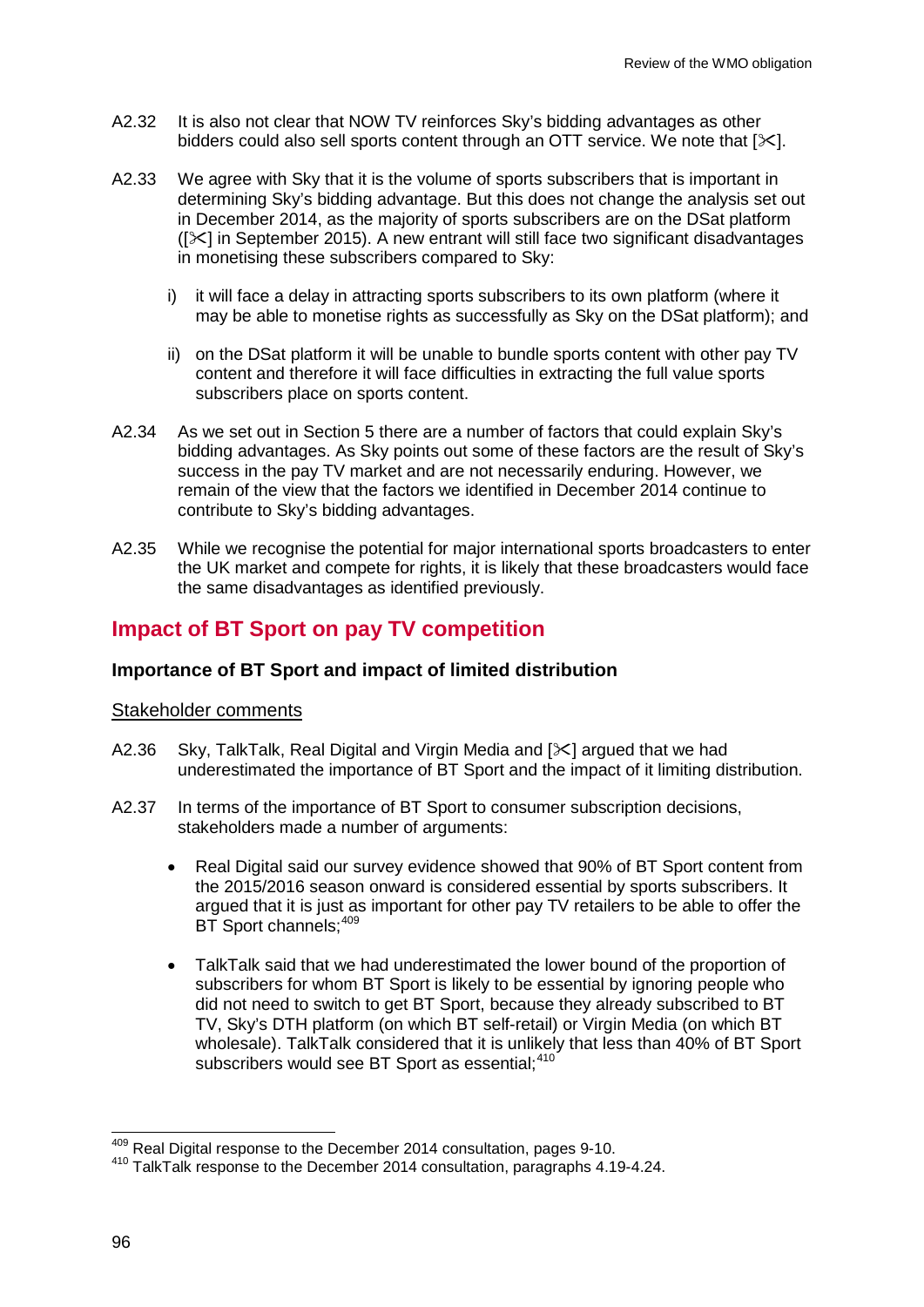- Virgin Media cited its own research from December 2014 which showed that  $[\times]$ of Virgin Media customers rank access to BT Sport as very important or extremely important.<sup>[411](#page-97-0)</sup> [ $\ll$ ];
- A2.38 Stakeholders also commented specifically on the importance of BT's Premier League and Champions League content:
	- $[\times]$  argued that we had underestimated the value of BT's Premier League content. It said BT's Premier League matches were more likely to be of higher quality than Sky's because BT has proportionally more 'first picks';<sup>[412](#page-97-1)</sup> and
	- Sky, TalkTalk and  $[\times]$  also argued that we had undervalued BT's Champions League proposition because our assessment was based on a time where Sky and ITV shared the rights and the perceived value of the content would be impacted by consumers' knowledge that a proportion of the content was available FTV.[413](#page-97-2) TalkTalk also suggested that BT's FTV commitments should not be seen to reduce the importance of these rights as BT may pick the worst games to show FTV. [414](#page-97-3)
- A2.39  $[\times]$  also argued that our assessment had only taken account of the value from consumers' explicitly viewing content, whereas it argued that the availability of that content of itself (whether or not it was viewed) played a significant role in guiding consumer choice.  $[\infty]$  therefore argued that we had not adequately considered how many customers may value the availability of BT Sport on a pay TV platform.<sup>[415](#page-97-4)</sup>
- A2.40 In terms of the impact of BT limiting distribution of BT Sport, Sky suggested that we did not properly consider the potential future impact on Virgin Media or on triple-play competition, and that TalkTalk (to whom Sky argued BT was limiting distribution) should not be seen as a minor player in pay  $TV^{416}$  $TV^{416}$  $TV^{416}$  [ $\times$ ] argued that, while reduced static competition resulting from BT limiting distribution may lead to increased price competition between BT and Sky, this would reinforce a duopoly between Sky and BT in Premier League broadcasting, which would increase the need for a WMO obligation on both.  $417$  TalkTalk argued that [ $\ll$ ].  $418$
- A2.41 BT, however, argued that the presence or absence of BT Sport was not a sufficient driver of pay TV subscribers' decisions to have an impact on the competitive process. It made a number of detailed comments on our interpretation of survey evidence in particular, arguing that we had overestimated the proportion of subscribers who would be unlikely to consider a pay TV provider that could not offer BT Sport.<sup>[419](#page-97-8)</sup>
- A2.42 BT also disagreed with our analysis of the impact of Champions League coverage moving to BT Sport. BT argued that Questions 28 and 29 of our October 2014 survey showed that very few subscribers plan to switch channels as a result of Champions League moving to BT Sport, and questioned our reasons for not relying

<sup>&</sup>lt;sup>411</sup> Virgin Media response to the December 2014 consultation, paragraph 35.

<span id="page-97-2"></span>

<span id="page-97-1"></span><span id="page-97-0"></span>Virgin Media response to the December 2014 consultation, paragraph 4.14-4.18.<br>  $^{412}$  [ $\!\times$ ].<br>  $^{414}$  TalkTalk response to the December 2014 consultation, paragraph 4.14-4.18.<br>  $^{415}$  [ $\!\times$ ].

<span id="page-97-5"></span><span id="page-97-4"></span><span id="page-97-3"></span><sup>415</sup> E<sup>2-1</sup>. Sky response to the December 2014 consultation, paragraphs 5.20-5.24.

<span id="page-97-7"></span><span id="page-97-6"></span> $418$  TalkTalk response to the December 2014 consultation, paragraphs 3.24-3.29.

<span id="page-97-8"></span><sup>&</sup>lt;sup>419</sup> BT response to the December 2014 consultation, paragraphs 3.65-3.66.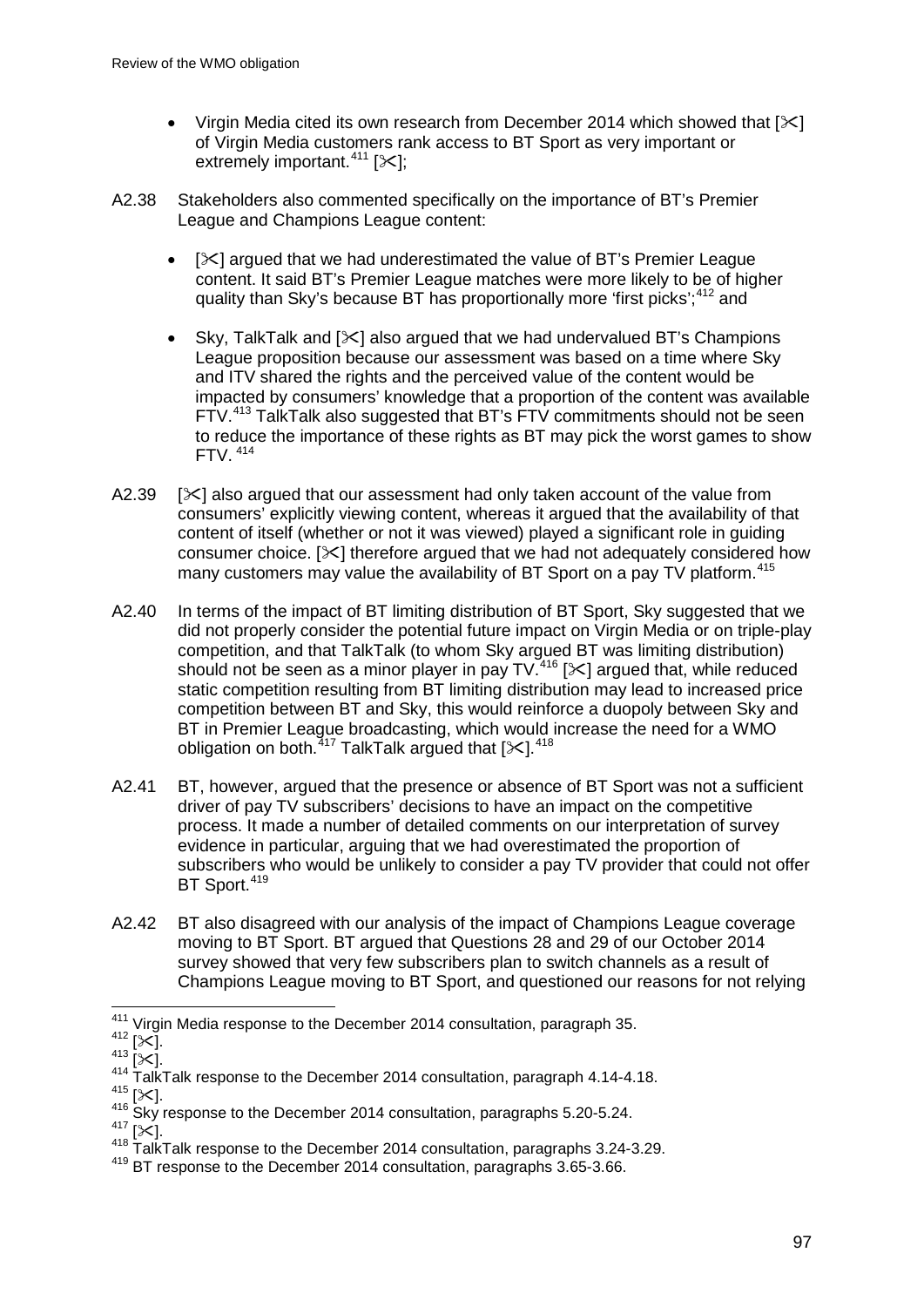on this question.[420](#page-98-0) Moreover, it said that these figures could overstate the true impact on channel switching, as the question implied that Champions League coverage would only be available on pay  $TV$ .  $421$  It also said that the number of subscribers who might be willing to switch platforms/pay TV providers would be far lower than the number who might be willing to switch channels.

A2.43 BT argued that even if it were it to limit distribution of BT Sport in practice, this would be unlikely to have any impact on competition on the basis that it does not have a strong enough market position to act independently of competitive pressure from Sky; and it faced other disadvantages when compared to competitors (such as not being able to offer Sky Movies in HD or any Sky basic channels).<sup>[422](#page-98-2)</sup>

#### Ofcom's response

- A2.44 We have set out our conclusions on the importance of BT Sport in Section 5. For the reasons set out there, whilst we recognise that BT Sport is likely to be important to some subscribers, we do not consider it is important to the choice of pay TV retailer for a significant proportion of pay TV subscribers such as to strongly influence competition between pay TV retailers. In response to the specific points raised:
	- Real Digital's 90% figure is based on an incorrect aggregation of responses from the consumer survey (because many subscribers considered more than one of the competitions in response to this question to be essential);
	- We identified 10% of respondents taking BT Sport had taken positive action solely in order to get BT Sport and are therefore likely to place some value on BT Sport. We make no comment on the value that the remaining BT Sport subscribers place on BT Sport and as a result use this figure as a lower bound for the proportion of subscribers whose choice of platform is influenced by BT Sport. This was one of several sources of evidence that informed our estimate that BT Sport, as it stood in December 2014, would influence the choice of retailer for around 5% of pay TV subscribers.
	- Virgin Media's estimate of the proportion of customers with BT Sport in their TV package who consider it to be very important or extremely important is  $[\times]$ .
	- With respect to  $[\times]$  argument that BT's Premier League matches were more likely to be of higher quality than Sky's because BT has proportionally more 'first picks', we do not agree with this assessment  $[\times]$ .
- A2.45 We recognise that BT's Champions League rights may have somewhat more influence on consumers' choice of pay TV retailer than the rights previously held by Sky, when ITV also had rights to broadcast live Champions League:

<span id="page-98-0"></span> $420$  BT response to the December 2014 consultation, paragraphs 3.82-3.85. Specifically, BT said that (i) none of the questions that we have relied upon make pricing assumptions; (ii) a large proportion of 'don't knows' might indicate ambivalence as to the importance of Champions League content rather than confusion with the question; (iii) potentially counter-intuitive responses are the nature of research surveys; and (iv) a 3% "error rate" is not sufficiently high to place no weight on responses that go to an important issue.  $\overline{a}$ 

<span id="page-98-2"></span><span id="page-98-1"></span> $\frac{421}{421}$  BT response to the December 2014 consultation, paragraph 3.84.  $\frac{422}{422}$  BT response to the December 2014 consultation, paragraphs 5.14-5.18.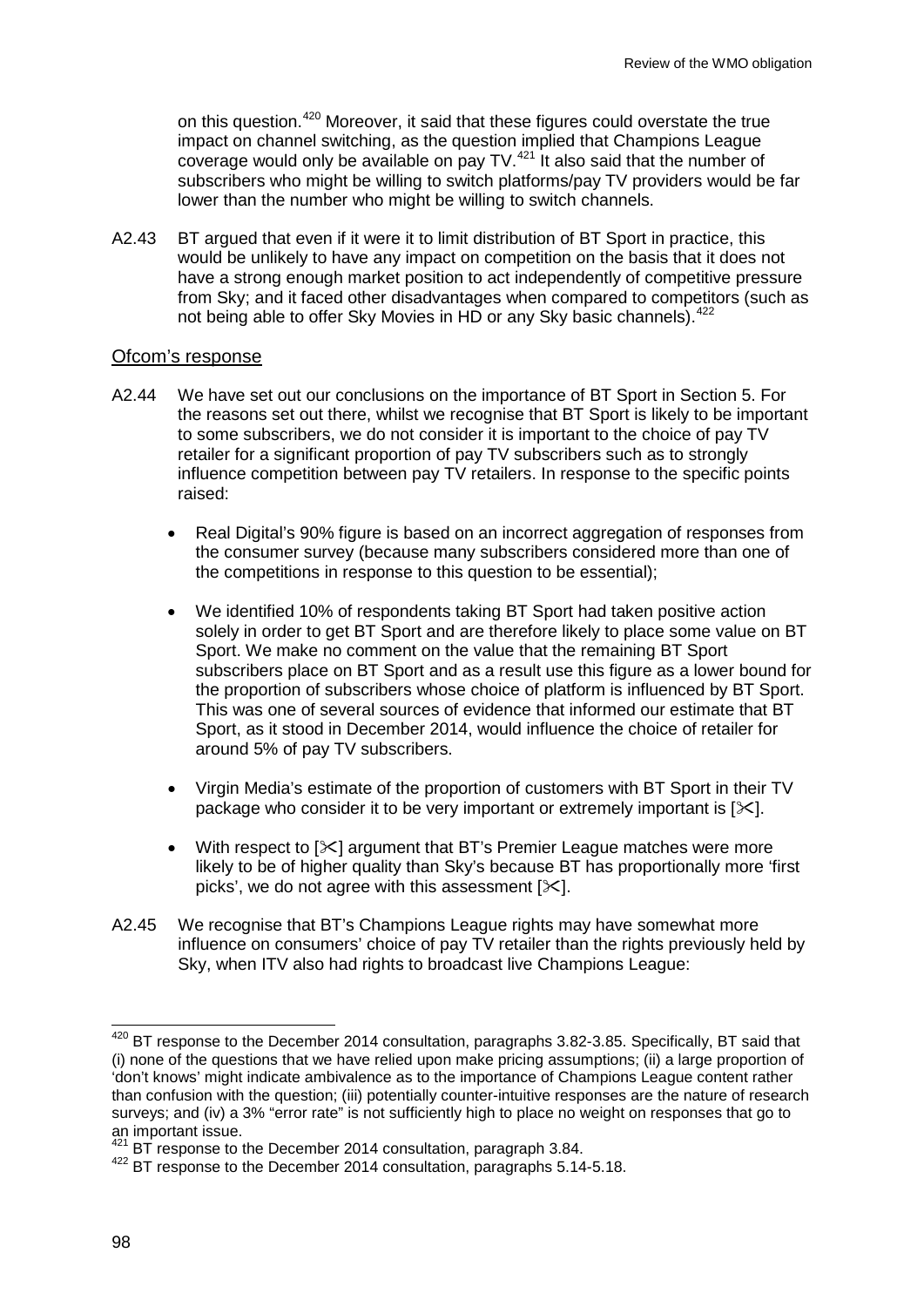- i) before the 2015/16 season, ITV had exclusive rights to 16 matches and nonexclusive rights to show the final match (alongside Sky Sports). ITV showed one match each match week on a Tuesday evening, and had first pick of the matches played on that evening. BT has committed to showing at least 12 Champions League matches on a  $FTV$  basis each season.  $[36]$ . This suggests a slightly lower number but similar quality of matches will be available FTV. However,  $[\times]$ .
- ii) BT broadcasts FTV Champions League coverage in different ways depending on the platform consumers access it from. For example, it is broadcast on BT Sport Showcase to Freeview customers. Awareness of the availability of FTV Champions League coverage is unlikely to be as high as it was when ITV had rights to live Champions League content, although it is likely to improve over  $time<sup>423</sup>$  $time<sup>423</sup>$  $time<sup>423</sup>$
- A2.46 As the number of live Champions League matches broadcast FTV will be lower  $[\times]$ than in previous seasons, we are of the view that the Champions League could have somewhat more influence on consumer decisions now BT has exclusive rights to it, though the evidence to date is not sufficient to conclude that the difference is likely to be large. We have taken this into account in our assessment in Section 5.
- A2.47 Regarding  $[\times]$ 's argument that we had not adequately considered consumers who value the availability of BT Sport, we recognised in the December 2014 consultation that some consumers that do not currently take BT Sport may value the option of taking up BT Sport at some point in the future, and might therefore be more inclined to subscribe to a platform which offers BT Sport.<sup>[424](#page-99-1)</sup> However, we are not aware of any reliable evidence about the size of this group of consumers or the extent to which this influences their choice of retailer.  $[\times]$ .
- A2.48 In relation to BT's comments on our survey methodology, we consider that the inferences drawn from our survey evidence as to the importance of BT Sport are reasonable. The methodology we used is consistent with best practice and we note that the CC used a similar approach in its Movies Investigation.
- A2.49 We continue to hold reservations about the reliability of the results of Questions 28 and 29 of our October 2014 survey. In particular, we have no credible explanation for the responses from some participants. Notwithstanding these reservations, we note that, even if we placed some weight on this evidence, it would not lead us to significantly change our overall conclusion about the importance of BT Sport.
- A2.50 We note the comments from Sky and TalkTalk on the potential trade-off between static and dynamic competition. However, given our conclusion in Section 5 that BT Sport does not influence the choice of retailer for a significant number of pay TV subscribers, this issue does not arise.

<span id="page-99-0"></span>If awareness of where Champions League coverage is shown is lower now than when it was shown on Sky Sports and ITV, BT's Champions League rights could actually have less influence on consumers' choice of pay TV retailer than the rights previously held by Sky. <sup>424</sup> December 2014 consultation, paragraph 6.19.  $\overline{a}$ 

<span id="page-99-1"></span>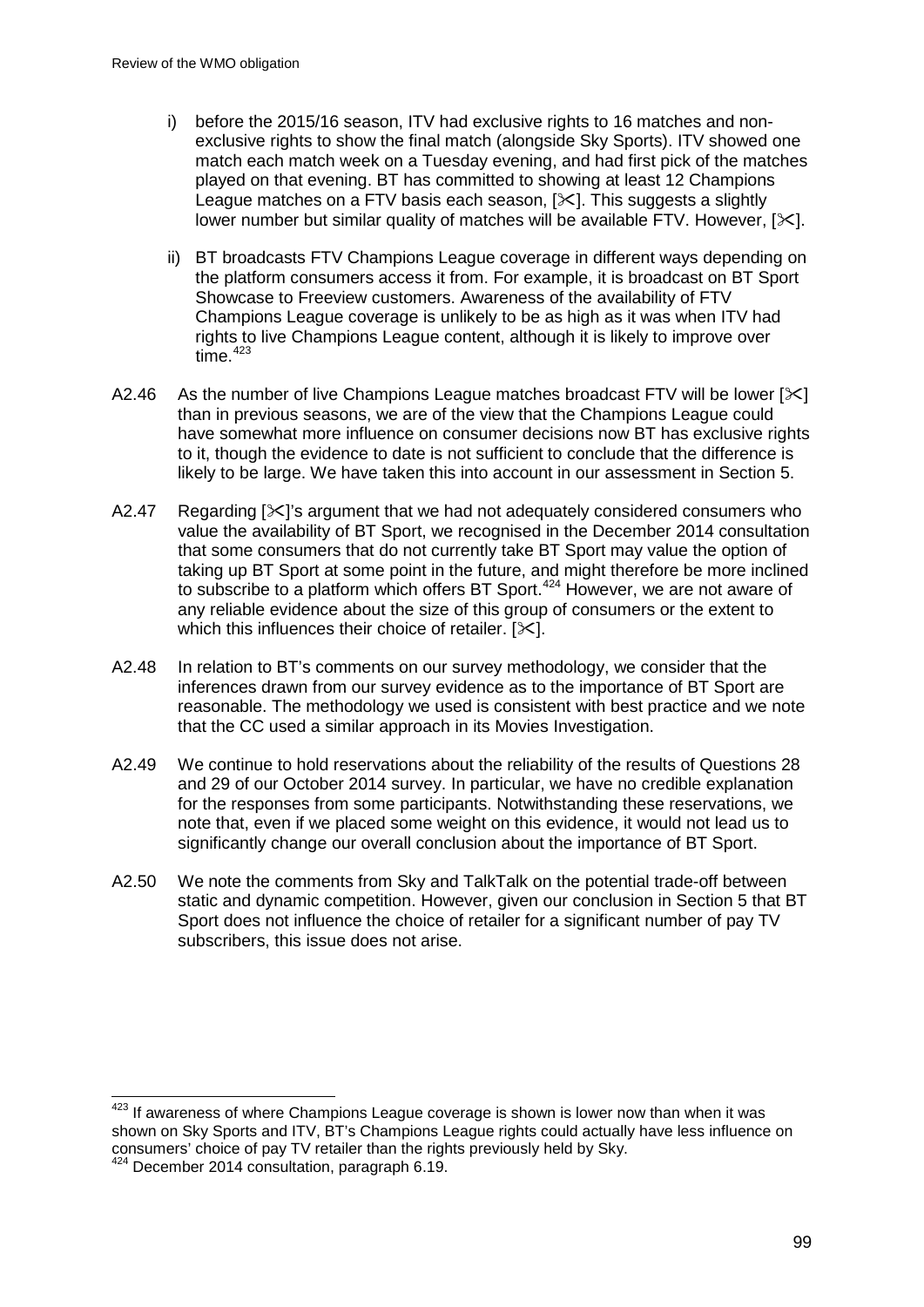## **BT's market position**

#### Stakeholder comments

- A2.51 Sky, TalkTalk, the PL and Virgin Media argued that we had understated BT's market position. The PL argued that BT has emerged as a serious player in the purchasing of sports rights, having won rights for the Premier League in two successive auctions, and having won exclusive rights for the Champions League.<sup>[425](#page-100-0)</sup>  $[X]$ .  $426$
- A2.52 Sky stated that BT's sports rights holdings should not be seen as modest. It argued that BT holds a significant amount of key content, and that this content is valuable. For example, Sky noted that BT will hold around 40% of key content between 2015- 2017, and that the most viewed Champions League match had a similar number of viewers (2.4m) to the most watched Premier League match (2.7m).  $427$
- A2.53 More generally, Sky argued that we had downplayed the significance of BT's entrance to the market, and suggested BT's entry was the most important development of relevance to our review given the speed of its development over the last three years. Sky argued that BT's established brand, its broadband subscriber base (which provides it with an *"innovative model for financing rights"*), and its revenues provide it with a number of strengths that have helped it to expand into sports broadcasting.<sup>[428](#page-100-3)</sup>
- A2.54 BT, however, argued that we had mischaracterised its position in pay TV (and TalkTalk's position) as *"significant"*, noting that neither BT nor TalkTalk have even a tenth of Sky's subscriber base. Indeed, BT noted that, despite  $[\&$  since 2007, BT has only acquired  $[\times]$ .<sup>[429](#page-100-4)</sup>
- A2.55 BT argued that our starting point for analysing the position of BT Sport should be how it compares to ESPN/Setanta in 2010, and contended that BT Sport has not exerted a materially stronger competitive constraint on Sky.<sup>[430](#page-100-5)</sup> It suggested that we had overstated the value of its rights and that it has proportionally fewer live Premier League rights than ESPN. BT argued that the only difference between it and ESPN is that it is vertically integrated, but that this does not change the competitive conditions  $[\times]$ .<sup>[431](#page-100-6)</sup>
- A2.56 Nevertheless, BT argued that its market share was such that its actions could not be expected to have any impact on competition and therefore it was not necessary for Ofcom to a final view on its specific market share.<sup>[432](#page-100-7)</sup>

#### Our response

A2.57 In the December 2014 consultation we stated that *"BT and TalkTalk have both emerged as a more significant presence in the pay TV market since 2010"*. [433](#page-100-8)

<span id="page-100-0"></span><sup>&</sup>lt;sup>425</sup> The PL response to the December 2014 consultation, paragraph 5.8.

<span id="page-100-1"></span><sup>&</sup>lt;sup>426</sup> TalkTalk response to the December 2014 consultation, paragraphs 3.13-3.23.

<sup>427</sup> Skv response to the December 2014 consultation, paragraphs 5.4-5.9.

<span id="page-100-3"></span><span id="page-100-2"></span> $^{428}$  Sky response to the December 2014 consultation, paragraphs 2.6-2.11.<br> $^{429}$  BT response to the December 2014 consultation, paragraph 2.3.

<span id="page-100-5"></span><span id="page-100-4"></span><sup>430</sup> BT response to the December 2014 consultation, paragraph 2.10.<br><sup>431</sup> BT response to the December 2014 consultation, paragraphs 2.26-2.31.

<span id="page-100-7"></span><span id="page-100-6"></span><sup>&</sup>lt;sup>432</sup> BT response to the December 2014 consultation, paragraphs 4.8-4.14.

<span id="page-100-8"></span><sup>433</sup> December 2014 consultation, paragraph 3.6.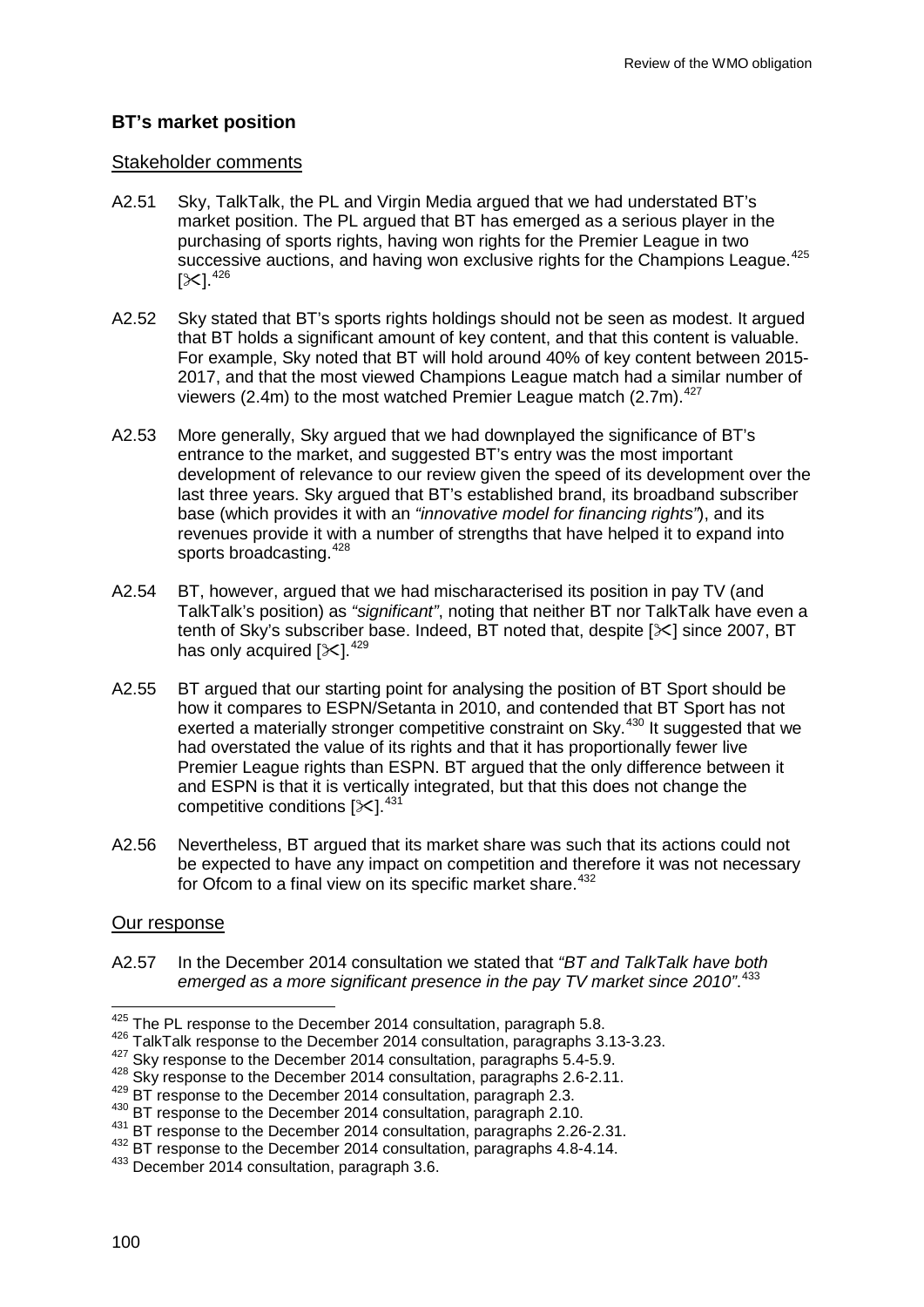However, we have not characterised BT's, or TalkTalk's, position in the retail supply of pay TV as significant. As we set out in Section 5, BT's share of retail supply is, in all cases, below 30%, and in some cases below 10%.

- A2.58 However, we disagree that BT's current position is comparable to ESPN or Setanta. Now that BT has acquired Champion's League rights it holds more valuable content than either Setanta or ESPN. In addition, as set out above, BT has successfully acquired more subscribers than ESPN or Setanta which at their peak had approximately  $[\times]$  subscribers each, compared to BT's current subscriber base of [ $|X|$ ]. Furthermore, compared to ESPN, BT exerts a greater competitive constraint on Sky as it directly competes for sports customers on the DSat platform and competes for triple-play customers through its YouView offering.
- A2.59 Nevertheless, BT's position in the market should not be overstated. As we set out in Section 5, BT has 25% of the rights to live Premier League matches, whereas Sky has 75%. As illustrated in Section 4, although BT also has exclusive rights to broadcast live Champions League matches, the Champions League comprises substantially fewer match slots than the Premier League and matches that do not feature Premier League teams have lower audiences than Premier League matches.
- A2.60 In response to  $[\times]$ , we note that consumers do not purchase individual matches. Instead consumers purchase a bundle of content including matches of varying attractiveness featuring Premier League teams alongside other sports content. Therefore, we consider it is more appropriate to look at the share of pay TV revenues to assess Sky and BT's market positions.

# **The significance of triple-play and bundling**

### **Stakeholder comments**

- A2.61 Stakeholders set out a number of comments about the relevance of the wider tripleplay market to our analysis.
- A2.62 With respect to our approach to assessing key content, TalkTalk said our definition of key content was too narrow because it only considered that sports rights might influence consumers' choice of pay TV provider whereas the market was increasingly moving towards triple-play and quad-play bundles and therefore our definition should be amended to reflect that.<sup>4</sup>
- A2.63 The PL argued that we had ignored the question of what drives the purchasing decisions of those consumers who are buying bundles of services that include pay TV. It pointed to our survey evidence which it said indicated that, for 69% of bundled customers, access to content per se may not be primarily influencing their choice, let alone access to sports content.<sup>[435](#page-101-1)</sup>
- A2.64 Sky and the PL argued that we missed the importance and impact of bundling and triple-play competition. Sky said our analysis did not properly reflect the complexity of how competition in retail pay TV operates.<sup>[436](#page-101-2)</sup> Sky stated that competition for triple-play consumers is intense, and primarily takes the form of trying to switch

 $^{434}_{12}$  TalkTalk response to the December 2014 consultation, paragraphs 2.2-2.5.  $\overline{\phantom{a}}$ 

<span id="page-101-2"></span><span id="page-101-1"></span>

<span id="page-101-0"></span><sup>&</sup>lt;sup>435</sup> The PL response to the December 2014 consultation, paragraph 4.3.<br><sup>436</sup> Sky response to the December 2014 consultation, paragraph 3.29.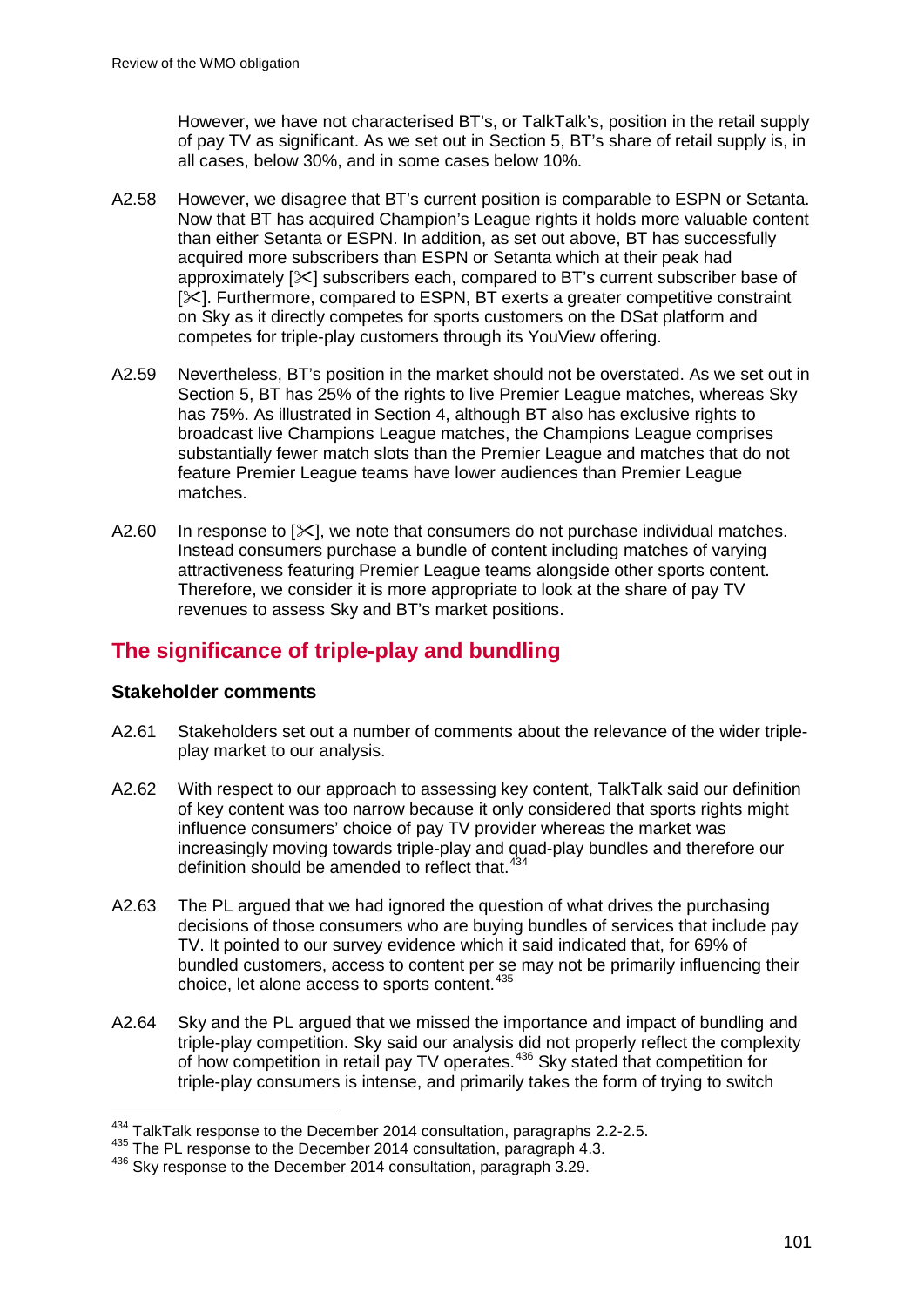consumers. It noted that  $[35]$ .<sup>[437](#page-102-0)</sup> The PL argued that we undervalued the extent to which BT was able to compete with Sky by failing to take into account the increasing importance of bundles.<sup>[438](#page-102-1)</sup>

- A2.65 Virgin Media, however, argued that the increase in bundling is significant for our analysis because it increased the pay-off from restricting the supply of sports content because the ARPU for bundled customers would be higher than for pay TV customers only. It suggested that, were it to lose access to Sky's content, more customers than previously would switch suppliers (to one retailing Sky's sports channels), and, due to the increase in bundling, would switch the whole bundle of services. In this context, it considered that its customers would be particularly attractive to competitors, as 65.9% of homes taking Virgin Media are triple-play customers. Virgin Media also argued that our research in the Consumer Experience report that switching amongst bundle purchasers had declined did not provide reliable evidence as to what would happen if sports content was unavailable as it was carried out in the context where customers have a choice of providers that do carry Sky Sports.<sup>[439](#page-102-2)</sup>
- A2.66 TalkTalk argued that, when considering the impact of BT limiting distribution, we should take into account the relevant downstream markets which are, or could be, directly impacted. It suggested that, as BT's pay TV product is tied to its broadband product, there is a direct relationship between refusal to supply BT Sport and BT's broadband market share.<sup>[440](#page-102-3)</sup> [ $\ll$ ] made similar arguments about the impact on broadband markets.[441](#page-102-4)

#### **Our response**

- A2.67 We discuss Sky and the Premier League's comments on triple-play packages and bundling in Section 5. While we recognise the increasing importance of triple-play competition we are of the view that an assessment of the market as a whole, i.e. including TV only customers, is most appropriate. This is particularly the case given that there are a still a significant proportion of consumers (nearly 50%) that purchase their pay TV service on a stand-alone basis.
- A2.68 Our analysis in Sections 4 and 5 of this document identifies content which is capable of influencing the choice of pay TV provider for a significant number of subscribers. All pay TV subscribers, including those who take pay TV as part of a wider bundle of services, are relevant and included within our assessment. We consider this is an appropriate approach to assessing key content in this sector.
- A2.69 In response to the PL's comments about what drives the purchasing decisions of consumers purchasing pay TV as part of a bundle, we consider is not clear that the inclusion of the telephony and broadband elements in a triple-play bundle significantly dilute the importance of content in their purchasing decision for the bundle. While there is a degree of differentiation in the broadband and telephony elements that providers include in their triple-play bundles (in particular, broadband speeds), content is still one of the most important ways in which triple-play providers differentiate their bundle from competing providers. This is generally

 $437$  Sky response to the December 2014 consultation, paragraphs 2.20-2.22.  $\overline{a}$ 

<span id="page-102-1"></span><span id="page-102-0"></span><sup>438</sup> The PL response to the December 2014 consultation, paragraph 5.9.<br><sup>439</sup> Virgin Media response to the December 2014 consultation, paragraphs 8-10.

<span id="page-102-4"></span><span id="page-102-3"></span><span id="page-102-2"></span><sup>&</sup>lt;sup>440</sup> TalkTalk response to the December 2014 consultation, paragraph 4.30.<br><sup>441</sup> [ $\angle$ c].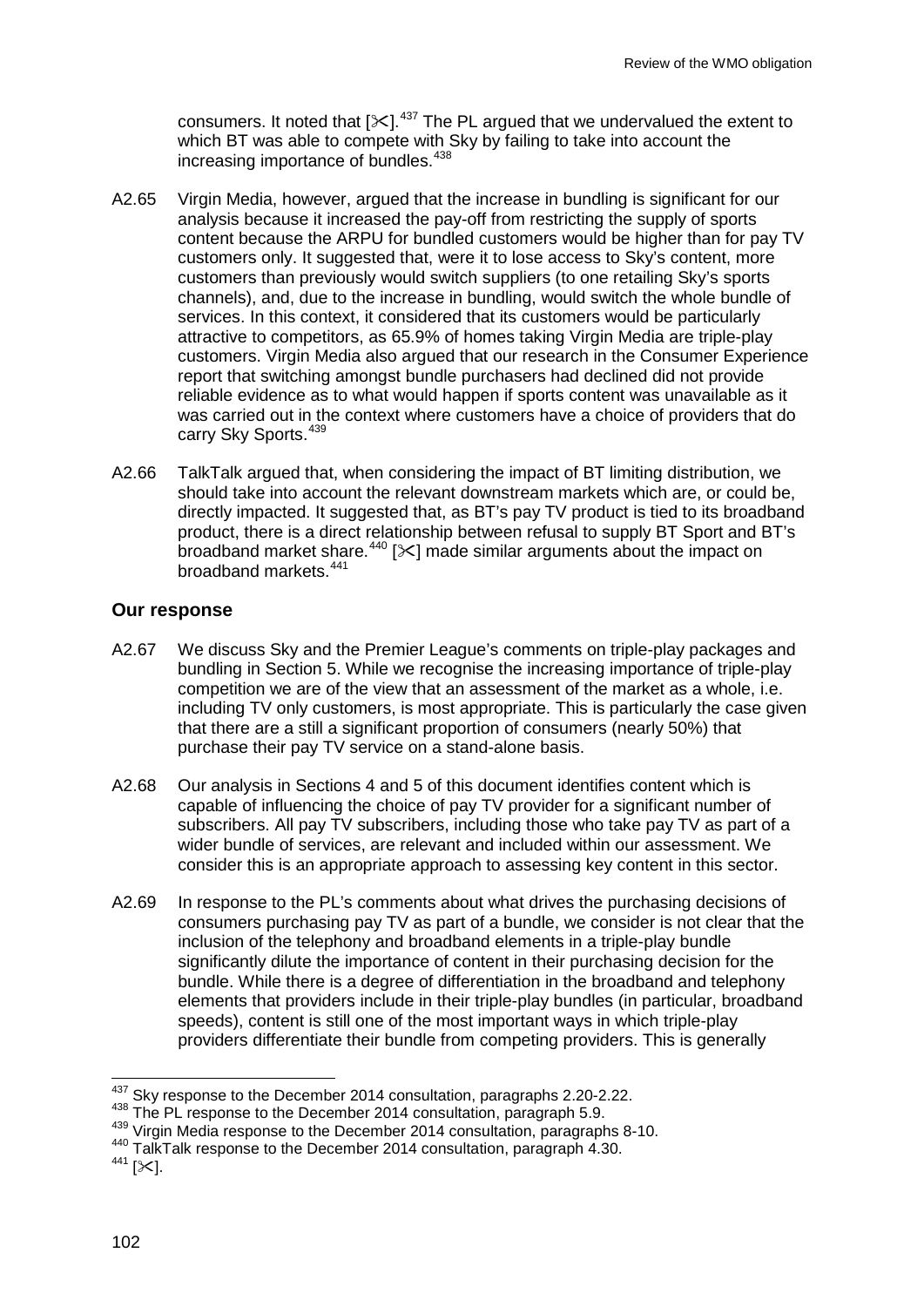borne out by our survey evidence, which shows that triple-play consumers consider content-based reasons to be similarly important as a reason for choosing pay TV provider.[442](#page-103-0) We therefore consider our analysis has taken into account the question of what drives purchasing decisions of consumers purchasing pay TV as part of a bundle.

- A2.70 We agree with Virgin that a significant increase in bundling may increase Sky's incentives to limit distribution of key content. However, our analysis already includes customers that take a bundled product today. Over the review period we do not think a gradual increase in take-up of triple-play bundles is likely to significantly change Sky's static incentives to limit distribution.
- A2.71 In response to Virgin's arguments about the decline in switching amongst bundle customers, we note that our analysis of Sky's incentives to limit distribution is based on the pay TV survey evidence published alongside the consultation<sup>[443](#page-103-1)</sup> rather than the survey evidence in Ofcom's Consumer Experience report. The pay TV surveys asked subscribers (including current triple-play subscribers) how they would react to the withdrawal of Sky Sports on their platform.<sup>[444](#page-103-2)</sup>
- A2.72 With respect to stakeholder comments on the potential impact on other markets, in this review we are considering the impact of sports content on competition in pay TV. We have not considered the impact of sports content on any other markets. We recognise that stakeholders have made reference to broader competition concerns in pay TV in the context of our Strategic Review of Digital Communications. As noted in Section 7, we will consider those submissions as part of that ongoing review.

<span id="page-103-0"></span><sup>&</sup>lt;sup>442</sup> For example, in response to Question 12D of our October 2013 survey (Spontaneous reasons for having their specific pay TV provider), 9% of triple-play customers cited more channels, and 4% cited detting specific sports channels – compared with 11% and 5% respectively for all pay TV consumers.<br>
443 http://stakeholders.ofcom.org.uk/market-data-research/other/tv-research/pay-tv-research/<br>
444 See Figure A6.1 in Annex  $\overline{a}$ 

<span id="page-103-2"></span><span id="page-103-1"></span>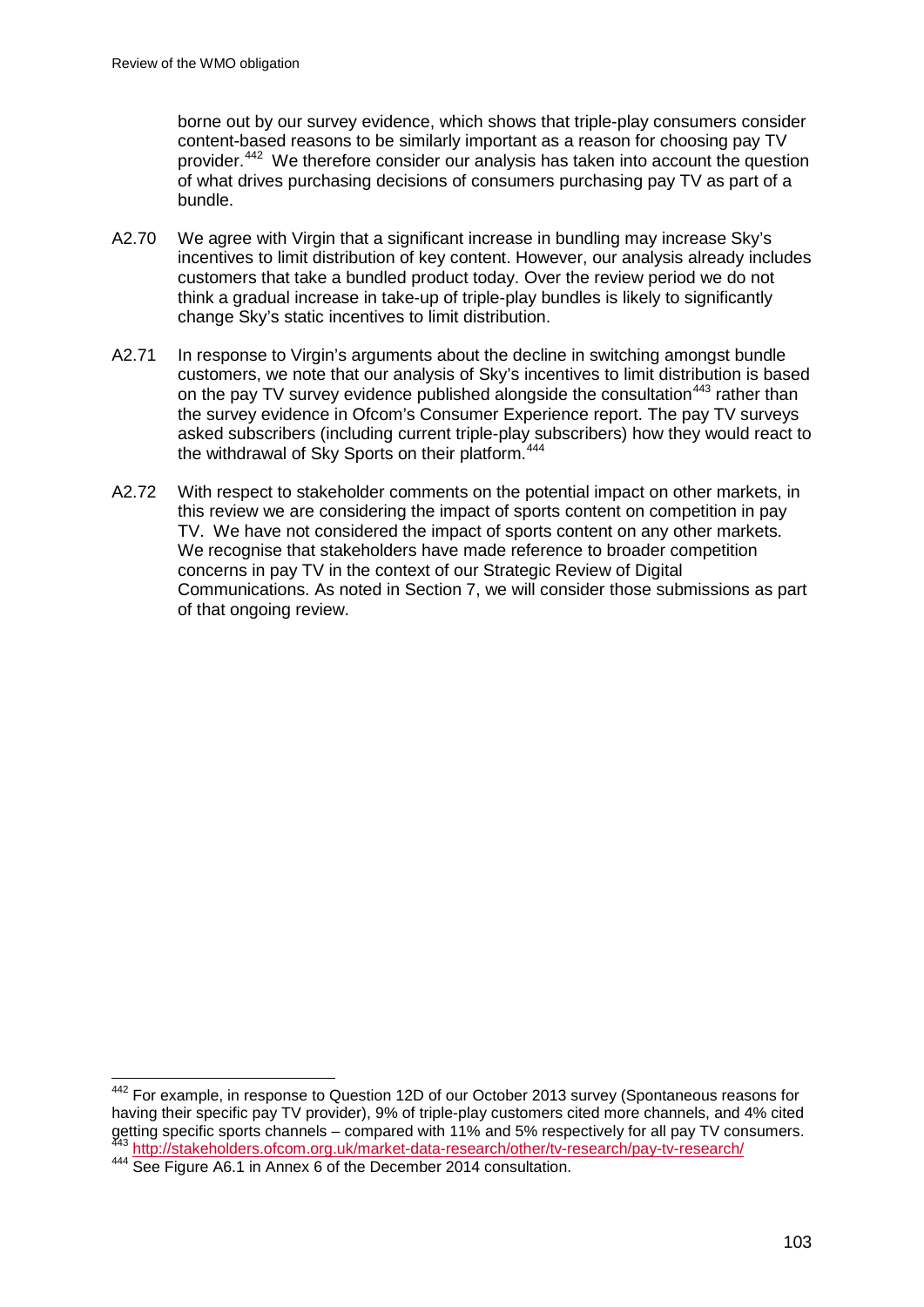## **Annex 3**

# Approach to estimating revenues from the supply of key sports channels

- A3.1 This Annex sets out the approach to estimating revenues we use for calculating share of wholesale supply of key sports channels in Section 5.
- A3.2 In order to estimate the revenue-based shares of the wholesale supply of key sports channels we estimate the revenues associated with Sky Sports and BT Sport respectively. To do this we need to determine the appropriate channel rates to use.
- A3.3 Where there is a contractual rate in place we use this  $[\times]$ . However, in practice, Sky does not set a charge in respect of the subscribers that take Sky Sports on the Sky DSat platform. In addition, BT does not set a charge in respect of subscribers that take BT Sport Pack or BT Sport Lite on Sky's DSat platform, via BT TV, via the BT app/online player or those that take BT Sports from Plusnet. We determine the wholesale rate of Sky's and BT's self-supply using information available from commercially agreed wholesale contracts.

# **Modelling wholesale revenue of Sky Sports**

- A3.4 We model Sky's wholesale revenue from distributing Sky Sports to TalkTalk, BT TV and Virgin Media using the commercially agreed pricing. To model Sky's self-supply of Sky Sports we use Sky's wholesale pricing  $[35]$ .<sup>[445](#page-104-0)</sup> This pricing is summarised in the table below (Table A3.1).
- A3.5 Sky wholesales Sky Sports on a stand-alone basis or as part of a bundle alongside Sky Movies. To attribute revenues to Sky Sports when sold as part of a bundle including movies we have used the following method:
	- a) Where Sky Sports is taken on a stand-alone basis (i.e. without movies) we have assigned all subscribers the appropriate commercially negotiated price that was in effect in that period.
	- b) Where Sky Sports and Sky Movies are taken in a bundle we allocate the revenue associated with the resulting tariffs between Sky Sports and Sky Movies based on consumer preferences.<sup>[446](#page-104-1)</sup>
- A3.6 We also include HD revenues for Sky based on the rates agreed between Sky and Virgin Media.

<span id="page-104-0"></span> $445$  [ $\times$ ].

<span id="page-104-1"></span> $446$  This is a weighted average price based on responses to our November 2013 survey. The survey revealed that 45% of sports customers were primarily interested in sports, 21% were primarily interested in movies and 21% cared about both. To calculate the reference price we assigned the standalone price, i.e. the price of Sky Sports if purchased without Sky Movies, to customers who cared about sport, the incremental price, i.e. the difference between the bundled price of Sky Sports and Sky Movies and the standalone price of Sky Movies, to customers who primarily cared about movies and a weighted price (the bundled price multiplied by the ratio of the standalone sports element to the standalone movies element) to customers who cared about both.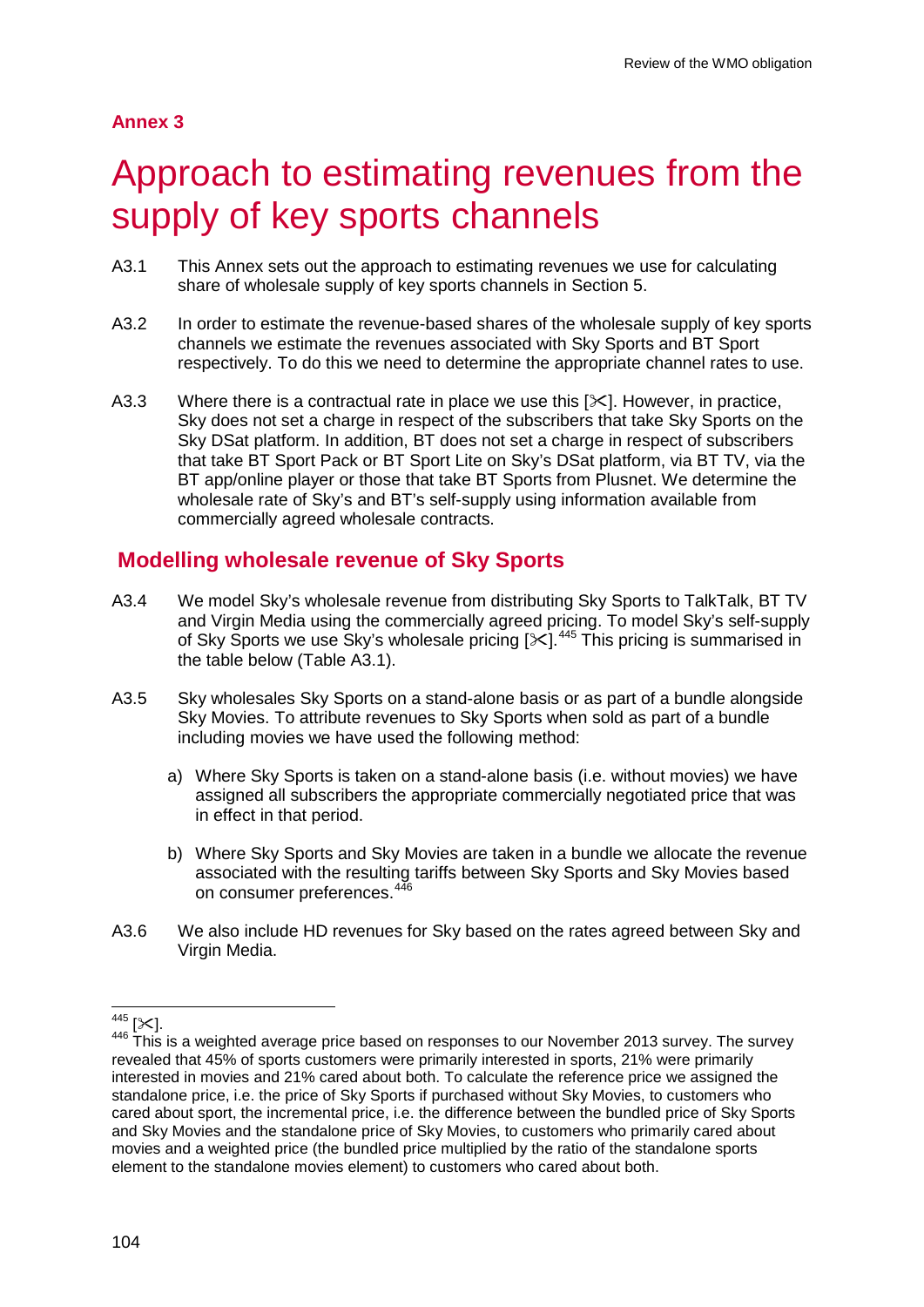|                                                                  | Single sports  | <b>SS1&amp;2</b> | SS1, 2, 3, 4 & F1 |
|------------------------------------------------------------------|----------------|------------------|-------------------|
| Sports only                                                      | $ \mathbb{X} $ | $ \mathbb{X} $   |                   |
| Sports and single<br>movies                                      | $[\times]$     | $[\times]$       | $\propto$         |
| Sports and dual<br>movies                                        | [╳]            | $[\times]$       |                   |
| Single movies only                                               |                | [╳]              |                   |
| Dual movies only                                                 | X.             |                  |                   |
| <b>Estimated price</b><br>range of sports<br>only <sup>448</sup> | [≻]            | [╳]              |                   |

### **Table A3.1: Sky monthly wholesale price per retail customer from September 2015 (excl. VAT)[447](#page-105-0)**

*Source: Sky's response to Question 7 of the 3rd WMO information request dated 13 May 2015.*

# **Modelling wholesale revenue of BT Sport**

- A3.7 For the supply of BT Sport to Virgin Media, we use the commercial terms defined in their wholesale contract. We use the contractual wholesale price of  $[\times]$  per month for BT Sport sold to non-XL customers as an incremental channel. For XL customers, we use a price of  $[\&]$  per month which is an average price Virgin pays per XL customer  $[\times]$ .
- A3.8 BT also sells BT Sport directly to consumers by self-retailing to subscribers on Sky's DSat platform and through BT TV. We use the wholesale rates from the Virgin contract as the appropriate rate for these sales as the Virgin Media contract provides the only commercially negotiated wholesale price available to us.
- A3.9 BT sells BT Sport in a range of different packages which vary in terms of the content offered (e.g. the BT Sport Pack or BT Sport Lite) and other services that are bundled with it. We use the following rates for these subscriber groups:
	- where BT Sport Pack is retailed on DSat at £19.99 a month we use the rate for standalone subscribers in the Virgin Media contract – namely  $[3]$  per month;
	- where the BT Sport Pack is retailed: (i) for £5 on DSat alongside BT broadband; (ii) for free on the BT TV platform; (iii) for £5 via the BT app; or (iv) for £9.99 on DSat alongside Plusnet broadband we use the rate Virgin Media pays for customers that take the BT Sport Pack as part of the XL bundle  $[\times]$ ; per month; and
	- where BT Sport Lite is retailed (i) for free on DSat alongside BT broadband or (ii) for free via the BT app, we use a rate of  $[\times]$  per month. This is the same rate we used when modelling the wholesale rate for BT Sport before the availability of Champions League content.<sup>[449](#page-105-2)</sup>

<span id="page-105-0"></span> $447$  The rates in this table are Sky's wholesale rates [ $\mathcal{K}$ ].

<span id="page-105-1"></span> $448$  The bottom of the range is the difference between a package containing sports and movies, and a package only containing movies; and the top of the range is the incremental price for sports alone (on top of basic).

<span id="page-105-2"></span>The  $\lceil \times \rceil$  per month rate slightly overstates the value of BT Sport Lite proposition as it is based on BT Sport before August 2015. BT Sport Lite has slightly less content compared to the BT Sport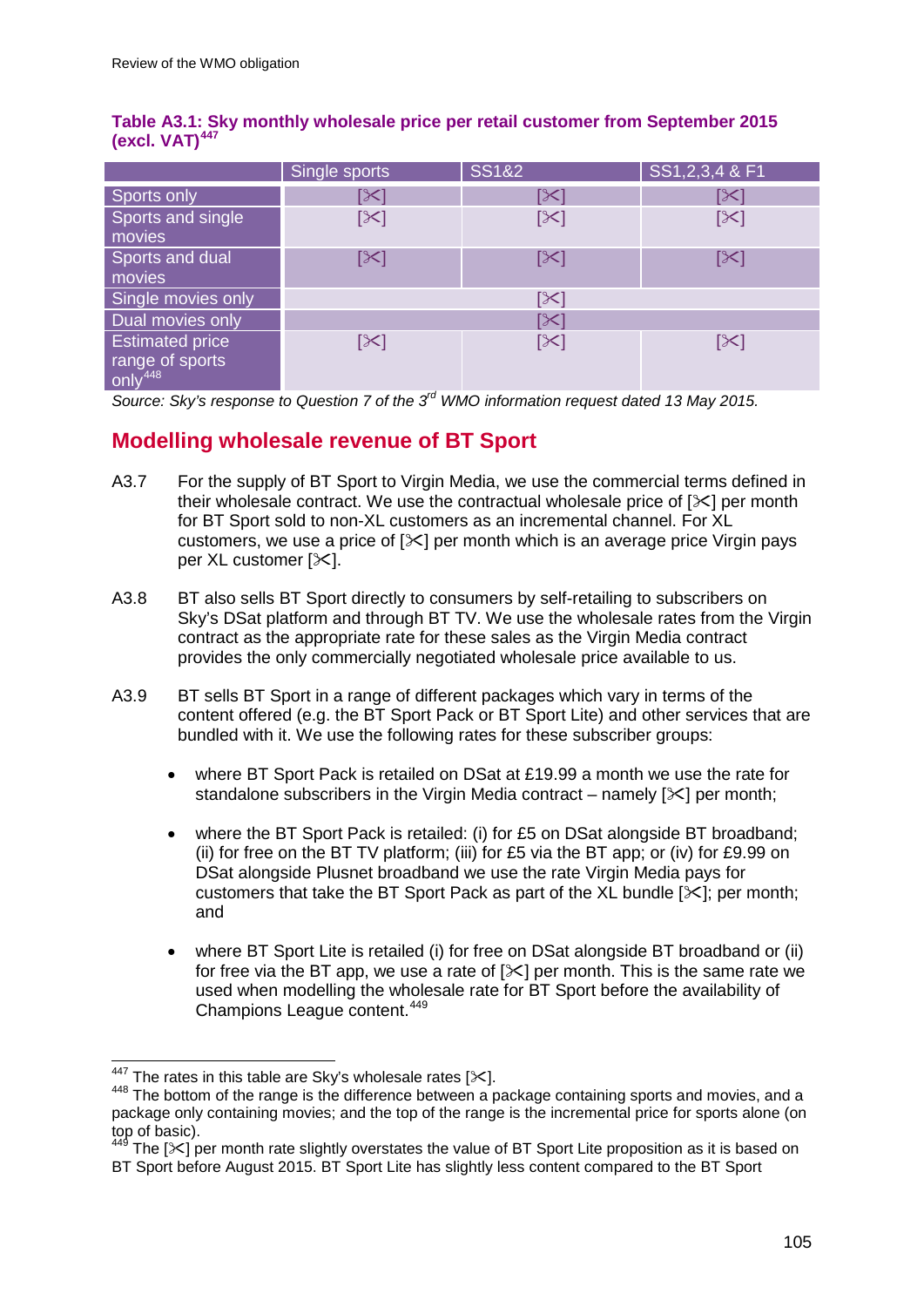- A3.10 Some DSat customers taking BT broadband alongside their BT Sport Pack are on a rolling contract (i.e. without a specific contract period). BT charges these customers higher retail prices compared to the standard £5 per month price.<sup>[450](#page-106-0)</sup> However, the content available to these customers is the same as the content available to customers with contract paying £5 per month. For that reason, we apply the same wholesale charge of  $[\times]$  to these customers as we apply to customers paying £5 per month for the BT Sport Pack.
- A3.11 We have not included additional HD revenues for BT as BT Sport HD is supplied for no additional charge on the Virgin Media platform  $[\times]$ .

proposition before August 2015. We do not consider that decreasing the rate to account for this would result in a material change the resulting shares of supply. -

<span id="page-106-0"></span><sup>450</sup> BT broadband customers on Sky DSat that are out of contract pay £11.75 for BT Sport SD and £16.75 for HD.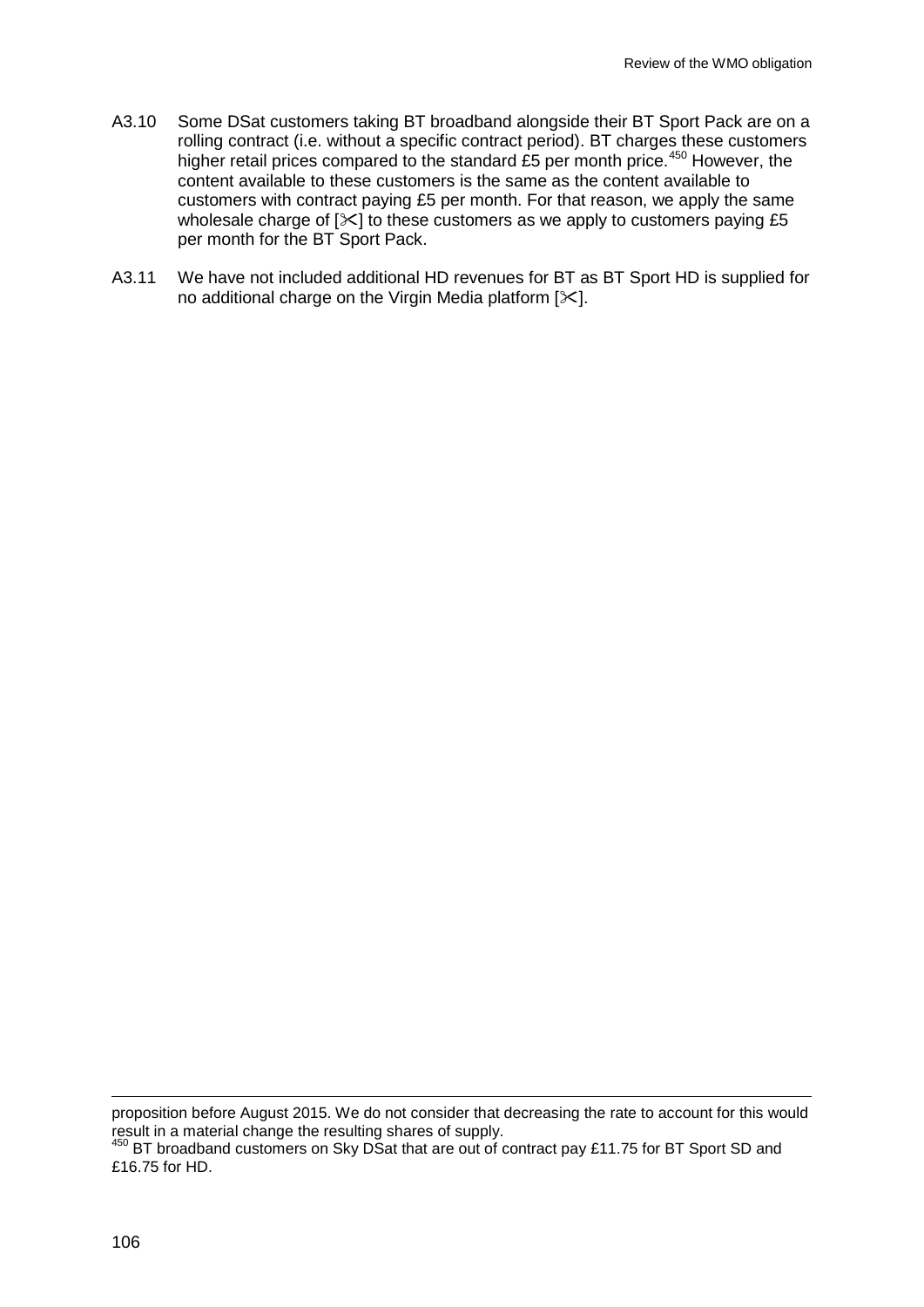# **Annex 4**

# **Glossary**

**2010 Pay TV statement:** [http://stakeholders.ofcom.org.uk/consultations/third\\_paytv/](http://stakeholders.ofcom.org.uk/consultations/third_paytv/)

**ARPU: Average revenue per user.** A measurement used by pay-television or mobile companies to indicate the average monthly revenue earned from a subscriber.

**BT Sport:** the TV channels BT Sport 1, BT Sport 2, BT Sport Europe and ESPN.

**BT CA98 Complaint:** Our investigation of BT's complaint against Sky under the Competition Act 1998 about the wholesale supply of SS1&2 to BT's YouView platform – details at: [http://stakeholders.ofcom.org.uk/enforcement/competition-bulletins/open-cases/all-open](http://stakeholders.ofcom.org.uk/enforcement/competition-bulletins/open-cases/all-open-cases/cw_01106/)[cases/cw\\_01106/](http://stakeholders.ofcom.org.uk/enforcement/competition-bulletins/open-cases/all-open-cases/cw_01106/)

**BT Cardinal:** BT's legacy platform, used along with YouView, to deliver its BT TV service.

#### **The Act: Communications Act 2003**

#### **CAT: Competition Appeal Tribunal**

#### **CA98: Competition Act 1998**

**CC: Competition Commission.** The CC has now closed and its functions have been transferred to the Competition and Markets Authority

**CMR: Communications Market Report**. Ofcom's annual statistical survey of developments in the communications sector.

#### **CoA: Court of Appeal**

**December 2014 consultation:** [http://stakeholders.ofcom.org.uk/consultations/wholesale](http://stakeholders.ofcom.org.uk/consultations/wholesale-must-offer/)[must-offer/](http://stakeholders.ofcom.org.uk/consultations/wholesale-must-offer/)

**DSat: Digital satellite.** A term used in the UK to refer to the distribution of digital content via satellite.

**DTT: Digital Terrestrial Television.** A digital distribution technology using terrestrial transmitters.

**HD: High Definition.** A technology that provides viewers with better quality, high-resolution pictures.

**FTV: Free-to-view.** Broadcast content that consumers can watch or listen to without having to pay a subscription

**IPTV: Internet Protocol Television.** The term used for television and/or video signals that are delivered to subscribers or viewers using Internet Protocol (IP), the technology that is also used to access the Internet. Typically used in the context of streamed linear and ondemand content, but also sometimes for downloaded video.

**July 2015 consultation:** [http://stakeholders.ofcom.org.uk/consultations/wmo](http://stakeholders.ofcom.org.uk/consultations/wmo-supplementary/)[supplementary/](http://stakeholders.ofcom.org.uk/consultations/wmo-supplementary/)